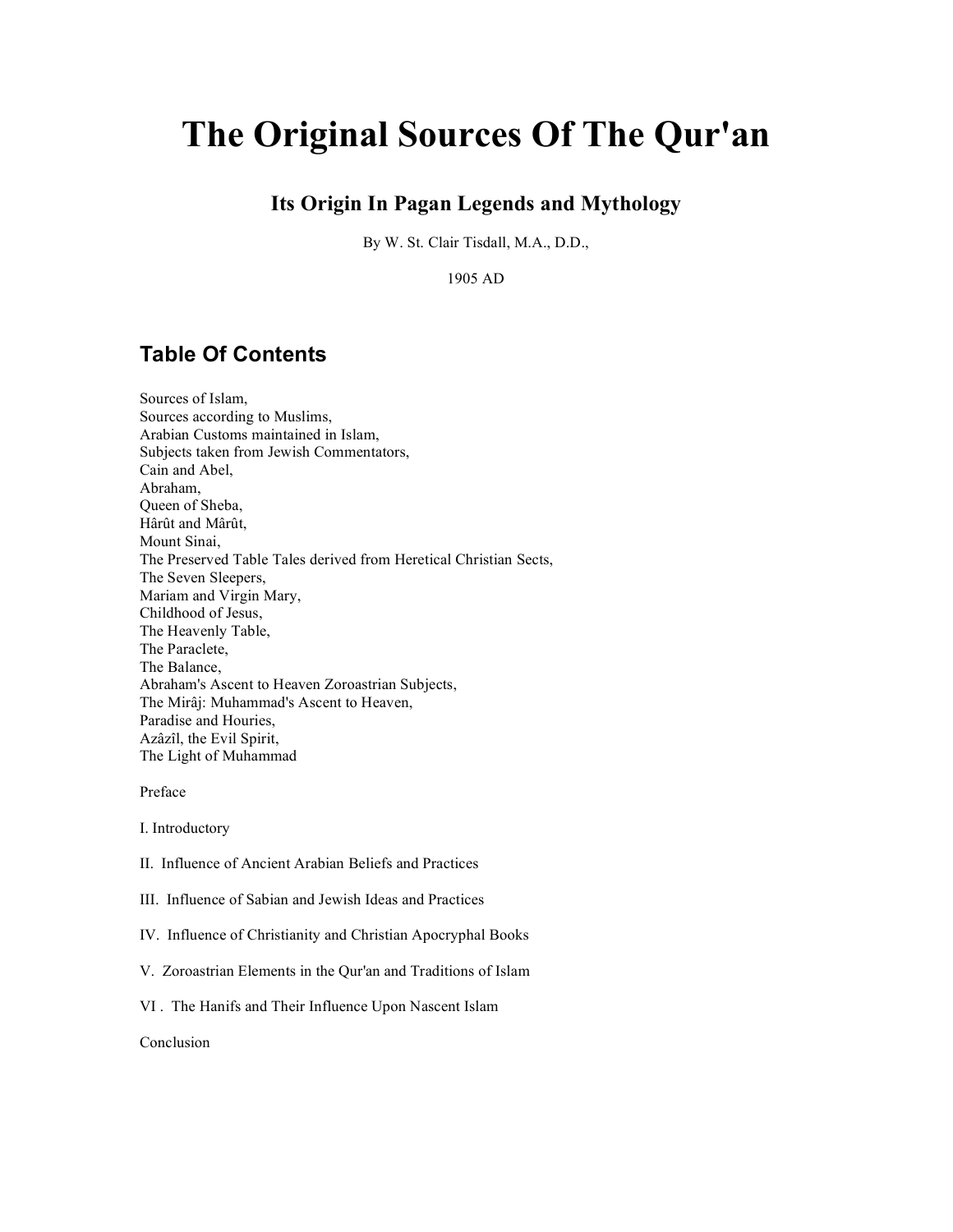## **PREFACE**

The work which is now offered to the student of Comparative Religion is the result of many years' study of various Oriental Religions ancient and modern. Except in Chapter IV, where I have made much nse of Rabbi Abraham Geiger's "Was hat Mohammed aus dem Judenthurne aufgenonmen?" I am not to any great extent indebted to any others who have 1aboured in the same field. Wherever I have been conscious of any indebtedness, I have fully acknowledged it in the text or notes.

An investigation of the sources from which Islam has sprung would be valueless, unless based upon a thorough personal study of the various ancient records quoted. This I can honestly claim to have undertaken. All the translations I give, from whatever language, are my own, except one or two passages from the Chinese, which language I have not carefully studied. The translations which I have in every other case given are as literal as possible, in some instances too literal to be elegant. But it seemed to me necessary to be exact in order to place the reader in a position to judge for himself of the correctness or incorrectness of my arguments. In each case I have given references to the works in which the translated passages will be found in the original languages.

I have used an exact system of transliteration for Arabic names (except in the case of the cities of Mecca and Medina), but it is one which to Arabic scholars will need no explanation. A storter work of mine on tihe same subject appeared in Persian in 1900 under the title of Yanabi'ul Islam. It was very favourably reviewed by that veteran scholar Sir W. Muir , to whom all students of Islam are so rnuch indebted for his able works on the history of Muhammad and his successors, and has since been translated into Urdu and Arabic. Sir W. Muir has also published an English epitome of the little book. The present work is the result of further study, and has been written at the invitation of many friends, who wished to have the whole matter treated from an English standpoint, which was undesirable when I first dealt with the subject in an Eastern tongue and therefore from an Oriental point of view.

W.S.C. T. In the Nineteenth Century for December, 1900.

Note. The Frontispiece is not quite the same vignette as that described and explained in pp. 203-5.

# **1. THE ORIGINAL SOURCES OF THE QUR'AN**

#### INTRODUCTORY

There is much truth in the dictum of the ancient Greek philosopher Democritus that "Nothing has sprung from nothing." Islam, as the Religion of Muhammad is called by its adherents, is certainly no exception to that rule. The important part which that religion has played for good or ill in the history of the human race and the widespread influence which it still continues to exert in many Eastern lands render an investigation of its origin of interest to everyone who, whether from a religious, a historical, or a merely philosophical standpoint, desires to investigate one of the most important movements in the history of the human race. The labours of such writers as Sprenger and Weil in Germany and of Sir W. Muir in England enable us to know all that need be known regarding the life and character of Muhammad and the history of the Muhammadan world. With these matters therefore it is unnecessary for us here to deal. It is also a matter of common knowledge that Muhammadans profess to derive their religion directly from Muhammad himself. They assert that he was the last and greatest of the Prophets, and that their faith rests upon the Qur'an which contains the Divine Revelation which he was commissioned to deliver to men In addition to this they attach great importance to the authoritative Traditions (Ahadith) handed down orally from the lips of their Prophet through a long series of his followers, and only in much later times committed to writing. These two, the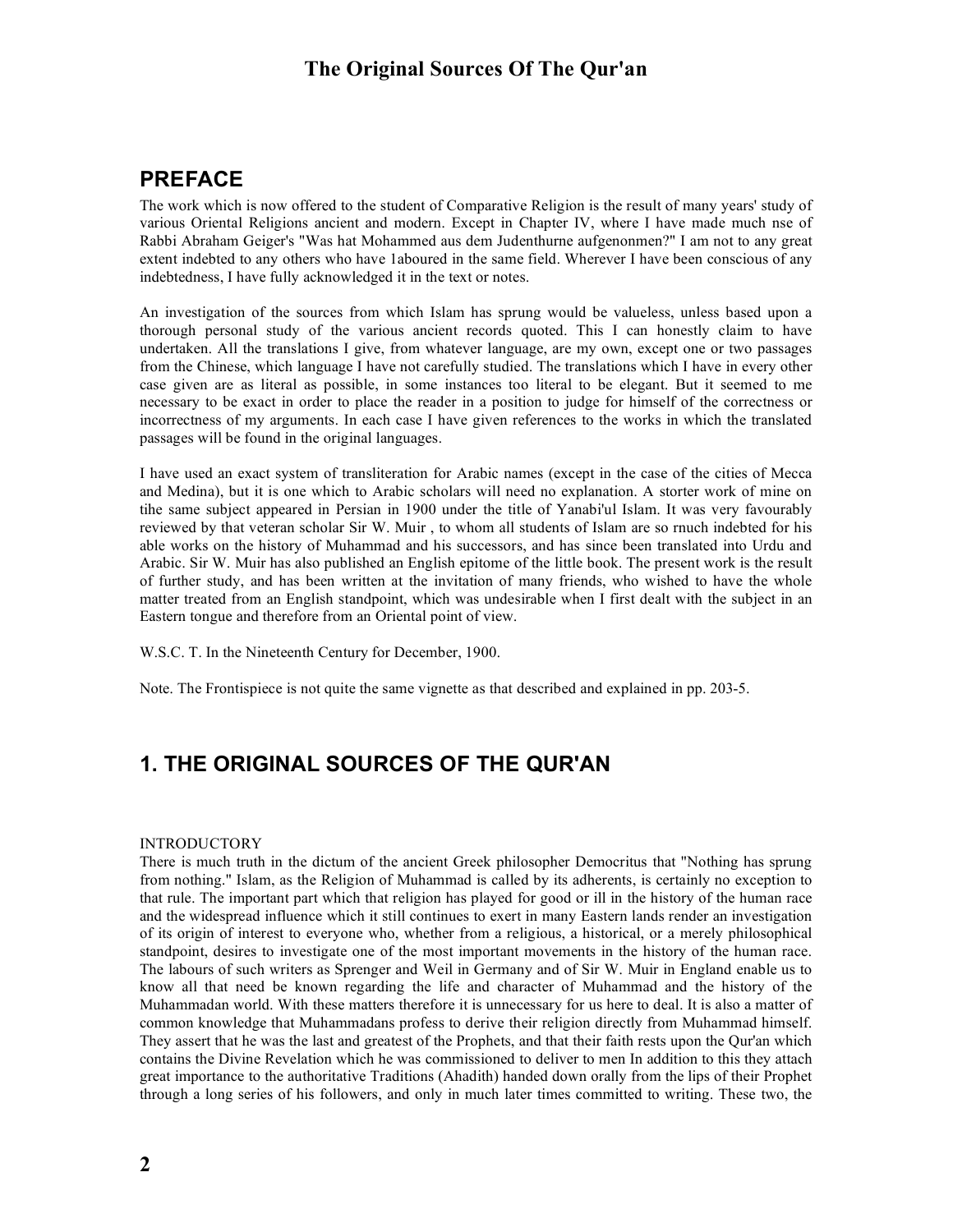Qur'an and the Traditions, taken together, form the foundation of Islam. Much importance is also attached to early commentators on the Qur'an, and to the deductions from it made by early jurists and doctors of the law. But in our investigation of the origin of Islamic beliefs and practices we are but little concerned with these latter, except in so far as they throw light on what is really believed by Muslims. Even the Traditions themselves play but a subordinate part in our inquiry, since their authority - from the European point of view at least - is so very uncertain. Different sects of Muhammadans, too, accept different collections of Traditions 1: and even the collectors of these Traditions themselves confess that many of those which they record are of doubtful accuracy. As the Traditions deal for the most part, moreover, with the sayings and doings of Muharnmad, we shall have occasion to refer to them only in cases in which they amplify or explain the teaching of the Qur'an on certain points. The latter book contains some obscure and difficult passages, the meaning of which requires to be explained by reference to Tradition. For example, the fiftieth Surah or chapter of the Qur'an is entitled "Qaf," and is denoted by the Arabic letter of that name. It is not possible to be quite certain what is meant by this until we consult the Traditions, which tell us what is to be believed concerning Mount Qaf 2, to which the name of the Surah is held to contain a reference. Again, when in the Sirah entitled "The Night Journey" (Surah XVII.), we read in the first verse the words, "Praise be unto Him who caused His servant to journey by night from the Sacred Mosque to the More Distant Mosque," we must naturally refer to Tradition to 'understand the meaning of the verse. We thus learn all that the 'UIama of Islam know for certain regarding the journey in question, generally styled the "Ascent (al Mi'raj) of Muhammad.

In dealing with the tenets and religious rites of Muslims, we shall make it our rule not to concern ourselves with any doctrine or practice which is not implicitly or explicitly taught or enjoined in the Qur'an itself, or in those Traditions which are universally accepted by all Muhammadan sects, with the partial exceptions of the Neo-Muhammadans of India, who are not recognized as Muslims by the rest of the Muhammadan world.

It may be well to point out the fact that, though a measure of inspiration is supposed to belong to the genuine and authoritative Traditions, yet their authority is very different from that of the Qur'an, to which, however, they stand in the second place. This is indicated by the difference in the manner of speaking of these different forms of revelation. The Qur'an is styled "Recited Revelation," and the Traditions "Unrecited Revelation", because the Qur'an and it alone is considered to constitute the very utterance of God Himself. Hence the rule has been laid down that any Tradition how- ever well authenticated it may be, that is clearly contrary to a single verse of the Qur'an must be rejected. This rule is an important one for us to observe in dealing with matters of Muhammadan belief. It renders it unnecessary for us to involve ourselves in the mazes of the labyrinth of the controversy as to which traditions are genuine, which doubtful, and which unreliable. It is sufficient for our present purpose to note that in their written form Traditions are considerably later in date than the text of the Qur'an.

Regarding the history of the latter accepted as it is by all Muslims everywhere, we have fairly full and satisfactory information. Some of the Surahs may have been written down on any materials that came to hand by some or Muhammad's amanuenses, of which we are told he had a considerable number, as soon as they were first recited by him. The knowledge of writing was not uncommon in his time among the Meccans, for we are informed that some of the latter, when taken captive, obtained their liberty by instructing certain of the people of Medina in the art. Whether written down at once or not, they were instantly committed to memory, and were recited at the time of public worship and on other occasions. During Muhammad's lifetime frequent reference was made to him when any doubt arose with regard to the proper wording of a passage. Tradition mentions certain Surahs or verses which were preserved in a written form in the houses of Muhammad's wives during his life, and we are even told that some verses thus written were lost and never recovered. From time to time the Prophet directed newly revealed verses to be inserted in certain Surahs, which must therefore have already assumed form and have even received the names which they still retain There seems, however, to have been no fixed order prescribed in which these Surahs should be arranged. Each formed a more or less independent whole. The task of learning the Surahs by heart was not only a labour of love to Muhammad's devoted followers, but it also became a source of dignity and profit, since not only were those who could recite the largest number of verses entitled in very early times to assume the position of Imam or leader in public worship but they were also considered to have a claim to a larger share of the spoils than were other Muslims.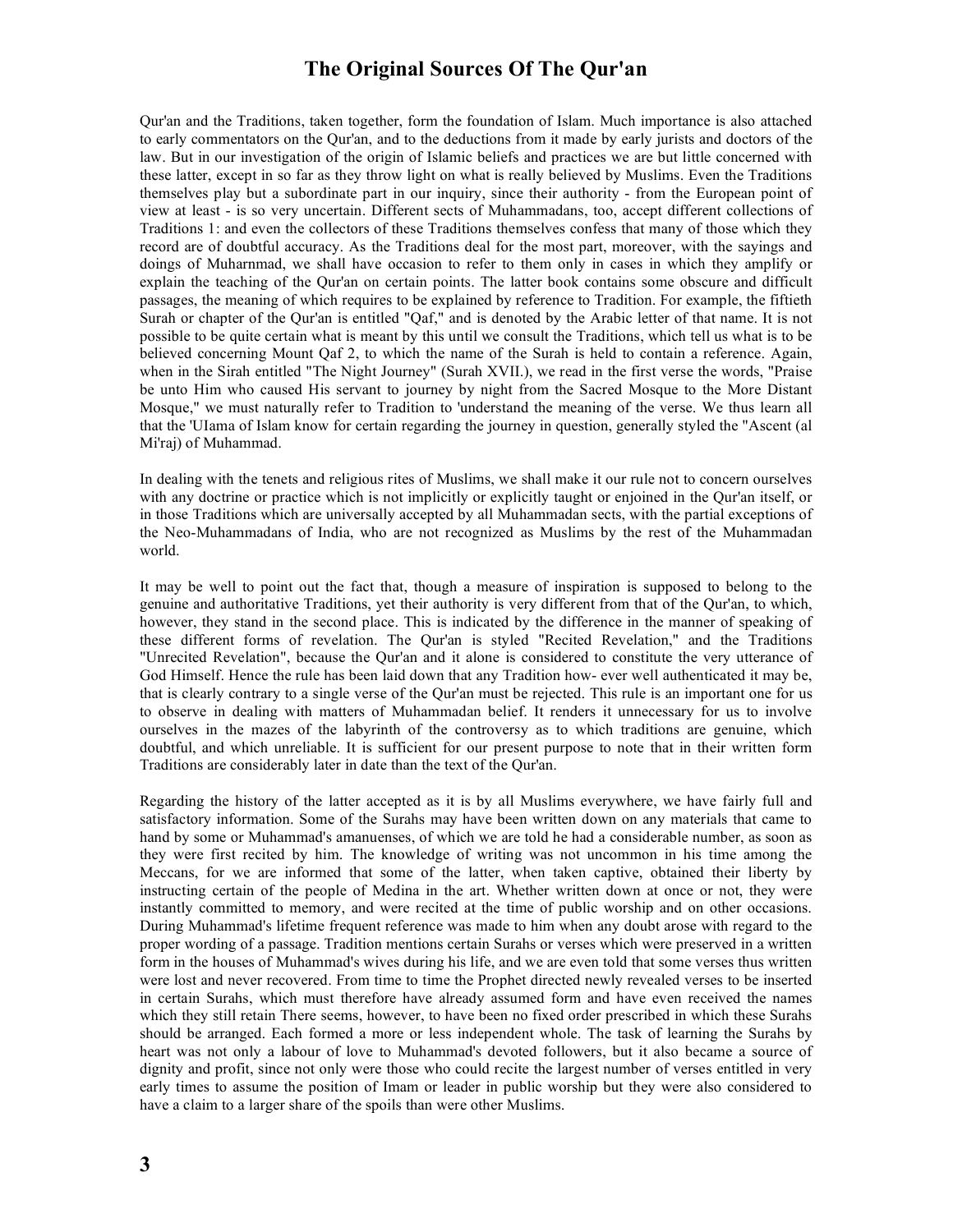About a year after Muhammad's death, as we learn from Bukhari, the Qur'an was first put together in a collected whole. This was done by Zaid ibn Thabit, one of Muhammad's friend and amanuenses, at the command of Abu Bakr. The reason for this step was that Umar bnu'l Khattab, perceiving that many of the reciters of the Quran had fallen in the fatal battle of Yamamah (A.H. 12) saw reason to fear lest the Revelation should thus in whole or in part be lost. He therefore strongly urged the Khalifah 3 to give orders that the scattered Surahs should be collected together and preserved in an authoritative written form. Zaid at first felt great reluctance to do what the Prophet himself had not thought fit to do, but he at last yielded to the command of the Khalifah. The story 4 as told in his own words runs thus: "Abu Bakr said to me, 'Thou art a learned young man: we do not distrust thee: and thou wast wont to write out the Divine Revelation for the Apostle of God. Seek out the Qur'an therefore and collect it" If they had imposed upon me the duty of moving a mountain, it would not have weighed more heavily upon me than what he commanded me to do in the way of collecting the Qur'an. Abu Bakr did not desist from urging me to collect it, until God enlightened my breast to perceive what 'Umar and Abu Bakr's own breast had made clear to the latter. Accordingly I searched out the whole of the Qur'an from leafless palm-branches and from white stones and from the breasts of men, until I found the conclusion of Suratu't Taubah (Surah IX.. V. I29) with Abn Khuzaimah the Ansari. I found it not with anyone else,"

From the phrase "to collect the Qur'an " it is evident that the book had not previously been formed into one united whole. His reverence for his master would naturally prevent Zaid from either adding to or omitting anything from the Surahs which were recited to him by many persons from memory, and in some cases found in writing upon the various writing materials which were then in use. The fact that certain circumstances most derogatory to Muhammad's claim to be a Divinely commissioned prophet are still to be found in the Qur'an is a conclusive proof of the scrupulous accuracy with which Zaid discharged the task entrusted to him. Nor would it have been possible at that time to have in any way tampered with the text Within a year or two he had completed the work and had written down all the Surahs, each apparently on a separate sheet. It seems that there is some reason to believe that the present arrangement of the Surahs dates from that time. On what system it rests it is hard to say, except that the Surau'l Fatihah was placed first as a sort of introduction to the book partly no doubt because it was even then universally used as a prayer, and so was better known than any other. The other Surahs were arranged on the principle of putting the longest first. Thus the shortest come at the end of the book. This is almost the direct converse of their chronological order. Tradition enables us to know in what order and on what occasion most of the Surahs, and in certain eases some of their verses, were revealed," but in our present inquiry it is not necessary to deal with this matter 5 at all fully, important as it doubtless is for the study of the steady development of the Faith, as it gradually took shape in Muhammad's own mind.

Zaid on the conclusion of his work handed over the manuscript, written doubtless in the so-called Cufic character, to Abn Bakr. The latter preserved it carefully until his death, when it was committed to the custody of 'Umar, after whose decease it passed into the charge of Hafsah, his daughter, one of Muhammad's widows. Copies of separate Surahs were afterwards made either from this one from the original authorities which Zaid had used.

Errors, or at least variations, gradually crept into the text of the Qur'an as it was recited, and possibly also into these fragmentary copies. Abu Bakr does not seem to have caused authoritative transcripts of the single manuscript which Zaid had written to be made, and hence it could not counteract the very natural tendency to alteration, mostly or wholly unintentional, to which the Qur'an, like every other work handed down orally, was liable. There were different dialects of Arabic then in use, and there must have been a tendency in the first

place to explain certain words, and in the second to permit these dialectic paraphrases to find an entrance into the recited verses. This caused no little confusion and perplexity in the minds of pious Muslims. At last Utman, when engaged in the task of conquering Armenia and Azarbaijan, was warned by Hudhaifah ibnu'l Yamaan of the danger which there was lest the original should be very seriously corrupted in this way. Bukhari 6 tells us that Hudhaifah said to Uthman, "0 Commander of tile Faithful, restrain this people, before they differ among themselves about the Book as much as the Jews and the Christians do." The Khalifah therefore sent to bid Hafsah forward to him the original manuscript to be copied, promising to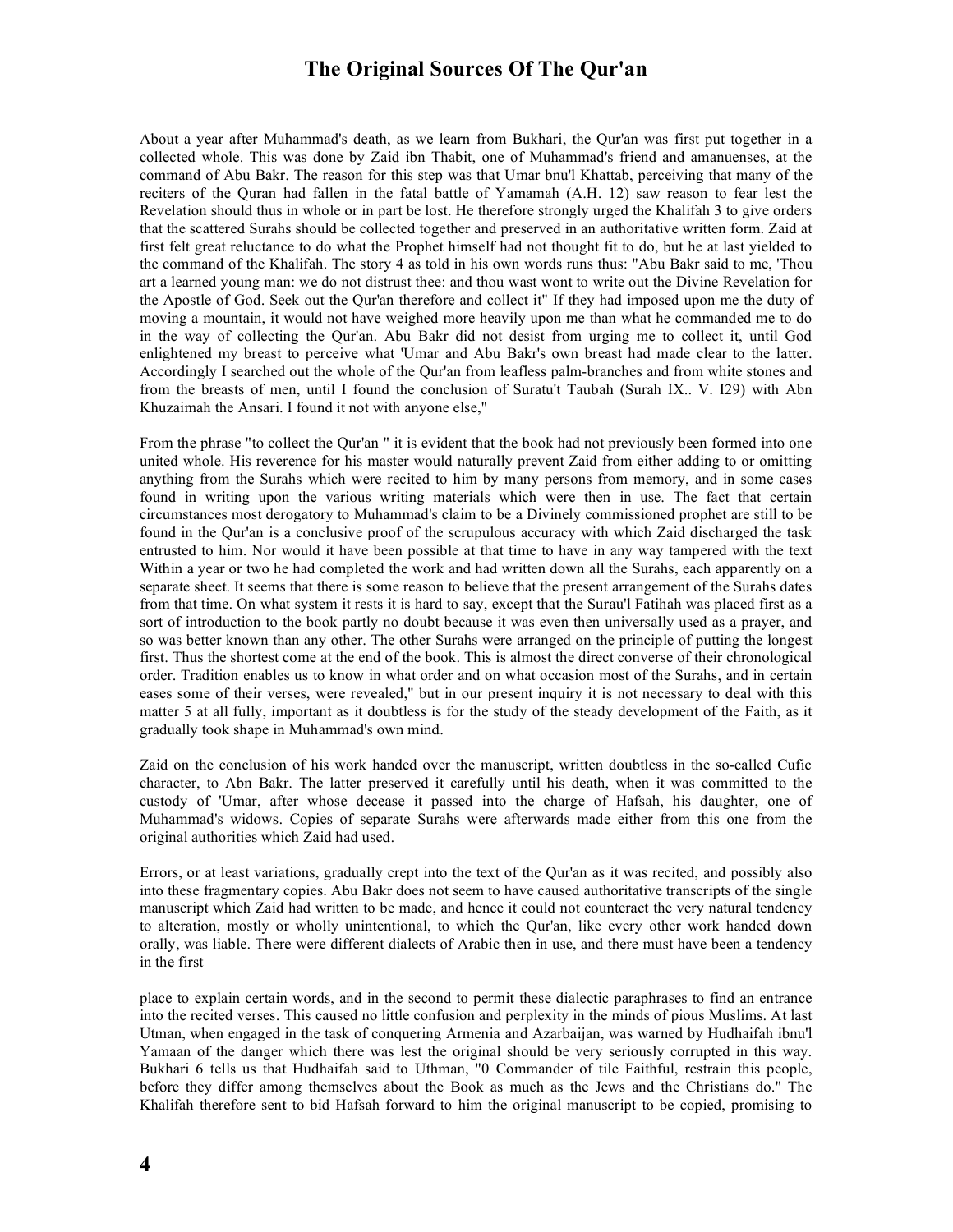return it to her when this had been done. He then commissioned Zaid, in conjunction with three members of Muhammad's own tribe, the Quraish, to produce a recension of the work. At least this is what his language seems to imply, for he said to the three Quraishites, "Whenever ye differ, ye and Zaid ibti Thabit, in reference to any part of the Qur'an, then write it in the dialect of the Quraish, for it was revealed in their language." We are told that the new recension was copied from the original manuscript, and so doubtless it was for the most part. Yet the words we have quoted prove that certain alterations must have been made, though no doubt in good faith, and principally to preserve the purity of the Meccan dialect of the book. Another proof that some change was made is afforded by the statement that on this occasion Zaid recollected a verse which was not in the first copy, and which he had himself heard Muhammad recite. He did not, however, venture to insert it merely on his own authority, but searched until be found another man who could recite it from memory. \Vhen this was done, the verse was entered in Suratu'l Ahzab. Then "Uthman 7 returned the sheets to Hafsah, and sent to every region an exemplar of what they had copied out, and with reference to every sheet and volume of the Qur'an besides this he commanded that it should be burned."

This last proceeding may seem to us arbitrary 8, but it has succeeded in preserving the text of the Qur'an from that day to this in practically one and the same form in Muhammadan lands. Even Hafsah's copy, the only one which in any important respect differed from the revised edition after the execution of Uthman's command, was on that account burned in Marwan's time. The very few differences of reading which diligent search has revealed in various copies of the Qur'an now extant consist almost wholly in the position of the dots which distinguish from one another 9 the letters and these letters have no such diacritical marks in the old Cufic alphabet.

We are therefore led to the conclusion that we still have the Qur'an as Muhammad left it, and hence we may, with almost perfect certainty as to the correctness of the text, proceed to study the book in order to ascertain what he taught and whence he derived the various statements and doctrines which, contained in the Qur'an and explained and amplified in the Traditions, constitute the Religion of Islam.

In discussing the origin of Islam it is right in the first place to consider the statements on the subject which are made by the leading teachers and Doctors of the Law among the Muslims, and to inquire whether their opinions on this point are supported by the assertions of the Qur'an itself. We shall then proceed to investigate the question whether it is possible for us to accept these statements as the correct explanation of the facts of the case.

It is well known that the Ulama of Islam assert and have always asserted that the Qur'an is the Word of God Himself, which the most High caused to be inscribed upon "the Preserved Tablet" in Heaven, long ages before the creation of the world. Although in the reign or the Khalifah Al Ma'mun (A.H. 198-218=A.D. 813-33) and afterwards there occurred many fierce disputes between those who held that the Qur'an was eternal and those who believed that it was created, into which dicussion it is not necessary for us to enter, yet all Muslims have always agreed in holding that the book is not the composition of Muhammad or of any other human author. On the contrary, they believe that it is entirely the work of God Himself, and that Mubarnunad was merely His messenger in this respect, whose duty it was to receive the Divine book and communicate it to men. Tradition tells us that the book was brought down on one particular night 10 from the highest to the lowest heaven by the Archangel Gabriel, who afterwards gradually conveyed the verses and chapters to the mind and tongue of Muhammad. Accordingly there is nothing whatever that is human about the Qur'an: it is wholly and entirely of Divine origin.

That our readers may perceive that this is really the orthodox Muhammadan view of the matter, we here quote two passages on the subject from the well-known Arabic writer Ibn Khaldun. "Know therefore", he says 11, "that the Qur'an descended in the language of the Arabs and in accordance with their style of eloquence, and all of them understood it and knew its various meanings in its several parts and in their relation to one another. And it continued to descend, section by section and in groups of verses, in order to explain the doctrine of the Unity of God and religious obligations, according as circumstances required. Some of these verses consist of articles of faith, and some of thern of commandments for the regulation of conduct." In another passage the same writer says, "All this 12 is a proof to thee that, amid the Divine Books, it was verily the Qur'an with which our Prophet (may God's blessings and His peace be upon him!)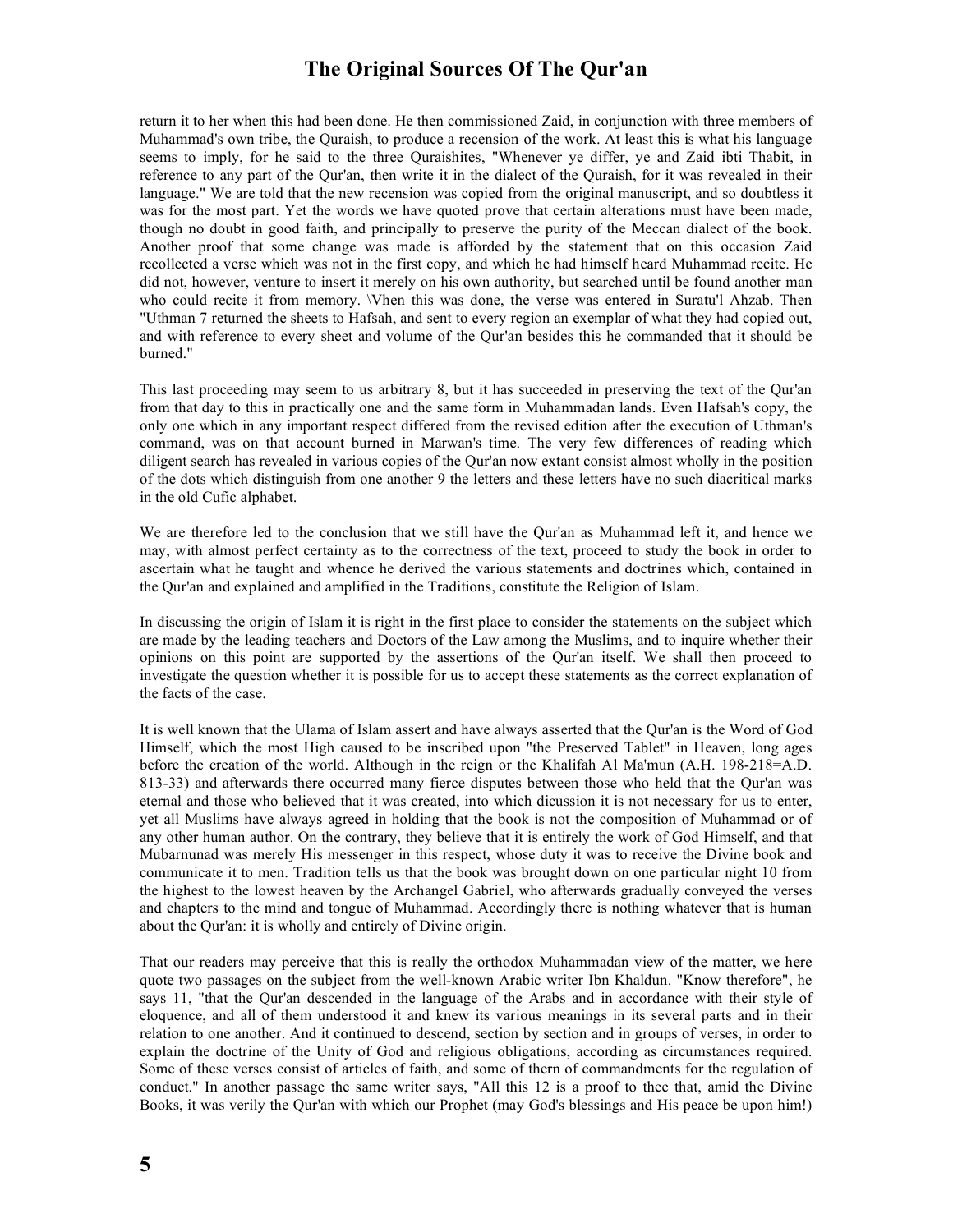was inspired, in the form of something recited just as it is in its words and in its sections; whereas the Law and the Gospel on the other hand, and all the other Heavenly Books, were revealed to the Prophets in the form of ideas when they were in a state of ecstasy, and they explained them, after their return to man's ordinary condition, in their own customary language: and therefore there is nothing miraculous in them." That is to say, the 'Ulama of Islam, while acknowledging that other prophets came before Muhammad and brought Divine messages to man, yet hold that the inspiration of the Qur'an differs not only in degree but in kind from that to which other sacred books, as for instance the Law and the Gospel, are due. The writers of these books received certain ideas from God in some way but the language which they afterwards used to express these conceptions was their own, and cannot therefore claim any origin higher than the human. Muhammad, on the contrary, heard Gabriel reading aloud reciting in a voice distinctly audible to him every single word of the Qur'an according as it was inscribed on the "Preserved Tablet" in heaven. Arabic is held to he the language of heaven and of the angels, and hence in the Qur'an we have the very words, as well as the Word, of God Himself. Words, metaphors, reflections, narratives, style, all are wholly an entirely of Divine origin.

There can be no doubt that this view is in complete accordance with the statements of the Qur'an itself. The Divine original is styled "the Mother of the Book" (Surah XIII., Ar Ra'd, 39). Again and again in varied forms are such assertions as the following to be found in the Qur'an: "Nay, it is a glorious Qur'an in a "Preserved Tablet" (Surah LXXXV., Al Buruj, 21, 22). The word Qur'an itself denotes this, meaning "that which is recited." In another place we read that God Most High commanded Muhammad to say, "God is witness between me and you, and this Qur'an was given me by inspiration that I might warn you therewith" (Surah VI., Al An'am, 19). So also in Surah XCVII., Al Qadr, I, God is represented as saying with reference to the Qur'an, "Verily We caused it to descend on the Night of Power," Such quotations might be almost indefinitely multiplied 13.

The Muhammadan explanation of the origin of Islam therefore, based as it ultimately is upon the Qur'an, is that the sole Source and Fountain-head of the Religion of Islam is God Himself. It had accordingly no human source, and no single part or it was derived directly or indirectly from earlier revelations or from other religions, though it was revealed to confirm the Law and the Gospel, and claims to agree with their original and uncorrupted teaching (cf. Surah LVII., Al Hadid, 26, sqq.).

European readers hardly require proof that such an opinion of the origin of Islam in general and of the Qur'an in particular is untenable. Those who cannot read the book in the original Arabic are enabled to examine its teaching by consulting the various translations of the Qur'an which have been made into various European languages, the best known of the English versions being those by Sale, Rodwell, and Palmer. To an intelligent mind the assertion which we are considering refutes itself. Moreover, the morality of the Qur'an, its view of the Divine Nature, its anachronisms, and its many defects make it impossible for us to doubt that it is Muhammad's own composition. When the Surahs are arranged in the chronological order of their composition and compared with the events in Muhammad's life, we see that there is much truth in the statement that the passages were not, as Muslims say, revealed, but - composed from time to time, as occasion required, to sanction each new departure made by Muhammad 14. The Qur'an is a faithful mirror of the life and character of its author. It breathes the air of the desert, it enables us to hear the battlecries of the Prophet's fol1owers as they rushed to the onset, it reveals the working of Muhammad's own mind, and shows the gradual declension of his character as he passed from the earnest and sincere though visionary enthusiast into the conscious impostor and open sensualist All this is clear to every unprejudiced reader the book.

At the same time the question presents itself, Whence did Muhammad borrow the ideas, narratives, the precepts, which he has incorporated into the religion which he founded? Which of these were his own invention, which of them were derived from earlier systems? To what extent had he the means of learning the teachings of those who professed other religions than his own? If he borrowed from other systems, what particular parts of the Qu'ran, what religious rites, what conceptions and narratives, what injunctions can be traced to each such source? How much of the result is due to the character of Muhammad himself and to the circumstances of his time? Such are some of the problems which it is our object in this book to solve as clearly and as succinctly as we may. From whatever point of view we may regard the inquiry, it can hardly fail to be interesting. Such an investigation, if honestly pursued, will enable a Muslim to appreciate his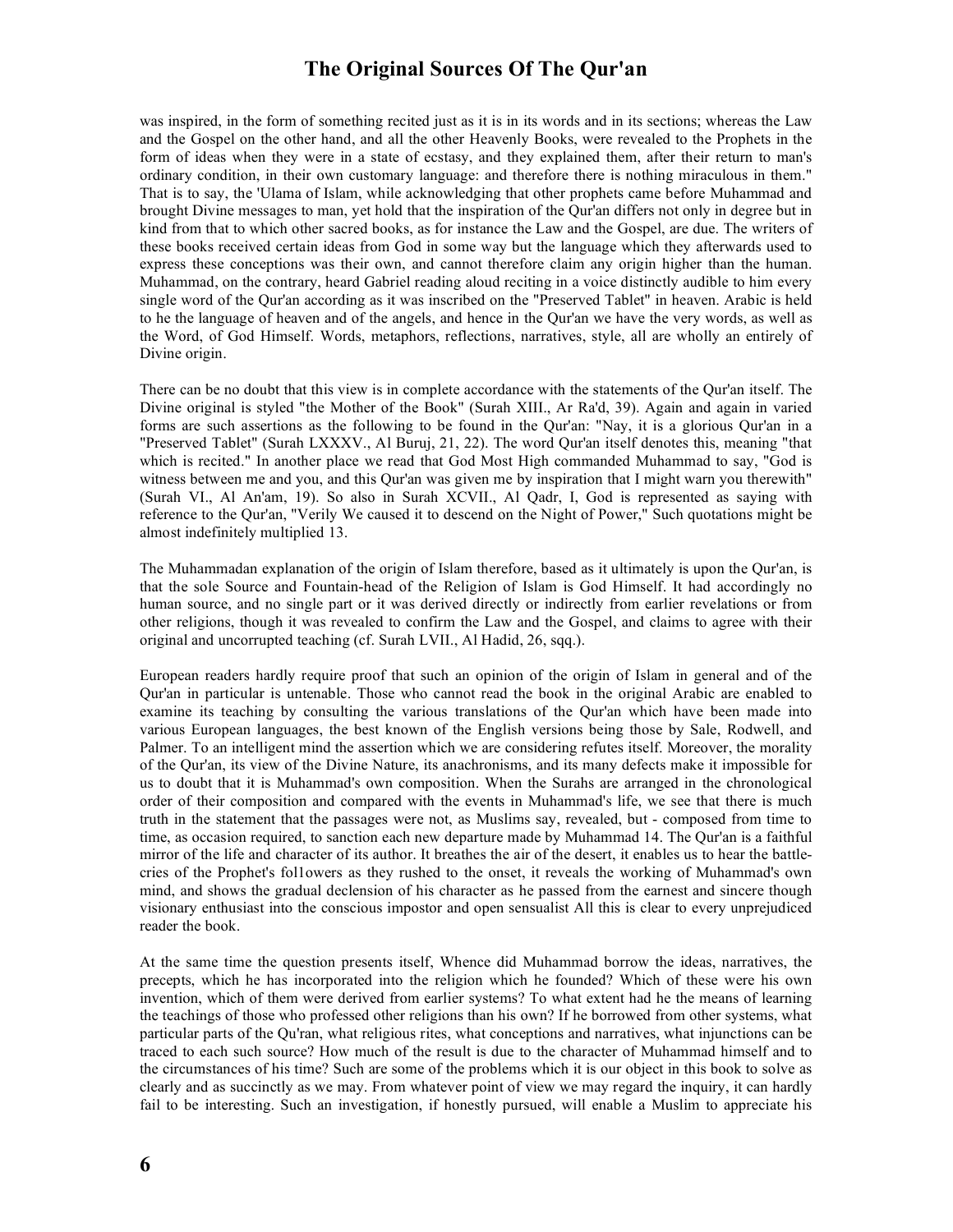ancestral faith at its real and proper value. The student of Comparative Religion will learn from such an analysis how one Ethnic Faith arose in recent historical times, though, if he is wise, he will not be led to formulate rash conclusions from a single instance. The Christian Missionary may so find if important to follow out our investigations, in order to discover in them a new method of leading Muslim inquirers to perceive the untenable nature of their position. Setting aside, however, all such considerations. we proceed to inquire what the Original Sources of the Qur'an really were.

#### *FOOTNOTES*

1 Those accepted by the Sunnis are (1) The Muwatta of Malik ibn Ans, (2) the Jami'us Sahih of Bukahi, (3) the Sahih of Muslim, (4) the Sunan of Abu Daud Sulaiman (5) the Jami of Tirmidhi, and (6) the Kitabu's Sunan of Muhammad ibn Yazid ibn Majah at Qazwini. The Shi'ahs, on the other hand, accept no traditions as authoritative except those contained in (1) the Kafi of Abu Ja'far Muhammad (A.H. 329), (2) the Man la yastahdirahu'l Faqih of Shaikh 'Ali (A.H. 381), (3) the Tahdhib of Shaikh Abu Ja'far Muhammad (A.H. 466), (4) the Istibsar of the same author, and (5) the Nahju'l Balaghah of Sayyid Radi (A.H. 406). The student will find in the Introduction to the third edition of Sir W. Muir's Life of Mahomet an admirable investigation of the sources at our disposal for information regarding Muhammad's life, and also an account of the way in which the Qur'an assumed its present form, together with a discussion of the value and reliability of Tradition. It is therefore, unnecessary to deal with the matter here as fully as it would otherwise have had to be treated. I may, however, add that what is said in the present chapter is drawn at first hand from the original authorities.

2 Vide pp 119, sqq.

3 This word is generally, but wrongly, spelt Caliph. lt is applied to Muhammad's successors, and means '' Vicegerent (of the Apostle of God)."

4 Mishkatu'l Masabih, pp.185 sqq., from Bukhari.

5 The Surahs are arranged as nearly as possible in chronological order in Rodwell's translation of the Qur'an, though doubtless certain early Surahs had verses of later date inserted into them long after they were written. See Canon Sell's "Historical Development of the Qur'an."

6 Mishkatu'l Masabih, pp.185, 186.

7.

8 See the objections stated in Al Kindi's Apology, Sir W. Muir's translation, pp. 72-8.

9 A few examples of such various readings occur in SurahVI, Al An'arn, 91.

10 Called the "Night of Power".

11

12

13 Cf Surahs IV., 84; XYII., 107; XLVI.,7; LIII, 4; &C, &c.

14 I Vide pp.275 .qq.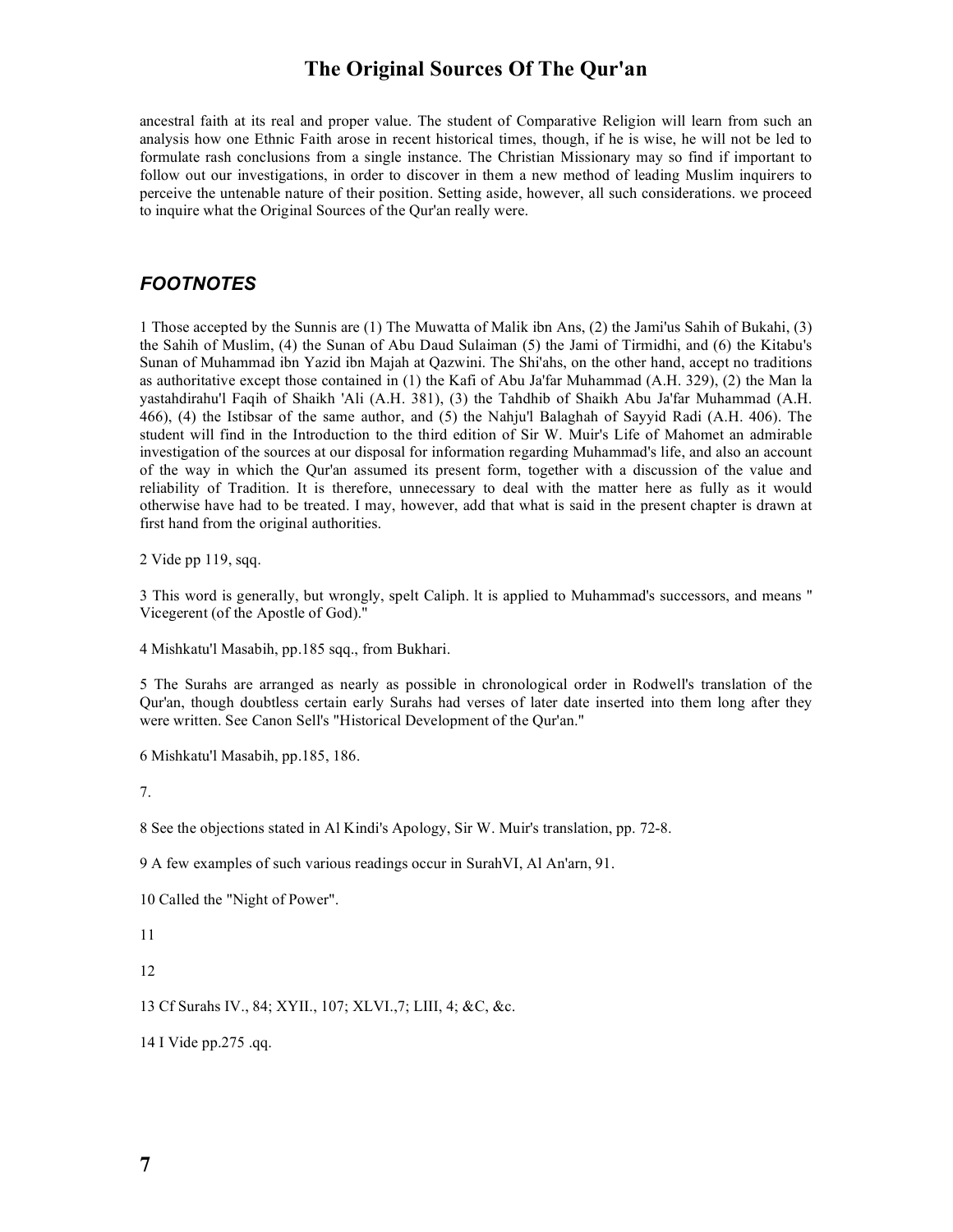# **2. THE INFLUENCE OF ANCIENT ARABIAN BELIEFS**

In order to be able to understand the gradual development of Islam in Muhammad's mind, and to discover from what sources he borrowed, it is necessary in the first place to consider the religious opinions and observances of the Arabs among whom he was born and bred.

The inhabitants of Arabia were not all of one race. Arabic writers in general divide them into pure or original Arabs and those who, coming from other countries, had become Arabicized. Himyarites and certain other tribes present us with traces of affinity with the Ethiopians, and the accounts which the cuneiform tablets give us of early conquests of parts of the country by the Sumerian kings of Babylonia, coupled with the fact that the early Egyptian kings for a time had sway over the Sinaitic Peninsula and possibly over other districts in the North and West, leave no doubt that there were even in early times Hamitic and other foreign elements in the population. In the days of the great Cushite monarchies in Babylonia, not only must the people of Arabia have been to some degree affected by their civilization, their trade and their ideas in general, but the influence of the religion also of these foreign nations must have been considerable. Early Arabian inscriptions prove this, containing as they do the names of such deities as Sin (the Moon-god) and Aththar (Ashtoreth, Ishtar), worshipped by the Sumerians in the first place and afterwards by the Semites of Babylonia, Assyria, Syria and of some parts of Arabia. Yet, though there was doubtless a Hamitic element in the population, the great mass of the people from very early times has always been Semitic in origin, and also in language, character, and religion.

Ibn Hisham, Tabari, and other Arabian historians have preserved ancient traditions of certain Arab tribes, particularly those of the northern and western parts of the country. These agree with the statements of the Pentateuch, and give every reason to believe that most of these tribes could trace their descent to Joktan (Ar. Qahtan) 1, or to Ishmael, or to Abraham's children by Keturah. Even those who had no real right to claim such lineage did so in Muhammad's time. The Quraish, his own tribe, claimed descent from Abraham through Islhrnael. Although it may be considered impossible to prove this, the very fact that such was the belief of the tribe would naturally enlist a certain amount of popular sympathy in Muhammad's cause, when he claimed to be commissioned to recall his people to the "faith of Abraham," whom they boasted of as their ancestor.

There seems good reason to believe that the original religion of the children of Shem was the worship of the One 2 God. Although polytheism had even in very early times found an entrance into Arabia, in part doubtless through the foreign influences already referred to, yet the belief in the One true God had never entirely faded away from the minds of the people. The most binding agreements between different tribes were confirmed by an oath taken in calling on the name of God (Allah, Allahumma), and the expression1 "An enemy of God," was deemed the most opprobrious that could be used. It is possible that we may see in the Book of Job the proof that even in that early period the worship of the Host of Heaven was finding an entrance into the country (Job XXXI. 26-8). Herodotus (Book III., cap. 8) informs us that two deities, a male and a female, were worshipped by the Arabs in his time, and these he identifies with Dionysos and Ourania. He informs us that their names in Arabic were and respectively. The latter is very possibly the Allalu of Babylonia, and is certainly the AI-lat mentioned in the Qur'an 3. The latter word was taken to be the feminine of Allah "God". Allah itself is known to be a contraction of Al Ilah, which is the word used in all the Semitic languages (in slightly varied forms) for God, with the definite article prefixed, so that Allah is the exact equivalent of the Greek . The form which is given us by Herodotus is the uncontracted form of the feminine of the same word 4. It is possible that the Arabs of whom Herodotus speaks 5 provided their one God with a female consort, after the manner of the Semites of Babylonia, who had learnt from the Sumerians the idea that each deity must have his feminine 6 counterpart, just as we find among the Hindus. On the other hand, we are not justified in believing that this was the case among all the Arabs. Certainly it was not so in Muhammad's time, for neither the Qur'an nor any of the remains of the most ancient poetry of the Arabs afford any trace of such a tenet. Allah was regarded as standing alone and unapproachable, and the inferior deities peculiar to the various tribes were worshipped as intercessors with Him. These were numerous, the most important of them being Wudd, Ya'uq, Hubal, Al-lat, 'Uzza,' and Manah. The three latter were goddesses, and the Qur'an reproves 7 the Arabs for styling them "daughters of God". The Arabs of that time, if we may judge from their poetry, were not very religious, but what worship they offered was mostly to these inferior deities, though doubtless regarded as through them addressed to Allah Himself. The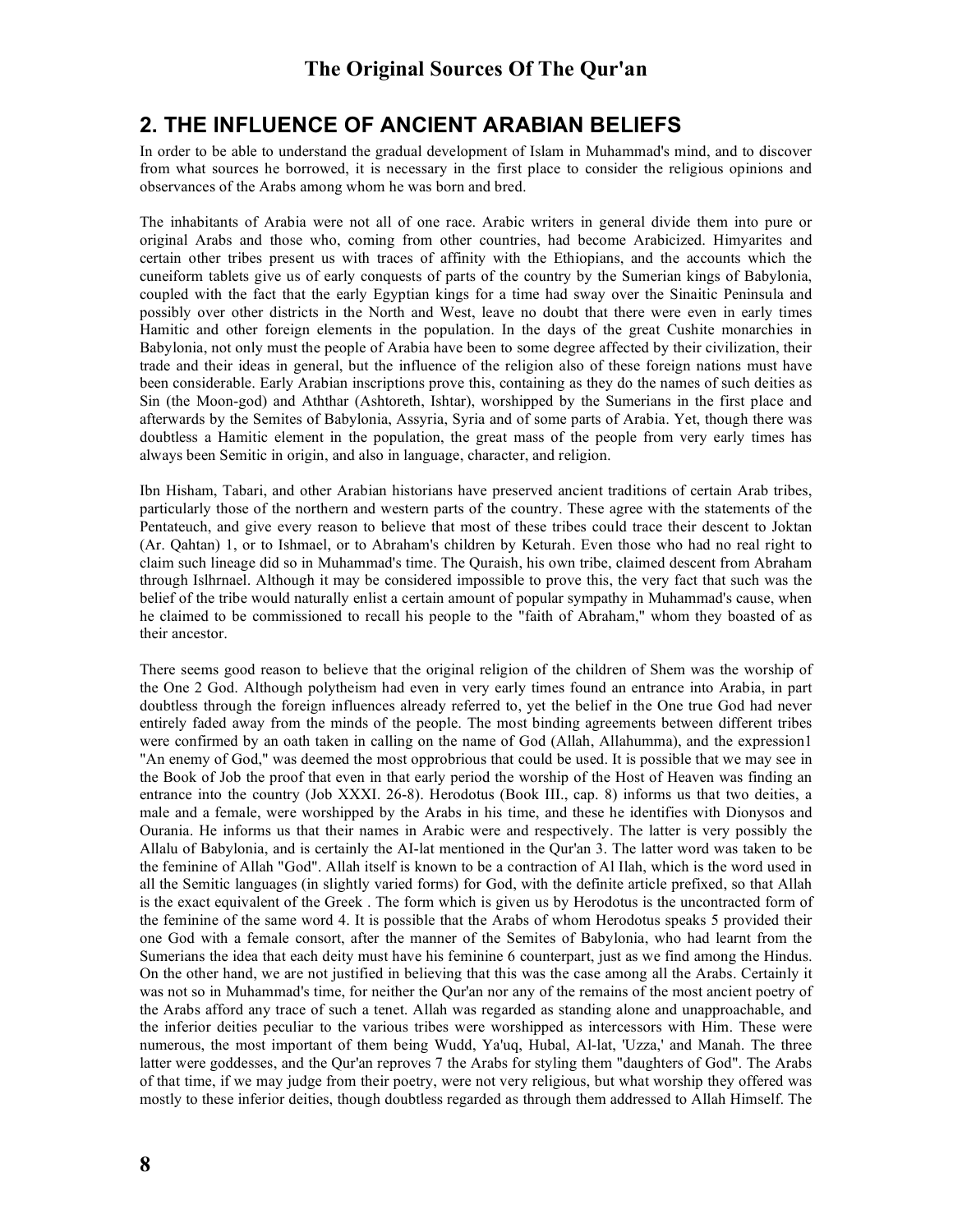latter was often styled Allah Ta'ala' or "God Most High," and this title of His was doubtless very ancient 8. It is not possible to oppose that the recognition of the Unity of God was introduced among the Arabs for the first time by Muhammad. For the word Allah, containing as it does the definite article, is a proof that those who used it were in some degree conscious of the Divine Unity. Now Muhammad did not invent the word, but, as we have said, found it already in use among his fellow countryrnen at the time when he first claimed to be a Prophet, a Divinely commissioned messenger. Proof of this is not far to seek. Muhammad's own father, who died before his son's birth, was called Abdu'llah, "Servant of Allah."9. The Ka'bah or Temple at Mecca seems long before Muhammad's time to have been called Baitu'llah or "House of Allah." Arabic tradition asserts that a shrine for the worship of God was built on that very site by Abraham and his son Ishmael. Although we cannot regard this statement as in any sense historical, yet the tradition serves at least to show the antiquity of the worship there offered, since its origin was lost in fable. The Ka'bah is, in all probability, the spot referred to by Diodorus Siculus 10 (B.C. 60) as containing a shrine or temple which was very specially honoured by all the Arabs. In the poems entitled Al Mu'allaqt, handed down to us from pre-Islamic times, the word Allah is of frequent occurrence 11. And Ibn Ishaq, the earliest biographer of Muhammad of whose work any certain remains have come down to us, is quoted by Ibn Hisham as stating that the tribes of Kinanah and Quraish, when performing the religions ceremony known as the Ihlal, used to address the Deity in such words 12 as these: "Labbaika, Allahumma!" -We are present in Thy service, 0 God; we are present in Thy service! Thou hast no partner, except the partner of Thy dread; Thou ownest him and whatsoever he owneth." Ibn Ishaq rightly says that by this address they declared their belief in the unity of Allah. He does not explain what was meant by the phrase "The partner of Thy dread:" but it may be conjectured that the reference was to some inferior deity belonging to one or other of the tribes which he mentions. But in any case the language employed shows clearly that the being referred to was not in any way placed upon an equality with Allah. The religion of the ancient Arabs may therefore be justly compared with the Saint-worship of the Greek and Roman Churches, alike of Muhammad's time and of our own, and with that which, in spite of the Qur'an, is even now prevalent among Muslims. But the worship offered in such cases to saints or inferior deities is not supposed to constitute a denial of the Unity and supremacy of God, since the latter are adored only as mediators between God and man. What Ash Shahristani tells us of the religious ideas and practices of the pre-Islamic period in Arabia confirms this 13. He divides the inhabitants of Arabia into various sects or parties, differing very much in their religious opinions. Some of them, he says, denied the existence of a Creator, the sending of prophets, and the final judgment, asserting that Nature itself was the giver of life and that Time was the universal destroyer. Others again believed in a Creator, but denied that He had ever revealed Himself by sending messengers commissioned to declare His will. Others, again, worshipped idols, of which each tribe had its own. For example, the tribe of Kalb worshipped Wudd and Suwa, that of Madhhaj honoured Yaghuth, as did some of the Yamanites. The Dhu'lkila' in Himyar worshipped Nasr, the Hamdhan tribe adored Ya'uq, that of Thaqif in Taif served Al-lat, while Al-'Uzza' was the tutelary goddess of the Bani Kinanah and of the Quraish. The tribes of Aus and Khazraj worshipped Manah, and regarded Hubal as the chief of their deities. His image was placed in a most conspicuous place on the roof of the Ka'bah. Other deities were Asaf and Naila'. Some of the tribes had come under the influence of Jewish colonies settled near them, and accepted more or less of the teaching of the latter people. Others had become Christians, while their neighbours were inclined to accept that faith. Others, again, were under the influence of the Sabians, and used to practise astrology and receive omens taken from the movements of the heavenly bodies as their guides in all actions of importance. Some worshipped angels, some the Jinns or evil spirits. Abu Bakr himself, who afterwards became the first Khalifah or "Vicegerent of the Apostle of God," was at one time distinguished for his proficiency in the art of interpreting dreams.

A story 14 related by many Arabic writers, including some of the best known commentators on the Qur'an, shows how readily the Arabs in Muhammad's time (even those who were most bitterly opposed to him in Mecca, and who had forced most of his early disciples to flee to Abyssinia to save their lives) joined with him in worshipping God Most High (Allah Ta'ala'), when he for a time seemed to withdraw his opposition to their honourmg their inferior deities also. He went one day, we are told, to pray in the Ka'bah, the great national sanctuary at Mecca, of which his family had been at one time the guardians. There he began to repeat Surah An Najm (Surah LIII.). When he had recited the nineteenth and twentieth verses, "Have ye not then seen Al-Lat and Al-'Uzza' and Manat, the other, the third?" it is stated that Satan impelled him to add the words, "These are the Exalted Beauties, and verily their intercession may indeed be hoped for." On hearing these words all the Arabs present joined him in worship, and the rumour spread everywhere that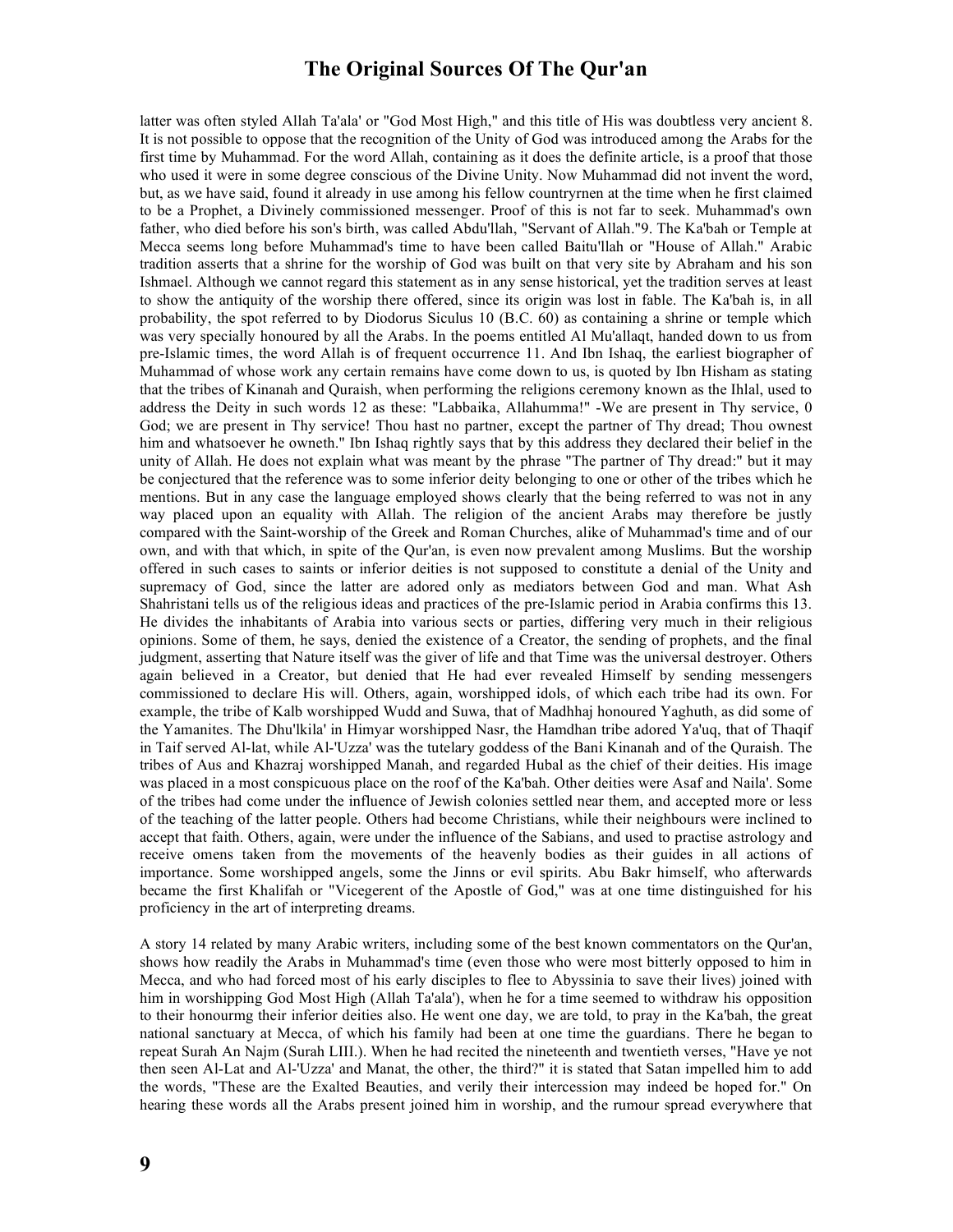they had all embraced Islam. The story is well authenticated and is most probably true. But in any case its very existence shows that the opponents of Muhammad found no difficulty in accepting his teaching as to the existence and supremacy of Allah, and that they worshipped the inferior deities as intercessors with Him. It is but fair to add that Muhammad soon withdrew the words which acknowledged the existence and influence of these goddesses, substituting for them those now found in the Surah, "Have ye male (issue), and hath He (i.e. God) female? That indeed were an unfair division They are nought but names, which ye and your fathers have named 15."

Ibn Ishaq, Ibn Hisham and Arabic writers in general state that the Arabs, and in particular those that boasted descent from Ishmael, were at first worshippers of God alone, and that, though after a time they fell away into idolatry and polytheism - if the word may be applied to such religious ideas and practices as those which we have described - they nevertheless always remembered that God Most High was superior to and Ruler over all the inferior objects of their worship.

When we come to consider the influence which Jewish and Christian tenets exercised over the mind of Muhammad, we shall see that these religions no doubt strengthened his belief in Monotheism. But it was not a new belief among the Arabs of the time, since, as we have seen, they had always admitted it, at least in theory. Yet the inferior deities whom they worshipped were very numerous, for it is said that there were no fewer than 360 idols in the Ka'bah, which had become a kind of national Pantheon. There can be little doubt, moreover, that these local and tribal deities - for such they were - had in practice cast entirely into the shade among the great mass of the people the worship of "God Most High."

It should, however, be noticed that, rightly or wrongly, the earliest Arabian historians assert that the "association of partners with God" was of comparatively recent origin in those parts of Arabia when Islam arose. Tradition 16, said to rest on Muhammad's anthority, informs us that idolatry had been introduced from Syria, and gives us the names of those who were chiefly instrumental in introducing it. This is stated to have occurred only about fifteen generations before Muhammad. An exception to this must be made in the case of the veneration paid to sacred stones. This was common among the people of Palestine in the patriarchal period, and was doubtless of immemorial antiquity in Arabia. Ibn Ishaq 17 endeavours to account for it by supposing that the Meccans used to carry with them on their journeys pieces of stone from the Ka'bah and paid reverence to them because they came from the Haram or Holy Temple. Herodotus 18 mentions the use of seven stones by the Arabs when taking solemn oaths. The honour, almost amounting to worship, still paid by Muslim pilgrims to the famous meteoric Hajaru'l Aswad or Black Stone, which is built into the wall of the Ka'bah, is one of the many 1slamic customs which have been derived from those of the Arabs who lived long before Muhammad's time - The kiss which the pious Muhammadan pilgrim bestows on it is a survival of the old practice, which was a form of worship in Arabia as in many other lands. Many tales were told regarding this stone in pre- Muhammadan times, and these are still firmly believed. A Tradition relates that it descended from Paradise, and was originaly of a pure white colour, but has become black through the sins of mankind, or, according to another account, through contact with the lips of One ceremonially impure. As it is now known to be of meteoric origin, part of the story is readily accounted for.

Not only in reference to belief in Allah Ta'ala' and to reverence fot the Black Stone and the Ka'bah but in many other matters also Islam has borrowed from the Arabs of more ancient times. It is not too much to say that most of the religions rites and ceremonies which now prevail throughout the Muhammadan world are identical 19 with those practised in Arabia from immemorial antiquity. For example, Herodotus 20 tells us that in his time the Arabs used to shave the hair around their temple and cut the rest close. This is done by Muhammad in some countries today 21. If there is any difference -of which we cannot be certain since we do not know whether the Greek traveller ever saw an Arab bareheaded - it lies in the fact that the shaving is continued from the forehead to the back of the neck, the hair being allowed to grow, though cut short, only on the sides of the head. Abu'l Fida 22 calls attention to the number of religious observances which were thus perpetuated under the new system. "The Arabs of the times of ignorance 23, " he says, "used to do things which the religious law of Islam has adopted 24. For they used not to wed their mothers or their daughters, and among them it was deemed a most detestable thing to marry two sisters, and they used to revile the man who married his father's wife, and to call him Daizan. They used, moreover, to make the Pigrimage 25 (Hajj) to the House" (the Ka'bah), "and visit the consecrated places, and wear the Ihram 26"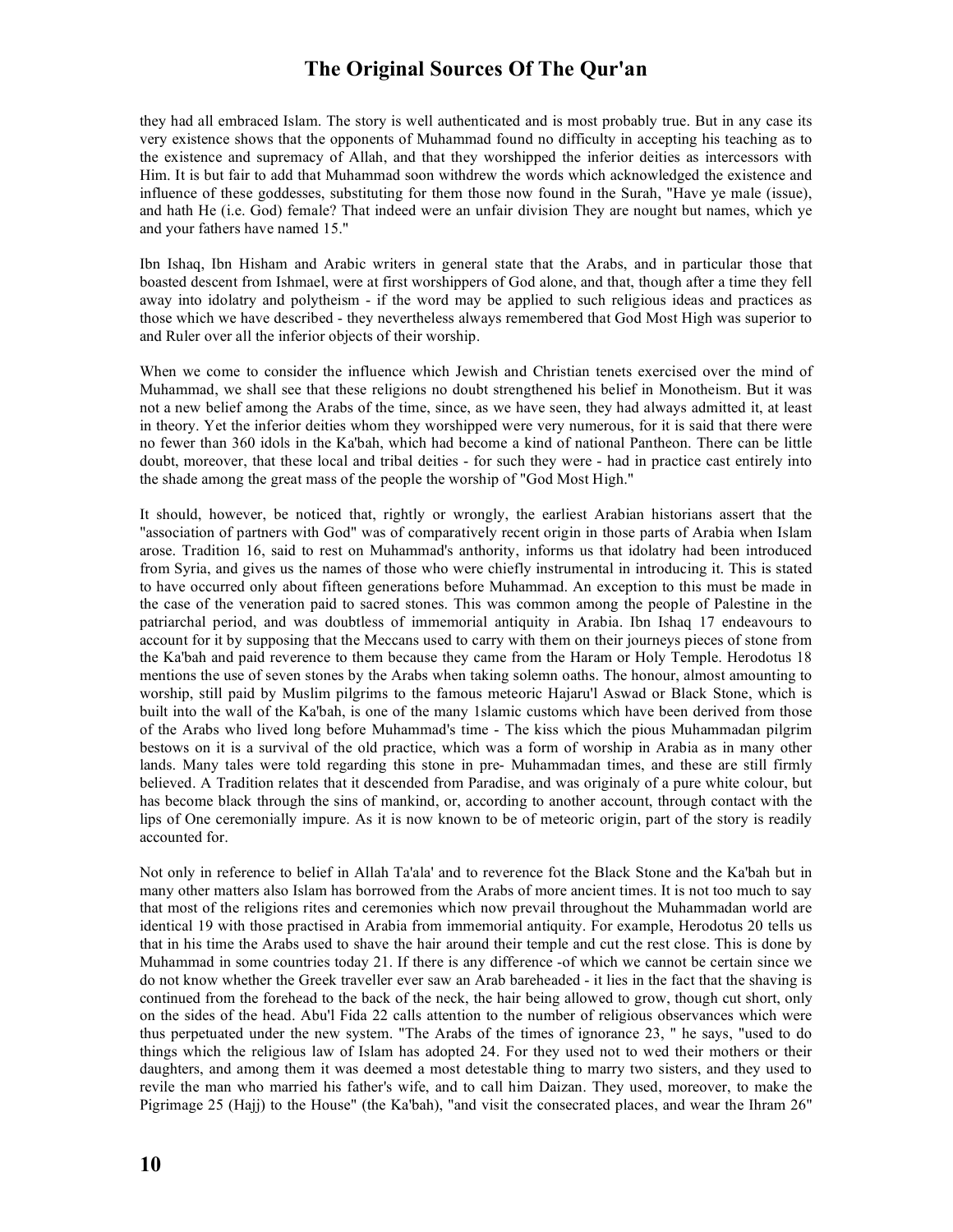(the single garment worn to the present day by a pilgrim when running round the Ka'bab), "and perform the Tawwaf and run" (between the hills as Safa and Al Marwa), "and take their stand at all the Stations, and cast the stones" (at the devil in the valley of Mina); "and they were wont to intercalate a month , and says that circumcision was practised by the heathen Arabs, as it still is by all Muslims, though nowhere enjoined in the Qur'an. This last statement is confirmed by the author of the apocryphal epistle of Barnabas 29, who says, "Every Syrian and Arab and all the priests of the idols are circumcised." It is well known that the same practice prevailed among the ancient Egyptians also. Ibn Ishkq 30 uses much the same language as Abu'l Fida, but adds that the customs which he mentions, including that of the Ihlal had been retained from Abraham's time. This is no doubt true of circumcision: but it can hardly he said that Abraham had anything to do with the other matters referred to, in spite of the Muhammadan belief that he visited Mecca and worshipped where the Ka'bah now stands.

It is clear, from all that has been said, that the first source of Islam is to he found in the religious beliefs 31 and practices of the Arabs of Muhammad's day. From this heathen source, too, Islam has derived the practice of Polygamy and that of slavery, both of which, though adding nothing to their evil effects in other respects, Muhammad sanctioned for all time by his own adoption of them.

#### *APPENDIX TO CHAPTER II*

It is sometimes said in the East at the present day that Muhammad not only adopted many of the ancient habits and religions rites of the heathen Arabs and incorporated them into Islam, but that he was also guilty of plagiarism in borrowing parts of certain verses of Imrau'l Qais, an ancient Arabic poet. These, it is asserted, may still be found in the Qur'an. I have even heard a story to the effect that one day when Fatimah, Muhammad's daughter, was reciting the verse "The Hour has come near and the Moon has split asunder" (Surah LIV., Al Qamar, 1), a daughter of the poet was present and said to her "That is a verse from one of my father's poems, and your father has stolen it and pretended that he received it from God." This tile is probably false, for Imrau'l Qais died about the year 540 of the Christian era, while Muhammad was not born till A.D. 570, "the year of the Elephant."

In a lithographed edition of the Mu'allaqat, which I obtained in Persia, however, I found at the end of the whole volume certain Odes there attributed to Imrau'l Qais, though not recognized as his in any other edition of his poems which I have seen. In these pieces of doubtful anthorship I found the verses quoted below 32. Though they contain some obvious blunders, I think it best to give them without correction. The passages marked with a line above them occur also in the Qur'an (Surah LIV., Al Qamar, 1, 29, 31, 46; Surah XCIII., Adduha; Surah XXI., Al Anbiya 96; Surah XXXVII., As Saffat, 59), except that in some of the words there is a slight difference, though the meaning is the same. It is elear therefore that there is some Connexion between these lines and the similar verses of the Qur'an. There seems good reason to doubt whether Imrau'l Qais is the author of the lines in question. They may have been borrowed from the Qur'an instead of having been inserted therein from an author who lived before Muhammad's time. On the one hand it is difficult to suppose that at any time after the establishment of Islam any one would have the daring to parody the Qnr'an by taking passages from it and applying them to the snbject to which these lines of poetry refer. On the other hand, it is very customary even in comparatively modern times to quote verses of the Qur'an and work them into later compositions of a philosophical or religious character, to which class, however, these Odes do not belong. It would be difficult to imagine Muhammad venturing to plagiarize from such a well-known author as Imrau'l Qais (even though, as we shall see later, he did so from less known foreign sources); though this may be in part met by supposing that, as these Odes formed no part of the Mu'allaqat they were not as generally current as poems contained in the latter collection were. The account generally given of the Mu'allaqat is that, whenever any one had Composed an especially eloquent poem, it was suspended on the wall of the Ka'bah, and that the poems in this celebrated collection owe their narne, which means "The suspended Poems," to this custom. Good authorities 33, however, deny that this was the origin of the name but that is perhaps a matter of little importance In spite of the Eastern story which I have quoted, the balance of probability certainly inclines to the supposition that Muhammad was not 34 guilty of the daring plagiarism of which he has been accused 35.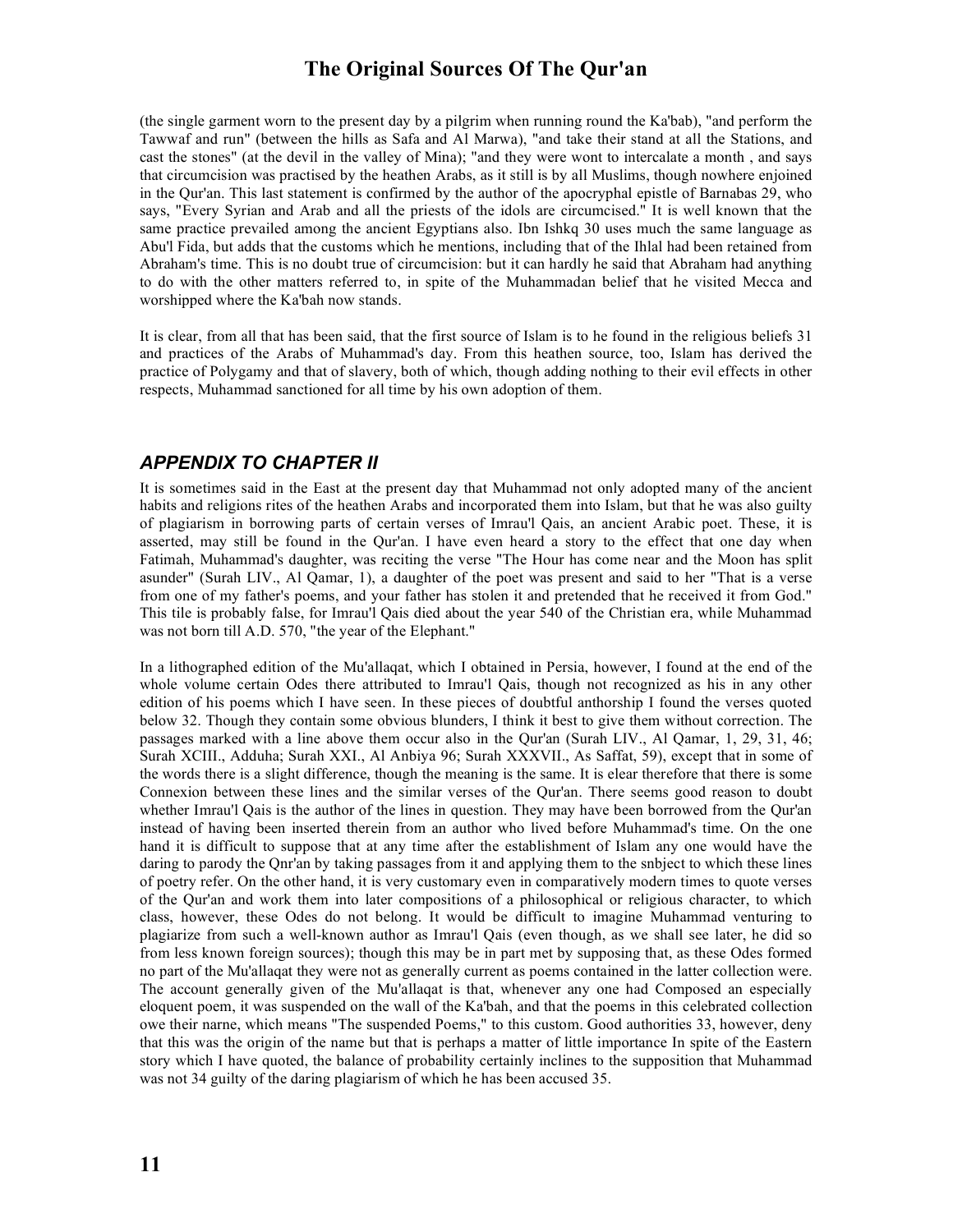#### *FOOTNOTES*

1 It is unnecessary for us to discuss the anachronism involved In this identification.

2 This is not the place to enter upon the proof of the rnatter, but I hold that the fact stated in the text is correct, in spite of all that has recently been written on the other side.

3 Surah LIII, 19.

4 In Assyrian Ilu is God, ilatu is "goddess." Allatu is probably from the Accadian.

5 As we shall have to refer to it again, it may be well to quote tbe passage at length. It runs thus : (Herod. Lib. III.8).

6 Others, e.g. Prof. Sayce (in his Lectures on the Religions of Egypt and Babylonia), hold that this was an original Semitic idea.

7 Surahs XVI., 59; LIII, 19-21, 28.

8 The of Herodotus has doubtless preserved in it's last syllable the word Ta'ala. The first part or the word it or uncertain derivation it may he a corruption of Allah. With Allah Ta'ala cf. the of Gen xiv. 18, 19, 22.

9 So also a nephew of Muhammad was called Ubaidu'llah.

10

11 For example, we find in the Diwan of An Nabighah the following lines- (Poem I., ll. 23, 24, ed. Ahlwardt.) And again: - (Poem III, ll. 9, 10.) And so also in Poem VIII., ll. 5,6:- Labid has also the following verse:-

12 Quoted in Ibn Hisham's Siratu'r Rasul, Egyptian edition, Part I., pp. 27, 38.

13 Ash Shahristani in quoted by Abi'l Fida (Hist. Ante-Islamica) : - Surah (Surah XLV., 23). (Fleischer's ed., pp. 178-81.) See also on the same subject Krehl, Uber die Religion der vorislamischen Araber, pp. 4 sqq. Surah (Surah L., 14).

14 In the Mawahibu'l luduniyyah the tale is told in several forms. One runs thus: -

Another form of the story is given in the same book in these words:-

This story is also related in much the same way by Ibn Ishaq, and it is accepted by Ibn Hisham, the amplifier of his account of Muhammad's life (Siratu'r Rasul, vol. i. pp. 127 sqq.). Tabari and others also give the tale as true, as do the commentators Yahya' and Jalalu'ddin, and also Baidawi, in commenting on Surah Al Hajj (Surah XXII.), v. 51, the verse quoted at the end of the above extract. Al Ghazali, Baihaqi, and others fiercely deny the truth of the prophet's fall into approval of idolatry, even for a moment. But, unless the story be true, it is difficult to account for its acceptance by the above authorities; and the verse we have just referred to seems to require the story to explain it.

15 Surah LIII., An Najm, 21 22, 23.

16 Siratu'r Rasul, pp. 27 sqq.

17 Ibid.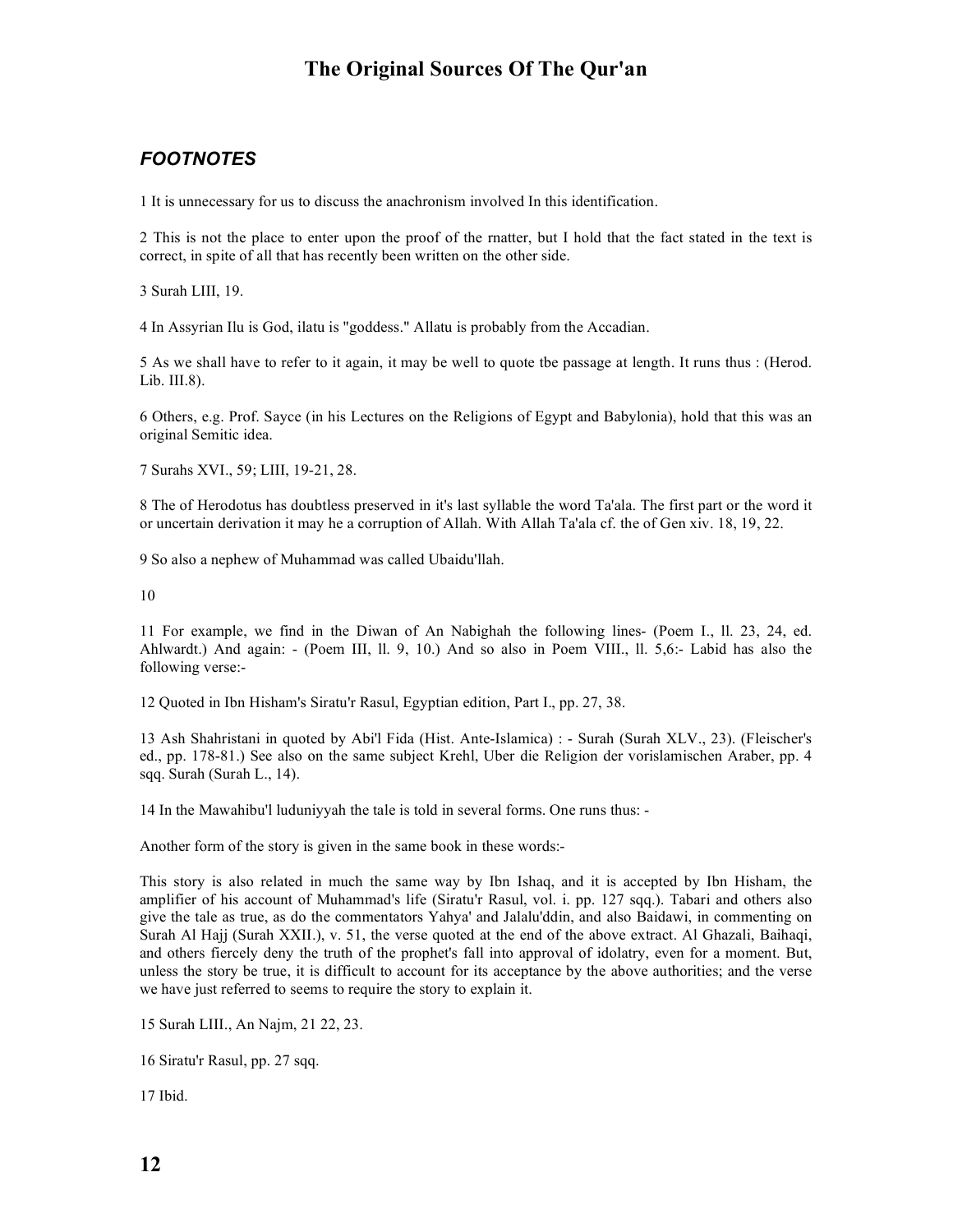18 Herodotus III. 8, quoted above, p. 32.

19 Regarding the observance of the month of Ramadan as a time of "penance," vide pp. 269 sqq.

20 Quoted above, p 32.

21 Some Arabs wear their hair long, as they used to do in Muhammad's time. There seems to be no religious rule on the subject, hence the difference in Muslim practice in different places.

22 Hist. Ante-Islamica, ed. Fleischer, p. 180.

23 That is the time before Muhammad's mission.

24 See also the Apology of Al Kindi, Sir W. Muir's translation, pp.92, 93.

25 As is well known, this pilgrimage to Mecca is atill incumbent upon every male Muslim wbo can possibly make it.

26 Others say that tile heathen Arabs used to perform the Tawwaf (the ceremony of running round the Ka'bah) naked, but that Muhammad introduced the wearing of the Ihram.

27 In Islmic times this unfortunately went out of use.

28 As in the Laws of Amraphel (Hammarabi).

29

30 Sirau'l Rasul, part I., p. 27: -

31 Muhammad has also borrowed certain fables current among the heathen Arabs, such as the tales of 'Ad and Thamud and some others (Surah VII., 63-77). Regarding such stories Al Kind well says to his opponent "And if thou mentionest the tale 0f 'Ad and Thamud and the Camel and the Comrades of the Elephant" (Surahs CV., and XIV., 9) "and the like of these tales, we say to thee, 'Those are senseless stories and the nonsensical fables of old women of the Arabs, who kept reciting them night and day:-

Sprenger (quoted in Rodwell's Preface, p. xvii) thinks that Muhammad learnt the tales of 'Ad and Thamud from the Hanifs (see chapter vi of the present volume), and that the latter were Sabians and held sacred the "Volumes of Abraham" mentioned in Surah LXXXVII.,19 in which Apocryphal books these tales may have found place. But this can hardly be considered as proved. May not the "Testament of Abraham" (rediscovered a few years ago), of which we shall have to speak in chapter iv, be included among the Suhuf Ibrahim?

32

33 Regarding the Mu'allaqat it may be well to quote the following from Abu Ja'far Ahmad ibn Isma'il an Nahhas (died A.D.338,), He says:

As Suyuti says very much the same, though he also refers to the story that the verses were hung up in the Ka'bah as possible (Mudlhir, II., 24O).

34 This is the opinion of Sir C.L. Lyall, than whom it would be difficult to find any one better qualified to speak on the subject of ancient Arabic poetry. In a letter which he has kindly sent me regarding the authorship of the lines in question attributed to Imrau'l Qais, be expresses his conviction that they are not his, giving reasons rounded principally upon the style and the metre. I have incorporated some of his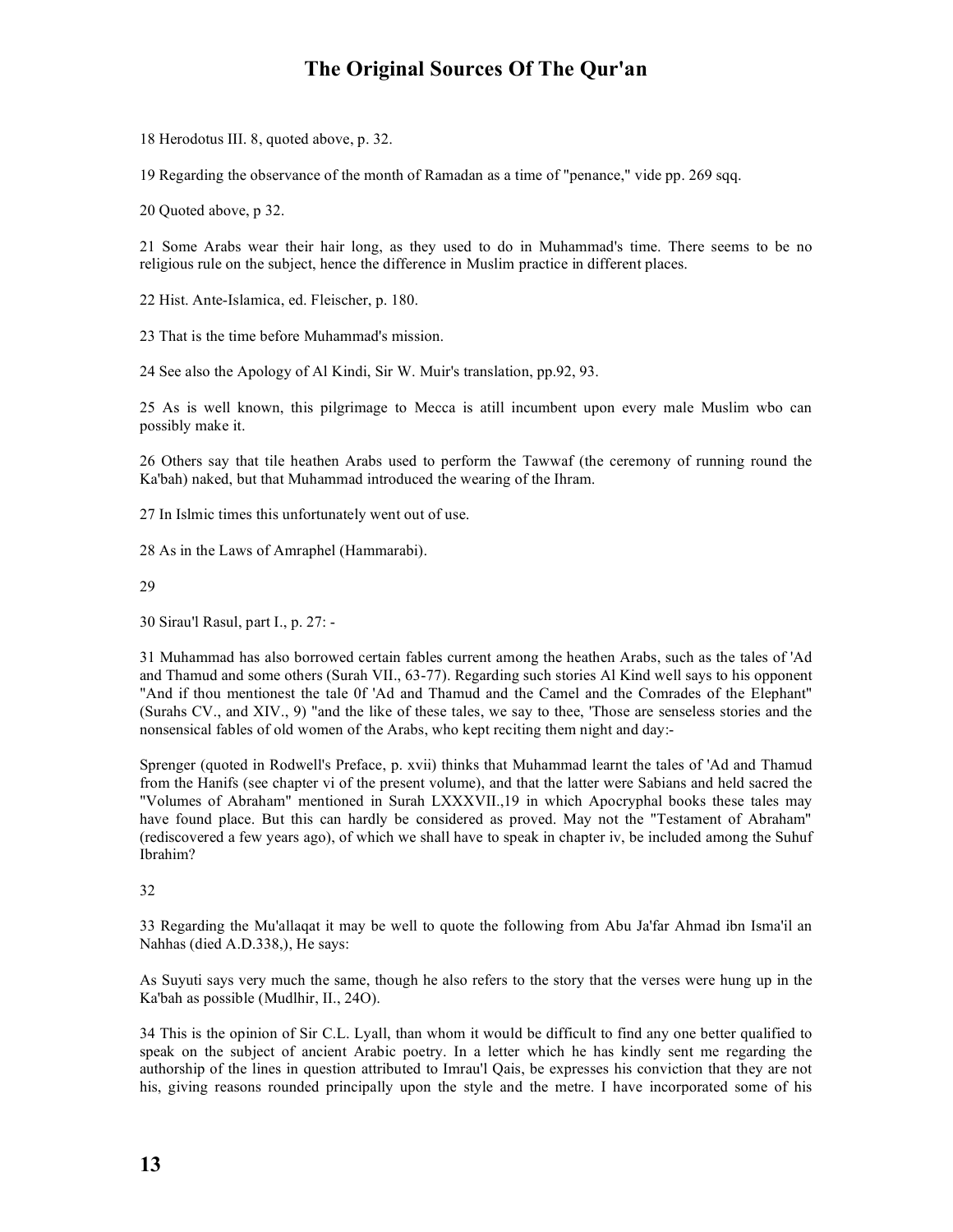observations into this Appendix, and rows to him also the preceding note. His arguments have caused me to modify the opinion on the subject expressed in my Persian work, Yanabi'u'l Islam.

35 The Rev. Dr. Zwemer, of Bahrain, however, informs me that he has found the words Danati 'ssa' atu wa'nashaqqa 'lgamaru (cf. Surah LIV., I, Iqtarabati 'saa'atu wa'nshaqqa 'lqamaru) in the last section of the last poem of Imrau'l Qais in an edition which he possesses. He adds: "A Shaikh taught in Al Azhar tells me that this evident quotation perplexes learned Muslims."

## **3. INFLUENCE OF SABIAN AND JEWISH IDEAS**

WHEN Muhammad appeared as a prophet, although the Arabs had many religious ideas and practices in which they were agreed, they possessed no volume which could pretend to contain a Divine revelation, and to which Muhammad could appeal when he claimed to be commissioned to lead them back to the purer faith of their fathers. Yet in Arabia there dwelt certain communities which possessed what they regarded as inspired books, and it was natural that Muhammad and his followers should therefore feel no little interest in and respect for the ideas and rites of these different religious sects. The title "People of the Book," given more especially perhaps to the Jews, but also to the Christians, in the Qur'an is an evidence of this. The four communities who then possessed book-religions in Arabia were the Jews, the Christians, the Magians or Zoroastrians, and the Sabians, These are all mentioned together in Surah XXII. Al Hajj, 17. We shall see that each of these exercised a considerable influence over nascent Islam, but that of the Sabians was by no means the slightest. Hence we begin by stating what is known of these sectaries, who are mentioned again in Surah II., Al Baqarah, 59.

Our knowledge of the Sabians is slight, but sufficient for our purpose. An early Arabic writer, Abu Isa'l Maghribi, is quoted by Abu Fida as giving the following account of them. "The Syrians are the most ancient of nations, and Adam and his sons spoke their language. Their religious community is that of the Sabians, and they relate that they received their religion from Seth and Idris (Enoch). They have a book which they ascribe to Seth, and they style it 'The Book of Seth.' In it good ethical precepts are recorded, such as enjoin truth-speaking and courage and giving protection to the stranger and such like: and evil practices are mentioned and command given to abstain from them. The Sabians had certain religious rites, among which are seven fixed times of prayer, five of which correspond with that of the Muslims. The sixth is the prayer at dawn, and the seventh a prayer, the time for which is at the end of the sixth hour of the night. Their prayer, like that of Muslims, is one which requires real earnestness and that the worshiper should not let his attention wander to anything else when offering it. They prayed over the dead without either bowing down or prostration, and fasted thirty days; and if the month of the new moon were a short one, then they kept the fast for twenty-nine days. The connexion with their fast they observed the festivals of Fitr " (breaking the fast at the end of the month) "and Hilal" (new moon), in such a way that the festival of Fitr occurred when the sun entered Aries. And they used to fast from the fourth quarter of the night until the setting of the disk of the sun. And they had festivals at the time of the descending of the five planets to the mansions of their dignity. The five planets are Saturn, Jupiter, Mars, Venus, and Mercury. And they used to honour the House of Mecca" (the Kabab) 1.

From this account we see clearly that the Muslims have borrowed from this obscure sect not a few of their religious practices all of which they believe were taught them by Muhammad at the command of God through the Angel Gabriel. For example, the Ramadan fast of the Muslims lasts 2 a month, from sunrise to sunset, though the rule as to the exact moment when each day begins and ends is, as we shall see 3, derived from the Jews. In Persia and some other countries a gun is fired at dawn and sunset to announce the beginning and end of each day's fast during the holy month. The Fitr feast at the end of the month is still celebrated by the Muhammadans. They have, as is we known, five stated times of prayer each day, at which prayer is optional, thus having exactly the same number as the Sabians had. Bowing down (raku) and prostration (sujud) are enjoined in Muhammadan worship, but not during the prayers offered at burials. Finally we have seen that the Muslims still most highly honour the Ka'bah. Of course it is possible that all these practices were common to the Qurash tribe as well as to the Sabians. Some of them certainly were; but, if all had been, it would be difficult to account for the observations made by the Arabic writer whom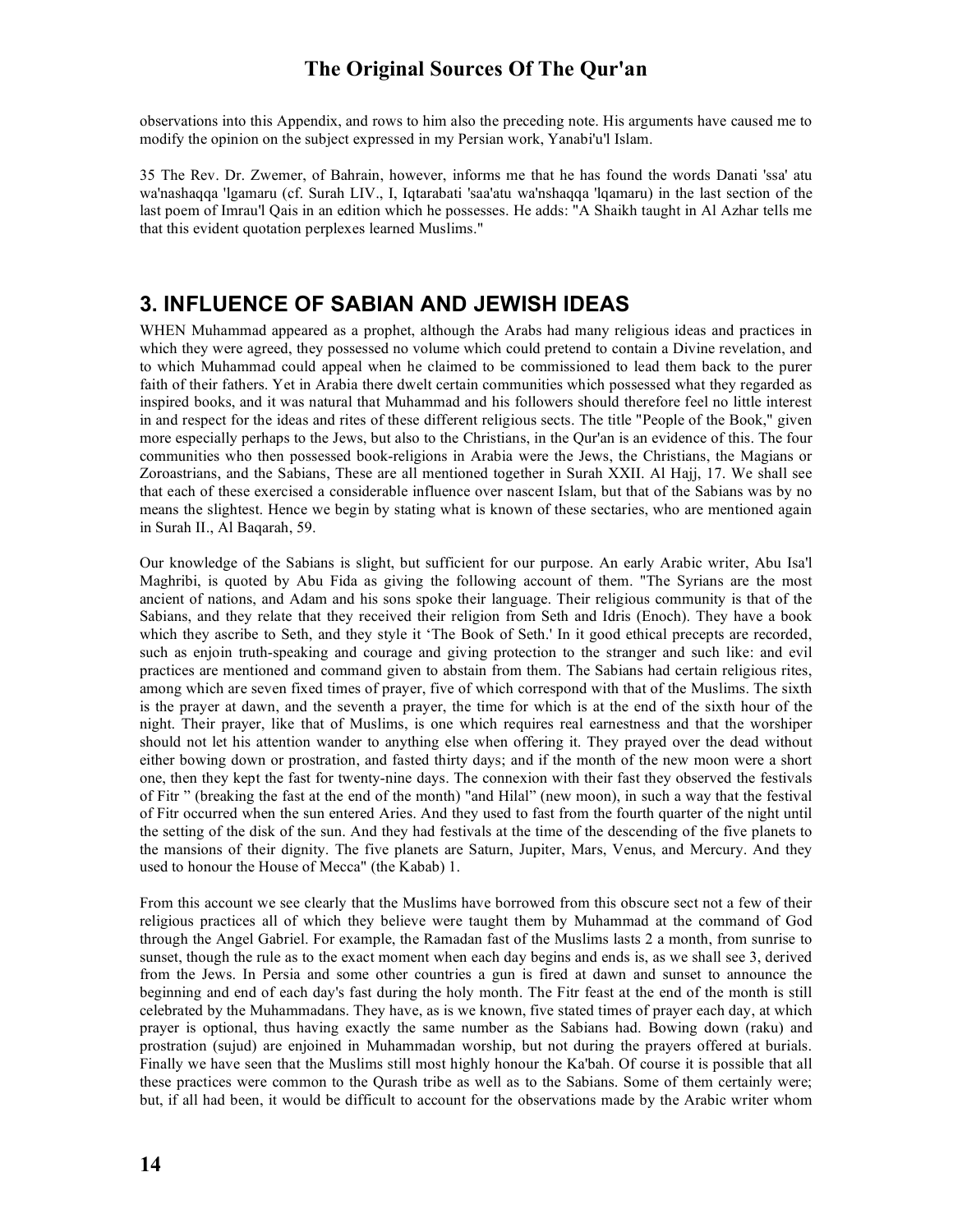we have quoted. The supposition that many of these religious customs were borrowed by Muhammad from the Sabians, and that their religion in general (owing perhaps in a measure to its supposed antiquity) had great influence on Islam at its foundation is confirmed by the fact that, when the Banu Jadhimah of Taif and Mecca announced to Khalid their conversion to Muhammadanism, they did so by crying out, "We have become Sabians."

The Sabians are supposed to have been a semi-Christian sect. Others have identifled them with the Mandaeans, whose religion represents a strange medley of Gnosticism and ancient Babylonian heathenism, but has nevertheless borrowed certain elements from Magism, Judaism, and Christianity, though largely anti-Christian as a system. The Mandaeans derive their name from Manda, the most important of the Emanations or Aeons in whom they believe. He is said in their sacred book, the Sidra Rabba, to have manifested himself in a series of incarnations, the first three of which were Abel, Seth, and Enoch, and the last John the Baptist. The latter conferred baptism on Jesus Messiah, who finally returned to the Kingdom of Light after a seeming crucifixion. This latter idea is repeated in the Qur'an (Surah IV., An Nisa, 159) and will require notice later.4

Our very limited knowledge of the Sabians and the doubt whether the Mandaeans can be identified with them renders it impossible to say whether their influence on Islam has or has not been still more important and extensive.5

We now turn to the Jews from whom Muhammad borrowed so very much that his religion might almost be described as a heretical form of later Judaism. In Muhammad's time the Jews were not only very numerous but also very powerful in various parts of Arabia. No doubt many of them had settled in that country at different times, when fleeing from the various conquerors - Nebuchadnezzar, the successors of Alexander the Great, Pompey. Titus, Hadrian, and others who had overrun and desolated Palestine. They were especially numerous in the neighbourhood of Medina, which city they at one time held by the sword. Muhammad's time the three large Jewish tribes called Banu Quraiddhah, Banu Nadhir, and Banu Qainuqa', settled in the neighbourhood of Medina, were so powerful that Muhammad, not long after his arrival there ~n A.D. 622, made an offensive and defensive alliance with them. Other Jewish settlements were to be found in the neighbourhood of Khaibar and the Wadi u'l Qura and on the shores of the Gulf of 'Aqabah. The fact that the Jews possessed inspired books and were undoubtedly descended from Abraham, whom the Quraish and other tribes claimed as their ancestor also, gave the Israelites great weight and influence. Native legends would naturally therefore undergo a process of assimilation with the history and traditions of the Jews. By 6 a summary adjustment, the story of Palestine became the story of the Hijaz. The precincts of the Ka'bah were hallowed as the scene of Hagar's distress, and the sacred well Zamzam as the source of her relief. The pilgrims hastened to and fro between Safa and Marwa in memory of her hurried steps in search of water. It was Abraham and Ishmael who built the temple, imbedded in it the Black Stone, and established for all Arabia the pilgrimage to 'Arafat. In imitation of him it was that stones were flung by the pilgrims as if at Satan, and sacrifices offered at Mina in remembrance of the vicarious sacrifice by Abraham. And so, although the indigenous rites may have been little, if at all, altered by the adoption of Israelitish legends, they came to be received in a totally different light, and to be connected in Arab imagination with something of the sanctity of Abraham the Friend of God 7....It was upon this common ground Muhammad took his stand, and proclaimed to his people a new and a spiritual system, in accents to which the whole Peninsula could respond. The rites of the Ka'bah were retained, but, stripped of all idolatrous tendency, they still hang, a strange unmeaning shroud, around the living theism of Islam.

Familiarity with the Abrahamic races also introduced the doctrine of the immortality of the soul, and the resurrection from the dead; but these were held with many fantastic ideas of Arabian growth. Revenge pictured the murdered soul as a bird chirping for retribution against the murderer; and a camel was sometimes left to starve at the grave of his master, that he might be ready at the resurrection again to carry him. A vast variety of Biblical language was also in common use, or at least sufficiently in use to be commonly understood. Faith, Repentance, Heaven and Hell, the Devil and his Angels, the heavenly Angels, Gabriel the Messenger of God, are specimens acquired from some Jewish source, either current or ready for adoption. Similarly familiar were the stories of the Fall of Man, the Flood, the destruction of the Cities of the Plain, &c.- so that there was an extensive substratum of crude ideas bordering upon the spiritual, ready to the hand of Muhammad."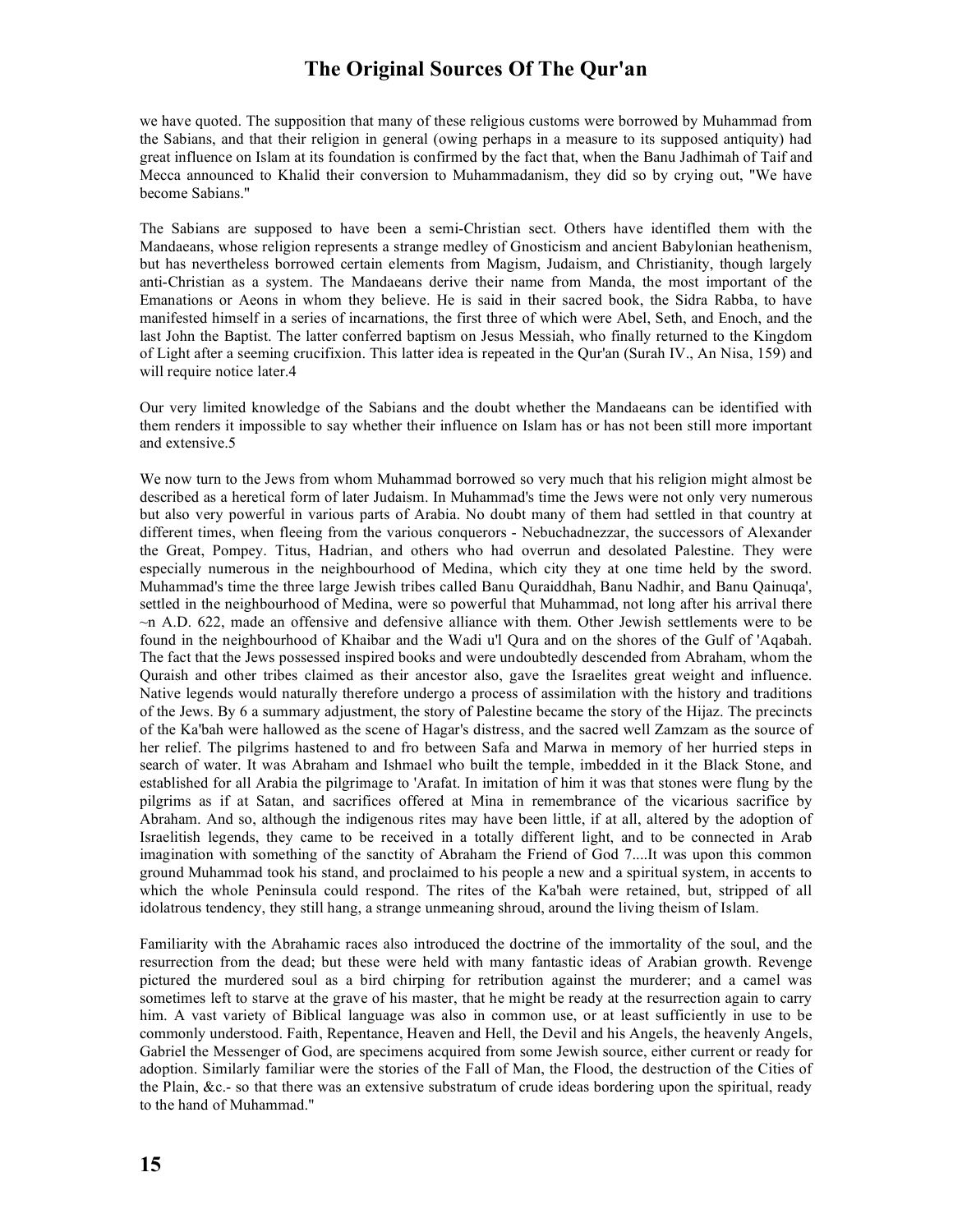Early Arabian writers inform us that when Muhammad appeared the Jews were expecting the advent of the Messiah, and used frequently to threaten their enemies with the vengeance which the coming Prophet would take upon them. This no doubt had its influence in leading some among the Arabs, especially the Banu Khazraj of Medina (as Ibn Ishaq says), to accept Muhammad as the Prophet whose advent was predicted.

Muhammad declared that he was Divinely commissioned not to found a new religion but to recall men to the "Faith of Abraham." It was natural for him, therefore, to endeavour to gain the Jews over to his side. This he attempted to do at Medina, and for some time it seemed as if he had a fair prospect of success. One step which he took at this time shows very clearly this purpose. He adopted Jerusalem as the Qiblah of his Faith - that is to say, he directed his followers to imitate the Jewish practice by turning their faces towards Jerusalem when praying. At a later period, when he had broken with the Jews and found it more useful to conciliate the Arabs, he adopted Mecca 8 as the Qiblah, and this it has ever since continued to be amongst Muslims. But soon after his arrival in Medina, observing the Jews engaged in the observances of the Day of Atonement, he enjoined upon his own followers the same observance, adopting even the same name (in Arabic 'Ashura) by which it was known among the Jews. 9 The sacrifices offered on this occasion were doubtless intended to supersede those which the heathen Arabs used to offer in the Valley of Mina during the pilgrimage to Mecca. It was not until April, A..D. 624, after his quarrel with the Jews, that Muhammad instituted the 'ldu'd Duha which festival is supposed to commemorate Abraham's sacrifice of Ishmael (as the Muslims assert). Even thus we perceive the influence of Judaism on Islam. This festival is still observed by the Muslims. Muhammad initiated the Jewish practice in offering two 10 sacrifices on the day of the 'Id, inasmuch as he slew two kids, one for his people and the other for himself, though he reversed the Jewish order in accordance with which the High Priest on the Day of Atonement offers first for 11 himself and then for the nation at large. In these matters we see Jewish influence at work both in Muhammad's adoption of their rites when he wished to gain the Jews, and in his altering them when no longer hoping to do so. In the latter case he generally reverted more or less - to the customs of the heathen Arabs. On the Muhammadan theory of the Divine authority of the Qur'an, this phenomenon is absolutely inexplicable. It is to the period shortly before, and especially to that which immediately followed, the Hijrah, according to Tradition (in this respect no doubt reliable), that most of those verses of the Qur'an belong, in which it is asserted that the Qur'an is in accord 12 with the teaching of the Prophets of Israel, and that this constitutes a decisive proof that it is from God. At that time Muhammad introduced into the Surahs which he delivered a particularly large measure of Jewish legends, as the perusal of the later Meccan and earlier Medinan Surahs will show. He soon, however, found that the Jews were not prepared to believe in him, though it might suit their purpose to pretend for a time to be favourably impressed and likely to admit his claim. A rupture was bound to come sooner or later, since no true Israelite could really believe that either the Messiah (which Muhammad did not claim to he, for he accepted that as the title of Jesus) or any other great Prophet was predicted as about to arise from among the descendants of Ishmael. We know how the quarrel did come, and how, finding persuasion useless, Muhammad finally turned upon the Jews with the irresistible logic of the sword, and either slaughtered them or expelled them from the country. But before that time he had borrowed very extensively from them. Even if we do not grant, with some writers, that the doctrine of the Unity of God was derived by Islam from Jewish teaching, there can he no doubt that Muhammad's maintenance of that doctrine received great support from what he learnt from the Israelites. We proceed to show that very much of the Qur'an is directly derived from Jewish books, not so much from the Old Testament Scriptures as from the Talmud and other post-Biblical writings. Although the Arabian Jews doubtless possessed copies of their Holy Books, they were not distinguished for learning, and then as now for the most part, they practically gave greater heed to their Rabbinical traditions than to the Word of God. It is not surprising therefore to find little real knowledge of the Old Testament in the Qur'an, though, as we shall see, it contains a great deal of Jewish legend. It is impossible to quote all the passages that prove this, but we shall now adduce a few out of many.13

#### The Story Of Cain and Abel

The Qur'an does not mention the names of these "two sons of Adam," though commentators call them Qabil and Habil. But we find in Surah V., Al Maidah, 30-35, the following account of them.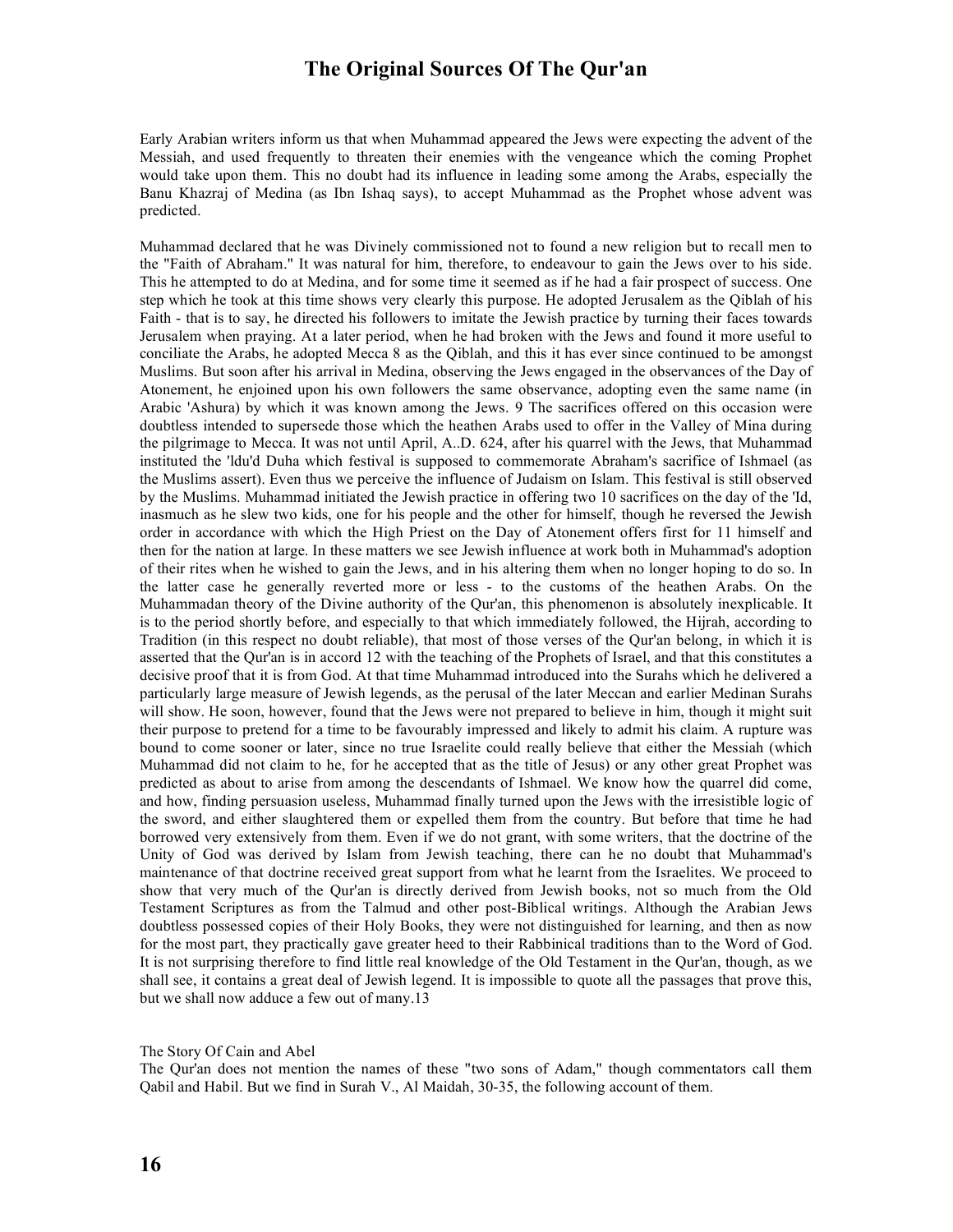"Recite unto them truly the narrative of Adam's two sons, when they both offered sacrifice: then it was accepted from one of them, and from the other it was not accepted. [The latter] said, 'Verily I shall assuredly slay thee.' [The other] said, 'Truly God accepteth from the pious. Verily if thou stretch forth thine hand upon me to slay me, I shall not stretch forth mine hand upon thee to slay thee: indeed I fear God, the Lord of the worlds. I indeed choose rather that thou $\sim$  shouldst bear my sin and thine own sin, then shalt thou be of the companions of the Fire, and that is the recompense of the unjust.' Then his soul permitted to him [Cain] the murder of his brother: accordingly he slew him: thus he became one of the lost. Then God sent a raven, which scratcheth in the ground, that it might show him how to hide his brother's corpse. He said, 'Ah! woe unto me! cannot I be as this raven and hide my brother's corpse?' Then did he become one of the penitent. On that account have We written for the Children of Israel that whoso slayeth a soul, except for a life or for evildoing in the land, then truly shall it be as though he had slain all men; and whoso saveth it alive, then truly it shall be as though he had saved all men alive."

A conversation, or rather argument, between Cain and Abel is mentioned in Jewish legend both in the Targum of Jonathan 14 and in the Targum of Jerusalem. Cain, we are told, said, "There is no punishment for sin, nor is there any reward for good conduct." In reply to this, Abel asserted that good was rewarded by God and evil punished. Angered at this, Cain took up a stone and with it smote his brother and slew him. The resemblance between this narrative and that given in the beginning of the foregoing quotation from the Qur'an is not striking. But the source of the rest of the Qur'anic account of the murder is the legend related in the Pirqey Rabbi Eli'ezer, chapter xxi, which may be thus rendered:-

"Adam and his helpmeet were sitting weeping and lamenting over him (Abel), and they did not know what to do with Abel, for they were not acquainted with burial. A raven, one of whose companions had died, came. He took him and dug in the earth and buried him before their eyes Adam said, 'I shall do as this raven. Immediately (lit. out of hand) "he took Abel's corpse and dug in the earth and buried it." When we compare the Jewish legend with the one given in the Qur'an, we see that the only difference is that in the former the raven taught Adam how to bury the body, whereas in the Qur'an it is Cain who is said to have been thus taught. It is clear also that the passage in the Qur'an is not a literal translation from one or more Jewish books, but is rather, as we might expect, a free reproduction of the story as told to Muhammad by some of his Jewish friends, of whom early Arabian accounts mention the names 15 of Several. This explains the mistake that the Qur'an makes in attributing the burial to Cain instead of to Adam. We shall notice similar phenomena throughout the whole series of these excerpts. It is hardly probable that these slight divergences were purposely made by Muhammad, though it is quite possible that the Jews who related the legends to him had learnt them orally themselves, and that they and not the Arabian prophet made the mistake. That is a matter of small moment. What is certain is that we can here, and in very many other instances, trace the account which Muhammad gives to earlier Jewish written sources.

What is recorded in the thirty-fifth verse of the Surah quoted above seems to have no immediate relation to the preceding part of the passage. A link is evidently missing If, however, we turn to Mishnah Sanhedrin (chapter iv. § 5), we find the whole matter fully stated, so that the connexion which exists between the verse above mentioned and the narrative of the murder of Abel becomes clear. For the Jewish commentator, in commenting on the words which the Pentateuch tells us God spoke to Cain, "What 16 hast thou done? The voice of thy brother's blood crieth unto me front the ground;' - in which passage the word blood is in the plural in Hebrew because it denotes blood shed by violence, - writes thus "Concerning Cain who slew his brother, we have found that it is said concerning him, 'The voice of thy brother's bloods crieth.' He saith not, 'Thy brother's blood' but 'Thy brother's bloods',- his blood and the blood of his descendants. On this account was Adam created alone, to teach thee that everyone who destroyeth one soul out of Israel, the Scripture reckoneth it unto him as if he had destroyed the whole world; and everyone who preserveth alive one soul out of Israel, the Scripture reckoneth it unto him as if he had preserved alive the whole world." We are not concerned with the correctness or otherwise of this fanciful exposition of the sacred text, but it is of importance to notice that the thirty-fifth verse or Surah Al Maidah is an almost literal translation of part of this extract. The former part of the passage as it stands in the Mishnah is omitted in the Qur'an, possibly because it was not fully understood by Muhammad or his informant. But when it is supplied, the connexion between verse thirty-five and the preceding verses becomes clear 17,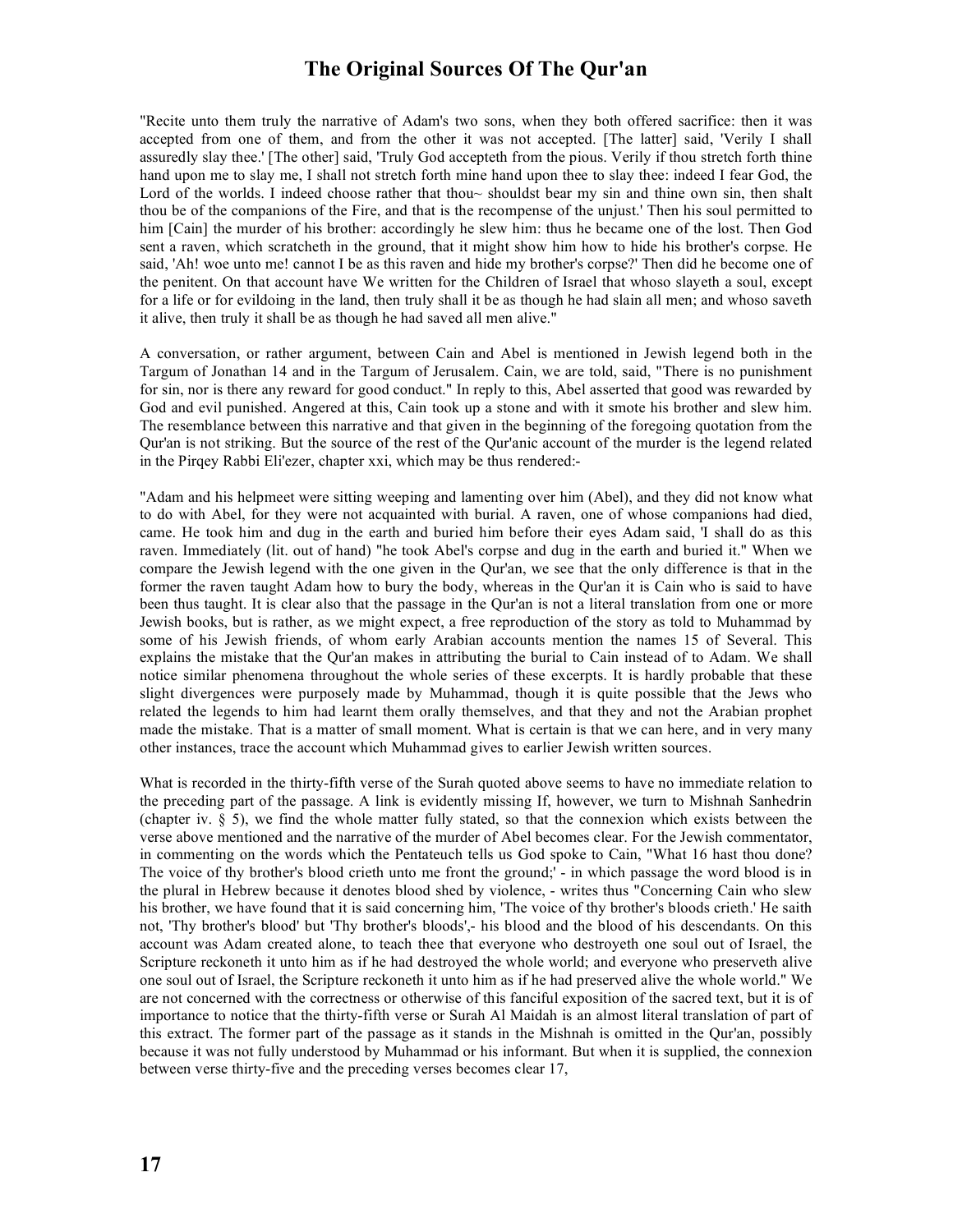2, Story of Abraham's deliverance from the fire

which Nimrod made to destroy him.

This narrative is not found detailed in one consecutive passage of the Qur'an, but it is related in a fragmentary manner in a number of different Surahs 18. Hence Muhammadans have found it useful to collect these passages and to form them into a consecutive whole by supplying connecting passages in the way that we find it done in such books as the 'Araisu'l Majalis or the Qisasu'l Anbiya. Such connecting links are supplied from the Traditions of Muhammad. When we compare the narrative thus current among and accepted by all Muslims with the account of the same legendary occurrence which is contained in the Midrash Rabba of the Jews, it becomes clear that the latter is the source of the Muhammadan account. That the reader may perceive this, we translate first the story as related by Muhammadan writers, and then turn to the shorter and simpler narrative of Jewish traditionists. Passages from the Qur'an which are incorporated into the Arabic account are here put in italics. We begin with an extract from Abu'l Fida: -

"Azar, Abraham's father," he says 19 , "used to make idols, and he used to give them to Abraham that he might sell them, Abraham, however, need to say, 'Who will buy what will injure him and will not benefit him?' Afterwards, when God Most High commanded Abraham to summon his people to Monotheism, he invited his father; however, he refused. And he invited his people. Accordingly, when the matter got abroad concerning him and reached Nimrod, son of Gush, who was king of that country,... Nimrod accordingly took Abraham, the Friend [of God], and threw him into a great fire. Then the fire became cool and safe unto him, and Abraham came forth from the fire after some days. Then certain men of his people believed on him."

This is the shortest Arabic account we have. We proceed to translate the most important part of the narrative given in the Araisu'l Mojalis. There we read that Abraham was brought up in a cave without any knowledge of the true God. One night he came forth and beheld the glory of the stars, and was so impressed that he resolved to acknowledge them as his gods. The account then proceeds as follows, incorporating as many as possible of the passages of the Qur'an which deal with the subject: -

When therefore the night overshadowed him he saw a star. He said, this is my Lord.' Then when it set, he said, 'I love not those that set.' Then when he saw the moon rising, he said, 'This is my Lord.' And when it set, he said, 'Verily if my Lord guide me not I shall assuredly be of the people who go astray. Then when he saw the sun rising, he said, ' This is my Lord, this is greater; for he saw that its light was grander. When therefore it set, he said, O my people! verily I am guiltless of the polytheism which you hold, verily I turn my face to him who hath formed the heavens and the earth, as a Hanif 20, and I am not one of the polytheists 21 .' They say his father used to make idols. When therefore, he associated Abraham with himself, he began to make the idols and to give them over to Abraham to sell. Abraham (Peace be upon him!) therefore goes off with them and cries aloud, 'Who will buy what injures and does not benefit?' Hence no one purchases from him. When therefore they proved unsaleable to him, he took them to a river. Then he smote them on the head and said to them, 'Drink, my bad bargain!' in mockery of his people and of their false religion and ignorance, to such an extent that his reviling and mocking them became notorious among his people and the inhabitants of his town Therefore his people disputed with him in regard to his religion. Then he said to them, ' Do ye dispute with me about God? and He hath guided me,' &c. . . And that was Our reasoning which We brought to Abraham against his people: We raise (many) steps whomsoever We will; verily thy Lord is all-wise and all-knowing 22 . So that he vanquished and overcame them. Then verily Abraham invited his father Azar to embrace his religion. Accordingly he said, 'O my father, why dost thou worship. that which heareth not nor seeth nor doth profit thee at a11?23 2 &c. Then his father refused assent to that to which Abraham invited him. Thereupon verily Abraham proclaimed aloud to his people his abjuration of their worship, and declared his own religion. He said therefore, 'Have ye then seen that which ye worship, ye and your fathers the ancients? for verily they are hostile to me, except the Lord of the worlds.'24 They said, 'Whom then dost thou worship ? ' He said, 'The Lord of the worlds ' They said, 'Thou meanest Nimrod.' Then said he, No! Him who has created me, and who therefore guideth me,' &C. That matter accordingly was spread abroad until it reached the tyrant Nimrod. Then he called him and said to him, 'O Abraham, last thou seen thy Cod, who hath sent thee, and to whose worship thou dost invite men, and whose lower thou recordest and on account thereof dost magnify Him above all other? What is He?' Abraham said 'My Lord is He who preserveth alive and causeth to die.' Nimrod said, I preserve alive and cause to die.' Abraham said 'How dost thou preserve alive and cause to die?' He said, 'I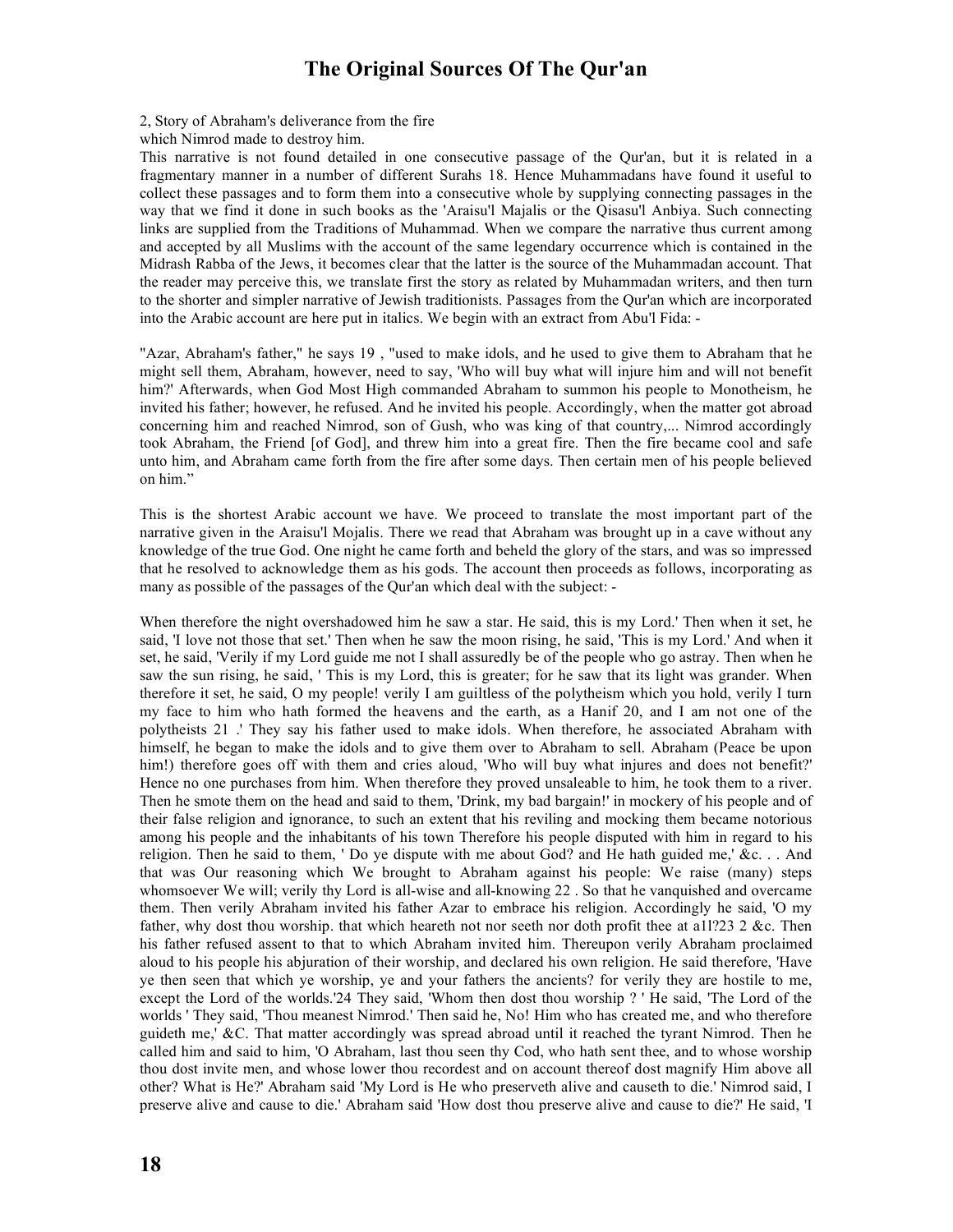take two men to whom death is due in my jurisdiction, then I slay one of them, thus I have caused him to die; next I pardon the other and let him go, thus I have preserved him alive.' Accordingly Abraham said unto him thereupon, Verily God bringeth the sun from the East, do thou therefore bring it front the West' 25 Thereupon Nimrod was confounded and gave him no answer"

The story goes on to inform us that the custom of the tribe to which Abraham belonged was to hold a great festival once every year, during which everyone for a time went out of the city. (This may contain a confused reference to the Jewish Feast of Tabernacles, for the forte of the Qur'an is undoubtedly the number of its anachronisms, and Muhammadan tales regarding the patriarchs and prophets are in general distinguished by the same characteristic.) Before leaving the city, we are told, the citizens "had made some food ready. Accordingly they placed it before the gods, and said, 'When it shall be time for us to return, we shall return, and the gods will have blessed our food and we shall eat.' When therefore Abraham 26 beheld the idols and the food which was before them, he said unto them in mockery, 'Will ye not eat?' And when they did not answer him, he said, What is the matter with you? will ye not speak?' Then he turned upon them, striking a blow with his right hand,? 27 and he began to dash them in pieces with an axe which he held in his hand, until there remained none but the biggest idol, on the neck of which he hung the axe. Then he went out. Such then is the statement of the Honoured and Glorified One: 'So he broke them into pieces, except the largest of them, that perchance they might come back to it', (and find what it had done 28). When therefore the people came from their festival to the house of their gods, and saw them in that condition, they said, Who hath done this to our Gods verity he is one of the unjust.' They said, 'We heard a youth who is called Abraham make mention of them. It is he, we think, that hath done this.' Then that matter reached Nimrod the tyrant and the nobles of his people. They said therefore, 'Bring him then to the eyes of men, that perchance they may bear witness against him that it is he that hath done this. And they disliked to arrest him without poof......When therefore they had brought him forward, they said unto him, 'Hast thou done this unto our gods, O Abraham?' Abraham said, 'On the contrary, the biggest of them did it: he was angry at your worshipping these little idols along with him, since he is bigger than them, therefore he dashed them in pieces. Do ye then inquire of them, if they can speak.' The prophet - may God bless and preserve him!- hath said, 'Abraham told only three lies, all of them on behalf of God Most High: when he said, "I am sick," and when he said, "On the contrary, this is the biggest of them did it," and when to the king who purposed to take Surah, he said, "She it my sister".

"When therefore Abraham said this unto them, they returned to themselves; then they said, Verily ye are the unjust persons. Here is this man of whom you are inquiring, and these your gods are present to whom he has done what he has done; therefore inquire of them.' And that was what Abraham had said ' Do ye then inquire if them, if they can speak.' Therefore his people said, 'We do not find it otherwise than as he bath said'29 and it was said, Verily ye are the unjust persons', since ye worship the small images along with this big one.' Then they were turned upside down in their astonishment at this matter of his, and they knew that (the idols) do not speak and do not take by violence. Therefore they said, ' Truly thou knowest that these do not speak.' When therefore the argument which Abraham had brought against them hail confuted them, he said to them, 'Do ye then worship instead if God that which doth not profit you at all and doth not harm you? Shame on you and on that which ye worship instead if God! Do ye not then understand?' When therefore this argument overcame them and they could not answer it, they said, ' Burn ye 30 him and aid your gods, if ye are active men.' 'Abdu'llah ibn 'Umar has said that the person who urged them to burn Abraham in the fire was a Kurd. Shu'aibu'l Jabai says that his name was Dainun, and accordingly God Most High caused the earth to split open for him, and he was swallowed 31 up therein until Resurrection Day. Accordingly when Nimrod and his people assembled to burn Abraham, they shut him up in a house and erected for him an edifice like a sheepfold. This is the statement of God : They said, 'Build an edifice for him, then hurl him into the flames 32.' Then they collected for him some of the hardest wood and different kinds of fuel." The writer whom we are quoting goes on to relate how Abraham was cast into the fire but came forth safe and well. He concludes his narrative thus: And it is recorded in Tradition that Abraham was preserved through saying, 'God is sufficient for me 33 ,' and 'Hie is an excellent Guardian'34 God said, O fire, become cool and safe unto Abraham .'35"

We now proceed to compare with this narrative that which, is contained in the Midrash Rabba of the Jews There the tale runs thus  $36$  : -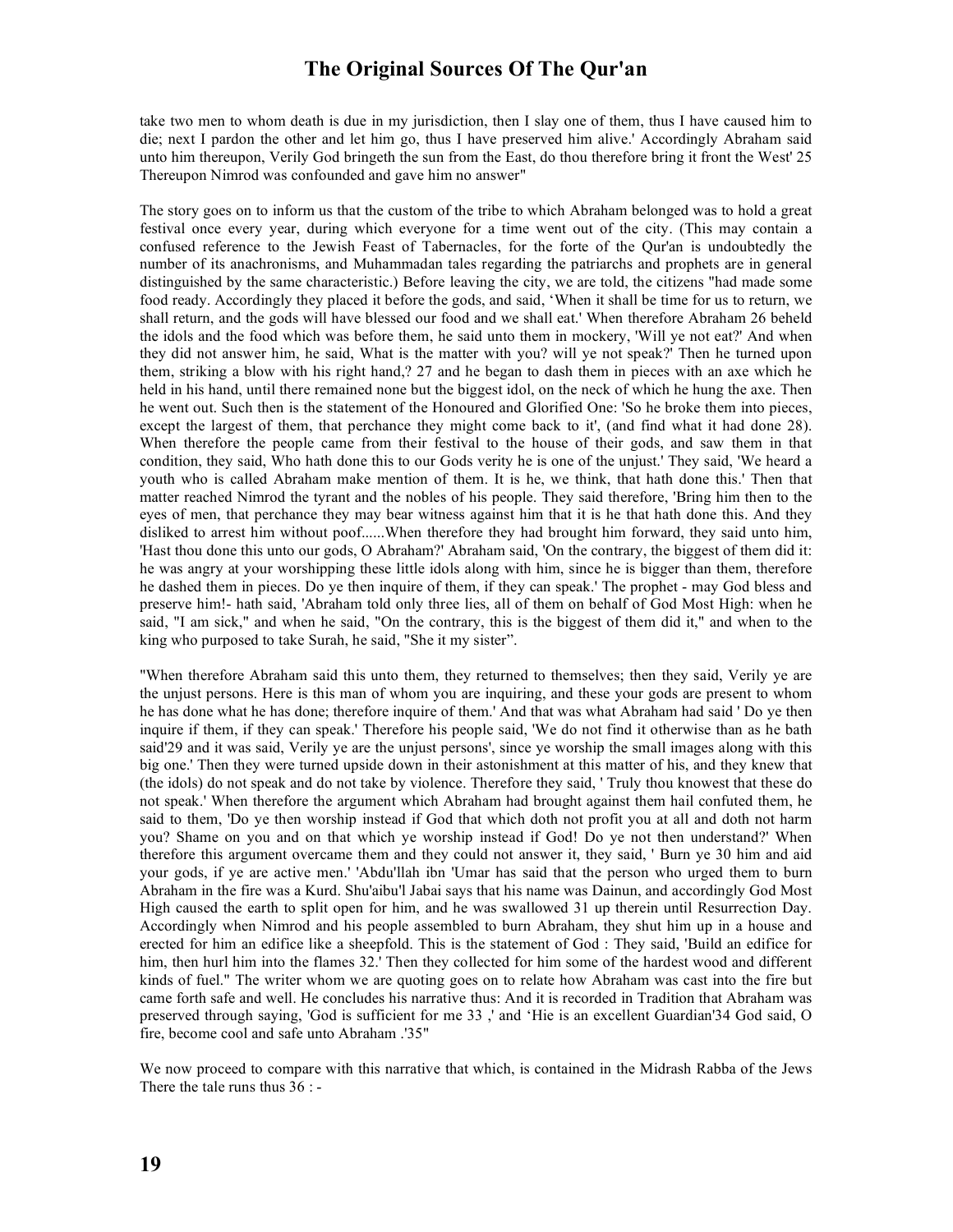Terah was a maker of idols. Once he went out somewhere, and seated Abraham as salesman in place of himself. A person would come, wishing to purchase, and Abraham would say to him, 'How old art thou?' and he (the other) would say to him, 'Fifty' or 'Sixty years'? And he (Abraham) would say unto him, 'Woe to that man who is sixty years of age, and wisheth to worship a thing a few days old!' And he (the other) would become ashamed and would go his way. Once a woman came, carrying in her hand a plate of wheaten flour. She said to him, 'Here! set this before them.' He arose, took a staff in his hand, and broke them all in pieces; then he gave the staff into the hand of the one that was biggest among them. When his father came, he said to him, 'Who has done this unto them? He (Abraham) said to him, 'What is hidden from thee? A woman came, bringing with her a plate of wheaten flour, and said to me, " Here set this before them." I set it before them This one said, "I shall eat first," and that one said, "I shall eat first," This one, which is the biggest among them, arose, took a staff, and broke them.' He (the father) said to him, 'Why dont thou tell me fable? Do these understand?' He (Abraham) said to him, 'And do not thine ears hear what thy lip speaketh?' He (Terah) seized him and delivered him over to Nimrod. He (Nimrod) said to him 'Let us worship the fire.' Abraham said unto him 'And let us worship the waters which extinguish the fire.' Nimrod said to him, 'Let us worship the waters.' He (Abraham) said to him, 'If so, let us worship the cloud which brings the waters.' He (Nimrod) said to him, ' Let us worship the cloud.' He (Abraham) said to him,' If so, let us worship the wind that drives away the cloud. 'He (Nimrod) said unto him, 'let us worship the wind.' He (Abraham) said to him, 'And let us worship man who resisteth the wind.' 'If thou bandiest words with me, lo! I worship naught but the fire; lo I cast thee into the midst of it, and let the God whom thou worshippest come and deliver thee from it!' Abraham went down into the furnace of fire and was delivered."

It is perfectly clear that the Muhammadan fable is directly borrowed from the Jewish though expanded by the addition of particulars due to Muhammad's vivid and poetical imagination But here again we see that Muhammad does not reproduce an account which he had read, but a story which he had heard related orally by the Jews. The hold which the narrative took upon his mind is clear not only from his having expanded the tale, but also from the large number of times that he recurs to it in different parts of the Qur'an. That the tale was well known in its main outline in his time is evident from the fact that Muhammad has nowhere thought it necessary to narrate the story at full length. His words in the Qur'an show that he believed it to be perfectly well known to and accepted by all his followers. It was probably current in Arabia long before his time, as so many other tales about Abraham were. Our object in quoting the story as it is contained in the Midrash Rabba is not to prove that Muhammad plagiarized from that work in this matter, but to show that the story in its main details was current among the Jews at an earlier time still, and that either this or some similar form of the fable must have been the source from which the Arabs derived their knowledge of it It is hardly likely that Muhammad omitted to verify the tale by consulting his Jewish friends, who would tell him that it was contained in certain of their books, and thus confirm his faith in its truth

We notice, however, that in the Qur'an the name of Abraham's father is stated to have been Azar and not Terah, as in Genesis. But Eastern Jews sometimes call him Zarah, from which the Arabic form may have been corrupted. Or, again, Muhammad may have learnt the name in Syria, whence Eusebius probably derived the form of the name, , which he uses. Modern Persian Muhammadans often write the name , pronouncing it, however, just as it is pronounced in Arabic, though the original Persian pronunciation was Adhar, nearly the same as the form used by Eusebius. This word in Persian meant "fire," and was the title of the angel who was supposed to preside over that element, one of the good creatures of Ormazd. There may in fact have been some attempt made to win reverence for Abraham among the Magians by identifying his father with this good Genius (Izad) of Fire. However this may be, we are able to trace the origin of the legend of Abraham's being cast into the fire to a simple blunder made by certain Jewish commentators, as will be pointed out in due course.

Before doing so, however, it may be well to indicate the line of argument commonly used by Muslims in refutation of the statement that the detection of the source of this and other similar legends in the Qur'an effectually disposes of its claim to be a Divine revelation. They urge in reply that such facts as those we have adduced form a clear proof of the truth of their religion. "For," they say, "although Muhammad did not borrow this narrative from the Jews, but on the contrary received it by inspiration through the angel Gabriel, yet. since the Jews, who are Abraham's descendants, have accepted this narrative on the authority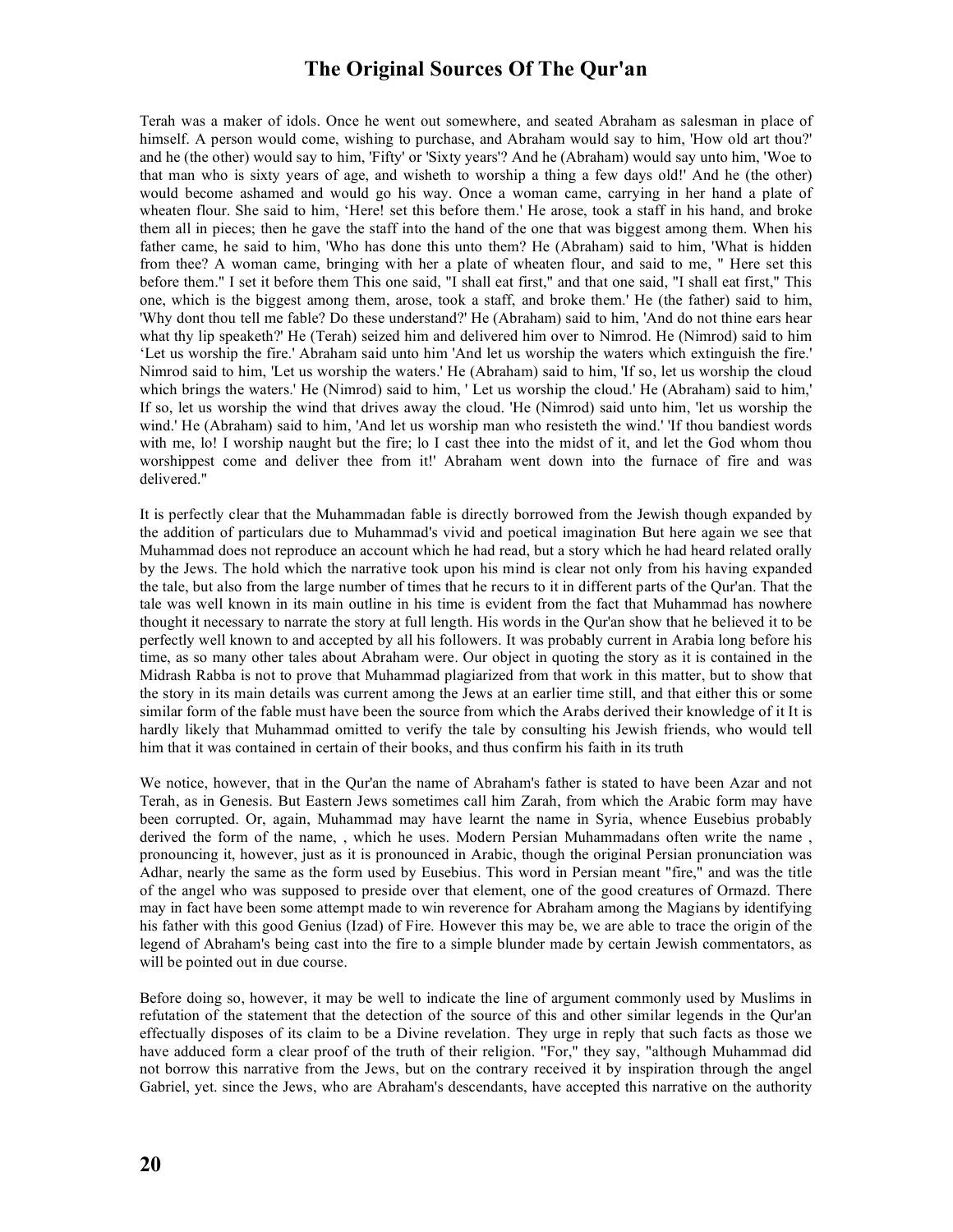of their own traditions, it must be confessed that their testimony forms a strong confirmation of the teaching of the Qur'an on the subject'.37 "

In reply it is sufficient to state that only ignorant Jews now place any reliance upon such fables, since they do not rest upon anything worthy of the name of tradition. The only reliable traditions of the Jews which relate to the time of Abraham are to be found in the Pentateuch, and it is hardly necessary to say that this childish tale is not found there. On the contrary, it is evident from Genesis that Nimrod lived many generations before Abraham's time. It is true that Nimrod is not mentioned by name in the Qur'an, but his name occurs, as we have seen, in this tale about Abraham's being cast into the fire both in Muhammadan tradition and in their commentaries on the Qur'an, as well as in the Jewish narrative in the Midrash Rabba. The anachronism here is as great as if some ignorant person were to state that Alexander the Great had cast the Turkish Sultan' 'Uthman into the fire, not knowing what a long period had elapsed between Alexander and Uthman and being unaware that Uthman had never experienced such an adventure!

Moreover the whole story of Abraham's being delivered from the fire is founded upon an ignorant blunder made by an ancient Jewish commentator. To explain this we must refer to the Targum of Jonathan ben Uzziel. This writer found Ur of the Chaldees mentioned as the place 38 where Abraham dwelt when God first called him to leave home and country and to remove into the land of Canaan. Now this city is the place that is at the present time known by the name of Muqayyar. The word ur or uru in ancient Babylonian meant a city. It occurs again in the name Jerusalem (still in Arabic called Urushalim), "the city of the God of Peace." But Jonathan had no knowledge of Babylonian, and he imagined that Ur must have a meaning similar to that of the Hebrew word Or, "light," which in Aramaic means "Fire." Hence he rendered Gen. xv. 7 thus, "I am the LORD, who brought thee out of the furnace of fire of the Chaldees!" So also in his comment on Gen. xi. 28, he writes thus "When Nimrod cast Abraham into the furnace of fire because he would not worship his idols, it came to pass that the fire was not given permission to injure him.' We see that the whole story rose from a wrong explanation of a single word, and has no foundation in fact. Whether Jonathan was the first person to make the mistake is very doubtful; he may, very probably, have accepted the idea from others. In any case the result is the same. The story puts us in mind of Cinderella's glass slipper. Doubtless it was originally "un soulier de vair," not "un soulier de verre," the latter substance not being so very suitable for making slippers!

It is not to be wondered at that Jonathan ben Uzziel should make such a mistake as we have pointed out. But it is indeed strange that one claiming Divine inspiration should have accepted the fable based upon such a blunder as literally true, should in many different places introduce portions of the tale into a book which he professed to have received from God Himself through Gabriel, and should have taught his followers to believe it, and to consider that the agreement between the Qur'an and the Jewish Scriptures (in which he erroneously supposed that the tale was to be found) in this and similar matters was a proof that he was Divinely commissioned as a prophet

3. Story of the Queen of Sheba's visit to Solomon.

Regarding the origin of this tale as narrated in the Qur'an there cannot be the slightest doubt. It is taken with only very slight alterations from the Second Targum on Esther, which is printed in the Miqroath Gedoloth. Muhammad no doubt believed it to form part of the Jewish Scriptures, and its absurdities were so much to his taste and that of the Arabs that he introduced it into the Qur'an (Surah XXVII., An Naml, V. 17 and vv. 20-45), where it is related in the following manner : -

"And his hosts (composed) of jinns and men and birds were gathered together unto Solomon. And he reviewed the birds: then He said, 'What (hath happened) to me that I do not see the hoopoe (hudhud)? Or is it among the absentees? Truly I shall punish it with severe punishment. Either I shall slaughter it assuredly, or it shall surely bring me clear proof 39.' Accordingly it delayed not long. Then it said: 'I am aware of what thou art not aware of, and I have come to thee from Sheba 40 with sure information. Verily I found a woman who reigneth over them and who is brought some of everything, and she hath a great throne. And I found her and her people worshipping the Sun instead of God, and Satan hath made their deeds attractive unto them, and hath turned them aside from the way, therefore they are not guided aright so that they should worship God, who bringeth forth what is concealed in the heavens and the earth, and knoweth what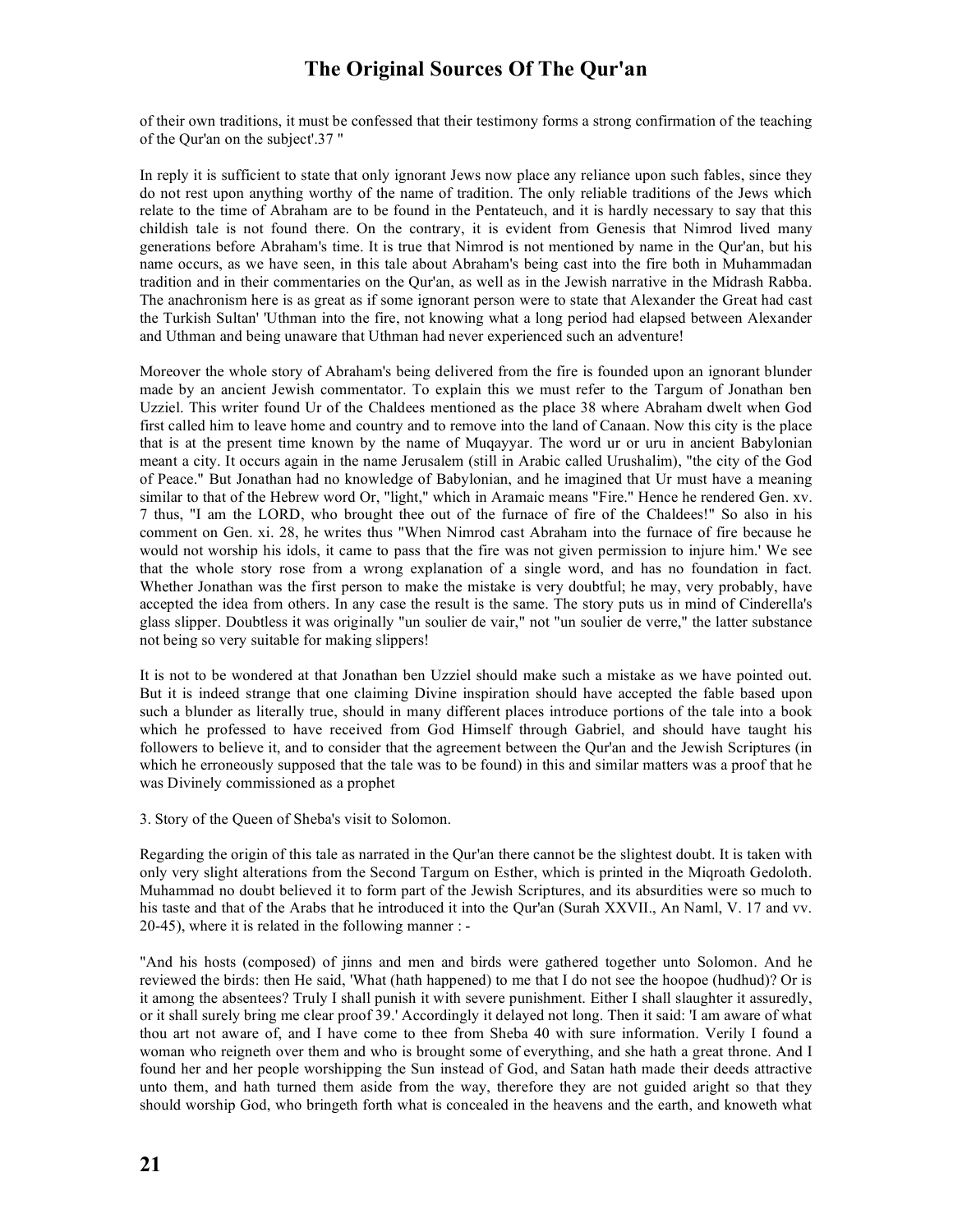ye hide and what ye reveal. God! there is no god but He, the Lord of the Great Throne.' He said,' We shall see whether thou hast spoken truly or art among the liars. Go thou with this my epistle. and cast it down to them; then turn thou away from them: then see what (answer) they will return.'

"(The queen) said, 'O nobles, verily to me hath a gracious epistle been cast down: verily it is from Solomon: verily it is "In the name of God the Merciful, the Compassionate! Rise not up against me, but come unto me submissively 41 ' She said, 'O nobles, instruct ye me in my matter: I do not decide a matter until ye bear witness.' They said, 'We are men of strength and of mighty courage and command (belongeth) unto thee: therefore see thou what thou wilt command.' She said, 'Verily when kings enter a city, they destroy it and make humble the most honoured of its people, even so do they. And verily I do send unto them a gift and see with what (answer) the messengers return.'

"Accordingly when (the messenger) came to Solomon, (the king) said, ' Do ye increase my goods? since what God hath brought me is better than what He hath brought you. Nay, ye boast of your gift. Return thou to them: for indeed we shall come to them with hosts which they cannot resist, and we shall expel them from it (the country) humbled, and they shall be small.' He said, 'O nobles, which of you will bring me her throne, before they come to me submissively 41'? An 'Ifrit of the jinns said, I shall bring it to thee before thou risest up from thy place, and verily I am indeed able to do it (and am) faithful.' He who had knowledge from the Book said, 'I shall bring it to thee before thy glance shall return 42 to thee.' When, therefore, (Solomon) saw it placed beside him', he said, 'This is from my Lord's favour, that he may prove me, whether I be grateful or ungrateful. And he who is grateful is grateful indeed for himself, and he who is ungrateful, verily my Lord is rich and gracious.'

"He said, 'Alter her throne for her! we shall see whether she is rightly guided or is among those who are not guided aright.' Accordingly, when she came, it was said, is this thy throne?' She said, 'It is as if it were.' 'And we were brought knowledge before she was, and became Muslims: And that which she used to worship instead of God hath led her astray: verily she is of an unbelieving people.' It was said to her, 'Enter the palace.' When therefore she saw it, she accounted it an abyss, and she uncovered her legs. He said ' Verily it is a palace paved with glass.' She said, ' O my Lord, verily I have wronged my soul, and I resign 43 myself along with Solomon to God, the Lord of the worlds'."

This narrative omits some details that are mentioned in the Targum and differs from the latter in a few points. The Targum states that the throne 44 a belonged to Solomon, and that twenty- four eagles, stationed above the throne, cast their shadow upon the king's head as he sat thereon. Whenever Solomon desired to go anywhere, these eagles would transport him and his throne thither. Hence we see that the Targum represents the eagles as the bearers of the throne, whereas the Qur'an states that an 'Ifrit did Solomon such a service once only, and then when the throne was empty. But with regard to the Queen of Sheba and the letter which the king sent her by means of the bird, there exists a marvellous resemblance between the two books, except that the Targum calls the hoopoe a "cock of the desert,' which is much the same thing, We here give a translation of this passage of the Targum for the sake of comparison with the Arabic account.

"Again, when King Solomon's heart was merry with his wine, he commanded to bring the beasts of the field and the fowls of the air and the creeping things of the earth and the jinns and the spirits and the nightgoblins to dance before him, in order to show his greatness to all the kings who were prostrating themselves before him. And the king's scribes summoned them by their names, and they all assembled and came unto him, except the prisoners and except the captives and except the man who took charge of them. At that hour the cock of the desert was enjoying himself among the birds and was not found. And the king commanded concerning him that they should bring him by force, and wished to destroy him. The cock of the desert returned to King Solomon's presence and said to him, 'Hearken, my lord the king of the earth, incline thine ear and hear my words. Is it not three months ago that I took counsel in my heart and formed a firm resolution with myself that I would not eat, and would not drink water, before I had seen the whole world and flown about in it? And I said, Which province or kingdom is there that is not obedient to my lord the king? I beheld and saw a fortified city, the name of which is Qitor, in an eastern land. The dust is heavy with gold, and silver is like dung in the streets, and trees have been planted there from the beginning; and from the Garden of Eden do they drink water. There are there great multitudes with garlands on their heads. From there are plants from the Garden of Eden, because it is near unto it. They know how to shoot with the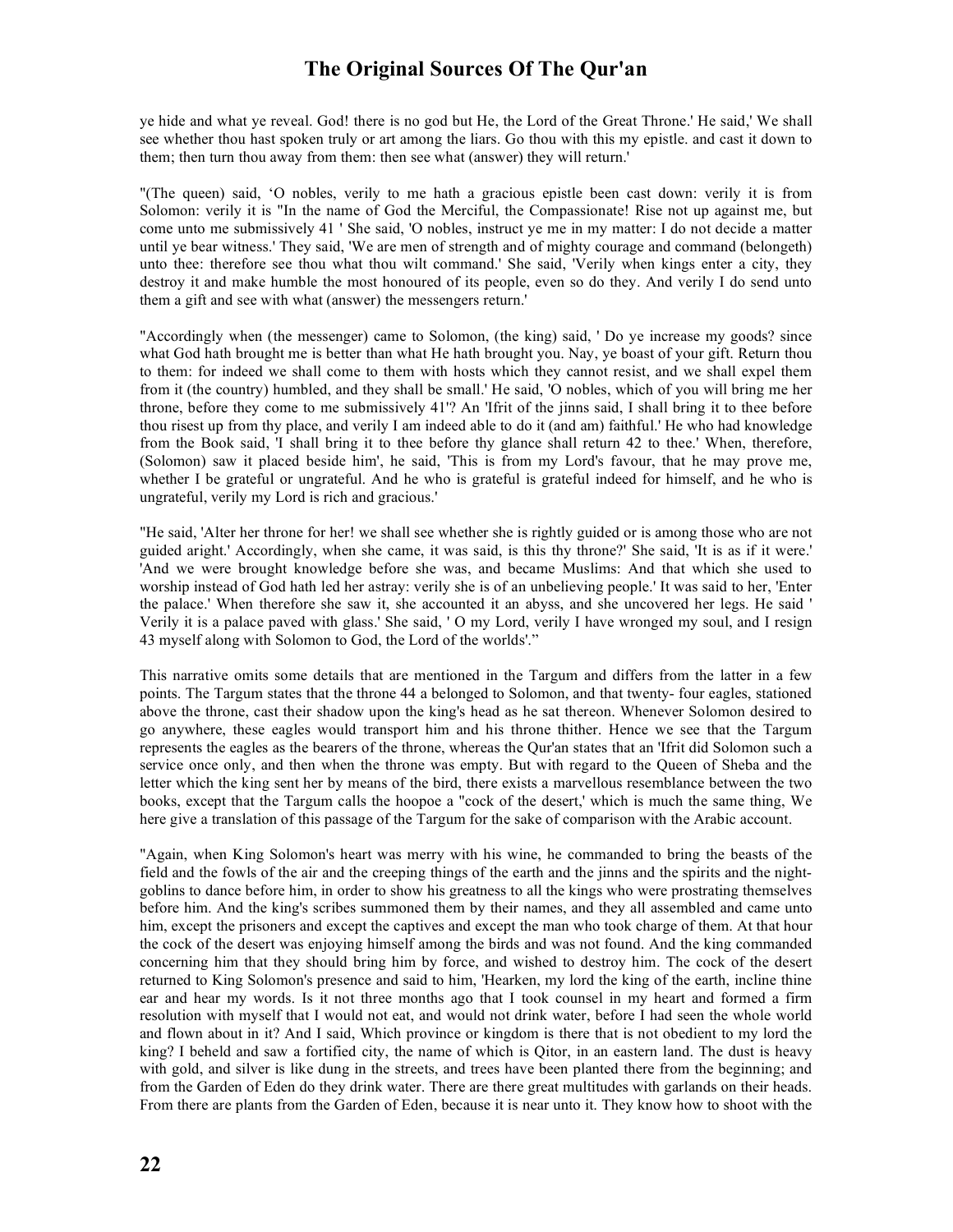bow, but cannot be slain with the bow. One woman rules over them all, and her name is the Queen of Sheba. Now if it please thee, my lord the king, this person 45 will gird up my loins, and I shall rise up and go to the fortress of Qitor, to the city of Sheba; I shall "bind their kings with chains and their nobles with links of iron," and shall bring then unto my lord the King.' And the saying was pleasing before the king, and the king's scribes were called, and they wrote a letter and fastened the letter to the wing of the cock of the desert. And he arose and went up high into the sky and hound on his tiara and grew strong, and flew among the birds. And they flew after him. And they went to the fortress of Qitor, to the city of Sheba. And it came to pass at morning time that the Queen of Sheba went forth by the sea to worship. And the birds darkened the sun; and she laid her hand upon her garments and rent them, and she became surprised and troubled. And when she was troubled, the cock of the desert came down to her, and she saw, and lo! a letter was fastened to his wing. She opened and read it. And this was what was written in it: - 'From me, King Solomon. Peace be to thee, peace be to thy nobles! Forasmuch as thou knowest that the Holy One, blessed he He! has made me King over the beasts of the field, and over the fowls of the air, and over jinns and over spirits and over night-goblins, and all the kings of the East and the West and the South and the North come and inquire about my health (peace): now, if thou art willing and dost come and inquire after my health, well: I shall make thee greater than all the kings that bow down before me. And if thou art not willing and dost not come nor inquire after my health, I shall send against thee kings and legions and horsemen. And if thou sayest, 'What kings and legions and horsemen has King Solomon? ' - the beasts of the field are kings and legions and horsemen. And if thou sayest, 'What horsemen? ' - the fowls of the air are horsemen my armies are spirits and jinns, and the night-goblins are legions that shall strangle you in your beds within your houses: the beasts of the field shall slay you in the field; the birds of the air shall eat your flesh from off you.' And when the Queen of Sheba heard the words of the letter, again a second time she laid her hand upon her garments and rent then. She sent and called the elders and nobles, and said to them, 'Do ye not know what King Solomon has sent to me? 'They answered and said, 'We do not know King Solomon nor do we make any account of his kingdom. But she was not contented, nor did she hearken unto their words, but she sent and called all the ships of the sea and loaded them with offerings and jewels and precious stones. And she sent unto him six thousand boys and girls, and all of them were born in the same (one) year, and all of them were born in one month, and all of them were born in one day, and all of them were born in one hour, and all of them were of the same stature, and all of them were of the same figure, and all of them were clad in purple garments And she wrote a letter and sent it to King Solomon by their hands. 'From the fortress of Qitor to the land or Israel is seven years journey. Now through thy prayers and through thy petitions which I entreat of thee, I shall come to thee at the end of three years. And it came to pass at the end of three years that the Queen of Sheba came to King Solomon. And when King Solomon heard that the Queen of Sheba had come, he sent unto her Benaiah the son of Jehoiada, who was like the dawn that rises at morning-time, and resembled the Star of Splendour (Venus) which shines and stands firm among the stars, and was similar to the lily which stands by the water- courses. And when the Queen of Sheba saw Benaiah. son of Jehoiada she alighted from the chariot Benaiah, son of Jehoiada, answered and said to her, 'Why last thou alighted from thy chariot?' She answered and said to him, 'Art not thou King Solomon?' He answered and said to her, 'I am not King Solomon, but one of his servants who stand before him.' And forthwith she turned her face behind her and uttered a parable to the nobles, If the lion has not appeared to you, ye have seen his offspring, and if ye have not seen King Solomon ye have seen the beauty of a man who stands before him.' And Benaiah, son of Jehoiada, brought her before the king. And when the king heard that she had come to him, he arose and went and sat in a crystal house. And when the Queen of Sheba saw that the king sat in a crystal house, she considered in her heart and said that the king sat in water, and she gathered up her garment that she might cross over, and he saw that she had hair on her legs. The king answered and said unto her, 'Thy beauty is the beauty of women, and thy hair is the hair of a man; and hair is beautiful for a man, but for a woman it is disgraceful.' The Queen of Sheba answered and said to him, 'My lord the king, I shall utter to thee three parables, which if thou explain to me, I shall know that thou art a wise man, and if not, thou art as the rest of men.' (Solomon solved all three problems.) And she said, ' Blessed be the Lord thy God who delighted in thee to seat thee upon the throne of the kingdom to do judgment and justice.' And she gave unto the king good gold and silver. ... And the king gave her all that she desired.

In this Jewish narrative we see that there is mention made of certain puzzles which the Queen of Sheba desired Solomon to solve for her. Although this matter is not mentioned in the Qur'an, yet it is all recorded in the Traditions. And since what the Qur'an says with regard to the Queen's mistaking the crystal pavement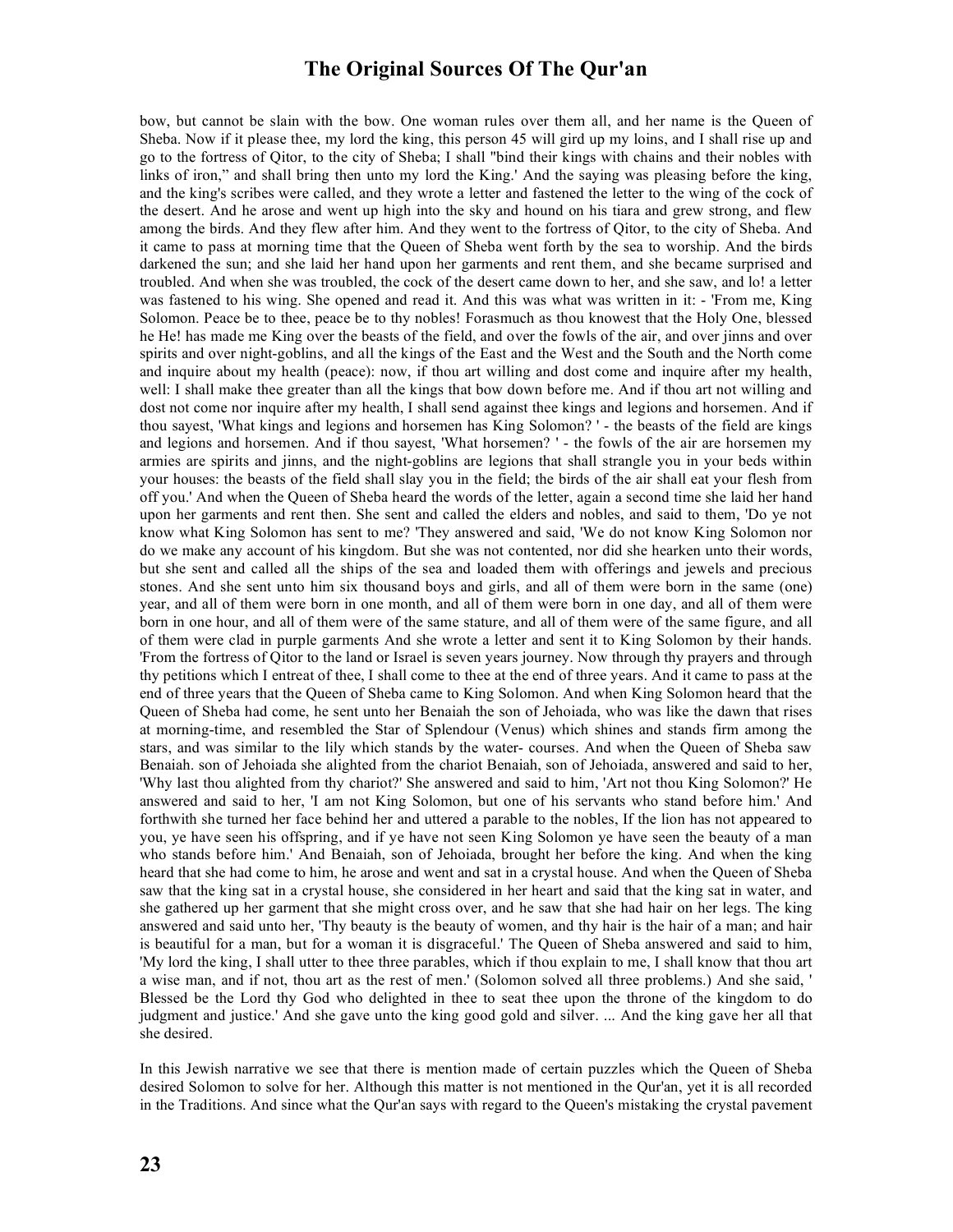for a deep pool of water is not quite so full an account of the incident as that given in the Targam, certain Muhammadan writers have filled up the details exactly. For instance, in the 'Araisu'l Majalis (p. 438) we read "She uncovered her legs that she might wade through it, unto Solomon. Then Solomon beheld her, and lo she was the fairest of women as to leg and foot, except that she was hairy-legged. When therefore Solomon saw that, He cried out to prevent her, and he called aloud to her,' Verily it is a palace paved with g1ass.''

The mention of the crystal pavement may be due to a confused recollection of the "molten sea" in the Temple at Jerusalem (1 Kings vii. 23). All the other marvels seem to be purely Jewish fancies. The Jewish account is so evidently fabulous that it is surprising that Muhammad so evidently believed it to be strictly true. But some of the incidents mentioned can be somewhat more fully explained than others. For instance, the idea (widely prevalent in the East to the present day) that Solomon ruled over various kinds of evil spirits was derived from the Jews from a misunderstanding of the Hebrew words Eccles. ii. 8. These words probably mean "a lady and ladies." But the commentators seem to have misunderstood the terms, which occur nowhere else in the Bible, and to have explained them as denoting certain demons (fem. of ). Hence he is spoken of in both the Jewish legend and in the Qur'an as having armies composed of various kinds or spirits The story of the Merchant and the Jinni in the Arabian Nights is another instance of the same belief. It is strange to find the Prophet Muhammad emulating the writer of that wonderful book as a story-teller even though the source of the Qur'anic tale is known. In credulity, however, Muhammad undoubtedly eclipsed his rival, for the latter cannot be supposed to have believed his own wondrous tales, nor does he profess to have received them from above.

The historical basis for the whole tale is afforded by the record given in I Kings x. 1-10 (and repeated in I Chron. ix. 1-9), which tells us nothing whatever marvellous about Solomon, nothing about Jinns and Ifrits and crystal palaces, but is a simple narrative of a visit paid to Solomon by the Queen of Sheba, a wellknown part of Arabia.

"And when the Queen of Sheba heard of the fame of Solomon concerning the name of the Lord, she came to prove him with hard questions. And she came to Jerusalem with a very great train, with camels that bare spices and very much gold and precious stones: and when she was come to Solomon, she communed with him of all that was in her heart. And Solomon told her all her questions: there was not anything hid from the king which he told her not. And when the queen of Sheba had seen all the wisdom of Solomon, and the house that he had built, and the meat of his table, and the sitting of his servants, and the attendance of his ministers, and their apparel, and his cupbearers, and his ascent by which he went up unto the house of the Lord; there was no more spirit in her. And she said to the king, 'It was a true report that I heard in my own land of thy acts, and of thy wisdom. Howbeit, I believed not the words, until I came, and mine eyes had seen it: and, behold, the half was not told me thy wisdom and prosperity exceedeth the fame which I heard. Happy are thy men, happy are these thy servants, which stand continually before thee, and that hear thy wisdom. Blessed be the Lord thy God, which delighted in thee, to set thee on the throne of Israel: because the Lord loved Israel for ever, therefore made He thee king to do judgment and justice.' And she gave the king an hundred and twenty talents of gold, and of spices very great store, and precious stones: there came no more such abundance of spices as those which the queen of Sheba gave to King Solomon.'

Although many others of the narratives that are contained in the Qur'an have been borrowed from Jewish fables, yet here it is not necessary to quote them all at length. In every case Muhammad seems to have been ignorant of the true history of the Prophets as related in the Canonical Books of the Old Testament. This was doubtless due to the fact that the Jews of Arabia were not learned men, and that they were better acquainted with the fables of the Talmud than with the Bible. Before we proceed to more important matters, however, we must deal with the story of Harut and Marut, the two angels that sinned in Babylon. This legend is of much interest, as we can trace it in the first instance to the Jews, and can then show that it is of composite origin. We first quote it as it is narrated in the Qur'an and the Traditions, and shall then refer to the Jewish and other legends from which it was derived.

4. Story of Harut and Marut

In the Qur'an (Surah II., Al Baqarah, 96) it is thus written:-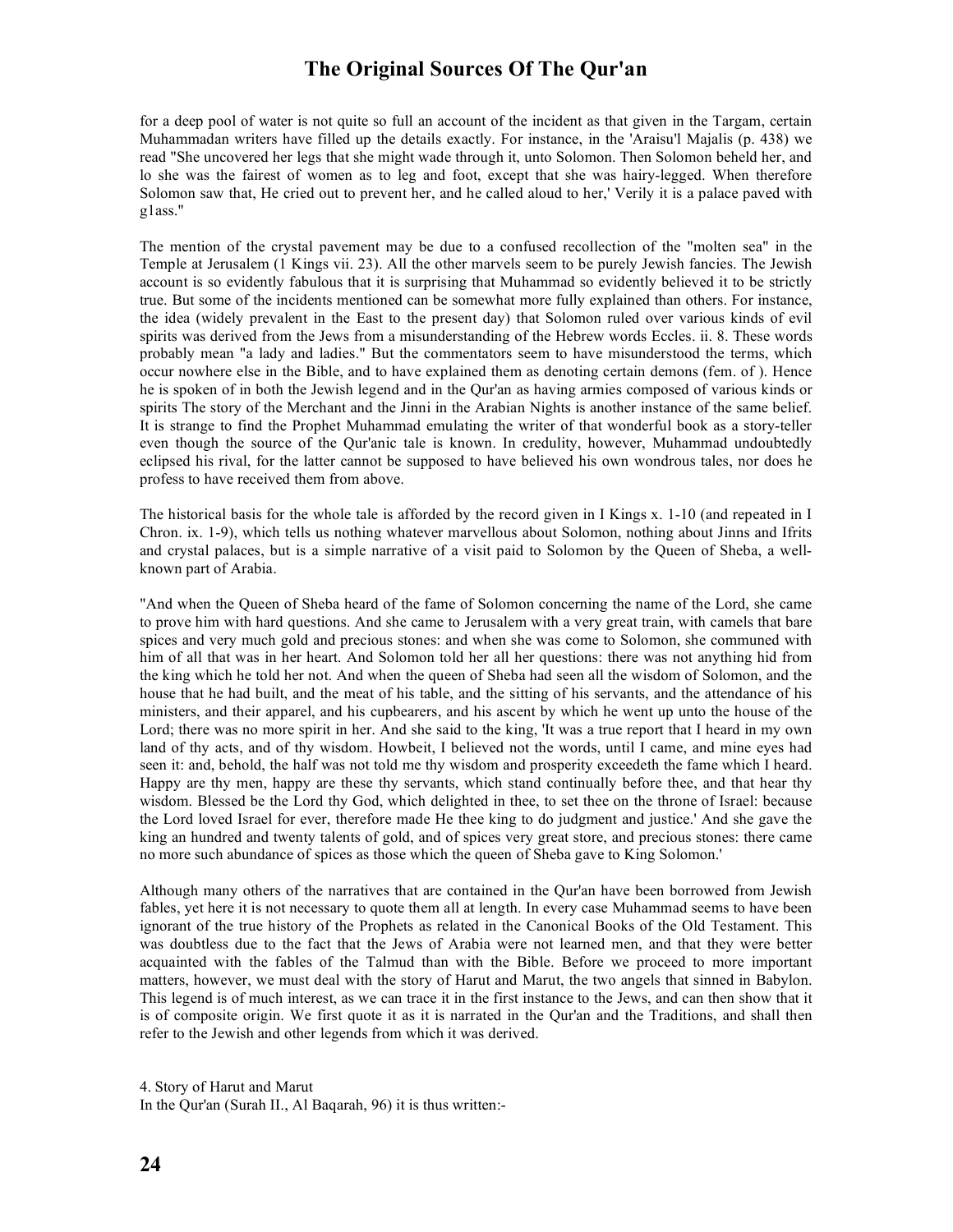"Solomon did not disbelieve, but the Devils disbelieved. And they teach men sorcery and what had been sent down unto the two angels in Babel Harut and Marut. And they teach not anyone until they both say, 'Verily we are Rebellion, therefore do not thou disbelieve.'"

In the 'Araisu'l Majalis we find the following story, told on the authority of Tradition, in explanation of this verse. "The Commentators say that, when the angels saw the vile deeds of the sons of men that ascended up to heaven in the time of the Prophet Idris, they rebuked them for that and repudiated them and said, 'These are those whom Thou hast made Vicegerents upon earth and whom Thou hast chosen, yet they offend against Thee.' Therefore God Most High said, 'If I had sent you down to the Earth and had instilled into you what I have instilled into them, ye would have done as they have done.' They said, 'God forbid! O our Lord, it were unfitting for us to offend against Thee.' God Most High said, 'Choose ye out two angels of the best of you: I shall send them both down to the Earth.' Accordingly they chose Harut and Marut, who were among the host and most devout of the angels. Al Kalbi says, 'God Most High said, "Choose ye out three of you;" so they chose Azz, who is Harut, and 'Azabi who is Marut, and 'Azrail. And indeed he changed the names of those two when they became involved in guilt, as God changed the name of Iblis, for his name was Azazil.. Then God Most High instilled into them the desire which He had instilled into the sons of men, and sent them down to the Earth; and He commanded them to judge justly between men, and He prohibited them from polytheism and from unjustly slaying and from unchastity and from drinking wine. As for 'Azrail, when desire fell into his heart, verily he asked pardon of his Lord and begged that He would take him up to heaven. Therefore He pardoned him and took him up. And he worshipped for forty years; then he raised his head; and after that he did not cease to hang down his head through feeling shame before God Most High. But as for the other two, verily they remained as they were. They used to judge among men during the day, and when it was evening they repeated the Great Name of God Most High and ascended up to heaven. Qatadah says that a month had not passed ere they fell into temptation, and that because one day Zuhrah, who was one of the most beautiful of women, brought a law-suit to them. 'Ali says she was of the people of Fars and was queen in her own county. When therefore they saw her, she captivated the hearts of both of them. Hence they asked her for herself. She refused and went away. Then on the next day she returned, and they did as before. She said, 'No, unless ye both worship what I worship and pray to this idol and commit murder and drink wine.' They both said, 'We cannot possibly do these things, for God has prohibited us from doing them.' Accordingly she went away. Then on the third day she returned, and with her a cup of wine, and she showed herself favourable unto them. Accordingly they asked her for herself. Then she refused and proposed to them what she had said the previous day. Then they said, 'To worship any but odd is a fearful thing, and to murder is a fearful thing, and the easiest of the three is to drink wine.' Accordingly they drank the wine: then they became intoxicated and fell upon the woman. . . A man saw them, and they slew him. Kalbi bin Anas says that they worshipped the idol. Then God transformed Zuhrah into a star. 'Ali and Sadi and Kalbi say that she said, 'Ye will not obtain me until ye teach me that by means of which ye ascend to heaven.' Therefore they said, 'We ascend by means of the greatest name of God.' Then she said, Ye will not therefore obtain me until ye teach it to me. One of them said to his companion, 'Teach it to her. 'He said, 'Verily I fear God.' Then said the other, 'Where then is the mercy of God Most High?' Then they taught it to her. Accordingly she uttered it and ascended to heaven, and God Most High transformed her into a star."

Zuhrah is the Arabic name of the planet Venus. The number of authorities quoted for the various forms of this story is a sufficient proof how generally it is accepted among Muslims as having been handed down by Tradition from the lips of their Prophet. There are several points in the tale which would of themselves indicate its Jewish origin, even had we no further proof. One of these is the idea that any one who knows the special name of God - the "Incommunicable Name" as the Jews call it - can thereby do great things. It is well known, for example, that certain Jewish writers of olden times explained our Lord's miracles by asserting that He performed them by pronouncing this Name, the Tetragrammaton. Again, the angel Azrail bears not an Arabic but a Hebrew name.

But we have more direct proof than this of the Jewish origin of the tale. It is contained in the Midrash Yalkult chapter xliv, in these words : -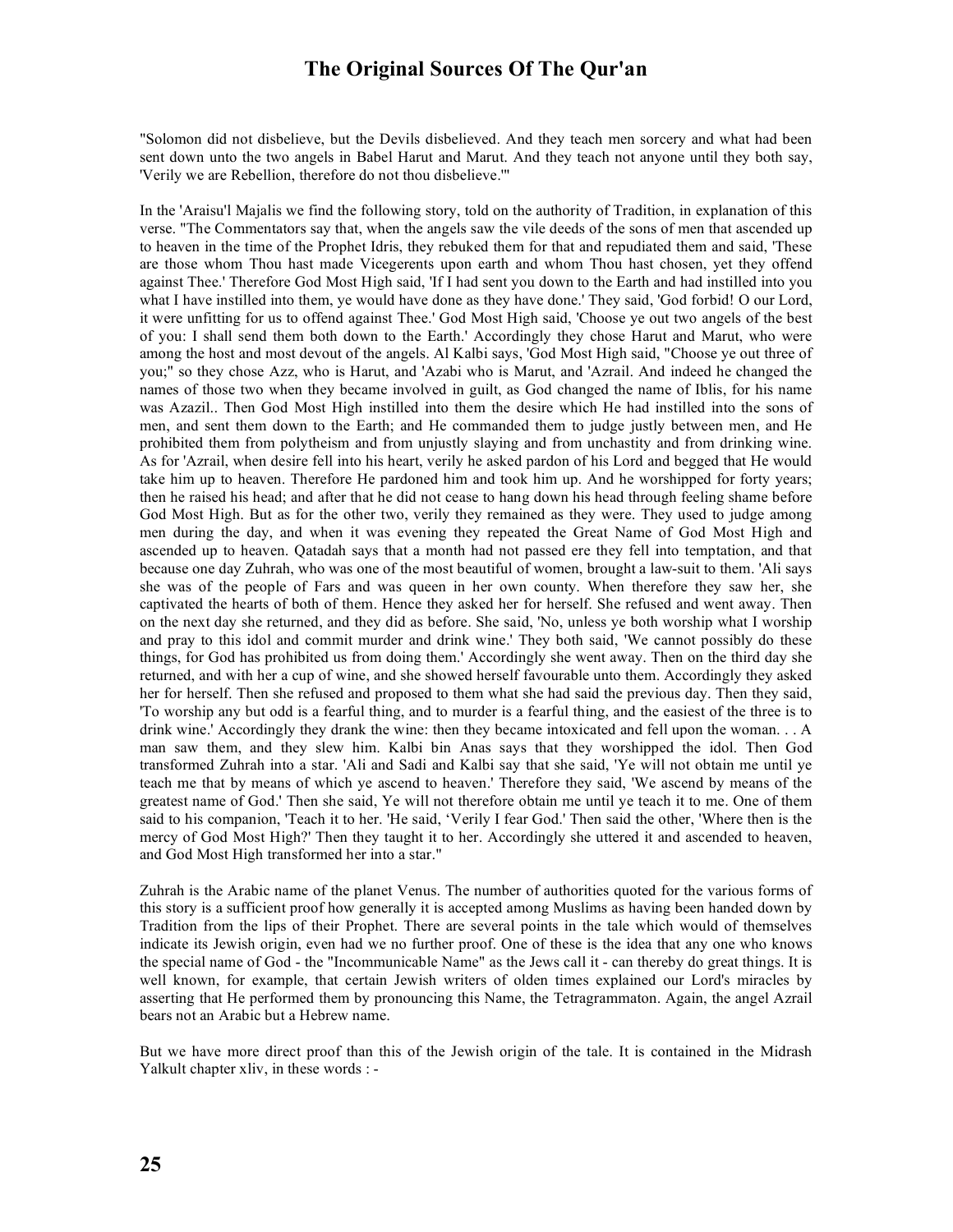"His disciples asked Rab Joseph, 'What is 'Azael?' He said to them, When the generation (that lived at the time) of the Flood arose and offered up vain worship (i.e. worship to idols), the Holy One, Blessed be He! was wroth. At once there arose two angels, Shemhazai and 'Azael, and said in His presence, "O Lord of the World! did we not say in Thy presence, when thou didst create Thy world, 'What is man that Thou art mindful of him?'" (Ps. viii. 4). He said to them, "And as for the world, what will become of it?" They said to Him, "O Lord of the World, we shall rule over it." He said to them "It is manifest and known unto Me that, if ye were dominant in the Earth, evil desire would reign in you, and ye would be more stubborn than the sons of men." They said to Him, "Give us permission, and we shall dwell with the creatures, and Thou shalt see how we shall sanctify Thy name." He said to them, "Go down and dwell with them." At once Shemhazai saw a damsel, whose name was Esther. He fixed his eyes upon her: he said, "Be complaisant to me." She said to him, "I shall not hearken unto thee until thou teach me the peculiar Name [of God], by means of which thou ascendest to the sky at the hour that thou repeatest it." He taught it to her. Then she repeated it: then too she ascended to the sky and was not humbled. The Holy One, Blessed be He! said, "Since she hath separated herself from transgression, go ye and place her among the seven stars, that ye may be pure with regard to her for ever." And she was placed in the Pleiades. They instantly degraded themselves with the daughters of men, who were beautiful, and they could not satisfy their desire. They arose and took wives and begat sons, Hiwwa and Hia. And 'Azael was master of varieties of ornaments and kinds of adornments of women, which render men prone to the thought of transgression.'"

To what is said in this last sentence we shall recur again later.47 It should be noticed that the 'Azael of the Midrash is the 'Azrail of the Muhammadan legend.

It is impossible for any one to compare the perceiving that the former is derived from the latter, not exactly word for word, but as it was Muhammadan with the Jewish legend without related orally. There are, however, some interesting points in the Muhammadan form of the fable which require attention before we investigate the question, "Where did the Jews themselves learn the story?"

One of these points is the origin of the names Harut and Marut. These angels are said to have had other names originally, being called 'Azz and 'Azabi respectively and the latter names are formed from roots common to the Hebrew and the Arabic languages. In the Midrash Yalkut, however, the angels that sinned are called Shemhazai and 'Azael, whereas the Arabic legend says that 'Azrail, though he did come down, accompanied Harut and Marut as a third member of the party, and afterwards returned to heaven without committing actual sin. He is now regarded by Muslims as the Angel of Death, a part played by Sammael among the Jews. The Arabic legend says that the names Harut and Marut were not given to these two angels until after they had sinned. The meaning underlying this becomes clear when we discover that the names are those of two ancient Armenian deities, worshipped by the Armenians before their conversion to Christianity in the third and fourth centuries of the Christian era. In Armenian they were termed Horot and Morot, and a modern Armenian writer mentions the part which they were supposed to play in the ancient mythology of his country in these words.

- "Among the assistants of the goddess Spandaramit were undoubtedly Horot and Morot, demigods of Mount Masis (Ararat), and Amenabegh, and perhaps other deities also which are still unknown to us. They were the special promotors of the productiveness and profitableness of the earth 48 .' The Armenian Spandaramit is the Avestic Spenta Armaiti, the female archangel who presides over the earth and is the guardian of virtuous women. Horot and Morot appear in the Avesta as Haurvat (or Haurvatat) and Ameretat "abundance" and "immortality." They are the fifth and sixth of the Amshaspands (Arnesha-spentas, " bountiful immortals"), who are the chief assistants and ministers of Ahuro Mazdao (Ormazd), the creator of all good things. In the Avesta, Haurvatat. and Ameretat are inseparable companions, as are Horot and Morot in Armenian mythology. The latter presides over the whole vegetable kingdom. In later Persian the names were gradually corrupted into Khurdad and Murdad, and these two good genii gave their names to the third and fifth months of the year. The words are of purely Aryan origin and occur under their proper form in Sanskrit (sarvata' and amrita - the former occurring in the form sarvatati in the Rig Veda), though they have not become mythological beings. The Aryan legend represented these demigods as givers of fertility to the earth, personified as Spenta Armaiti, and as presiding over all kinds of fruitfulness. They were holy beings, and their descent to the earth was in accordance with the command of Ormazd, as in the Muhammadan legend. But originally the execution of their mission was not associated with any thought of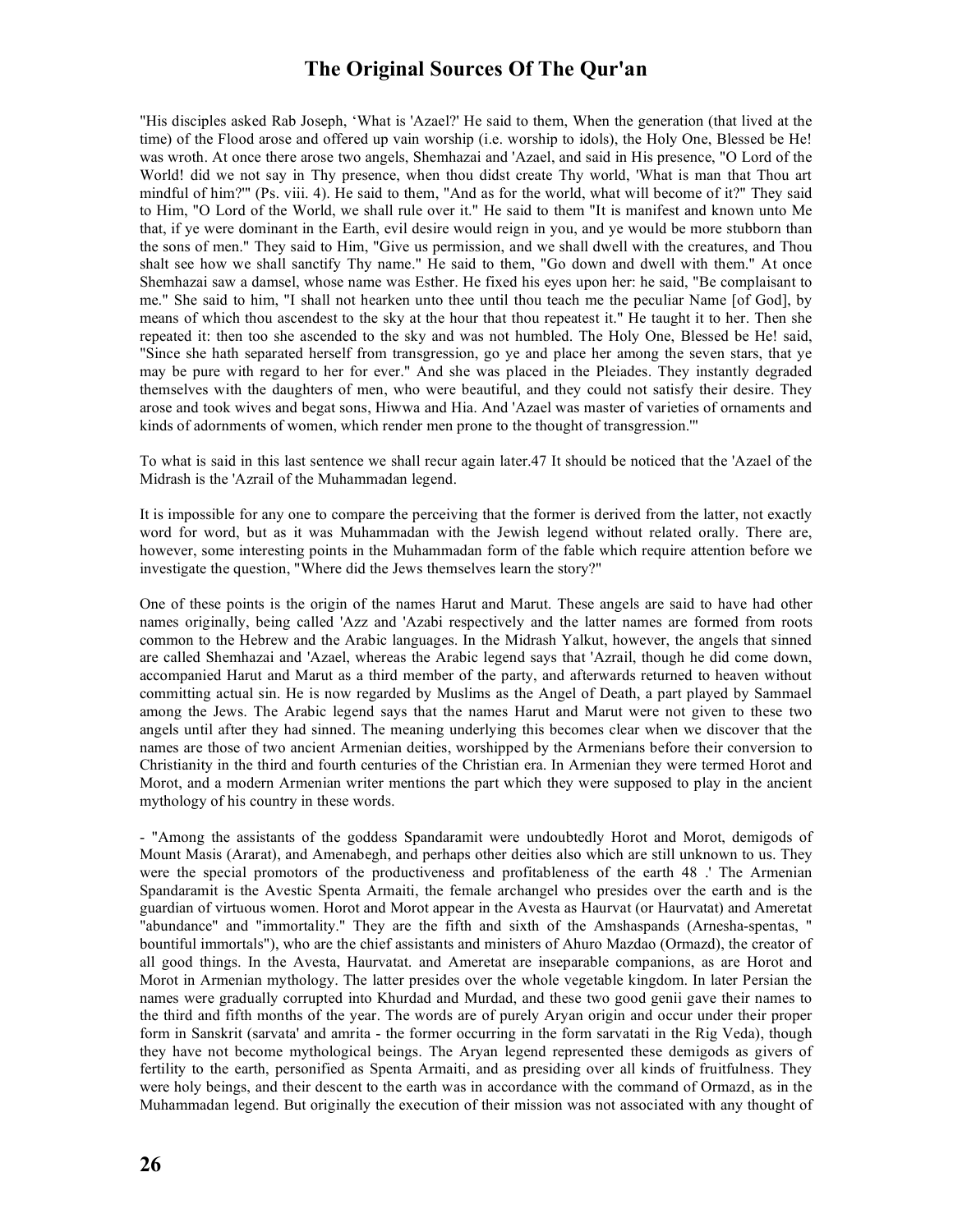sin. Borrowing their names from the ancient mythology of Armenia and Persia, Muhammad confounded them (or his informants did) with the two sinful angels of Jewish mythology As we shall see in due time 49, he derived not a little information from Persian as well as from Jewish sources, and there was sufficient resemblance between the two origin ally quite independent myths to lead him to consider them one and the same. Hence the strange phenomenon of the appearance of two Aryan genii as the chief actors in a scene borrowed from the Talmad in its main features.

The girl called in the Jewish story Esther is the goddess Ishtar of ancient Babylonia, worshipped in Palestine and Syria under the name of Ashtoreth. She was the goddess of love and of sinful passion, and was identified by the Greeks and Romans with Aphrodite and Venus respectively. As she was also identified with the planet Venus, called Zuhrah by the Arabs, it is easy to perceive that the difference of names in the Jewish and the Arabian tales is not a matter of moment, the mythological person referred to being in reality one and the same.

It is well known what an important part Ishtar played in the mythology of the Babylonians and Assyrians. One of the tales of her many amours must be translated here, as it explains, in part, the origin of the story of the angels' sin, and also shows why Zuhrah or Esther is said to have been enabled to ascend, and did ascend, to heaven.

In the Babylonian myth we are told that Ishtar fell in love with a hero called Gilgamesh, who repelled her advances:

"Gilgamesh put on his crown. And for (the purpose of attracting) the favour of Gilgamesh towards herself, the majesty of the goddess Ishtar (said to him), 'Kiss me, Gilgamesh: and would that thou wert my bridegroom Give me thy fruit as a gift. And would that thou were my husband, and would that I were thy wife! Then (shouldest thou) drive forth in a chariot of lapis lazuli and gold, the wheels of which are of gold, and both its shafts are of diamond. Then wouldst thou every day yoke the great mules. Enter into our house with perfume of cedarwood 50'.'

But when Gilgamesh refused to receive her as his wife and taunted her by mentioning some of the many husbands she had had, who had come to a bad end, then, as the tale goes on to tell us: -

The goddess Ishtar became angry, and went up to the heavens, and the goddess Ishtar (came) before the face of the god Anu." Anu was the Heaven and the god of Heaven of the oldest Babylonian mythology, and Ishtar was his daughter. Here we see her ascent to heaven mentioned, just as in the Muhammadan legend. In the latter she tempts the angels to sin, just as in the Babylonian tale she tempted Gilgamesh.

In Sanskrit literature also we find a very remarkable parallel to the story that is related in the Qur'an and the Traditions. This is the episode of Sunda and Upasunda 51 in the Mahabharata. There we are told that once upon a time two brothers Sunda and Upasunda practised such austerities that they acquired much merit for themselves-so much in fact that they ultimately obtained sovereignty over both earth and heaven. Then the god Brahma began to fear lest he should in this way lose all his dominions. In order to prevent this he decided to destroy his two rivals. The method which he adopted was to tempt them by sending them one of the maidens of Paradise, called Huris by the Muhammadans and Apsarasas by the ancient Hindus. He therefore created a most lovely Apsaras named Tilottama, whom he sent as a gift to the brothers. On beholding her, Sunda seized her right hand and Upasunda her left, each desiring to have her as his wife. Jealousy caused hatred and enmity to spring up in the hearts of the brothers, and the result was that they slew each other. Tilottama then returned to Brahma, who, delighted at her having thus enabled him to rid himself of both his rivals blessed her and said, "In all the world that the sun shines upon thou shalt circle around, and no one shall be able to gaze directly at thee, because of the brilliancy of thy adornment and the excellence of thy beauty."

In this fable we find mention of the nymph's ascent to the sky, though the Hindu story agrees with the Babylonian and differs from the Muhammadan one in representing her as having from the first had some connexion with the upper regions, for the Apsarasas dwell in the sky, though often visiting the earth, and Ishtar was a goddess. The two brothers in the Hindu tale were at first on the earth, though they ultimately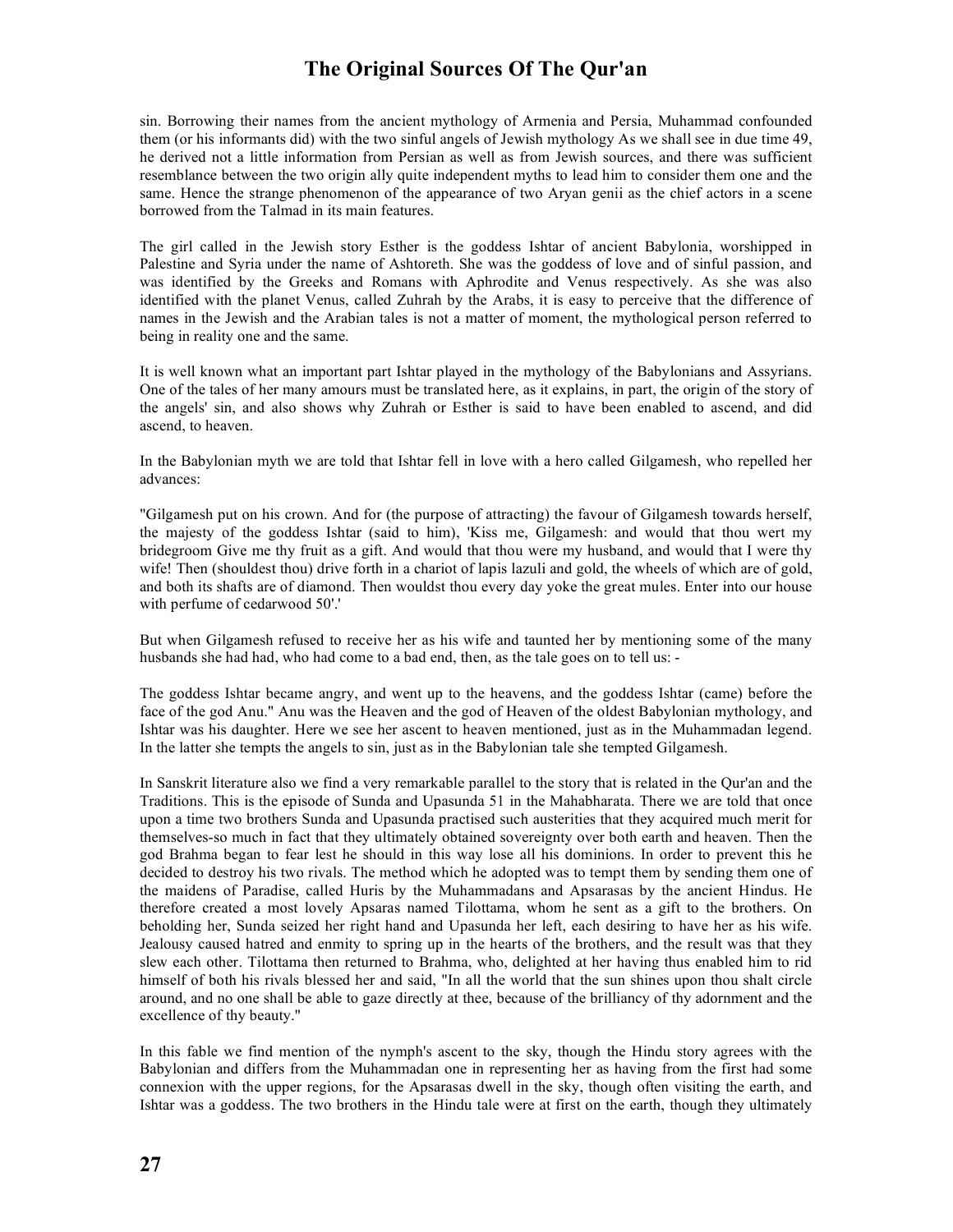gained authority over heaven. In this at first sight they differ from the angels who came down from heaven, according to the Jewish and the Muhammadan fables. But the difference Is slight even in this matter, since the Hindu myth represents the brothers as descended from a goddess, Diti by name, who was also mother of the Maruts or storm-gods. The resemblance between these various legends is therefore very striking.

We can hardly, however, suppose that the different forms of the story current among all these different nations were all derived from one and the same origin. The Jews, doubtless, borrowed the tale, in part at least, especially the name of Ishtar or Esther and certain other details, from the Babylonians, who had learnt it from the still more ancient Accadians. Forgetting its heathen source, the Talmud admitted the tale, and on the authority of the Jews it was received into the Qur'an and the Traditions of the Muslims.

If we further inquire how it was that the Jews accepted the legend, the answer is that they did so through mistaking the meaning of one Hebrew word in the Book of Genesis. The word Nephilim, which occurs in the passage Gen. vi. 1-4, was supposed to be derived from the verb naphal "to fall." Hence Jonathan ben Uzziel in his Targum took it to mean "fallen angels," and doubtless in doing so he was adopting the then current etymology of the word. In order to account for the etymology the story was in part invented, in part (as we have seen) borrowed from Babylonian mythology by the ignorant Jews, much in the same way that, as we have previously pointed out, a false etymology of Ur gave rise to the story of Abraham's deliverance from "the furnace of fire of the Chalidees". Hence Jonathan in his comment on Gen. vi. 4 explains Nephilim by saying, "Shemhazai and 'Uzziel : they fell from Heaven and were on the earth in those days." The myth in the Midrash Yalkut already quoted arose from this blunder.

Yet, even accepting the supposed derivation of Nephilim from the verb meaning "to fall," it was not necessary to explain the origin of the name in such a way. The Targum of Onkelos acts much more wisely by understanding the Nephilim to have been so called because they were men who used to fall violently on the helpless and oppress them. Hence this Targum translates the word by one which means "violent men" or oppressors'52. Others have in more recent times denied the derivation of the word from naphal, " to fall," preferring to connect it with the Arabic word nabil which means noble" and also "skilled in archery-" After all, like many proper names in the early chapters of Genesis, the word may prove to be of Sumerian origin, unconnected with any root in the Semitic languages.

As the more ignorant of the Jews were lovers of the marvellous, the story of the sin of the fallen angels grew ever more and more strange and wonderful. At first only two angels are spoken of as having fallen, and this was an exaggeration of the Babylonian tale of Ishtar's tempting Gilgamesh alone. But in later times their number in the tales current among the Jews grew greater, until at last in the apocryphal Book of Enoch it is said that the angels who fell from heaven amounted to 2oo, and that they all descended in order to sin with women. The following extract from that book is important as narrating the legend in a fuller form than those which we have previously quoted. It also gives a statement which agrees with one made at the conclusion of the Jewish legend in the Midrash Yalkut and also in the Qur'an, in a passage which we shall soon have to consider. "And it came to pass, wherever the children of men were multiplied, in those days daughters fair and beautiful were born. And the angels, sons of heaven, beheld them and longed for them and they said to one another, ' Come, let us choose out for ourselves wives from men, and we shall beget children for ourselves.' And Semiazas, who was their chief, said to them, 'I fear that ye will refuse to do this deed, and I alone shall be guilty of a great sin.' Therefore they all answered him, Let us all swear an oath, and let us all bind one another under a curse not to give up this intention until we accomplish it and do this deed.' Then they all swore together, and therewith bound one another under a curse." After giving the names of the chiefs of the rebel angels, the story proceeds thus, "And they took to themselves wives: they chose out wives for themselves each of them, and they taught them poisons and incantations and rootgathering, and they showed unto them the herbs.. . . Azael taught men to make swords and weapons and shields and breast-plates, the teachings of angels, and he showed them metals and the method of working them, and bracelets and ornaments and paints and collyrium and all sorts of precious stones and dyes.53' This account of the origin of feminine ornaments is the same that we have found in the Midrash (see above, p. 98). It enables us to understand the meaning and to recognize the source of the following passage from the Qur'an, in which, speaking of Harut and Marut, Muhammad says that men "learnt 54 from them that by which they separate a man from his wife." He adds, "And they used not to injure any one except by God's permission, and they teach what injureth them and doth not profit them,"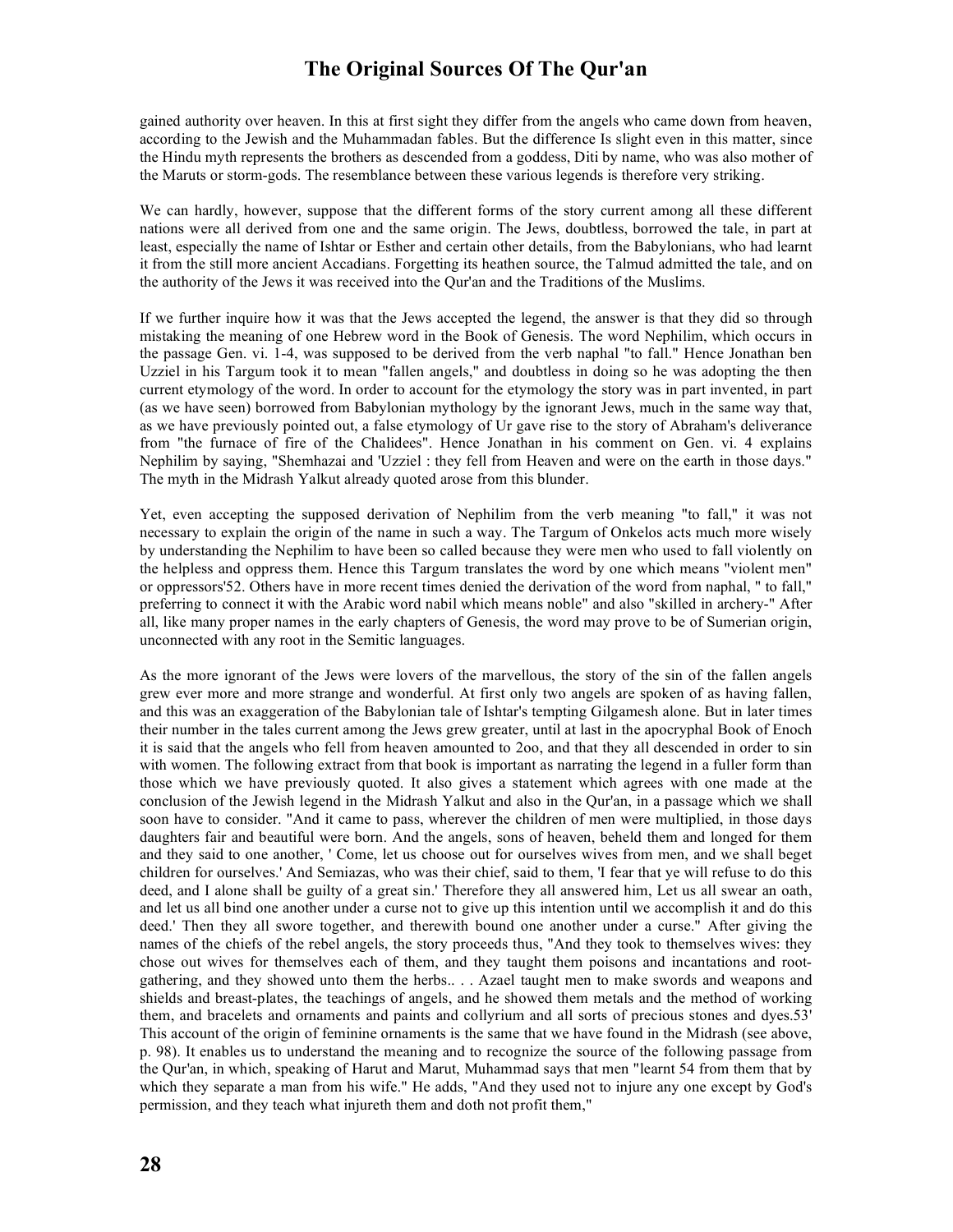It is hardly necessary to produce any further proof that the story of Harut and Marut is borrowed from a Jewish source, at least in all essential particulars, though in the names of these angels we perceive traces of Armenian and perhaps Persian inluence. We have also seen that the Jews derived their form of the legend from Babylonia, and that their acceptance of it was in large measure due to a misunderstanding about the meaning of a Hebrew word in Genesis.

It may he urged that some Christians understand Gen. vi. 1-4, In much the same sense as the Jews did or still do, and that possibly this view is correct. But even granting all this, it is evident from what a corrupt source Muhammad borrowed the narrative, which, in the form in which the Qur'an and the Traditions relate it, cannot possibly he correct.

#### 5. Other Instances.

We cannot mention with the same fulness of detail all the other points in which the Qur'an has borrowed from Jewish legends. An examination of what is related in the Qur'an in reference to Joseph, David, and Saul (Talut), for example, will show how far these accounts differ from what the Bible tells us about these persons. In most, if not in every instance, the reason of the divergence from the Biblical account is found in the fact that Muhammad followed the Jewish legends current in his time, instead of the true history of these men as given in the sacred text. Occasionally he has misunderstood the legends, or has amplified them from imagination or from other sources. But the legends already given at some length will serve as examples of all other similar ones.

We now proceed to deal with other instances in which the Qur'an's indebtedness to Jewish legends is obvious.

In Surah VII, Al A'raf, 170, we read, 'And when We raised up the mountain above them as if it were a covering, and they fancied that it was falling upon them, [We said], 'Take ye with fortitude what We have brought you, and remember ye what is in it; perchance ye may be pious.'" Jalalain and other Muhammadan commentators explain this verse by informing us that God raised up the mountain (Sinai) from its foundation and held it over the heads of the children of Israel in the wilderness, threatening to let it fall on them and crush them if they did not accept the commandments contained in the Law of Moses. These they had previously refused to obey, because of their severity. But on hearing this threat the Israelites received the law. God then uttered the rest of the speech contained in the verse quoted above. The same legend is referred to in Surah II., Al Baqarah, 6o, 87.

Its origin is found in the Jewish tractate 'Abodah Zarah (cap. ii. § 2), where we are told that on that occasion (so God is represented as saying to the Israelites), "I covered you over with the mountain like a lid' So also in Sabbath (fol. 88, I) we read, " These words teach us that the Holy One, blessed be He, inverted the mountain above them like a pot, and said unto them, 'If ye receive the law, well: but if not, there shall your grave be.'"

Perhaps it is hardly necessary to say that there is nothing like this fable to be found in the Pentateuch. It has originated in the mistake of a Jewish commentator, who has misunderstood the words of the Bible. In Exod. xxxii.19 we are informed that when Moses descended the mountain with the two tables of stone in his hands, he saw that the Israelites were worshipping the golden calf which they had made. Angry at the shameful sight, he threw down the stone tablets from his hands and broke them beneath the mount." Chapter xix. 17 tells us that while God was giving Moses the Law the people stood "at the nether part or (or beneath) the mountain. "In each case the phrase means the foot of the mountain." But the wonder-loving and credulous Jews of later times chose to misunderstand the phrase, and the legend of the elevation the mountain was invented to explain the words "beneath the mount". The tale of the holding up of the mountain above men's heads is, however marvellously similar to a Hindu legend, related the Sanskrit Sastras. It is said that Krishna, wishing to protect the people of Gokula, his native city from a severe rainstorm, dragged up from its stony base a mountain named Govardhana, which is styled the biggest of all mountains, and for the space seven days and nights suspended it on the tips his fingers over 'their heads like an umbrella! We cannot suppose that the Jews borrowed this story from the Hindus, but it is evident that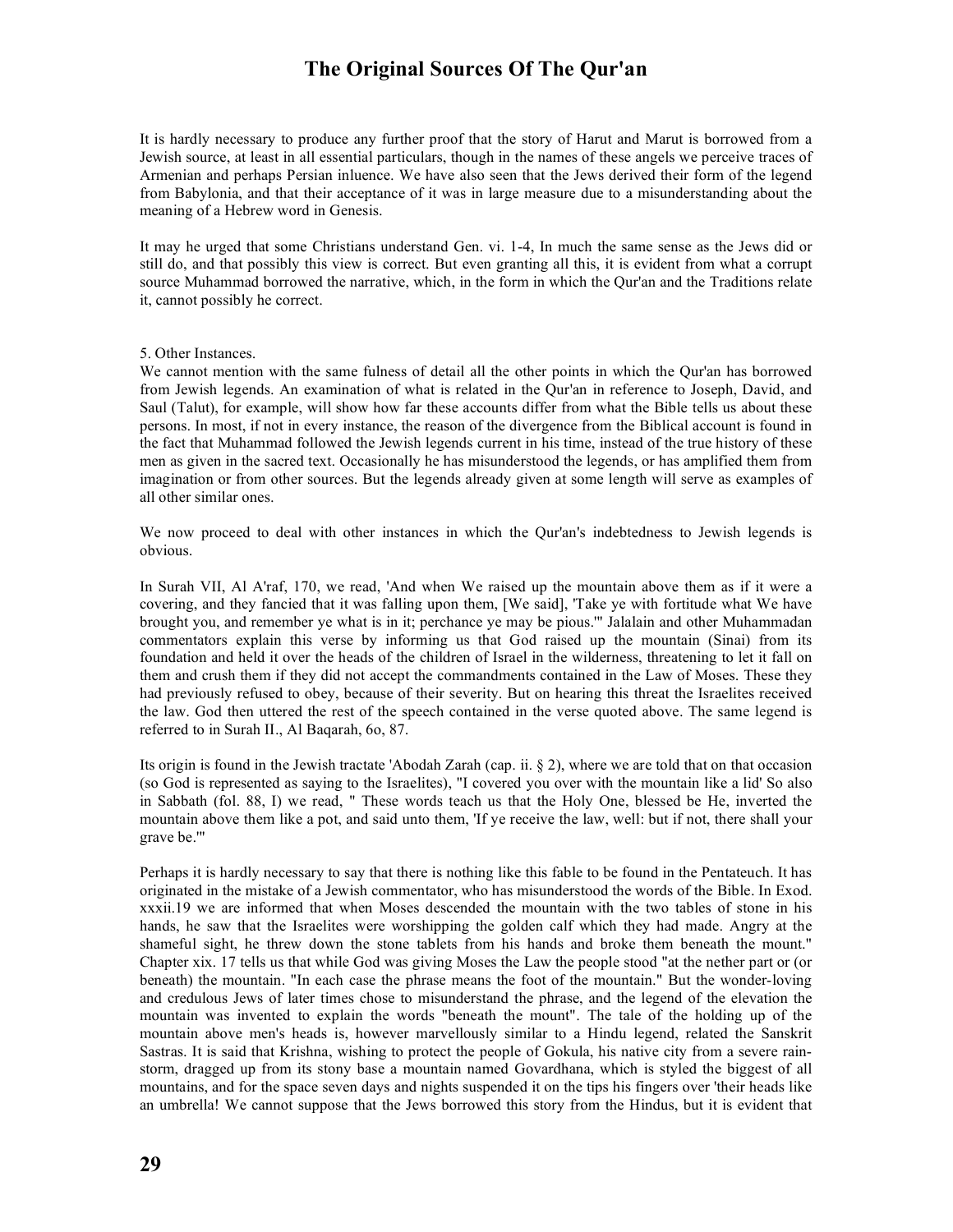Muhammad derived the tale referred to in the Qur'an from Jewish sources, while the Jews were led to accept or invent the story through taking literally 55 and in an unnatural sense the Hebrew phrase "beneath the mount."

This is not, however, the only wonderful at which the Qur'an relates concerning what took place during the sojourn of the Israelites in the wilderness. Not less strange is what we are are told about the calf which they made to worship during Moses' absence. In Surah XX 56 , Ta Ha, we are told that when Moses returned and reproached them for this, they said," We were made to bear loads of the ornaments of the people, and we threw them [into the fire]: and the Samaritan likewise cast in. Then he brought out unto them a calf in body, which could low." Jalalain's note says that the calf was made of flesh and blood, and that it had the power of lowing because life was given it through a handful of dust from the print left by the hoof of the Angel Gabriel's steed, which "the Samaritan" had collected and put into its month, according to v.96 of the same Surah.

This legend also comes horn the Jews, as is evident from the following extract which we translate from Pirqey Rabba Eli'ezer § 45, 'And this calf came out lowing, and the Israelites saw it. Rabbi Yehudah says that Sammael was bidden in its interior, and was lowing in order that he might deceive Israel." The idea that the calf was able to low must come from the supposition that, though made of gold (Exod. xxxii. 4), it was alive, since it "came out ", (v. 24) of the fire. Here, again, we see that the use of a figurative expression, when taken literally, led to the growth or a myth to explain it. The Muhammadan commentator in explaining the words "a calf in body " in the Qur'an as signifying that it had " flesh And blood " has only gone a step further, and he does this to explain how it was that the animal could low. Muhammad seems to have understood most of the Jewish legend correctly, but the word Sammael puzzled him. Not understanding that this is the Jewish name of the Angel of Death, and perhaps misled as to the pronunciation, he mistook the word for the somewhat similar "Samiri," which means " Samaritan." Of course he made this mistake because he knew that the Jews were enemies of the Samaritans, and he fancied that they attributed the making of the calf to one of the latter. He was doubtless confirmed in this belief by some indistinct recollection of having heard that Jeroboam, king of what was afterwards called Samaria, had "made Israel to sin" by leading them to worship the calves which he made and placed in Dan and Bethel (I Kings xii. 28, 29). But since tile city of Samaria was not built, or at least called by that name, until several hundred years after Moses' death, the anachronism is at least amusing, and would be startling in any other book than the Qur'an, in which far more stupendous ones frequently occur.

Here, as in very many other instances, Muhammad's ignorance of the Bible and acquaintance with Jewish legends instead is very striking. It is hardly necessary to point out that in the Bible the maker of the golden calf is Aaron, and that we read nothing of either Sammael or of the ' Samaritan.'

Again, in Surah II., Al Baqarah, 52, 53, we are told that the Israelites said, "O Moses, we shall never believe thee until we see God clearly !" and that while they were gazing at the manifestation of God's presence a thunderbolt struck them and they died; but after their death God raised them to life again. This fable also is borrowed from the Jews, for in Tract Sanhedrin, § 5, we are told that they died on hearing the Divine voice (in the thunder), but that the Law itself made intercession for them and they were restored to life. If it is necessary to seek for any foundation for such a fable, it may perhaps be found in the words of the Hebrews in Exod. xx. 19 (cf. Deut. v. 25) "Let not God speak with us, lest we die."

All Muslims believe that the Qur'an was written on the " Preserved Tablet " long before the creation of the world. This belief of theirs is in accordance with what is said in Surah LXXXV., Al Buruj, 21, 22, "Nay. but it is a Glorious Qur'an in a Preserved Tablet.' Strangely enough, they do not believe that the Psalms are of the same antiquity, although in Surah XXI., Al Anbiya, 105, God is represented as saying, "And indeed We have already written in the Psalms . . . that, as for the earth, My righteous servants shall inherit it." The reference here is to Ps. xxxvii. 11, 29, "The just shall inherit the earth." This is the only text in the Old Testament which is actually quoted in the Qur'an, though there are some 131 passages in the Qur'an in which the Law, the Psalms, and the Gospel are named, always with respect, and it is frequently asserted of them that they were" sent down" by God to His prophets and apostles. To most men it would seem evident that a book cannot be quoted and referred to as an authority until after it has been composed, and that therefore the books of the Bible must have been in existence before the Qur'an. Of course we know from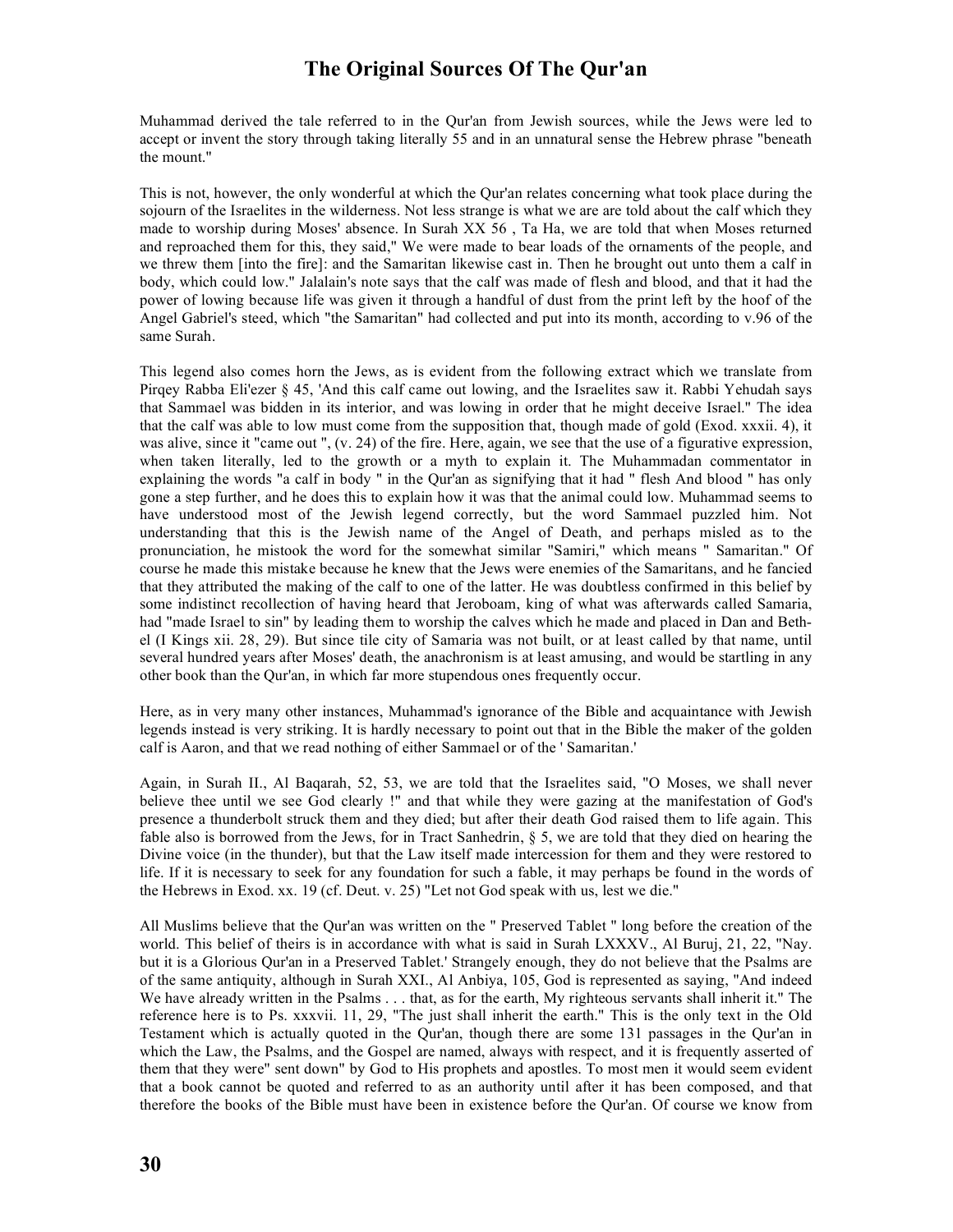history that this is the case. But we do not find that any consideration of this kind weighs at all with Muslims, who still cling to their assertion that the Qur'an was, long ages before Muhammad's time, written upon the "Preserved Tablet." We therefore proceed to inquire what their received Traditions tell us in explanation of this phrase, and we find the answer in such accounts as that given in the Qisasu'l Anbiya' (pp. 3, 4). In giving an account of the way in which God created all things, that work says, "Beneath the Throne (or Highest Heaven) He created a Pearl, and from that Pearl He created the Preserved Tablet : its height was 700 years' journey and its breadth 300 years' journey. Around it was all adorned with rubies through the power of God Most High. Then came to the Pen the command, 'Write thou My knowledge in My creation, and that which is existent unto the day of the Resurrection.' First it wrote on the Preserved Tablet, 'In the Name of God the Merciful, the Gracious. I am God, there is no God but Me. Whoso hath submitted to My decree and is patient under the ill I assign him and is thankful for My favours, I have written him (i.e. his name) and raised him with the truthful ones; and whoso bath not been pleased with My decree and bath not been patient under the ill I assign him and bath not been thankful for My favours, then let him seek another Lord than Me, and let him go forth front beneath 57 My heavens.' Accordingly the Pen wrote down God's knowledge in God Most High's creation of everything that He had wished unto the Resurrection Day, the extent that the leaf of a tree moveth or descendeth Or ascendeth, and it wrote every such thing by the power of God Most High.'

The idea of the Preserved Tablet is borrowed from the Jews. In the Book of Deuteronomy (x. 1-5) we are told that when Moses had, at God's command, hewn out two tablets of stone similar to the ones that he had broken, God wrote upon them the Ten Commandments, and commanded Moses to preserve them in an ark of shittim - or acacia-wood The Hebrew word for tablet here used is identical with the Arabic. From I Kings viii. 9, and Heb. ix. 3, 4, we learn that these two tablets were preserved in the Ark of the Covenant which Moses had made in accordance with God's command. This is the account from which the narrative of a Preserved Tablet inscribed with God's commandments and by His power gradually arose among the Jews and afterwards among the Muhammadans. From the language of Surah LXXXV, 21, 22, translated above, it is clear that in Muhammad's mind there existed not only one but at least two "Preserved Tablets," for the Arabic is "a Preserved Tablet," not "the Preserved Tablet," as Muhammadans at the present day seem to understand it. There must therefore be a reference to the two stone tablets which Moses prepared and preserved in the Ark of the Covenant. As these were kept in the Tabernacle which symbolized God's presence with His people, it was natural to speak of them as preserved in God's presence. Hence the origin of the fancy that the Preserved Tablets were kept in heaven, and it was not difficult to deduce their antiquity from that belief.

But why does Muhammad assert that the Qur'an was written 'upon a Preserved Tablet"? To answer this question we must again consult the Jews and learn what they, in Muhammad's time and previously, thought to have been written upon the two Tablets, which were preserved in the Ark of the Covenant. In spite of the fact that Deuteronomy clearly states that only the Ten Commandments were written upon these Tablets, yet after a time the belief arose that all the books of the Old Testament and also the whole of the Talmud were either inscribed upon them or at least given along with them. When Muhammad heard this assertion made by the Jews regarding their Sacred Books, it was natural for him to assert that his Revelation too was written upon one or the other of these Preserved Tablets. Otherwise he thought he could hardly claim for it a degree of authority equal to that of the Old Testament. It is probable that the Muslims, not understanding to what the words "a Preserved Tablet" referred, gradually invented the whole of the marvellous story about it which we have quoted above.

To ascertain what the Jews thought about the contents of the Tablets, we must consult Tract Berakhoth (fol. 5, col. I). There we read "Rabbi Simeon ben Laqish saith, 'What is that which is written, " And I shall give thee the tablets of stone, and the Law, and the commandment which I have written, that thou mayest teach them?' (Ex. xxiv. 12). The Tablets are the Ten Commandments; the law, that which is read; and the Commandment, this is the Mishnah: - which I have written, these are the Prophets and the Hagiographa: that thou mayest teach them, this denotes the Gemara. This teaches that all of them were given to Moses from Sinai.'"

Every learned Jew of the present time acknowledges that we should reject this absurd explanation of the above-quoted verse, because he knows that the Mishnah was compiled about the year 220 of the Christian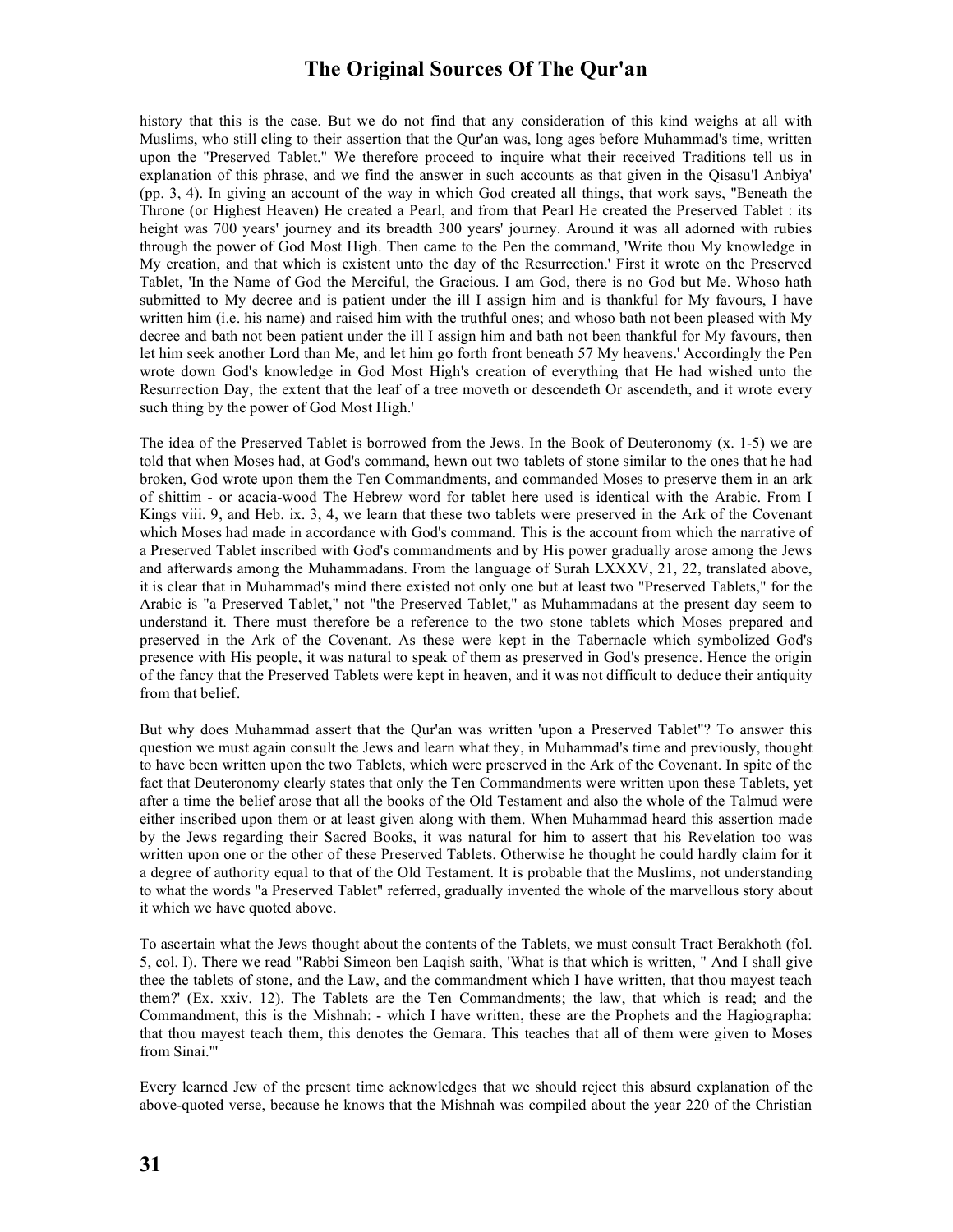era, the Jerusalem Gemara~ about 430, and the Babylonian Gemara about A.D. 530. But the Muslims, not knowing this seem to have tacitly accepted such assertions as true, and applied them to their own Qur'an also.

To complete the proof that the legend about the Preserved Tablet upon which the Qur'an is said to have been written is derived from a Jewish source, it remains only to state that in the Pirqey Aloth, cap. V. § 6, it is said that the two Tablets of the Law were created, along with nine other things, at the time of the creation of the world, and at sunset before the first Sabbath began.

It is well known that the fabulous Mount Qaf plays an important part in Muhammadan legend. Surah L. is called Qaf and begins with this letter. Hence its name is supposed to refer to the name of the mountain in question. The commentator 'Abbasi accepts this explanation and quotes tradition handed down through Ibi Abbas in support of it. Ibn 'Abbas says, " Qaf is a great mountain surrounding the earth, and the greenness of the sky is from it: by it God swears'58. So in the 'Arausu'l Majalis 59 it more fully explained in these words "God Most High create a great mountain of green emerald. The greenness of the sky is on account of it. It is called Mount Qaf, and it girds it all "(the whole earth), "and it is that by which God swears, for He said, 'Qaf'60. By the Glorious Qur'an.'" In the Qisasu'l Anbiya it is narrated that one day 'Abdu'llah ibn Salam inquired of Muhammad which was the highest mountain-peak on the earth. Muhammad said, "Mount Qa'f." In answer to the further inquiry of what this mountain is composed, Muhammad replied, "Of green emerald, and the greenness of the sky is on account of that." The inquirer, having expressed his belief that the "Prophet of God" in this matter spoke truly, then said, " What is the height of Mount Qaf?' Muhammad replied, "It is 500 years' journey in height." 'Abdu'llah asked, " How far is it around it?" "It is 2,000 years' journey." We need not enter into all the other circumstances told us in connexion with this wonderful range of mountains of which Muslim legends are so full.

If we inquire as to the origin of the myth of the existence of such a range of mountains, the answer is supplied by a reference toHagigah xi. § 1. There, in explanation of the somewhat rare Hebrew word "Tohu in Gen i, 2, it is thus written: "Tohu is the green line which surrounds the whole, entire world, and from which darkness proceeds." The Hebrew word which we here render line is Qav. Muhammad and his disciples, hearing this Hebrew word Qav and not knowing that it meant "line," thought that without doubt that which was thus said to surround the whole world, and from which darkness came forth, must be a great chain of mountains named Qav or Qaf. It is hardly necessary to say that geographers have explored the whole world without-as yet-discovering the range of mountains 61 described in Muhammadan tradition!

We must indicate a few of the many other ideas which are also clearly of Jewish origin that have found an entrance into the Qur'an and the Traditions.

In Surah XVII., Al Asra', 46 62 , mention is made of seven heavens, and in Surah xv., Al Hajr, 44, the seven doors of hell are spoken of. Both these statements are derived from Jewish tradition. The former is found in the Hagigah, cap. ix. § 2, the latter in Zohar, cap. in p-150. It is remarkable that the Hindus hold that beneath the surface of the earth there are seven lower stages, so to speak, and above it seven higher storys, all of which rest upon one of the heads of an enormous serpent named Sesha, who possesses a thousand heads. The seven heavens doubtless are, or at least were, identical with the orbits of the sun, moon, and the planets Mercury, Venus, Mars, Jupiter and Saturn: which in Muhammad's time were supposed to revolve round the earth. According to Muhammadan tradition the earth with its seven 63 storys rests between the horns of a Bull named Kajutah, who has 4,000 horns, each of which is 500 years journey from every other. He has as many eyes, noses, ears, mouths and tongues as he has horns. His feet stand upon a fish, which swims in water forty years' journey deep. Another authority holds that the earth in the first place rests upon the head of an angel and that the feet of this angel are placed upon an immense rock of ruby, which is supported by the Bull. This idea of the connexion between the Earth and a Bull is probably of Aryan origin 64. The legend which represents the Earth as consisting of seven storys is possibly due to the desire to represent it as resembling the sky in this respect. It may, however, have originated from a misunderstanding of the Persian statement, found in the Avesta, that the Earth consists of seven Karshvares, or great regions now spoken of as the "seven climes." Thus in Yesht, xix. § 31, Yima Khshaeta or Jamshid is said to have reigned "over the seven-regioned earth." These again correspond with the dvipas of Hindu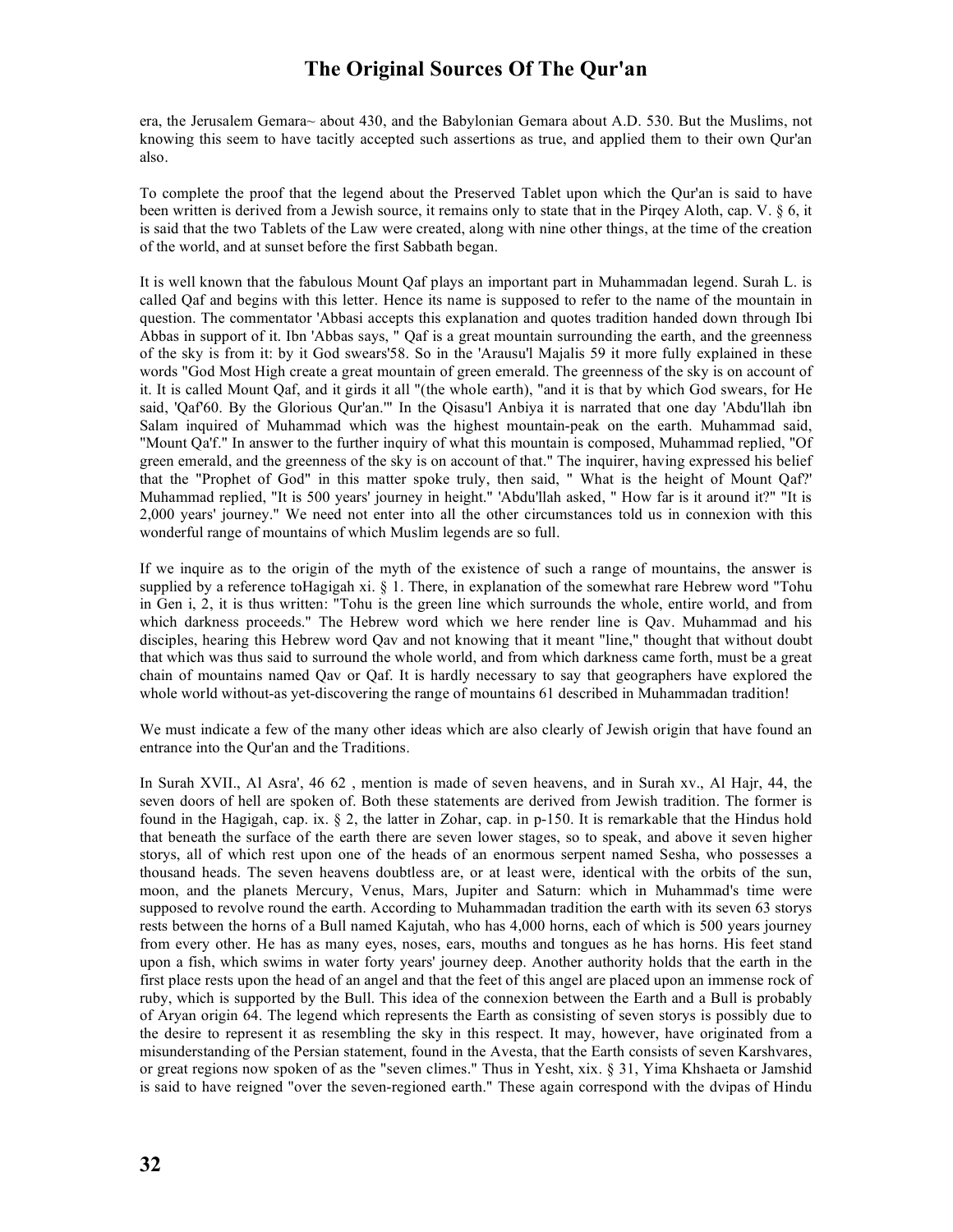geography. It was a mistake, however, to fancy that these were situated one below another, except in so far as the first of the seven Karshvares was a high mountain plateau and the others stood at lower levels.

In Surah XI., Hud, 9, in reference to God's throne it is said that, before the creation of the heavens and the earth 65, "His Throne was above the water," in the air'. So also, in commenting on Gen. i. 2, the Jewish commentator Rashi, embodying a well-known Jewish tradition, writes thus: "The Throne of Glory stood in the air and brooded over the waters"

Muhammadan writers tell us that the Angel Ma' lik, who is named in Surah XLIII., Az Zukhruf, 77, is the chief of the nineteen (Surah LXXIV., 30) angels appointed to preside over hell. So also the Jews often write of a "Prince of Hell." But the Muslims have borrowed Mal'ik's name from Molech (Molek), one of the deities mentioned in the Bible as formerly worshipped by the Canaanites, who burnt human beings alive in his honour. The word in Hebrew as in Arabic is a present participle and means "ruler."

In Surah VII., Al A'raf, 44, we are told that between heaven and hell there is a partition called by the same name as this Surah, which in fact received its title from the mention of Al A'raf in it. "And between them both there is a veil, and upon Al A'raf there are men." This idea is derived from the Midrash on Eccies. vii. 14, where we are informed that, when asked "What space is there between them?" (heaven and hell), Rabbi Yohanan said, "A wall": Rabbi Akhah said, "A span." "And the Rabbans say that they are both near one another, so that rays of light pass from this to that." The idea is probably taken from the Avesta', where this division between heaven and hell is mentioned under the name Miswanogatus (Fargand XIX). It was the place "assigned to the souls of those whose deeds of virtue and vice balance each' other." In Pahlavi it was called Miswat-gas. The Zoroastrians held that the space between heaven and hell is the same as between light and darkness. The idea of a special place reserved for those whose good deeds equal their evil ones has passed into other religions also.

In Surah XV., Al Hajr, 18, it is said concerning Satan that he and the other fallen angels endeavour to "steal a hearing" by listening to God's commands given to the angels in heaven. The same idea is again repeated in Surah XXXVII., As Saffat, 8, and in Sarah LXVII., Al Mulk, 5. This belief comes from the Jews, for in Hagigah, cap. vi. § 1, it is said that the demons "listen from behind a curtain," in order to obtain a knowledge of future events. The Qur'an represents the shooting stars as hurled at them by the angels, in order to drive them away.

In Surah L., Qaf, 29, in speaking of the Day of Judgment, God is represented as saying "A day when we shall say to Hell, 'Art thou filled?' and it shall say, 'Is there more?'" This is the echo of what we read in the Othioth of Rabbi 'Aqiba' viii, § 1, "The Prince of Hell saith on a day and a day (i.e. day by day), 'Give me food unto repletion.'" This Jewish work refers to Isa. v.14 in proof of the truth of the assertion.

In Surah XI.,Hud, 42, and again in Surah XXIII, Al Mu'minun, 27, we are told that in the time of Noah "the furnace boiled over-" This doubtless refers to the Jewish opinion (Rosh Hashshanah xvi., § 2, and Sanhedrin cviii.) that "The generation of the Flood was punished with boiling water." The whole of the statement in the Qur'an as to the way in which the unbelievers mocked Noah is taken from this chapter of Tract Sanhedrin and from other Jewish commentators. Probably in ignorance of this the commentary of Jalalain on Surah XI., 42, says that it was "a baker's oven" that "boiled over," and that this was a sign to Noah that the Flood was at hand.

If any further proof were needed of the great extent of the influence which Jewish tradition has exerted upon Islam it would be supplied by the very noteworthy fact that, although the Muslims boast of the style of the Qur'an and the purity of its Arabic as a miracle and as an evidence of the Divine origin of the book, yet there are to be found in it certain words which are not properly Arabic at all, but are borrowed from the Aramaic or the Hebrew. Among these may be mentioned: derived from roots common to all three languages, but they are not formed in accordance with the rules of Arabic Grammar, whereas they are of frequent occurrence in Hebrew and Aramaic and properly belong to those languages. The word"Paradise," is taken from late Hebrew, but has come from old Persian, and belongs to that language and to Sanskrit. It is as foreign to Arabic as the same word is to Greek. Muhammadan commentators have often found it impossible to give the exact meaning of such words, through their ignorance of the languages from which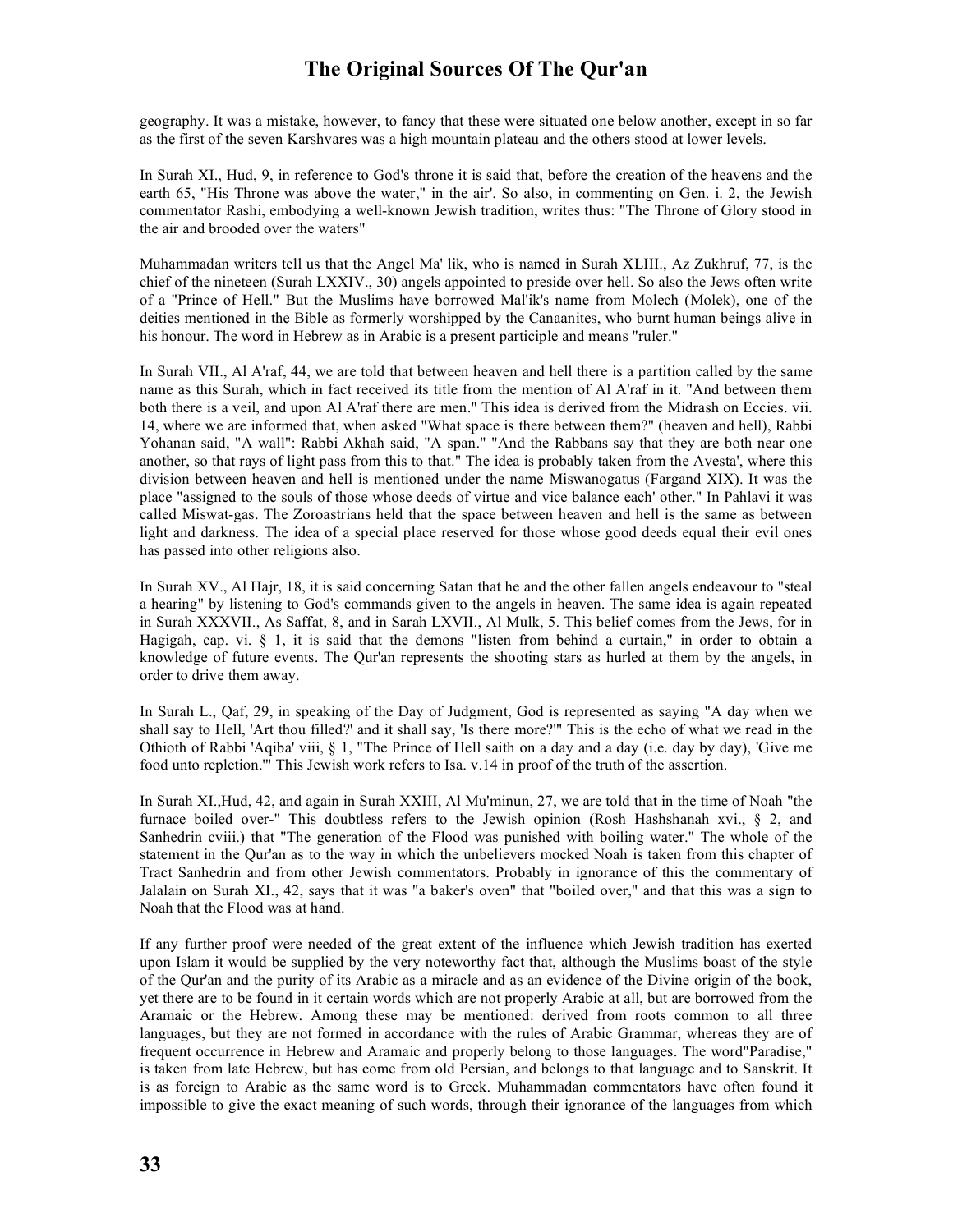Muhammad borrowed them. When we know their meaning in this way, we find that it suits the context. For example, it is a common mistake to imagine that (malakut) denotes the nature or the abode of the angels, since it is not derived from (malak) "an angel," but is the Arabic way of writing the Hebrew (malkuth) , "kingdom." Not less noteworthy is the influence which the Jewish form of worship has had upon that of the Muhammadans. It would be a mistake doubtless to suppose that the Muhammadans borrowed from the Jews their practice of worshipping with covered heads, that of separating the men from the women in the mosque (when the latter are allowed to take part in public worship at all), and of removing their shoes. All these were probably the customs of the Arabs as well as of other Semitic nations from the earliest times. It is much more probable that the ceremonial ablutions of the Muslims were imitated from those of the Jews, though here there is room for doubt. The practice of worshipping towards Jerusalem was, as we have seen, for a short time adopted by the Muhammadans in imitation of the Jews, though ultimately Mecca was substituted as the Qiblah. We have also learnt 67 that the observance of a fast-month was derived not from the Jews but from the Sabians. Yet in connexion with that fast there is a rule enjoined which is undoubtedly of Jewish origin. In Surah II Al Baqarah, 183, where a command is given in reference to the permission to feast at night during that month, the Qur'an says: "Eat ye and drink until the white thread is distinguishable to you from the black thread by the dawn: then make your fasting perfect till night." The meaning of the mention of the colour of the threads is that the Muslims were commanded to fast from dawn till dark. When the question arose at what precise moment the day began, it was necessary to lay down a rule on the subject, as is done in this verse. The rule is taken from that of the Jews on the same subject, for in Mishnah Berakhoth(i.,  $\S$  2) the day is said to begin at the moment "at which one can distinguish between a black thread and a white one."

In every country where Muslims are to be found, they are directed, whenever any one of the five fixed times for prayer comes round, to offer the stated prayers in the spot where they happen to be at the time, whether in the house, the mosque, or the street. Many of them do so, especially in public places. This practice seems at the present day to be peculiar to them. But if we inquire what its origin was, we must again turn to the Jews. Those of them who lived in Arabia in Muhammad's time were the spiritual and, in a measure, the actual descendants of those Pharisees who are described in the Gospels as making void the word of God through their excessive reverence for their traditions.68. In our Lord's time these Pharisees are reproved for loving "to stand and pray in the synagogues and in the corners of the streets 69," in order to gain from men full credit for their devotion. The resemblance between the practice of the Pharisees of old and that of the Muslims of today is so striking that some of the opponents of Christianity among the latter have alleged this as a proof that the Gospels are now interpolated, since they assert that the verses above referred to are such an exact description of Muhammadan methods of worship that they must have been written by some Christian who had seen the Muslims at their devotions and wished to condemn them! Nor was it unnatural for Muhammad and his followers to take the Jews for their models in this matter. They knew that the latter were descendants of Abraham and were the "People of the Book." Hence, attaching undue importance as they did to outward forms in worship, it was not strange that they should think that the Jewish method of adoration must be the right one. Muhammad, of course, told his followers that he had been taught by Gabriel how to worship, and to the present day they imitate him in every prostration.

We shall mention only one other point out of many in which Jewish practices have very clearly influenced Islam. In Surah IV., An Nisa, 3, Muhammad laid down a rule restricting for the future the number of wives, which each of his followers might have at any one time, to four at most. Commentators tell us that previously several of them had many more legal wives than this. The rule did not apply to Muhammad himself, as we learn from Surah XXXIII., Al Ahazb, 49, since he was granted as a special privilege the right to marry as many as he pleased. The words of the restricting rule are: "And if ye fear that ye will not act justly towards orphans, then marry of wives what seemeth good to you, by twos or threes or fours". This has ever since been explained by commentators as forbidding Muslims to have more than four legal wives at a time, though they enjoy almost unlimited freedom in the matter of divorcing any or all of them, and marrying others to make up the permitted number.

When we inquire the source from which Muhammad borrowed this rule, and why he chose four as the highest permissible number of legal wives for a Muhammadan to have at one time, we again find the answer in Jewish regulations on the subject, one of which runs thus: "A man may marry many wives, for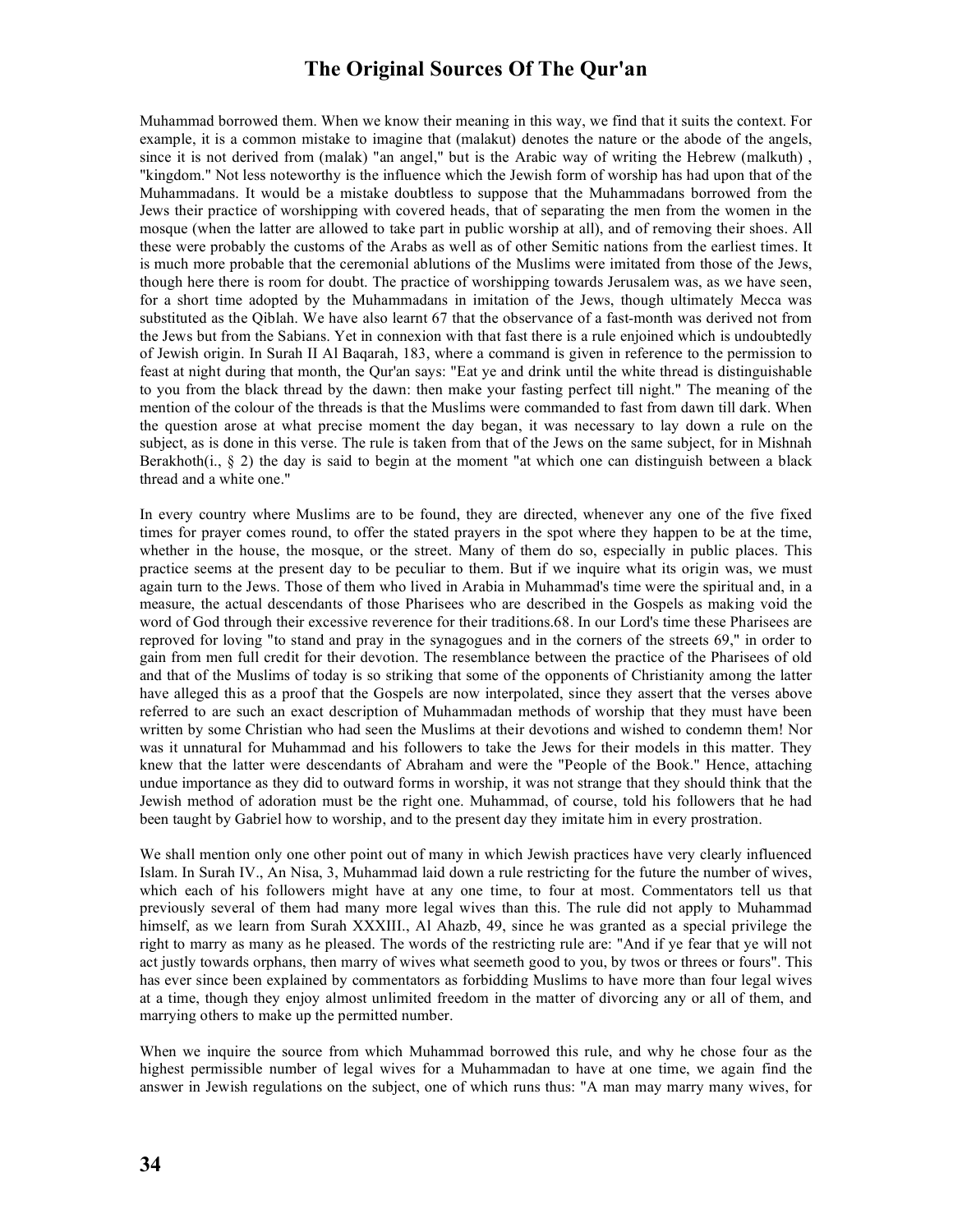Rabba saith it is lawful to do so, if he can provide for them. Nevertheless the wise men have given good advice, that a man should not marry more than four wives 70'."

In reply to the argument contained in this chapter and in those which follow, the Muhammadans have but one answer, besides the mere assertion that the Qur'an is not Muhammad's composition but that of God Himself. They tell us that Muhammad was ignorant of both reading and writing, and that hence he could not possibly have studied the Hebrew, Aramaic, and other books from which we have shown that he really drew, directly or indirectly, much of what now appears in the Qur'an. "An unlettered man," they say could not possibly have consulted such a mass of literature, much of it in languages which he did not know, and which are known to but a few students at the present time."

This argument rests on two assumptions: first that Muhammad could neither read nor write - and second, that only by reading could he learn the traditions and fables accepted by Jews, Christians, Zoroastrians and others in his time. Both of these are destitute of proof. An attempt is made to substantiate the former by referring to Surah VII Al A'raf, 156, where Muhammad is called An nabiyyu'l Ummi, which words the Muslims render The Unlettered Prophet." Rabbi' Abraham Geiger however, has clearly shown that the word rendered unlettered in this verse really means "Gentile," as opposed to Jewish. This is confirmed by the fact that in Surah III., Al 'Imran, 19, the prophet is commanded to speak to the Ummiin and to the people of the Book," in which verse we see that the Arabs in general are thus designated " Gentiles." Moreover, in Surah XXIX.' Al 'Ankabut, 27 and in Surah XLV., Al Jathiyyah, 15, it is clearly stated that the prophetic office was bestowed on the family of Isaac and Jacob, not on that of Ishmael. Hence Muhammad distinguishes himself as "the Gentile Prophet," differing in that respect from the rest, who were, generally speaking, from Isaac's descendants. There is absolutely no proof that Muhammad was ignorant of reading and writing, though we are not compelled, as some have fancied, to infer that the polished style of the Qur'an is a proof that he wrote out much of it carefully, and thus elaborated the different Surahs before learning them off by heart and reciting them to his amanuenses. This latter might have been done without ability to write 71.

But even if, for the sake of argument, we admit that reading and writing were arts unknown to Muhammad, that admission does not in the slightest degree invalidate the proof that he borrowed extensively from Jewish and other sources. Even if he could read Arabic, it is hardly likely that he was a student of Aramaic, Hebrew, and other languages. The parallels which we have drawn between certain passages in the Qur'an and those resembling them in various Jewish writings are close enough to show the ultimate source of much of the Qur'an. But in no single case are the verses of the Qur'an translated from any such source. The many errors that occur in the Qur'an show that Muhammad received his information orally, and probably from men who had no great amount of book-learning themselves. This obviates the second assumption of the Muslims. It was doubtless for many obvious reasons impossible for Muhammad to consult a large number of Aramaic, Zoroastrian, and Greek books; but it was by no means impossible for him to learn from Jewish 72, Persian, and Christian friends and disciples the tales, fables, and traditions which were then current. His enemies brought against him in his own time the charge of having been assisted by such persons in the composition of the Qur'an, as we learn both from the Qur'an itself and from the admissions of Ibn Hisham and of the commentators. Among others thus mentioned as helping in the composition of the book is the Jew spoken of in Surah XLVI., Al Ahqaf, 9, as a "witness" to the agreement between the Qur'an and the Jewish Scriptures. The commentators Abbasi and Jalalain in their notes on this passage tell us that this was Abdu'llah ibn Salam, who, if we may believe the Raudatu'l Ahbab, was a Jewish priest or Rabbi before he became a Muslim. In Surah XXV., Al Furqan, 5, 6, we are told that Muhammad's enemies said, "Others have helped him with it," and stated that he had merely written down certain 'Tales of the Ancients," which were dictated to him by his accomplices morning and evening. Abbasi states that the persons thus referred to were Jabr, a Christian slave, Yasar (also called Abu Fuqaihah), and a certain Abu Takbihah, a Greek. In Surah XVI., An Nahl, 105, in answer to the accusation, "Surely a human being teacheth him," Muhammad offers the inadequate reply that the language of the man who is hinted at was foreign, whereas the Qur'an itself was composed in plain Arabic. This answer does not attempt to refute the obvious meaning of the charge, which 'vas that (not the style of the language used but) the stories told in the Qur'an had thus been imparted to Muhammad. 'Abbasi says that a Christian named Cain was referred to, while Jalalain's Commentary again mentions Jabr and Yasar. Others suggest Salman, the well-known Persian disciple of Muhammad, others Suhaib, others a monk named Addas. We may also note the fact that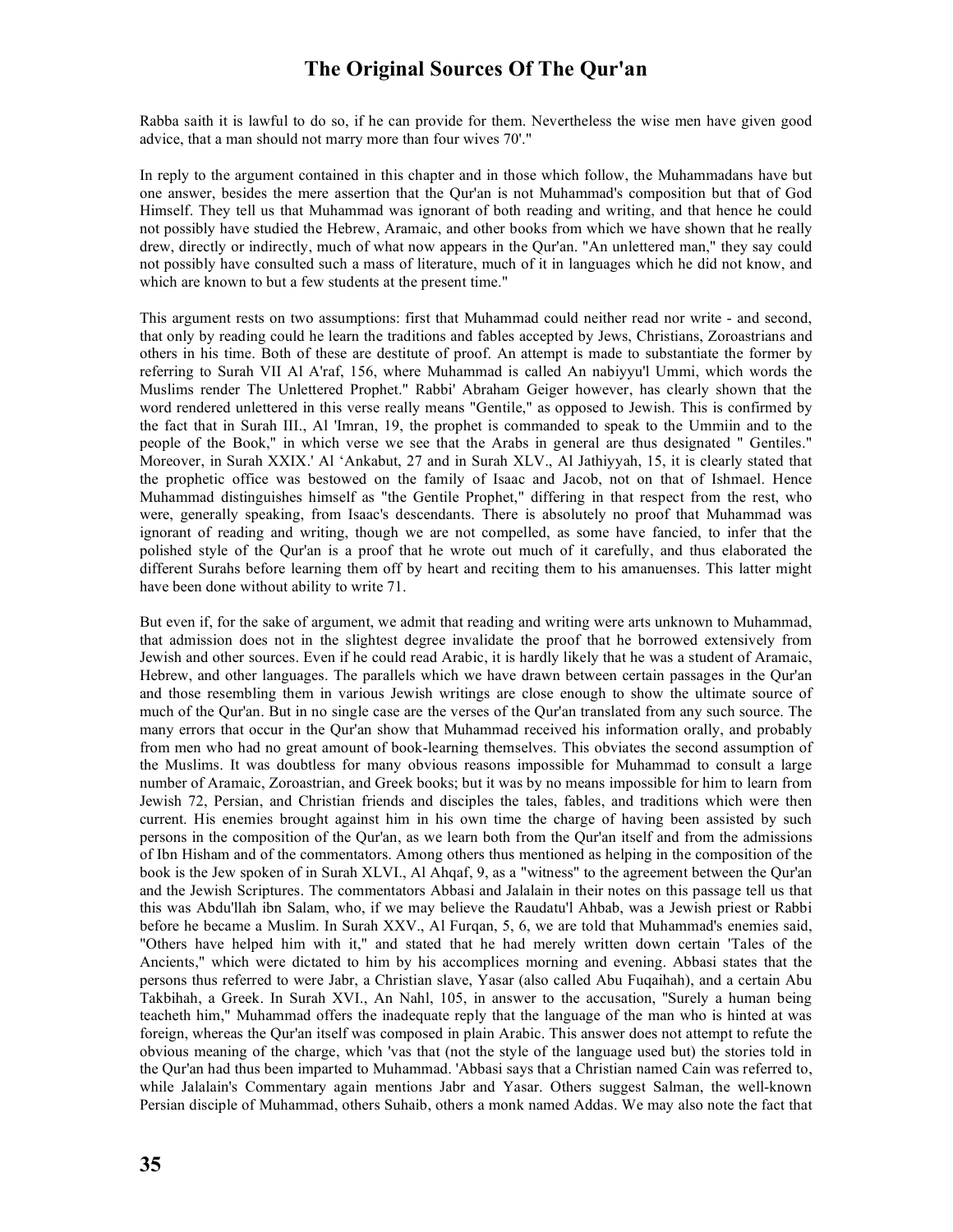Uthman and especially Waraqah, cousins of Khadijah, Muhammad's first wife, were acquainted with the Christianity 73 and the Judaism of the time, and that these men exercised no slight influence over Muhammad during his early years as a prophet, and perhaps before. Zaid, his adopted son, was a Syrian, according to Ibn Hisham, and must therefore have at first professed Christianity. We shall see that other persons were among Muhammad's friends, from whom he might easily have obtained information regarding the Jewish, Christian, and Zoroastrian faiths. The passages borrowed from such sources are, however, so disguised in form that it is quite possible that those from whom Muhammad made his inquiries may not have recognized the imposture, but may have really fancied that these passages were revealed, as they professed to be, to confirm the truth of the respective creeds, at least so far. If so, Muhammad adroitly employed the information he obtained from these men in such a manner as to deceive them, though he could not deceive his enemies. Hence, despairing of silencing the latter, he finally turned upon them with the sword.

In the next chapter we proceed to inquire what if any, influence Christianity, orthodox or unorthodox, exercised upon nascent Islam and the composition of the Qur'an.

#### *FOOTNOTES*

1 Abu'l Fida, At Tawarikhu'l Qadimah (Hist. Ante-Islamica), p. 148.

2 Vide also p. 269.

3 Vide pp 127, 128.

4 Vide pp 182 sqq.

5 The Ebionites, too, seem to have had an influence on the religion or Islam. When gradually taking shape in Muhammad's mind, which seems at the time to have been singularly receptive and credulous. "Epiphanius (Haer. x) describes the notions or the Ebionites of Nabathaea. Moabitis, and Basanitis with regard to Adam and Jesus, almost in the very words of Surah III., 52. He tells us that they observed circumcision, were opposed to celibacy, forbade turning to the sunrise but enjoined Jerusalem as their Qiblah (as did Muhammad during twelve years), that they prescribed (as did the Sabians) washings, very similar to those enjoined in the Qur'an. and allowed oaths to certain natural objects, as clouds, 'signs of the Zodiac, oil, to winds, &c which also we find adopted therein. These points of contact with Islam, knowing as we do Muhammad's eclecticism, can hardly be accidental" (Rodwell, Koran, Pref. p. xviii).

6 Sir W. Muir, Life of Mahomet, 3rd ed., Introd. pp. xcii, xciii.

7 Surah IV., An Nisa, 124.

8 In Nov., A.D. 623: Surah II., Al Baqarah, 136-40.

9 When at a later peried the month of Ramadan was appointed instead as a month of fasting. Muhammad did not forbid that observance or the Ashura on the tenth day of Muharram (Cf Lev. xxiii. 27).

10 Sir W. Muir, op. cit., p. 188.

11 Lev. xvi, Heb. vii. 27.

12 Cf. e.g. Surah XXIX., Al Ankabut, 45 : Surah II., Al Baqarah, 130; &c.

13 Most of the instances here cited are taken from Rabbi Abraham Geiger'a book Was hat Mohammed aus dem Judenthtume aufgenommen?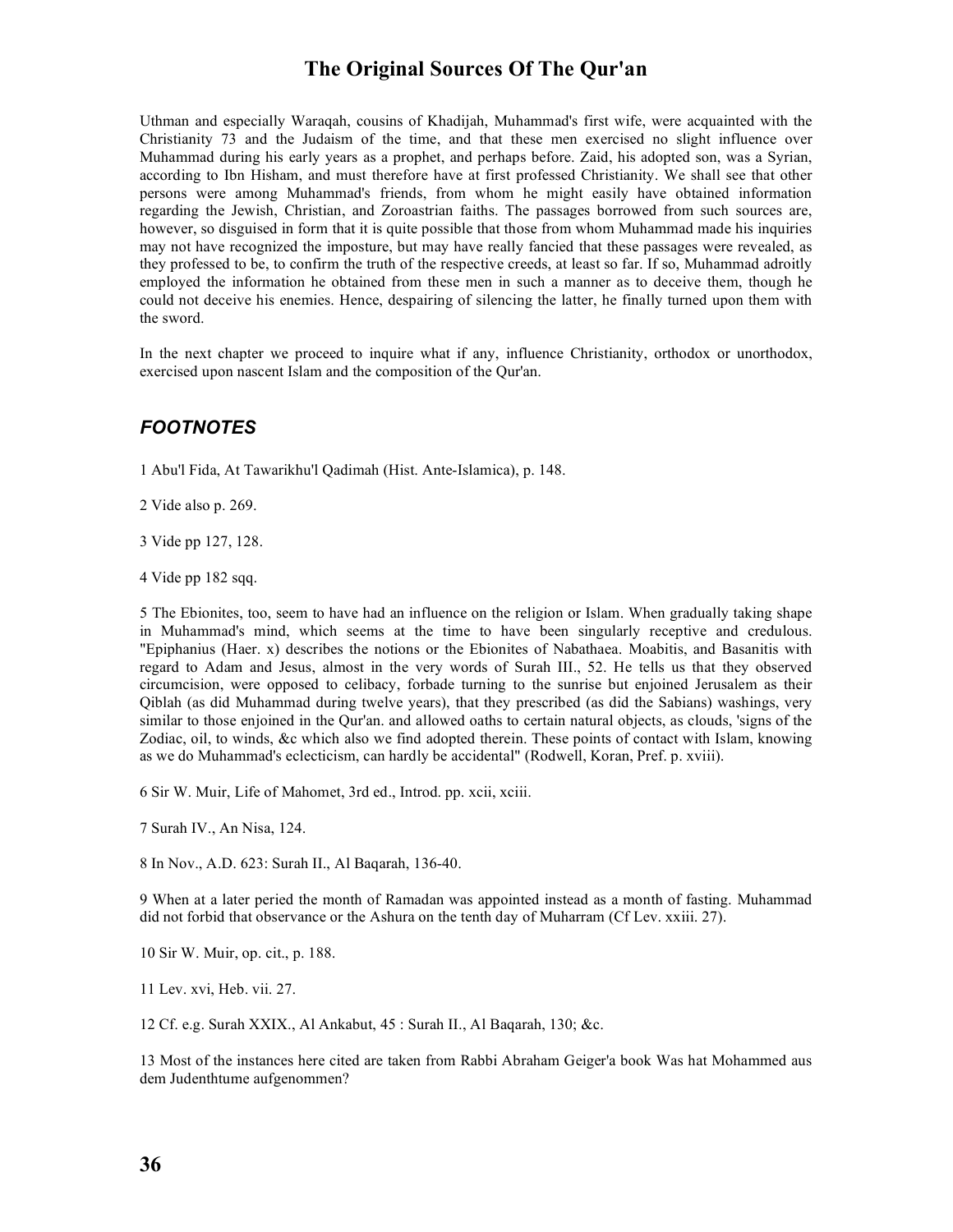14 On Gen. iv. 8.

15 Vide pp. 133-5.

16 Gen iv. 10.

17 The Jewish narrative quoted above from the Pirqey Rabbi Eli'ezer contains the expression miyyah (" out of hand") for "immediately." This expression (in Arabic ) occurs also in the Arabic in Surah IX., At Taubah 29, "until they give the tribute 'out of hand', where it has puzzled commentators.

18 In Surahs Al Baqarah (II, 260), Al An'am (VI., 74-84), Al Anbiya (XXL, 52-72), Maryam (XIX., 42- 50), Ash Shu'ara (XXVI., 69-79), Al Ankabut (XXIX., 15, 16), As Saffat (XXXVIII., 81-95), Az Zukhruf (XLIII., 25-7), Al Mumtahinah (LX., 4), &c.

19 Historia Ante-Islamica (ed. Fleischer, Leipzig, 1831). Abu'l Fida was born in A.H. 672.

20 This term will be explained in Chapter vi.

21 The italicized passages are from Surah VI., Al An'am, 76-9.

22 Surah VI., Al An'am, 80-3.

23 Surah XIX., MAryam, 43.

24 Surah XXVI., Ash Shu'ara, 75-7

25 Surah II., Al Baqarah, 26.

26 He had remained at home on the plea of being ill, Surah XXXVII., As Saffat, 87.

27 Ibid. vv. 89-91.

28 Surah XXI., Al Anbiya, 59; and Jalalain's Commentary.

29 Surah XXI., 60-5.

30 Ibid. vv. 66-8.

31 Doubtless a reminiscence of the fate of Korah, Numb. xvi, 31-4.

32 Surah XXXVII., 95.

33 Surah XXXIX., 39.

34 Surah III., 167.

35 Surah XXI., 69.

36 Midrash Rabba, Chapter xvii, in explanation of Gen. xv. 7.

37 This argument is used in the Mizanu'l Mawazin in refutation of certain statements in the Mizanu'l Haqq.

38 Cf. Gen. xi. 28, xv. 7, &c.

39 That it had a good excuse for absence.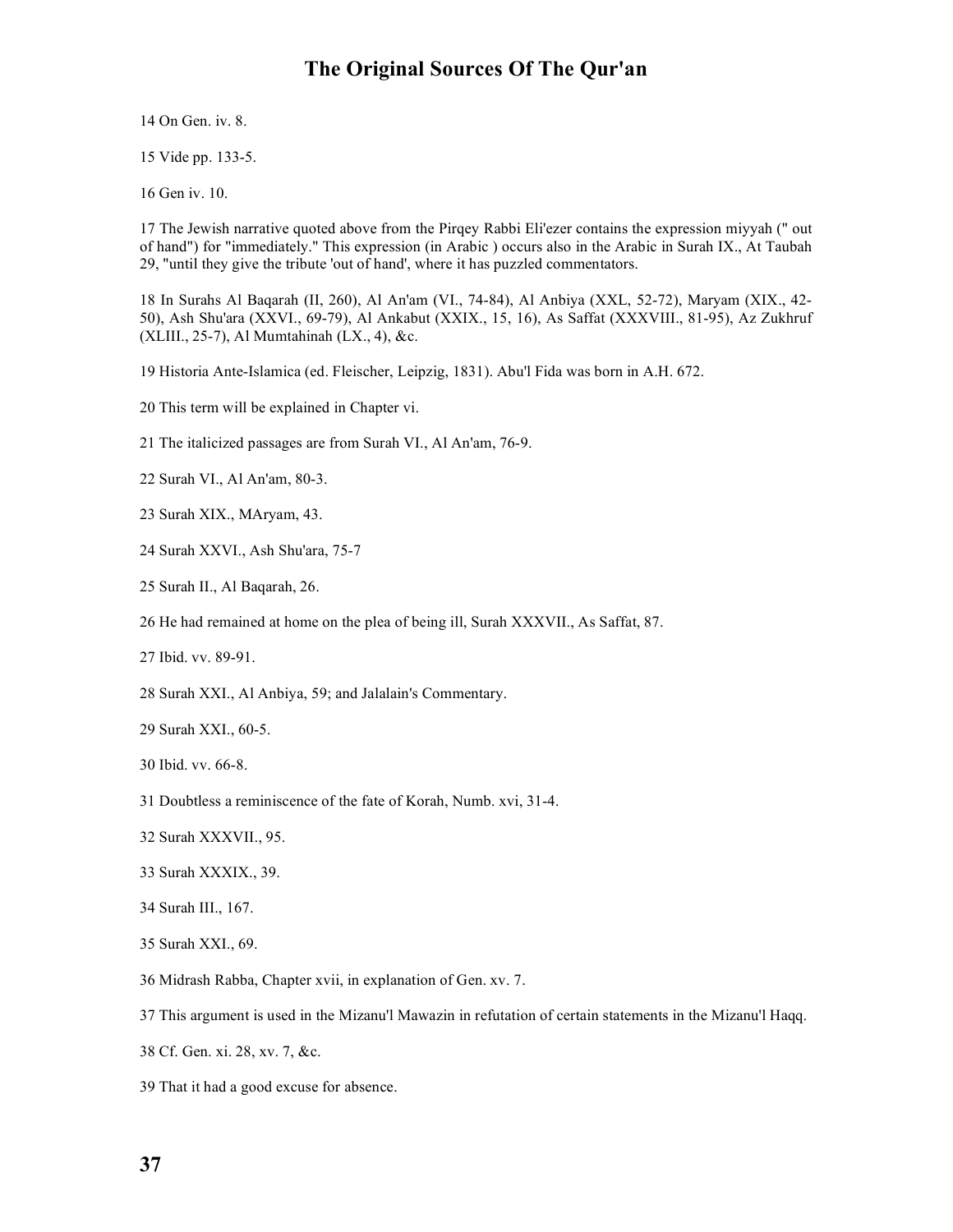40 The Arabic form is Saba since the Hebrew sh often becomes s in Arabic.

41 Or "As Muslims."

42 i.e. In the twinkling of an eye.

43 Or "Become a Muslim."

44 Vide I Kings x. 18 sqq., and 2 Chron. ix. 17 sqq.

45 That is, "I shall," &c.

46 Or rather perhaps from the Persian story of Jamshid, which seemed to suit Solomon because of the misunderstanding referred to in the text. Vide pp. 249, 250.

47 Vide pp. 107, 108.

48 Entir Hatouadsner, pt. I p. 127.

49 Chapter v.

50 Translated from the original, which is printed and incorrectly translated in Trans. Soc. Bibl. Archaeology, vol. II, pt. I., pp. 104, 105, 115.

51 Sundopasundopakhyanam.

52 It is interesting to note that the Samaritan Targum to the Pentateuch (published by Dr. Adolf Brull, Frankfurt, 1875) practically gives the same explanation. It paraphrases "sons of God" by "sons of the governors." The original runs thus

53 Greek fragments of the Book of Enoch, capp. vi-viii, ed. Dr. Swete, who also gives the same passages from Syncellus. In the Persian Yanabi'u'l Islam I quoted and translated the Ethiopic text, as the Greek had not then been recovered, or at least published.

54 Surah II., Al Baqarah, verse 96, fin.

55 That we may undeerstand this better, we have only to consider the amount of error introduced into the Christian Church by a similar expression "This is My body."

56 v. 90; cf. Surah VII., 147.

57 Cf. Jer. x. 11.

58 Jalalain's note on the passage says: "God knows best what He meant by Qaf."

59 pp. 7, 8.

60 Surah L., 1.

61 Cf. Avestic Mt. Berez (Kanga's Avestic Dict., s.v.).

62 So also in Surah LXVII., 3, and Surah LXXVIII., 12.

63 Vide 'Araisu'l Majalis, pp. 5-9.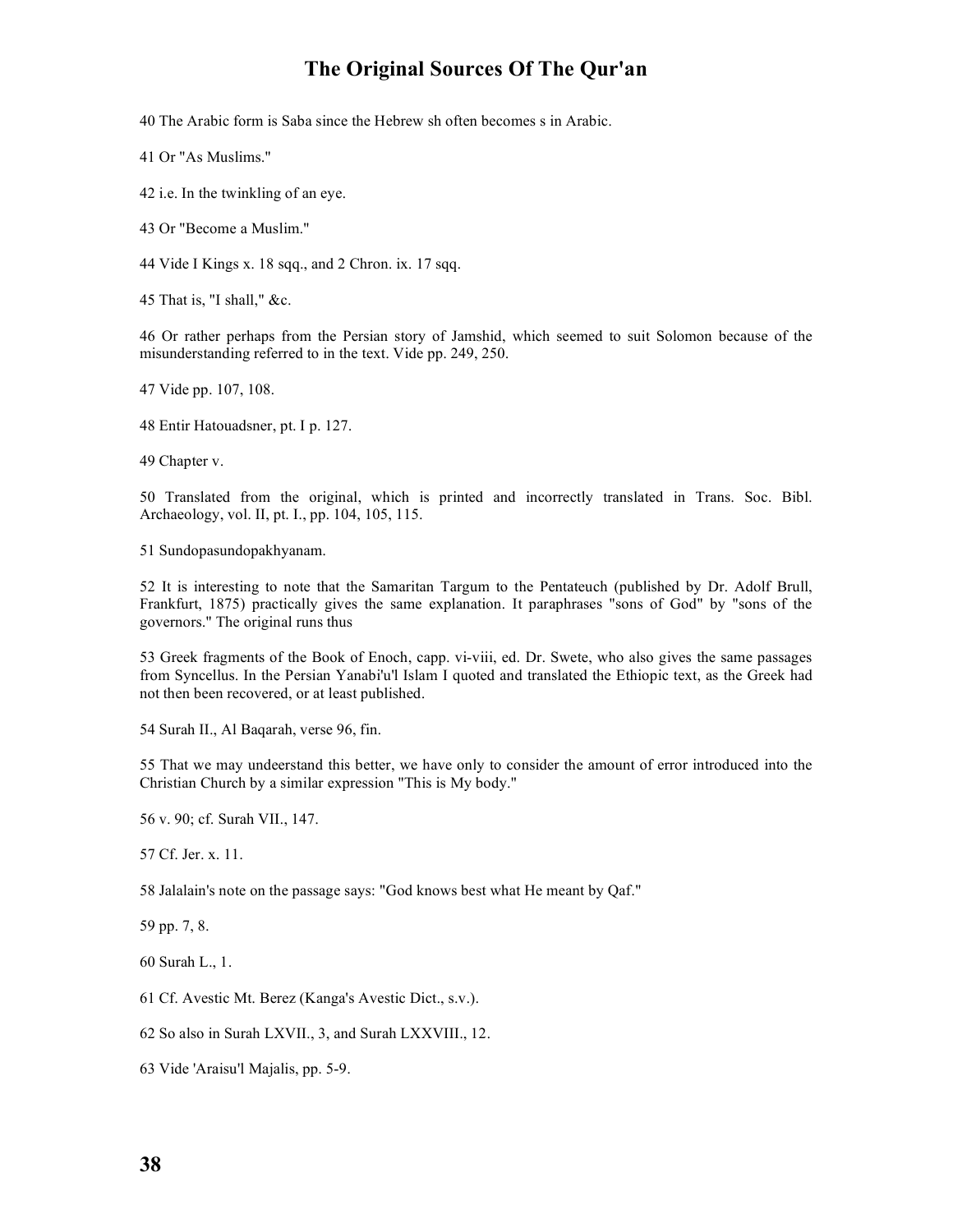64 In Sanskrit go (ox, cow) is used of the Earth in the Mahabharata, Ramayana, &c. The same word in the Avesta (gao, also gao-spenta, "the holy cow") is used similarly. Cf. and : Goth. gavi (Kuh, cow), and Germ. Gau, in all of which the same connexion of ideas may be traced.

65 Jalalain, 'Abbasi, &c.

66 Kanga's Avestic Dictionary, s. v., p. 408.

67 pp. 52, 53.

68 Matt. xv. 6; Mk. vii. 13, &c.

69 Matt. vi. 5.

70 Arbah Turim, Ev. Hazaer, I. For this reference I am indebted to a note, p. 451, in Rodwell's Koran, where it is added "See also Yad Hachazakah Hilchoth Ishuth, 14, 3."

71 But we are not destitute of traditions, whatever value we may attach to them, which assert that Muhammad could write, and therefore read. Bukhari arid Muslim quote traditions to the effect that when the Treaty of Hudaibah was being signed, Muhammad took the pen from 'Ali and struck out the words in which the latter had designated him "Apostle of God," substituting in his own handwriting the words "Son of 'Abdu'llah." Again, tradition tells is that, when be was dying, Muhammad called for pen and ink to write directions intended to prevent his followers, from disputing about his successor; but his strength failed him. This latter tradition rests upon the authority of Ibn Abbas, and is reported by Bukhari and Muslim. It is well known as forming a subject of controversy between Sunnis and Shi'ahs.

72 In fact, in Surah X., Yunus, 94, Muhammad is bidden to ask the People of the Book for information to clear up his doubts.

73 See the quotation from Ibn Ishaq, pp. 264, 265 below.

## **4. THE INFLUENCE OF CHRISTIANITY AND THE APOCRYPHA**

WHEN Muhammad arose, Christianity had not obtained any very considerable hold upon the Arabs "After five centuries of Christian evangelization, we can point to but a sprinkling here and there of Christian converts: the Banu Harith of Najran, the Banu Hanifah of Yamamah, some of the Banu Tai at Taimah, and hardly any more 1." In his youth, we are told, Muhammad heard the preaching of Quss, the Bishop of Najran, and he met many monks and saw much of professing Christians when he visited Syria as a trader before his assumption of the prophetic office. But what he saw and heard of the Church had little effect upon him for good. Nor need we wonder at this. "What Muhammad and his Khalifahs found in all directions whither their scimitars cut a path for them," says Isaac Taylor 2, speaking of a somewhat later period in words which nevertheless describe Muhammad's early experience also, "was a superstition so abject, an idolatry so gross and shameless, church doctrines so arrogant, church practices so dissolute and so puerile, that the strong minded Arabians felt themselves inspired anew as God's messengers to reprove the errors of the world, and authorized as God's avengers to punish apostate Christendom" The Greek monk who wrote the History of the Martyrdom of Athanasius the Persian, speaking of the sufferings inflicted on the people of Palestine when it was for a brief space in the hands or the Persians in Muhammad's time, draws a fearful picture 3 of the wickedness of the professing Christians there, and does not hesitate to say that it was for this reason that God gave them over to the cruelty of their Zoroastrian persecutors. In the Book of Revelation (ix. 20, 21) the prevalence of idol-worship and other sins such as those described by this monk is given as the reason why the Muhammadan power was to be permitted to oppress the Eastern Church. Speaking of the same time Mosheim says," During 4 this century true religion lay buried under a senseless mass of superstitions, and was unable to raise her head. The earlier Christians had worshipped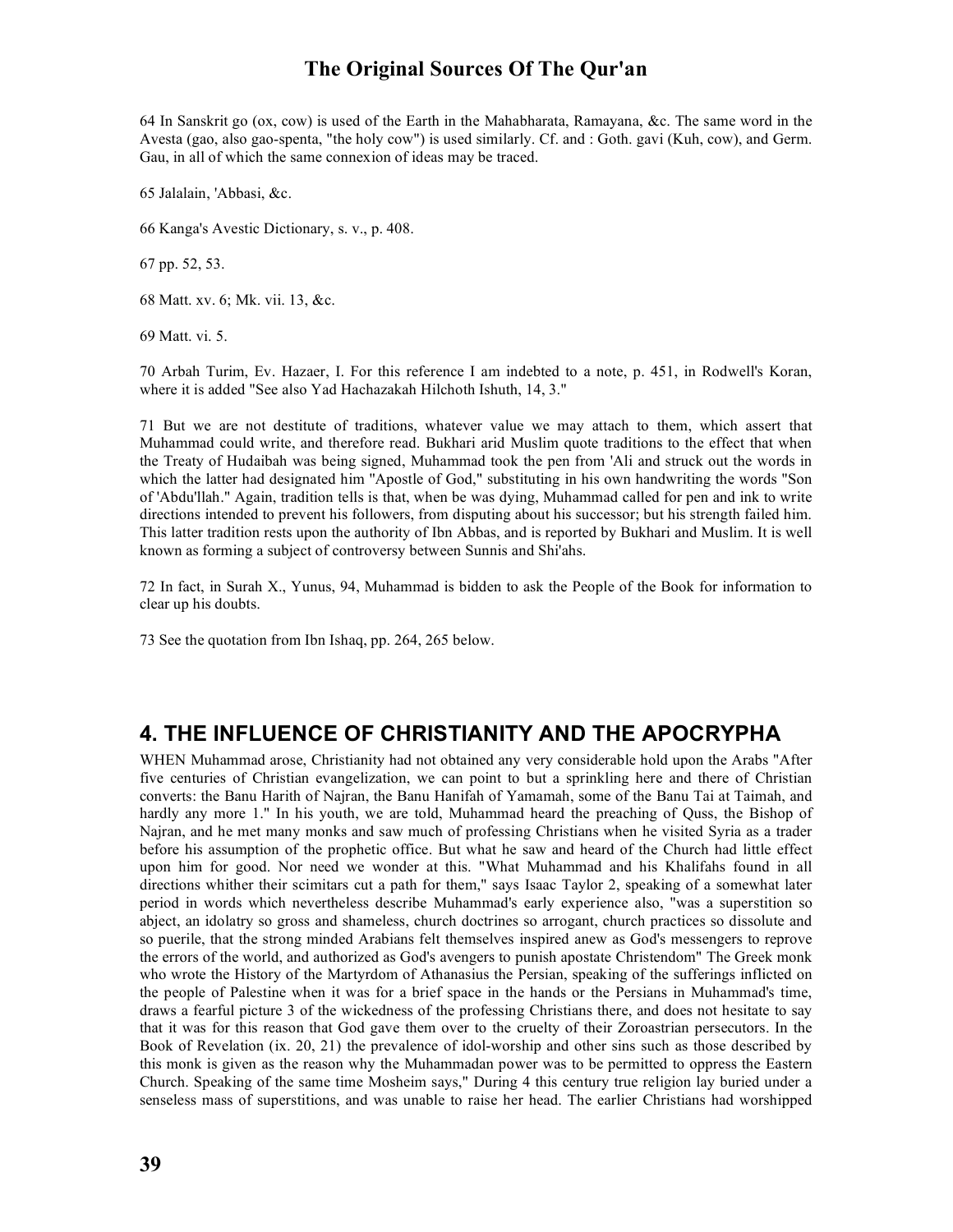only God and His Son; but those called Christians in this century worshipped the wood of a cross, the images of holy men, and bones of dubious origin. The early Christians placed heaven and hell before the view of men; these latter talked only of a certain fire prepared to purge away the imperfections of the soul. The former taught that Christ had made expiation for the sins of men by His death and blood; the latter seemed to inculcate that the gates of heaven would be closed against none who should enrich the clergy or the Church with their donations. The former were studious to maintain a holy simplicity and to follow a pure and chaste piety; the latter placed the substance of religion in external rites and bodily exercises." The picture of Christianity which the Qur'an presents to us shows us what conception of it Muhammad had formed from his own limited experience. His knowledge of the Faith was at least powerfully affected by the teaching of the so-called "orthodox" party, who styled Mary "the Mother of God," and, by the abuse of a term so easily misunderstood, opened the way for the worship of a Jewish maiden in place of God Most High. The effect of this misconception is clearly pointed out by Ibn Ishaq In telling the story of the embassy sent by the Christians of Najran, who, he says, belonged to "the Emperor's faith," to Muhammad at Medina in A.D. 632, he tells us of the ambassadors t hat "Like 5 all the Christians, they said, 'Jesus is God, the Son of God, and the third of three.' .. They proved further that He is the third of three, namely God, Christ, and Mary." Of course this is not a true account of the language used, but that it represents correctly what Muhammad understood to be the doctrine held by these Christians is clear from the following verses of the Qur'an "Verily now they have blasphemed who say,' God is a third of three'" (Surah V., Al Maidah, 77): "And when God shall say,' O Jesus, Son of Mary, hast Thou said unto men, Take Me and My Mother as two Gods, beside God?"' (Surah V., 116). We can hardly wonder then that Muhammad rejected the Christianity thus presented to his notice. "Had he witnessed a purer exhibition of its rites and doctrines, And seen more of its reforming and regenerating influences, we cannot doubt that, in the sincerity of his early search after truth, he might readily have embraced and faithfully adhered to the faith of Jesus. Lamentable indeed is the reflection that so small a portion of the fair form of Christianity was disclosed by the ecclesiastics and monks of Syria, and that little how altered and distorted! Instead of the simple majesty of the Gospel's - as a revelation of God reconciling mankind to Himself through His Son-the sacred dogma of the Trinity was forced upon the traveler 6 with the misleading and offensive zeal of Eutychian and Jacobite partisanship, and the worship of Mary exhibited in so gross a form as to leave the impression upon the mind of Muhammad that she was held to be a goddess, if not the third Person and consort of the Deity. It must surely have been by such blasphemous extravagances that Muhammad was repelled from the true doctrine of Jesus as the Son of God, and led to regard Him only as Jesus, son of Mary,' the sole title by which He is spoken of in the Qur'an.'

We must not therefore forget that Muhammad was never brought into contact with pure Gospel Christianity; and it is largely to the false forms which the faith had then almost universally assumed that the rise of Islam is really due, since repulsion from these prevented Muhammad from ever really seeking to discover the truth contained in the Gospel, and thus impelled him to found a new and anti-Christian religion.

There seems to be no satisfactory proof that an Arabic version of the New Testament existed in Muhammad's time. Even in the "Orthodox" Church the Gospel was neglected in favour of legends of Saints, which appealed more to the popular taste for the marvellous. Arabia was a refuge for not a few heretics of different sects; and it is clear from the Qur'an (as we shall see) that, whether in written form or not, many of the mythical stories which are contained in the apocryphal Gospels and other similar works, together with certain heretical views on various subjects, must have reached Muhammad and have been accepted by him as true. That he should have believed these to form part of the Gospel, the name or which is so often mentioned in the Qur'an, is somewhat surprising: and the fact proves that none of his converts were earnest and well-taught Christians, and also that he must have felt far less interest in Christianity than he did in Talmudic Judaism. Those passages of the Qnr'an which deal at all fully with what Muhammad supposed to be the doctrines of Christianity date "from a period when his system was already, in great part, matured; and they were founded on information meagre, fabulous and crude ... We do not find a single ceremony or doctrine of Islam in any degree moulded, or even tinged, by the peculiar tenets of Christianity; while, on the contrary, Judaism has given its colour to the whole system, and lent to it the shape and type, if not the actual substance, of many ordinances 7."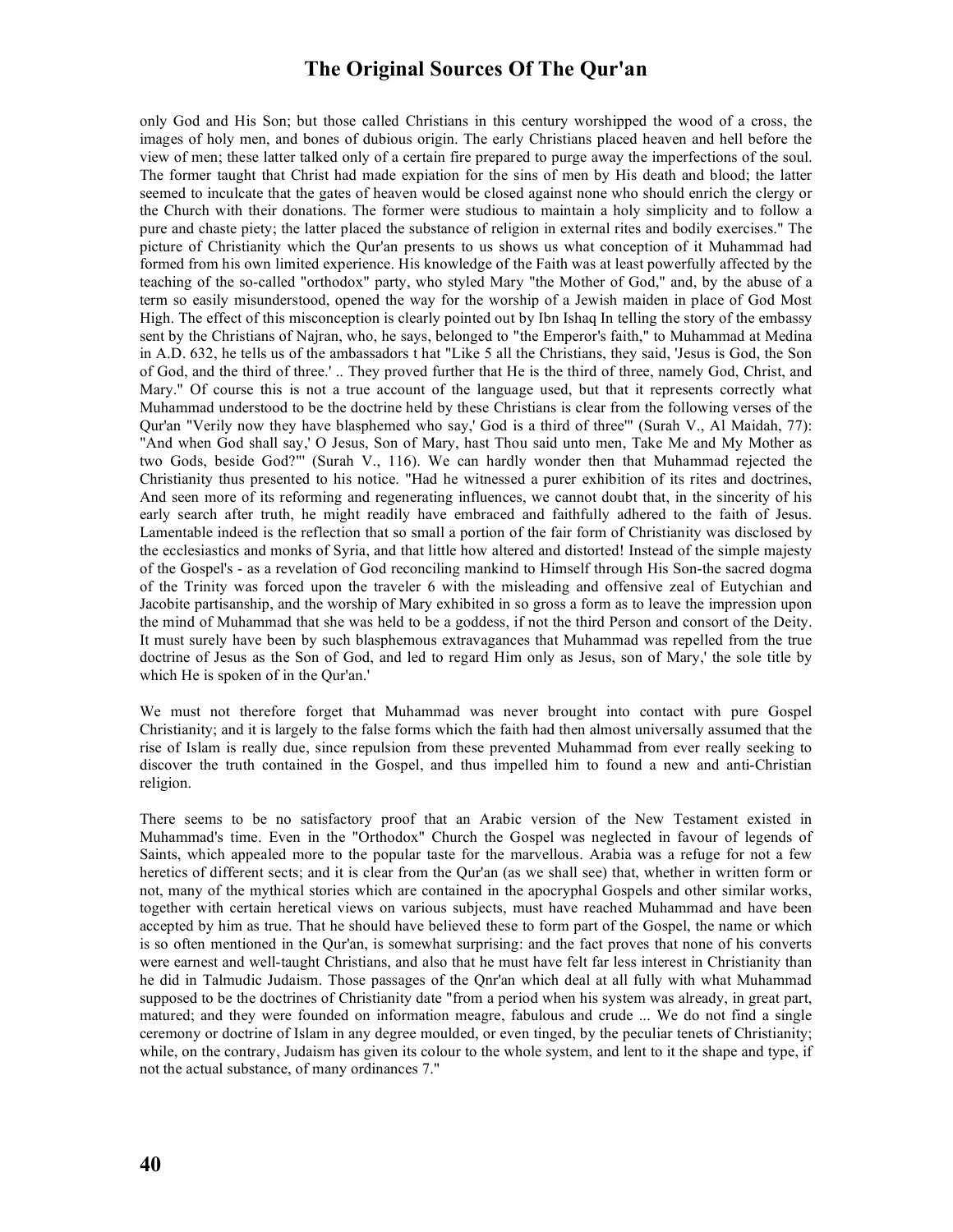Yet at the same time Muhammad desired to win over Christians as well as Jews to his faith. If they were far less numerous and powerful in Arabia than were the Jews, yet the established religion of the great Byzantine Empire must have possessed some importance in Muhammad's eyes, especially because, unless the Arabian Christians could be won over, political complications might arise. To what extent this latter feeling may have influenced Muhammad, it is impossible to say. At any rate, he appealed to the Gospel as a proof of his Divine Mission, even going so far as to state that Christ had prophesied of his coming 8, He speaks of Christ as "the Word of God 9," but denies His Divinity and His crucifixion, and shows a complete ignorance of the true doctrines of the Gospel. Yet in numerous passages he speaks of the latter with respect as a book of Divine authority, saying that it "descended on Jesus" out of heaven, and that the Qur'an itself came to confirm and preserve it (Surah V., Al Maidah, 52). He records the virgin birth of Christ and mentions some of His miracles, but even here the legendary tone predominates; and Muhammad seems to have learnt what little he knew of our lord and His Apostles from very unreliable hearsay. We shall see that the agreement in detail between what the Qur'an relates on these subjects and what may be found in apocryphal and heretical literature is very remarkable. Here again Muhammad seems to have had a wonderful talent for rejecting the true and accepting the false, just as in the case of the Jewish traditions referred to in the preceding chapter.

We proceed to prove this by referring to some of the fables dealing with Christian subjects contained in the Qur'an, indicating the sources from which they appear to have been derived.

1. Legend of the Companions of the Cave.

The first with which we shall deal is the legend of the Companions of the Cave, which is thus related in Surah XVIII., Al Kahf, 8-25: -

"Hast thou considered that the Companions of the Cave and of Ar Raqim 10 were among our signs, a marvel? When the youths betook themselves to the cave they said, 'Our Lord, bring us mercy from Thyself and from our matter prepare for us guidance.' Accordingly we smote upon their ears in the cave a number of years. Afterwards We aroused them that we might know which of the two parties 11 had reckoned unto what [time] they had remained-an age. We shall relate to thee the account of them with truth: Verily they were youths who believed in their Lord, and we increased guidance unto them. And we girt up their hearts when they stood up: then said they, 'Our Lord is Lord of the heavens and of the earth, we shall never call any beside Him God, then had we uttered a boundless lie. These our people have taken gods beside Him, unless they bring clear authority for them: who then is more unjust than he who bath devised a lie against God? And when ye have withdrawn from them and from what they worship beside God, then betake yourselves to the cave: thus your Lord will unfold unto you of His mercy and will prepare for you advantage out of your matter.' And thou seest the sun when it riseth recede from their cave towards the right hand, and when it setteth turn 12 aside from them towards the left hand, and they were in an interstice of it 13: that is one of God's signs. Whomsoever then God guideth, he is guided, and for him whom He misguideth thou shalt never find a patron, a guide. And thou wouldst reckon them awake, though they are asleep; and We turn: them over towards the right hand and towards the left hand. And their dog stretcheth out his forepaws on the threshold; and if thou hadst come upon them thou wouldst indeed have turned from them in flight, and thou wouldst have been filled with dread of them. And therefore did We arouse them that they might inquire of one another. A speaker from among them said, 'How long have ye remained?' They said, 'We have remained a day, or portion of a day.' They said, 'Your Lord knowest well how long ye have remained. Send therefore one of you with this your coin into the city, then let him see which man of it has the purest food, and let him bring you provision from him, and let him be kind, and let him not inform anyone concerning you. Verily, if they discover you, they will stone you or bring you hack into their community, and then for ever ye shall never prosper.' And thus we made it known concerning them, that men might know that God's promise is true, and that as to the Hour 14 there is no doubt about it. When they argued among themselves about their matter, then they said, 'Build a building over them: their Lord knoweth well about them.' Those who prevailed in their matter said, 'We shall surely erect a mosque over them.' They will say, 'They were three: the fourth of them was their dog:' and they will say, 'There were five; the sixth of them was their dog:, a conjecture concerning the mystery: and they will say, 'They were seven; the eighth of them was their dog.' Say thou 15, 'My lord is well aware of their number: none but a few know about them.'..... And they remained in their cave three hundred years, and they added nine. Say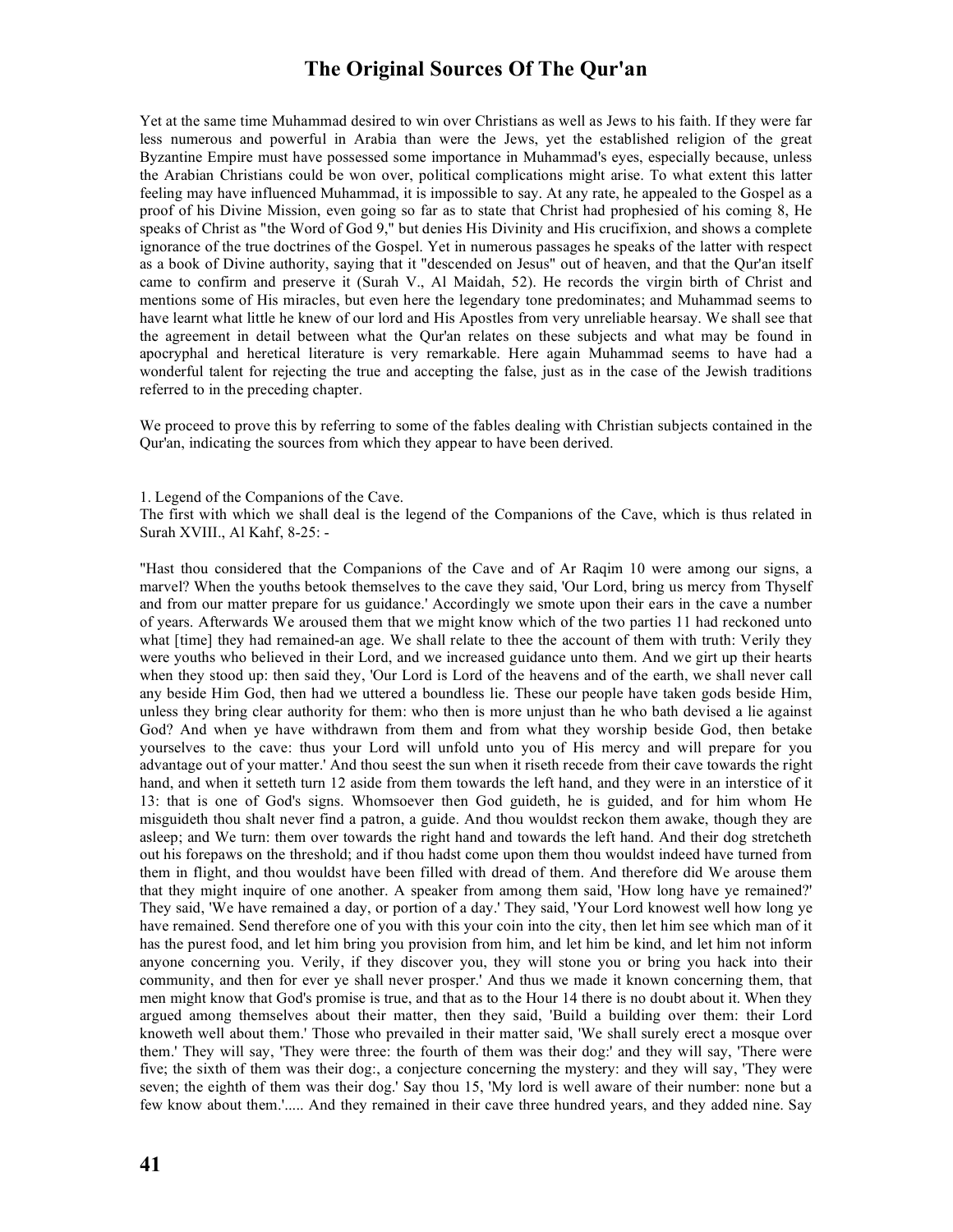thou 15, 'God is well aware how long they remained: to Him belongeth the mystery of the heavens and of the earth.'"

To understand this rather hesitating account we must remember that, as the commentators inform us, some of the heathen 16 Arabs of Mecca had challenged longed Muhammad to tell them the story of the Companions of the Cave, if he could, in order to test his claim to inspiration. The story was evidently therefore current among them in some form, perhaps in more than one. There was a dispute concerning the number of persons who went into the cave, and various opinions were stated on the subject. Muhammad, as is evident from verses 22 and 23 which we have omitted, promised to give them an answer on the morrow, purposing apparently to inquire of some one about the matter. He evidently failed to obtain certain information, hence he left the question of the number of the youths unsettled, and his attempt to get out of the difficulty is not very successful. Nor does he tell the place where or the time when the event is said to have occurred. He ventures, however, to assert: positively just one fact,-that the time spent in the cave was 309 years. Unfortunately, as we shall see, even in this he was wrong. He has no doubt, however, that the event recorded in the story - really occurred. From the whole style of the passage we perceive that Muhammad had no written document and no reliable informant at hand who could give him exact particulars of the affair. None the less we possess more than one form of the legend, written before Muhammad's t ime: and it is clear that to an oral form of the story he was indebted for the particulars given in the Qur'an, and not to Divine revelation, as he claimed to be. The Syriac writer, Jacob of Sarug, in a homily published in the Acta Sanctorum, gives the myth at some length. He died .A.D. 521. Other early Syriac forms of the story are known 17. Most accounts say that there were "Seven Sleepers," hence the name by which the tale is generally known in Europe, but one Syriac MS. of the sixth century 18 in the British Museum says they numbered eight. Muhammadan commentators 19 on the Qur'an relate traditions, some of which say that they were seven, others asserting that they numbered eight, a point which Muhammad practically in the Qur'an acknowledged his inability to decide. As far as we know, the first European writer to relate the legend was Gregory of Tours 20. He tells us that in the reign of the Emperor Decius (A.D. 249-51) seven noble young Christians of Ephesus fled from persecution and took refuge in a cave not far from the city. After a time, however, their enemies discovered where they were and blocked up the entrance to the cave, leaving them to die of hunger. When Theodosius II was on the throne, 196 years later, a herdsman found and opened the cave. The Seven Sleepers then awoke from the slumber in which they had remained during the whole time, and (as the Qur'an says also) sent one of the party to the city to purchase provisions. He found Christianity everywhere triumphant, to his boundless surprise. At a shop where he bought some food, he produced a coin of Decius to pay for it. Accused of having discovered a hidden treasure, he told the story of himself and his companions. When he led the way to the cave, the appearance of his companions, still young and radiant with a celestial brightness, proved the truth of his story. The Emperor soon heard of it, and went in person to the cave, where the awakened sleepers told him that God had preserved them in order to prove to him the truth of the immortality of the soul. Having delivered their message, they expired.

It is quite unnecessary to comment on the exceeding silliness of the tale as told in the Qur'an, though in this respect Muhammad cannot be deserving of more blame for accepting it as true than the ignorant Christians, by whom it was so widely spread and in all probability invented. It is quite possible that the story was originally intended to be an allegory, or more probably a religious romance, framed with the intention of showing with what wonderful rapidity the Christian faith had spread, through the courage and faithfulness even unto death of so many of its professors. Be this as it may, it is undoubtedly the case that long before Muhammad's day the legend had obtained credence in many parts of the East, and even apparently in Mecca it was believed in his time. Muhammad's fault lay in pretending that he had received it as a Divine revelation, whereas it is as little worthy of credence as the tale of St. George and the Dragon (also probably an allegory), or Cinderella and the Glass Slipper or the Batrachomyomachia among the Greeks, or the tales of Rustam's marvellous exploits among the Persians 21.

#### 2. Story of the Virgin Mary.

The history of Mary, as related in the Qur'an and the Traditions of the Prophet, is taken almost entirely from the apocryphal Gospels and works of that character. Muhammad has, however, introduced into it another element of error, the source of which we mnst trace before entering upon the narrative itself.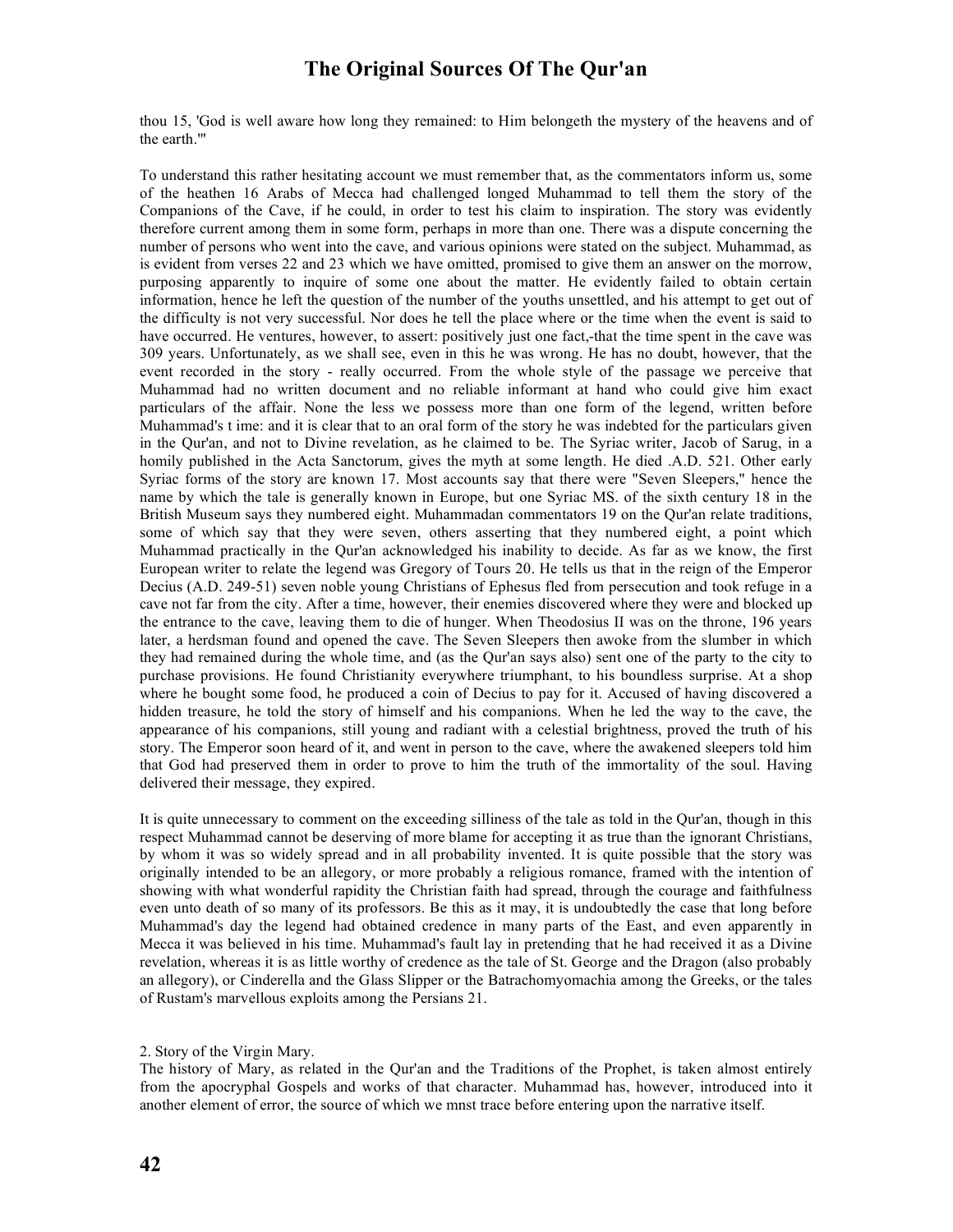In Surah XIX., Maryam, 28, 29, we are told that when Mary came to her people after the birth of our Lord, they Said to her, "O Mary, truly thou hast done a strange thing. O sister of Aaron, thy father was not a man of wickedness, and thy mother was not rebellious." From these words it is evident that, in Muhammad's opinion, Mary was identical with Miriam, the sister of Moses and Aaron 22! This is made still more clear by Surah LVI., At Tahrim, 12, where Mary is styled "the daughter of "Imran" the latter being the Arabic form of Amram, who in the Pentateuch is called the father of "Aaron and Moses and Miriam their sister" (Num. xxvi. 59). The title "sister of Aaron" is given to Miriam in Exod xv. 20, and it must be from this passage that Muhammad borrowed the expression. The reason of the mistake which identifies the Mother of our Saviour with a woman who lived abont one thousand five hundred and seventy years before His birth is evidently the fact that in Arabic both names, Mary and Miriam, are one and the same in form, Maryam. The chronological difficulty of the identification does not seem to have occurred to Muhammad. It puts us in mind of the tale in the Shahnameh, where Fardausi tells us that when the hero Faridan had defeated Dahhak (in Persian pronounced Zahhak), he found in the tyrant's castle two sisters of Jamshid, who were kept in confinement there. Faridan was, we are told, smitten with their charms. This is an instance 23 of "bonus dormitat Homerus" on some one's part, for from other parts of the poem we learn that these fair damsels had remained in Dahhak's custody from the beginning of the latter's reign, nearly one thousand years before! Muhammad's error, however, is chronologically far more senous even than this, which may be permissible in a romance but not in Revelation." Muhammadan commentators have in vain attempted to disprove this charge of historical inaccuracy.

If it be necessary to adduce any other explanation of Muhammad's blunder, it has been suggested 24 that it may be found in the Jewish tradition which asserts regarding Miriam that "The Angel of Death did not exercise dominion over her, but on the contrary she died with a (Divine) kiss, and worms and insects did not exercise dominion over her." But, even so, the Jews never ventured to assert that Miriam remained alive until the time of Christ, nor to identify her with the Virgin Mary.

Let us now see what the Qur'an and the Traditions relate regarding the latter.

In Surah III, Al Imran31,32, we read: -

"When 'Imran's wife said, 'My lord, verily I have dedicated to Thee what is in my womb, as consecrated: receive it therefore from me: verily Thou art the Hearer, the Knower.' When therefore she bore her, she said, 'My Lord, verily I have borne her, a female '-and God was well aware of what she had borne, and the male is not as the female-' and verily I have named her Mary, and verily I commit, her and her seed unto Thee from Satan the stoned.' Accordingly her Lord received her with fair acceptance, and He made her grow with fair growth, and Zacharias reared her. Whenever Zacharias entered the shrine unto her, he found food near her. He said, 'O Mary, whence is this to thee?' She said, 'It is from God: verily God feedeth whomsoever He willeth, without a reckoning.'"

In addition to and explanation of this narrative, Baidawi and other cominentators and traditionists inform us of the following particulars. Imran's wife was barren and advanced in age. One day, on seeing a bird giving food to its young ones, she longed for offspring, and entreated that God would bestow on her a child. She said, "O my God, if Thou givest me a child, whether it be a son or a daughter, I shall offer it as a gift in Thy presence in the Temple at Jerusalem." God heard and answered her prayer, and she conceived and bore a daughter, Mary. Jalalu'ddin tells us that the name of Mary's mother was Hanna. When she brought Mary to the Temple and handed her over to the priests, they accepted the offering and appointed Zacharias to guard the child. He placed her in a room, and permitted no one but himself 25 to enter it; but an angel supplied her with her daily food.

Returning to the Qur'an (Surah III., 37~42), we learn that, when Mary was older, 'The angels said, 'O Mary, verily God hath chosen thee and purified thee, and He hath chosen thee above the women of the worlds. O Mary, be devont to thy Lord, and worship, and how with those that bow.' That is part of the announcement of the invisible; we reveal it to thee 26; and thou 262 wast not with them when they threw their reeds (to see) which of them should rear Mary: and thou 26 wast not with then when they disagreed. When the angels said, 'O Mary. verily God giveth thee good tidings of a Word from Himself, whose name is the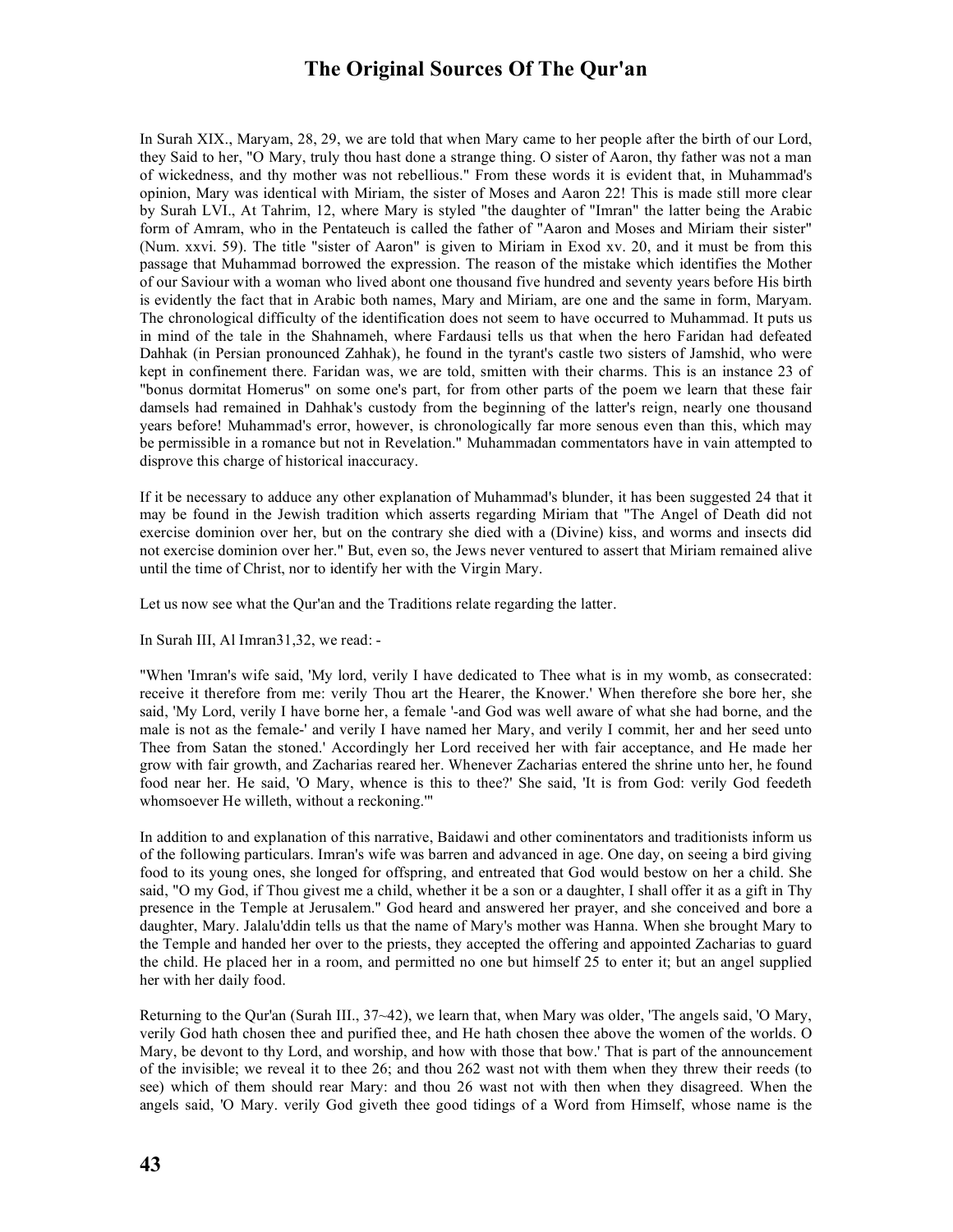Messiah, Jesus Son of Mary, illustrious in the world and in the hereafter, and from among those who draw near (to God): and He shall speak to men in the cradle and when grown up, and He is of the Just Ones,' she said, 'My lord, whence shall I have a child, since no human being hath touched me He said, 'Thus God createth what He willeth: when He hath decreed a matter, then indeed He saith to it, Be! - therefore it exists.'"

In reference to what is said in these verses about "casting reeds" or pens, Baidawi and Jalalu'ddin state that Zacharias and twenty-six other priests were rivals to one another in their desire to be Mary's guardian. They therefore went to the bank of the Jordan and threw their reeds into the water; but all the reeds sank except that of Zacharias, and on this account the latter was appointed her guardian.

Turning to Surah XIX., Maryam, 16-35, we find there the following narrative of the birth of Christ:

"And in the Book 27 do thou 28 mention Mary, when she retired from her family to an Eastern place. Then apart from them she assumed a veil. Then We sent unto her Our Spirit 29 accordingly he showed himself to her as a well-formed human being. She said, 'Verily I take refuge in the Merciful One from thee, if thou art God - fearing.' He said, 'Truly I am a messenger of thy Lord that I should give to thee a pure man-child.' She said, 'Whence shall I have a man-chfld, since no human being hath touched me, and I am not rebellions30?' He said, 'Thus hath thy Lord said, It is easy for Me, and let Us make Him a sign unto men and a mercy from us, and it is a thing decided.' Accordingly she conceived Him 31: then she retired with him to a distant place. Then labour-pains brought her to the trunk of the palm-tree 32. She said, 'O would that I had died ere this and had become forgotten, forgotten !' Thereupon he 33 called aloud to her from beneath her: 'Grieve thou not; thy lord hath made a brook beneath thee. And do thou shake towards thyself the trunk of the palm-tree: it shall let fall upon thee freshly-gathered dates. But therefore and drink and brighten thy eye 34; then, if thou seest any human being, then say, Verily I have vowed unto my Lord a fast, therefore I shall surely not speak to any man today.' Accordingly she brought Him 36 to her people, carrying Him. They said, 'O Mary, truly thou hast done a vile thing. O sister of Aaron, thy father was not a man of wickedness, and thy mother was not rebellious 36,' Then she made a sign unto Him 35. They said, How shall we speak to one who is a child in the cradle?' He 37 said, 'Verily I am God's servant: He hath brought Me the Book 38 and hath made Me a Prophet. And He hath made Me blessed whereever I am, and hath prescribed for Me prayer and alms, as long as I live, and to be well-behaved to My mother, and He hath not made Me violent, wretched. And peace upon Me the day I was born, and the day I shall die, and the day I shall be raised up alive.' That is Jesus, Son of Mary; a statement of the truth, concerning which they doubt"

We can trace every single matter here mentioned to some apocryphal source, as will be evident from the passages which we now proceed to adduce.

In the Protevangelium of James the Less 39 in reference to Mary's birth, we read:

And having gazed fixedly into the sky Anna 40 saw a nest of sparrows in the hay-tree, and she made lamentation in herself, saying, 'Woe is me! woe is me who hath begotten me ... Woe is me! to what am I likened? I am not likened to the birds of the air, for even the birds of the air are productive in thy sight, O Lord.'.... And lo! an angel of the Lord stood by, saying unto her, 'Anna! Anna! the Lord God hath hearkened unto thy petition; thou shalt conceive and shalt bear, and thy seed shall he spoken of in all the world.' But Anna said, 'As the Lord my God liveth, if I bear either male or female. I shall offer it as a gift unto the Lord my God, and it shall continue to do Him service all the days of its life.' . . . But her months were fulfilled, and in the ninth month Anna brought forth.... And she gave breast to the child and called her Mary.'

The tale then proceeds to tell how, when the child was old enough to leave her mother, she was taken to the Temple at Jerusalem by Anna, according to her vow. It then continues:-

"The 41 priest accepted her and kissed and blessed her and said, 'The Lord God hath magnified thy name amid all the generations of the earth : upon thee at the end of the days shall the Lord God manifest the redemption of the Children of Israel.'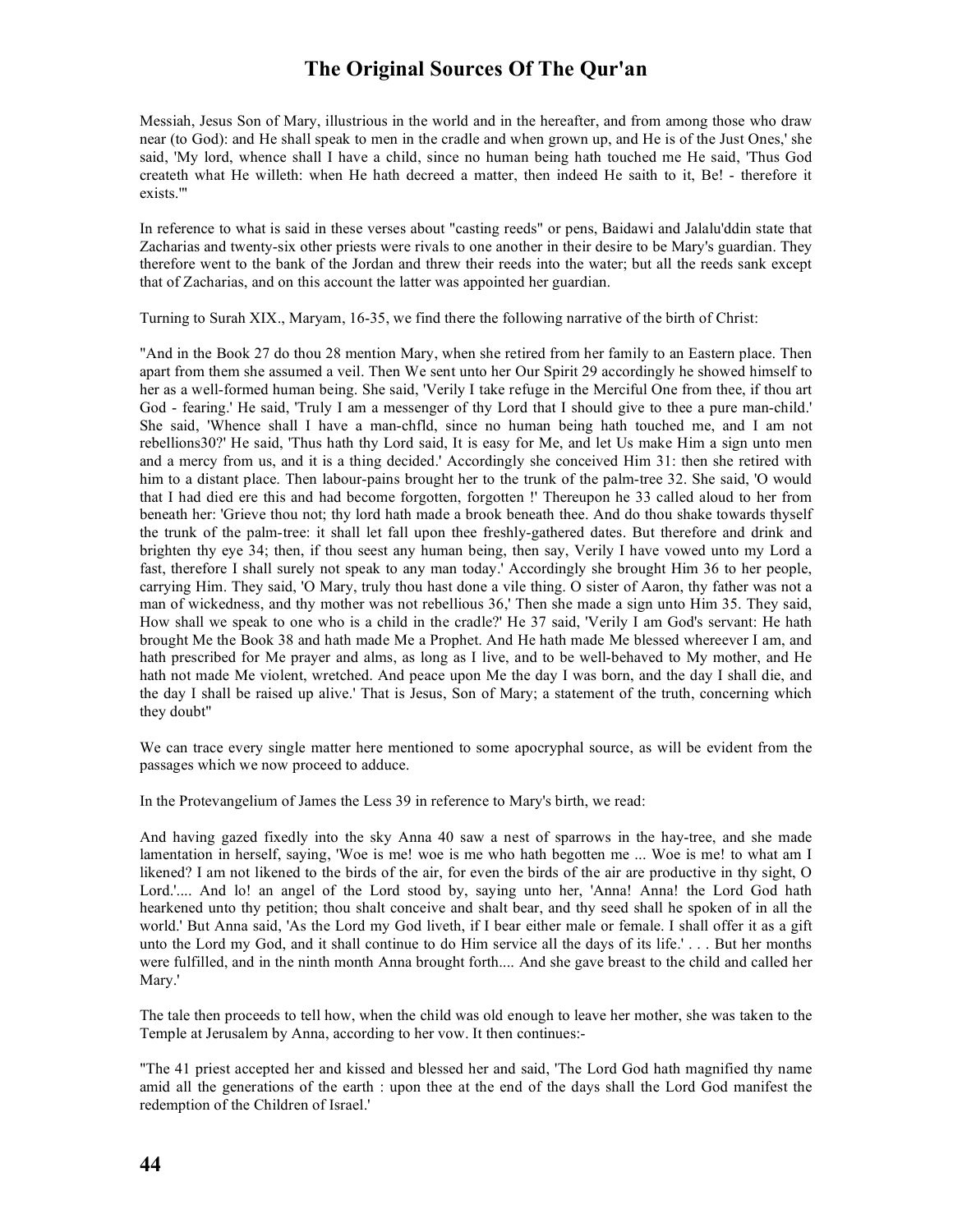... But Mary was like a dove reared in the Lord's shrine , and she was wont to receive food from an angel's hand. But when she became twelve years of age, there was held a council of the priests, who said, 'Lo! Mary hath become twelve years old in the shrine of the Lord, what therefore are we to do with her?'. . And lo! an angel of the Lord stood by him, saying, 'Zacharias Zacharias! go forth and call together the widowers of the people, and let them bring each a rod, and to whomsoever the Lord God shall show a sign, his wife shall she be.' And the heralds went forth throughout all the coast of Judaea, and the trumpet of the Lord sounded, and they all ran. But Joseph, tasting away his adze, himself ran also into the synagogue: and having been assembled they went away unto the priest. And the priest took the rods of all, and went into the Temple and prayed. But having ended his prayer he came forth and gave to each one his rod, and there was no sign in them. But Joseph received the last rod. And lo! a dove came forth from the rod and flew up upon Joseph's head. And the priest said unto him, Thou hast obtained by lot to receive the virgin of the Lord: receive her unto thyself to guard.'. . And Joseph, being afrighted, received her to guard. . . . But Mary, having taken a pitcher, went out to fill it with water. And lo! a voice, saying, 'Hail, O highly favoured! the Lord is with thee: blessed art thou among women. And she looked around to right and left [to see] whence this voice came. And having become alarmed she departed unto her house; and having set down the pitcher . . she sat down upon the seat. . . . And lo! an angel of the Lord stood by, saying unto her, 'Fear not, Mary, for thou hast found favour in God's sight, and thou shalt conceive from His Word .' But Mary having heard considered in herself, saying, 'Shall I conceive according as every woman beareth?' And the angel saith unto her, 'Not thus, Mary; for the power of the Highest shall overshadow thee, therefore also the holy thing that is to be born shall be called Son of the Highest: and thou shalt call His name Jesus."

The legend of Mary's being brought up in the Temple is found in many other apocryphal works besides the one we have here quoted. For example, in the Coptic "History of the Virgin 42" we read:-

"She was nourished in the Temple like the doves, and food was brought to her from the heavens by the angels of God. And she was wont to do service in the Temple; the angels of God used to minister unto her. But they used-often to bring her fruits also from the Tree of Life, that she might eat of them with joy." And in another Coptic work entitled the "Story of the Decease of Joseph 43" the following passage occurs: - "Mary used to dwell in the Temple and worship there with holiness, and she grew up until she became twelve years old. In her parents' house she abode three years, and in the Temple of the Lord nine years more. Then the priests, when they perceived that that virgin lived chastely and dwelt in the fear of the Lord, spake to one another, saying, 'Let us seek out a good man and betroth her unto him until the time of the marriage-feast.... And they forthwith summoned the tribe of Judah and chose out from it twelve men according to the names of the twelve tribes of Israel. The lot fell upon that good old man, Joseph."

Returning now to the Protevangelium, we are told that when the fact became known that Mary had conceived, Joseph and she were brought before the priests for judgment. The story then goes on:-

"And 44 the priest said, 'Mary, why hast thou done this and hast humbled thy soul? Thou hast forgotten the Lord thy God, thou who wast brought up in the Holy of Holies and didst receive food at an angel's hand, and didst hear the hymns ... Why hast thou done this?' But she wept bitterly, saying, 'As the Lord God liveth, I am pure in His sight, and I know not a man.'"

Afterwards we are informed that Joseph and Mary went from Nazareth to Bethlehem. Failing to find room in the caravansani at the latter place, they went to abide in a cave, and there the Lord Jesus was born. The words of the original, omitting as usual everything not connected with our present purpose, may be thus translated:-

And 45 he found a cave and led her in..... But 46 I. Joseph,. looked up into the heaven and saw the vault of the heaven stationary 47 and the birds of the air trembling. And I looked upon the earth, and , who were raising [the food to their lips] did not raise it, and those who were putting it into their mouths did not put it in, but the faces of them all were looking upwards. And I saw sheep being driven, and the sheep stood still; but the shepherd raised [his crook] to smite them, and his hand remained aloft. And I looked to the torrent and saw kids, and their mouths were applied to the water and not drinking, and all things astounded."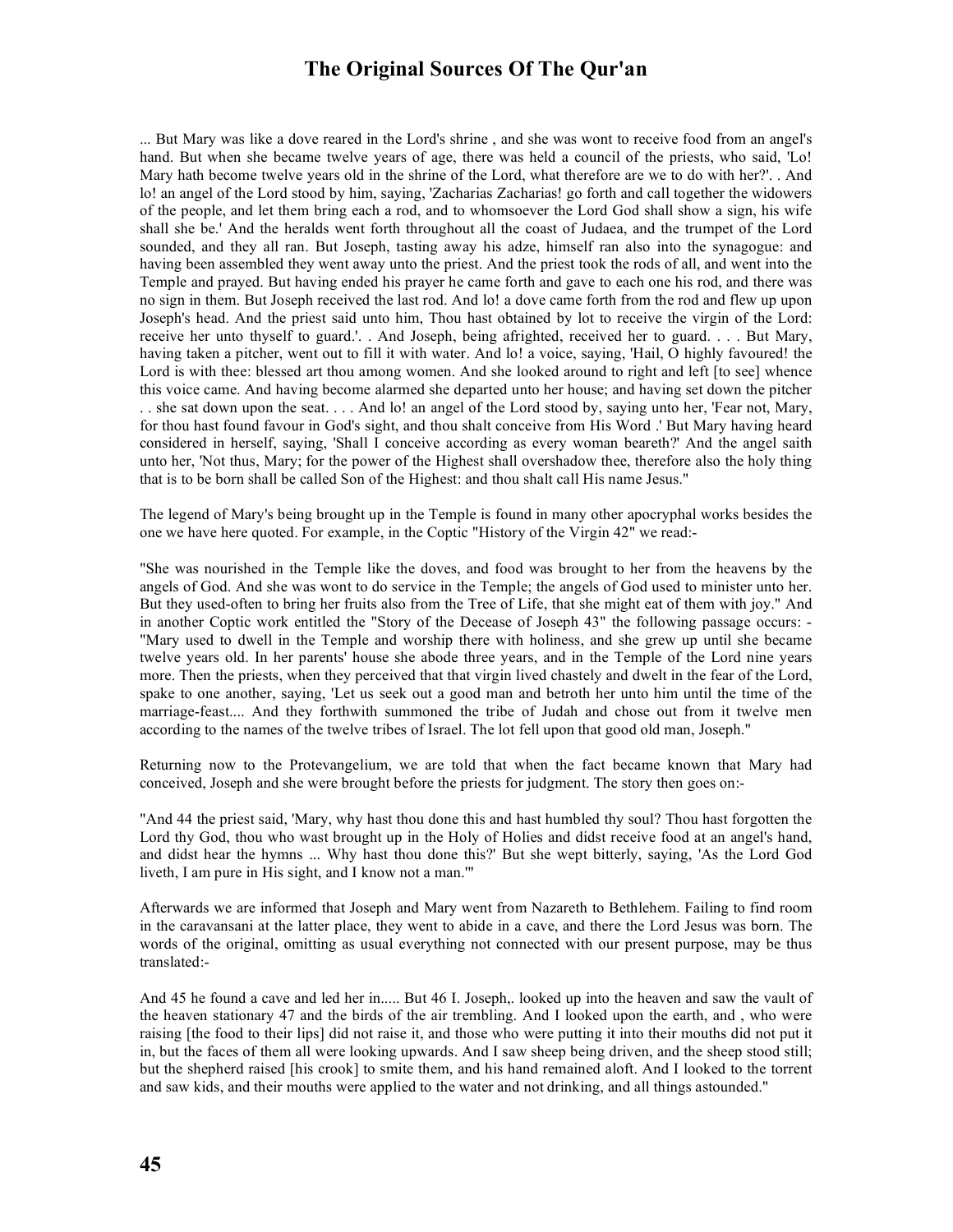The incident of Mary and the palm-tree as related above (Surah XIX Maryam, 23-6) is apparently taken from the apocryphal work entitled "History of the Nativity of Mary and the Infancy of the Saviour" although, as we shall see, we can trace both accounts to a probably more ancient source. In the book to which we have just referred, the event is connected with the Flight into Egypt. The tale records how the Holy Family started on the journey and for two days travelled on quietly. It then continues: -

"But 48 on the third day after he had set out, it came to pass that Mary became exhausted in the desert through the excessive heat of the sun. When therefore she saw a tree, she said unto Joseph, 'Let us rest a little while under the shadow of this tree.' And Joseph hasted and brought her to that palm-tree, and took her down off her beast. When Mary sat down, she looked up to the top of the palm-tree, and seeing it full of fruit said to Joseph, 'I desire, if it be possible, to take of the fruit of this palm-tree.' And Joseph said unto her, 'I marvel that thou speakest thus, since thou seest how high the branches of this palm-tree are. But I am extremely anxious about water, for it has now been exhausted in our skin-bottles, and have nowhere whence we can fill them and quench our thirst.' Then the Child Jesus, who with joyful countenance lay in His mother the Virgin Mary's bosom, said to the palm-tree, O tree, lower thy branches and refresh My mother with thy fruit.' Instantly the palm-tree at this word bowed its head to the sole of Mary's feet: and they plucked the fruit which it bore, and were refreshed. And afterwards, when all its fruit had be plucked, the tree still remained bent, since it was waiting to rise up at the command of Him, whose command it had bowed down. Then Jesus said unto it, 'O palm-tree, arise and be of good cheer, and be thou a companion of My trees that are in My Father's Paradise. But with thy roots open the spring that is hidden in the ground, and let water flow forth from that spring to quench our thirst.' And the palm-tree instantly stood erect, and streams of very clear, cool, and very sweet water began to come forth from amid its roots. And when they beheld those streams of water, they rejoiced with exceeding great joy; and they with all their quadrupeds and attendants were satisfied and thanked God."

Instead of connecting the palm-tree and the stream that flowed from beneath it with account of the Flight into Egypt, the Qur'an, we have seen, connects them very closely with birth of Christ, representing Him as having been born at the foot of the tree, and at that moment (according to one explanation) directing the tree to let its fruit fall for Mary to eat, and telling her of the flowing streamlet. From its accordance with this apocryphal Gospel in this respect, it is evident that this explanation of the words of the Qur'an is more likely to be correct than the gloss which attributes the speech to Gabriel.

But we have now to inquire from what source the Qur'an borrowed the idea that Christ was born at the foot of a tree: and also what is the origin of the legend that the tree bowed down to let the mother and Child eat of its fruit. It is hardly necessary to say that for neither the one statement nor the other is there the very slightest foundation in the Canonical Gospels.

The source of both incidents is found in the books of the Buddhist Pali Canon, which, as we are informed in the Maha-Vamso, was reduced to writing in the reign of King Vattagamani of Ceylon, probably about 80 B.C. at latest 49. But it is very possible that very considerable parts of these Pali books were composed several hundred years earlier. The legends contained in them were, in later but still very early times, widely spread, not only in India and Ceylon but also in Central Asia, China, Tibet, and other lands. Buddhist missionaries are mentioned in Yesht XIII., 16, as having appeared in Persia as early as the second century before Christ. The influence which Buddhism exercised on thought throughout Western, well as Central, Eastern and Southern, Asia was immense. Manichaism, Gnosticism and other heresies were largely due to this, as was the rise Monasticism 50. Several psssages in the apocrophal Gospels show that ideas of Buddhist origin had gained access to the minds of the writers of these spurious works, though doubtless these men were quite unaware of the real source of their inspiration. It was easy for Muhammad therefore to be misled in the sarne way; and we can point to the very passages in the Pali books which represent the earliest known form of the legends about the tree.

One of these occurs in the Nidanakatha Jatakam (cap. i., pp. 50-3). There we are told that when Maya, who was to he the mother of Gotamo Buddha, was with child and knew that her time was at hand, she obtained her husband Suddhodano's permission to return to her father's house to be delivered, according to the custom of that country. On the journey she and her hanilmaidens entered a beautiful forest, and Princess Maya greatly admired the abundant flowers which she saw on some of the trees. In the words of the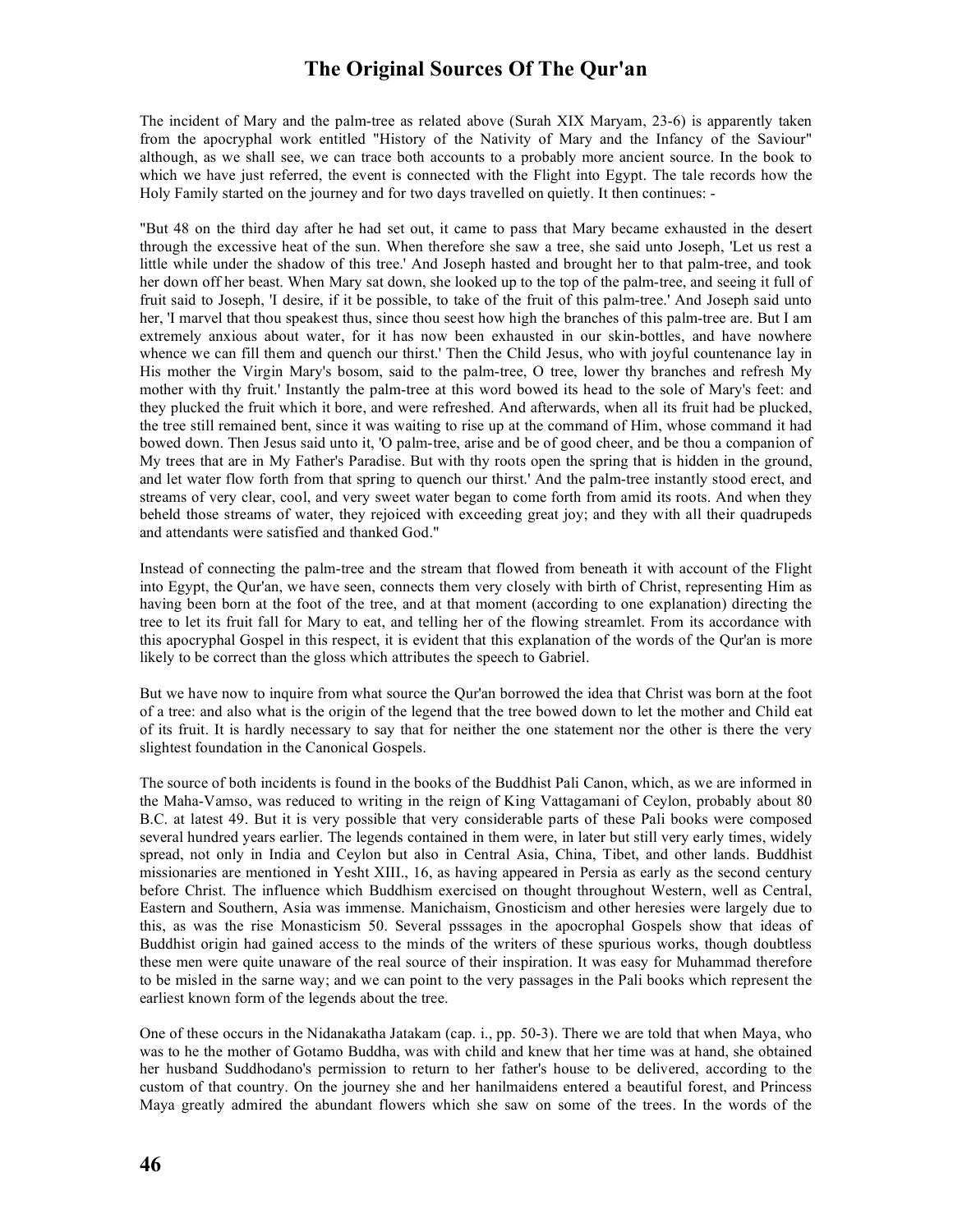passage to which we refer, the account of what then took place runs thus:- "She 51, having gone to the foot of a well-omened Sal-tree, became desirous of grasping a branch of the Sal-tree. The Sal - tree branch, having bent down like the end of a stick well softened with steam, came within the reach of the princess's hand. She, having stretched out her hand, seized the branch....Childbirth came upon her just as she stood, grasping the branch of the Sal - tree."

The differences between this and the account of Christ's birth as related in the passage in the Qur'an which we have quoted above are but slight. Muhammad mentions a palm-tree, the best-known of all trees to an Arab, in place of the species of flowering tree mentioned in the Buddhist book, since the Sal-tree of India does not grow in Arabia. Doubtless the legend had changed in this way in its transmission, as is generally the case in similar tales. The Indian legend intimates that the exertion made by Buddha's mother in reaching after the flowers growing on the branch above her head brought on the child's birth unexpectedly. The Qur'an seems to give no such good reason at all for the birth occurring below the palm-tree. But the stories are evidently one and the same. We notice here, as in the Qur'an, that the tree bent down its branches to let Maya pluck the flowers, or, as the Qur'an has it, let its ripe dates fall upon Mary.

The other account of this latter incident, - that given in the apocryphal Gospel, - is connected with the Flight into Egypt, when out Lord was an infant. This is parallel with what we read in the Cariya -Pitakam, (cap. i., poem ix.). There we are informed that in a former birth Buddha was a prince called Vessantaro. Having offended his people, he was banished from his kingdom, along with his wife and two little children. As they wandered towards the distant mountains, where they wished to find an asylum, the children became hungry. Then, the Buddhist narrative tells us.'

If 52 the children see fruit-bearing trees on the mountain-side, the children weep for their fruit. Having seen the children weeping, the great lofty trees, having even of themselves bowed down, approach the children."

It is clear that both the Qur'an and the author of the apocryphal "History of the Nativity of Mary " have unconsciously borrowed from Buddhist sources these particular incidents. This fact of course disproves the truth of the narrative.

Were proof required to show that, even as late as Muhammad's time, Buddhist legends were prevalent in Western Asia and were accepted as Christian history, it would be afforded by the existence of the tale of "Barlaam and Josaphat." This legend was written in Greek in the sixth century of the Christian era, as some hold, though it is more generally attributed to Johannes Damascenus, who flourished at the court of the Khalifah Al Mansur (A.D. 753-74). Josaphat. the Christian prince of the book, is undoubtedly Buddha himself, and his name is a corruption of Bodhisattva, one of Buddha's many titles. The main source of the tale is the Sanskrit legendary story of Buddha known as the Lalita Vistara. Yet Josaphat is a saint in both the Greek and the Roman Churches, in the former of which August 26 is sacred to him, in the latter November 27.

#### 3. Story of the Childhood of Jesus.

In what has been already related we have learnt something of what the Qur'an teaches on this subject. But we must now deal with the matter more at length. In Surah III, Al 'Imran, 41, 43, we are informed that before Christ's birth the Angel said of Him -"And He shall speak to men in the cradle".... And in Surah XIX, Maryam, 29-31, as we have already seen, we are informed that, when the Virgin Mary's people reproached her, she made a sign towards the Child, implying that they should ask Him of His origin. They said in surprise, "How shall we talk with one who is a child in the cradle?" Then the Child Jesus spoke to them, saying, 'Verily I am God's Servant: He bath brought Me the Book and made Me a Prophet."

The origin of this legend is not far to seek. We have already seen that one of the apocryphal Gospels represents Christ, when on His journey to Egypt in His infancy, as addressing the palm- tree and bidding it how down and permit His Mother to pluck its fruit. But probably the source from which Muhammad borrowed the incident is Injilu't Tufuliyyah, better known as the Arabic Gospel of the Infancy. In the first chapter of that work we read:-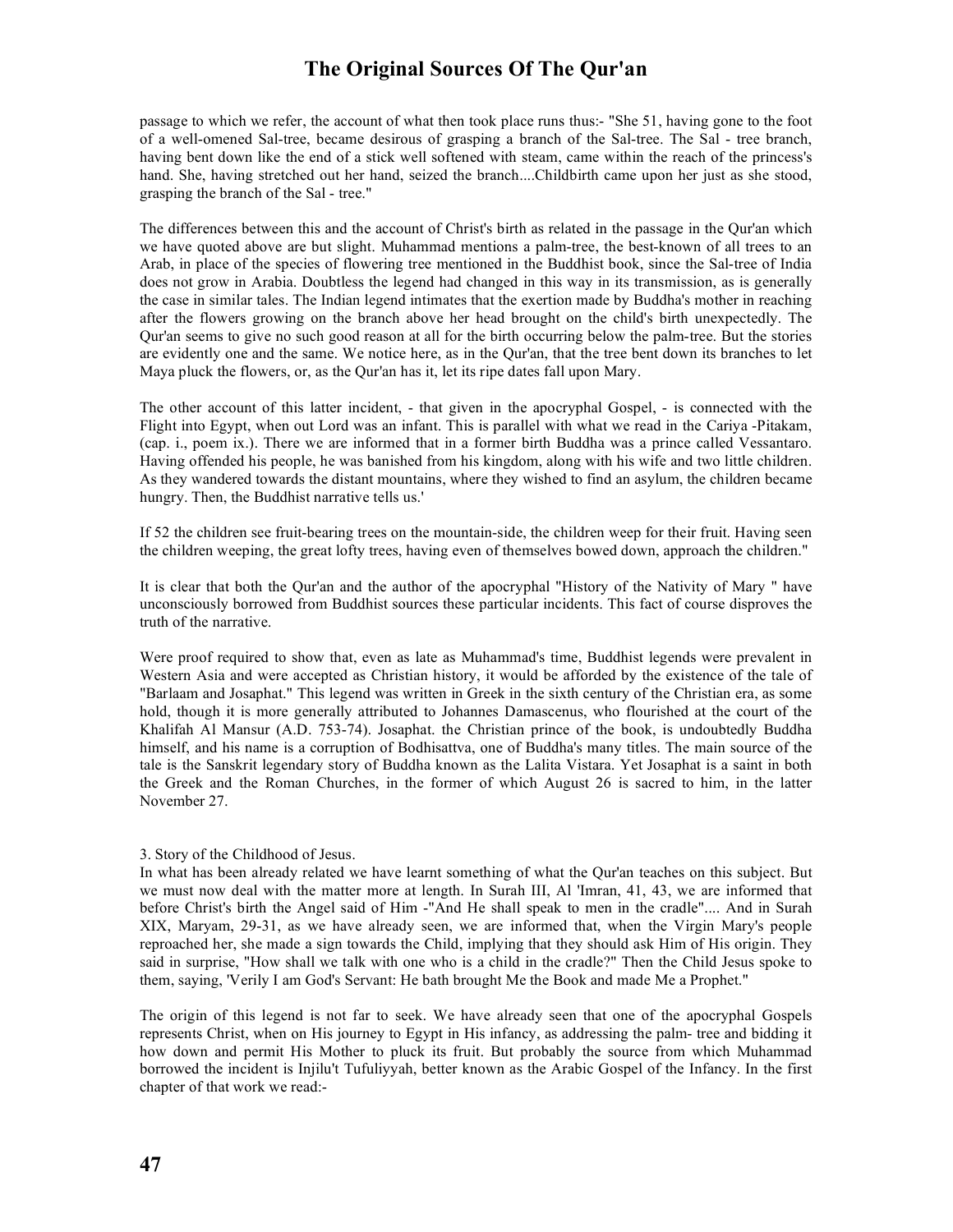We have found it recorded in the book of Josephus the Chief Priest, who was in the time of Christ (and men say that he was Caiaphas), that this man said that Jesus spake when He was in the cradle, and said to Mary His Mother, 'Verily I am Jesus, the Son of God, the Word which thou hast borne, according as the angel Gabriel gave thee the good news; and My Father hath sent Me for the salvation of the world.'"

Of course Muhammad could not represent Christ as using the words which this apocryphal Gospel attributes to Him, for in the Qur'an the Divine Sonship of Christ is everywhere denied. Therefore, while believing and stating that Jesus spoke when an infant in the cradle, Muhammad in his account has put into His mouth words which seemed to him more suitable and more consonant with Islam. Otherwise the story is the same.

The style of the Arabic of this apocryphal Gospel, however. is so bad that it is hardly possible to believe that it dates from Muhammad's time. As, however. Arabic has never been supposed to be the language in which the work was composed, this is a matter of little or no consequence. From a study of the book there seems little room for doubt that it has been translated into Arabic from the Coptic, in which language it may have been composed. This explains in what way Muhammad most probably became acquainted with the legend. For it is a well-known fact that the Christian governor of Egypt sent him a present of two Coptic girls, one of whom, "Mary the Copt," became one of his favourite concubines, This girl, though not well acquainted with the Gospel, must doubtless have known so popular a legend as that contained in the "Gospel of the Infancy" at that time was. Muhammad probably learnt the tale from her, and, fancying it to be contained in the Gospels universally accepted by Christians as of Divine authority, he on that account incorporated it into the Qur'an. Of course it is possible that he had others besides Mary who told him Coptic legends, but, whoever his informant or informants may have been, it is clear that the source of the story of the miracle is the one we have mentioned.

Now the Arabic "Gospel of the Infancy" is one of a number of apocryphal works of late or of uncertain date, which were never by any Christian sect regarded as inspired. Others of the same class which have left their mark upon the Qur'an are the "Gospel of Thomas the Israelite," the "Protevangelium of James", the "Gospel of Nicodemus" (otherwise called the "Gesta Pilati"), and the" Narrative of Joseph of Arimathaea ." Muhammad, as has been already observed, seems to have had a peculiar gift for discovering unreliable sources of information, for he never appears to quote one which is merely of doubtful authority. These books and others like them, though very popular among ignorant Christians then and even in later times, can hardly be said to have been intended to impose on any one, they are so manifestly religious romances. They dealt with matters concerning which much curiosity was very naturally felt, and were therefore welcomed by men who did not care to inquire whether what they read was true or false. They were quite contented to believe that these stories were old traditions and dealt with subjects on which the canonical books gave little or no information. No doubt some persons gave credit to these legends, but no man of any learning can be mentioned who did so in the case of any one of the books we have named. They were not even deemed of sufficient importance to be included among the Antilegomena. Some of them inay have been reconstructed on the basis of earlier works that have perished, though with the addition of many fabulous elements. But whether this be so or not, they are sometimes found to incorporate legends of considerable antiquity, if of no authority. We have seen instances in which certain stories can be traced to very ancient Buddhist fables. The tale of Jesus speaking to men when He was still an infant in the cradle is another example of somewhat the same kind, though it cannot be traced back to the Pali Canon. The same tale is told of Buddha in the Lalita Vistara in the Buddha-Carita53, and in other Sanskrit works. In the "Romantic legend 54 " we are gravely informed that, as soon as he was born, Buddha "forthwith walked seven steps towards each quarter of the horizon; and, as he walked, at each step there sprang from the earth beneath his feet a lotus flower; and; as he looked steadfastly in each direction, his month uttered these words, ....'In all the world I am the very chief.' " In another 55 Chinese Sanskrit work the same story is told, with this difference that Buddha's words are there said to have been, "This' birth is in the condition of a Buddha: after this I have done with renewed birth: now only am I born this once, for the purpose of saving all the world. '' It will be noticed that, making allowance for the difference between the non-theistic Buddhist system and the Christian one, this last quotation bears a considerable reseinblance to the words attributed to the infant Christ in our quotation from the Arabic "Gospel of the Infancy": in fact the concluding words of the latter are almost a verbal translation of the former 56.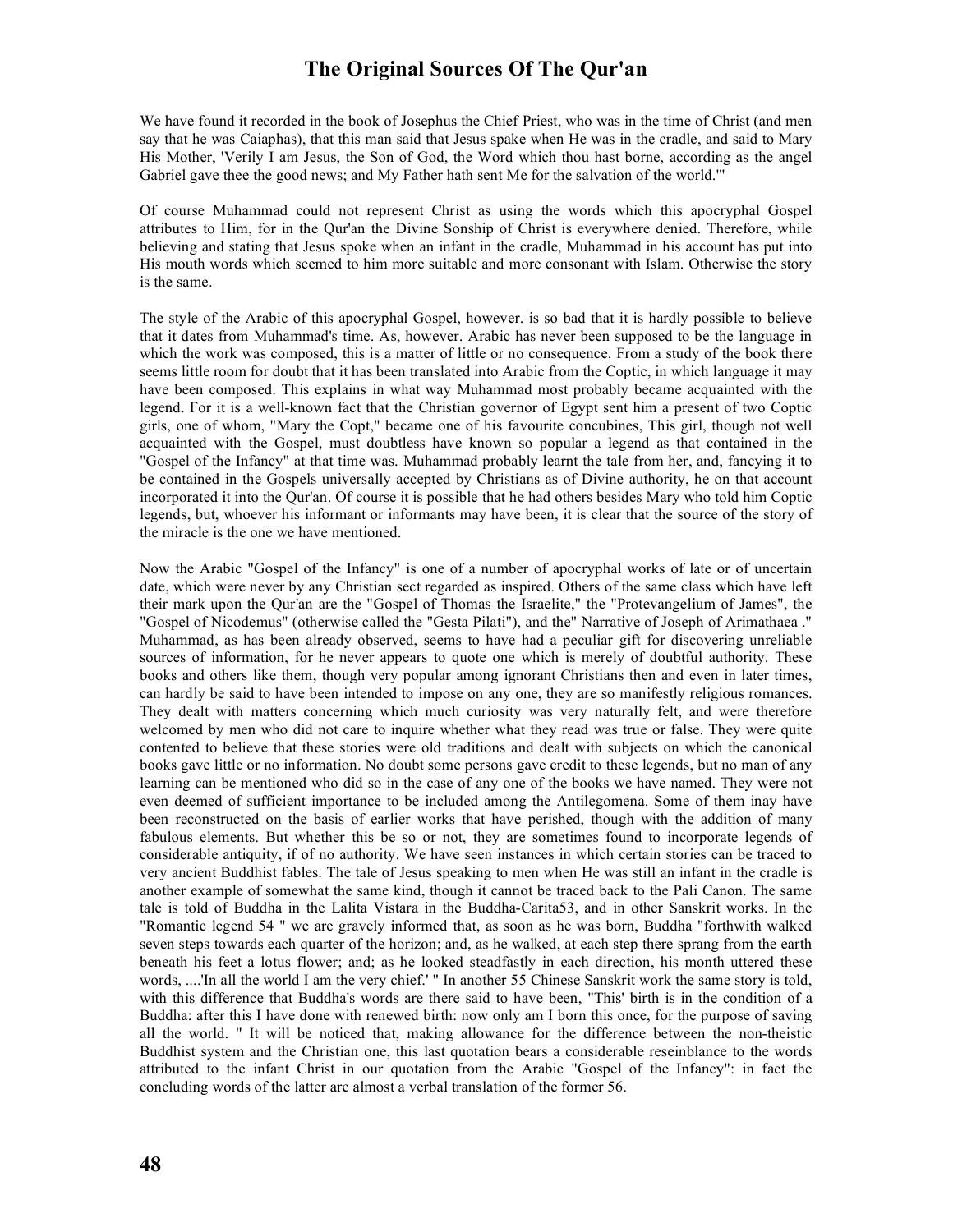The supposed fact that our lord spoke in His cradle is also asserted in the following passage from Surah V., Al Maidah, 109, 110, together with other matters which we shall now consider. For convenience' sake we quote both verses in full: -

When God said, 'O Jesus, Son of Mary, remember My favour towards Thee and towards Thy mother, when I strengthened Thee with the Holy Spirit; Thou dost speak unto men in the cradle and as an adult: and when I taught Thee the Book and wisdom and the law and the Gospel; and when Thou dost create from clay as it were the figure of a bird by My permission, then Thou dost breathe into it, thereupon it becometh a bird by My permission; and Thou dost cleanse the blind and the leper by My permission; and when Thou dost bring forth the dead by My permission; and when I restrained the Children of Israel from Thee, when Thou didst come to them with the evident signs: therefore those of them who disbelieved said, This is nothing except evident magic.'"

What is here related of our Lord's miracles of healing the blind, cleansing the leper and raising the dead, may he derived indirectly from the four canonical Gospels, though similar events are not excluded - as they could not well be - from the apocryphal Gospels. But the point of importance for our present purpose is what is said about His creating a bird out of clay and giving it life. This incident is derived from the apocryphal "Gospel of Thomas the Israelite," in the second chapter of which we read: -

"This child, Jesus, having become five years old, was playing at the crossing of a brook, and He had collected together into pools the running waters and was making them clean forthwith, and with a single word did He command then'. And having made some clay fine, He formed out of it twelve sparrows. And it was the Sabbath when He did these things. There were, however, many other children also playing with Him. But a certain Jew, having seen what Jesus was doing, that He was playing on the Sabbath day, went away immediately and told His father Joseph, 'Lo! thy child is at the brook, and having taken clay He hath formed twelve little birds out of it, and He hath profaned the Sabbath.' And Joseph, having come to the spot and having seen, cried out to Him, saying, 'Why dost Thou on the Sabbath do these things which it is not lawful to do?' But Jesus, having clapped His hands together, cried out to the sparrows and said to them, 'Go!' And the sparrows, having taken flight, departed twittering. But the Jews, having seen this, were astounded; and having gone away they related to their chief men what they saw that Jesus did."

It is worthy of note that the whole of this fable occurs twice over in the Arabic "Gospel of the Infancy," in chapter xxxvi, and again in another form in chapter xivi. The reason of this is that the latter part of the book is taken from the "Gospel of Thomas the Israelite."

We notice here again that, while the legend is evidently the same as that briefly referred to in the Qur'an, yet the difference is sufficient to prove that Muhammad was reproducing a shortened form of it from memory, and was not consulting any written document. Hence he mentions only one bird instead of twelve, and speaks of life being given to it by the breath of Jesus and not by a command of His. The brief reference made to the tale in the Qur'an shows that the story had obtained wide currency and was generally believed at the time. This again proves how little knowledge of the New Testament there then was in Medina; for not only are no such accounts of miracles performed by our Saviour in His childhood recorded in the canonical Gospels, but John ii. 11 shows that none were wrought until after His Baptism at the age of about thirty.

#### 4. Story of the Table

This supposed miracle of Christ is related in Surah V., Al Maidah 112-15, and gives it name 57 to the Surah. Translated as literally as possible, the tale runs thus: -

"When the Apostles 58 said 'O Jesus, Son of Mary, can Thy lord cause a Table to descend upon us from the heaven?' He said, "Fear ye God, if be believers.' They said, 'We desire to eat from it and that our hearts be confirmed, and that we may know that Thou hast told us truth and may be witnesses unto it 59.' Jesus, Son of Mary, said, 'O God' our Lord, cause a table to descend unto us from the heaven which shall be a festival unto us, to the first of us and to the last of us 60, and a sign from Thee, and feed Thou us: and Thou art the best of feeders.' God said, 'Verily I cause it to descend unto you: but whosoever among you thereafter shall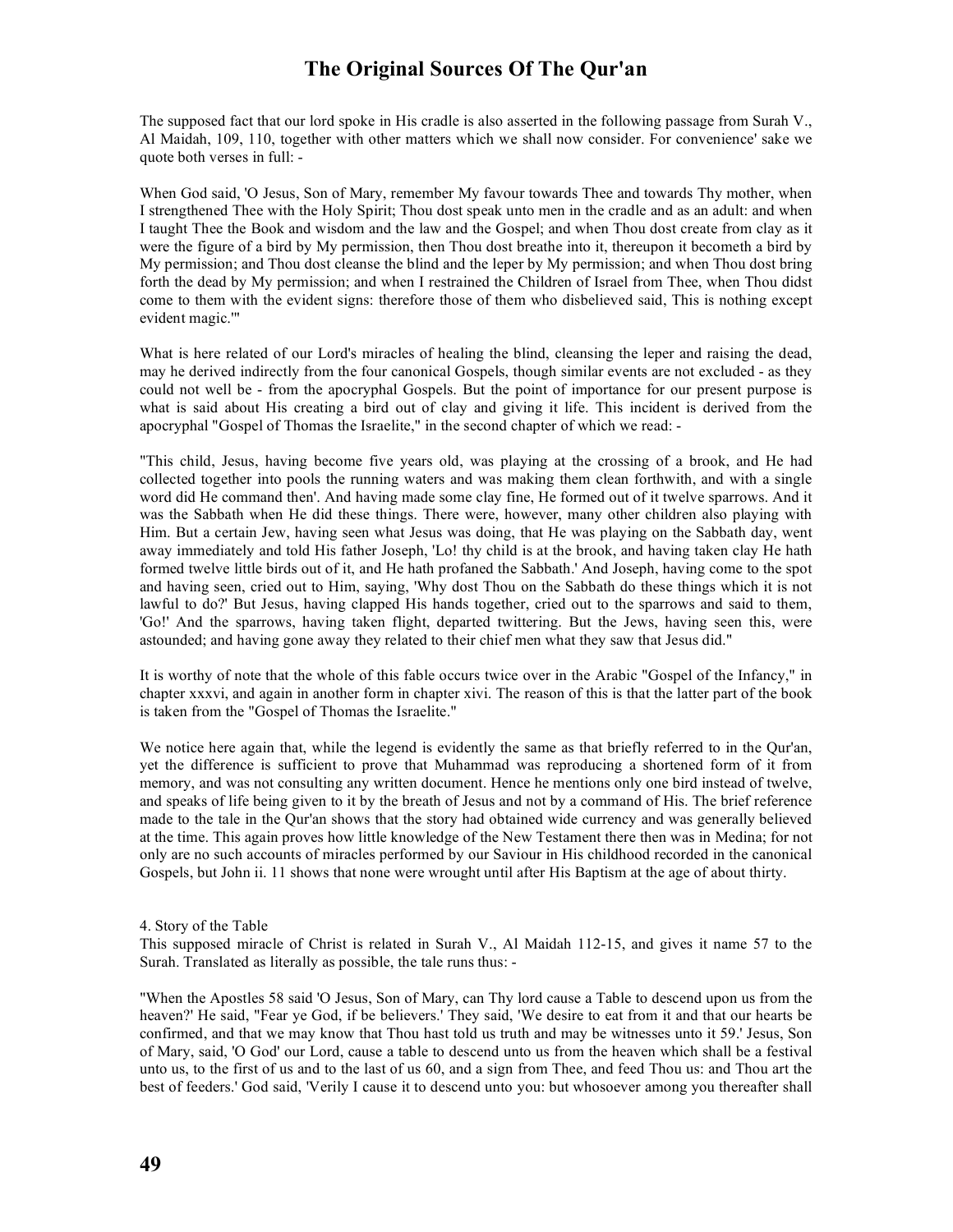disbelieve, I shall assuredly punish him with a punishment where-with I shall not punish any other creature.'"

Unless there be some Ethiopian legend on the subject which the early Muslim refugees had brought back with them from that country', we must trace this myth to a misunderstanding of certain passages in the New Testament. If there be some such legend found elsewhere, which we have not traced, it must have had the same ultimate source. One of the New Testament passages which doubtless helped to give rise to it is the verse (Luke xx. 30) in which our Lord says to His disciples, "That ye may eat and drink at My Table in My kingdom." Muhammad doubtless knew that the Christians celebrated the Lord's Supper, in accordance with Matt. xxvi 20-9; Mark xiv. 17-25; Luke xxii.14-30; John xiii. 1-30; and 1 Cor. xi. 20-34. But what doubtless led to the idea that the Table descended from Heaven was the passage in the Acts of the Apostles (x. 9-16), in which we read the following account of Peter's vision:-

"Peter went up upon the housetop to pray, about the sixth hour: and he became hungry, and desired to eat : but while they made ready, he fell into a trance; and he beholdeth the heaven opened, and a certain vessel descending, as it were a great sheet, let down by the fours corners upon the earth : wherein were all manner of four footed beasts and creeping things of the earth and fowls of the heaven. And there came a voice to him 'Rise, Peter; kill and eat.' But Peter said, 'Not so, Lord; for I have never eaten anything that is common or unclean.' And a voice came unto him again the second time, 'What God hath cleansed, make not thou common.' And this was done thrice: and straightway the vessel was received up into heaven."

The concluding words of the passage which we have quoted from Surah Al Maidah are an additional proof that Muhammad was thinking of the Lord's Supper, for they seem to be a faint echo of St. Paul's warning against unworthily partaking of that sacrament (I Cor. xi. 27-9).

The whole passage is an additional proof of how very little knowledge of the New Testament Muhammad had. No one who had read the book or heard it read could have confounded Peter's vision with the institution of the lord's Supper, or transformed that vision into the descent of a table of provisions from heaven in our Lord's lifetime. The passage is an interesting illustration of the way in which legends grow.

5. Muhammad's Misconception of the Doctrine of the Trinity.

In the early part of the present chapter we have briefly referred to this subject, but it must be again noticed here to make our treatment of the influence of "Christian" ideas and practices upon Islam somewhat more complete. The conception which Muhammad formed of the Christian doctrine of the Trinity in Unity is about as accurate as that which the last few paragraphs show that he enter tained with reference to the institution of the Lord's Supper. This is evident from the following passages: -

Surah V Al Maidah,, 116: "And when God said, 'O Jesus, Son of Mary, hast Thou said unto men, Take Me and My Mother as two gods besides God?'"

Surah IV An Nisa, 169: "O People of the Book, be not extravagant in your religion, and do not say concerning God other than the truth. Truly the Messiah, Jesus, Son of Mary. is the Apostle of God and His Word which He cast into Mary, and a Spirit from Him. Therefore believe ye in God and His apostle, and say not 'Three.' Cease! it is well for you! Truly God is One God. Far be it from Him that He should have a Son. To Him belongs whatever is in the Heavens and whatever is it, the Earth: and it sufficeth with God as a guardian."

Surah V., Al Maidah, 77 : 'They have indeed blasphemed who have said, 'Verily God is the Third of Three'; and there is no God but one God; and if they cease not from what they say. there shall surely touch those of them who have blasphemed a severe punishment"

These verses are explained by the commentators Jalalu'ddin and Yahya' as being the answer to the statement which Muhammad heard certain Christians make that there are three Gods, that is to say God the Father, Mary, and Jesus. It is perfectly plain frorn these verses that Muhammad really did believe that the Christian doctrine inculcated belief in three separate Divine Persons, Jesus and Mary being two of them.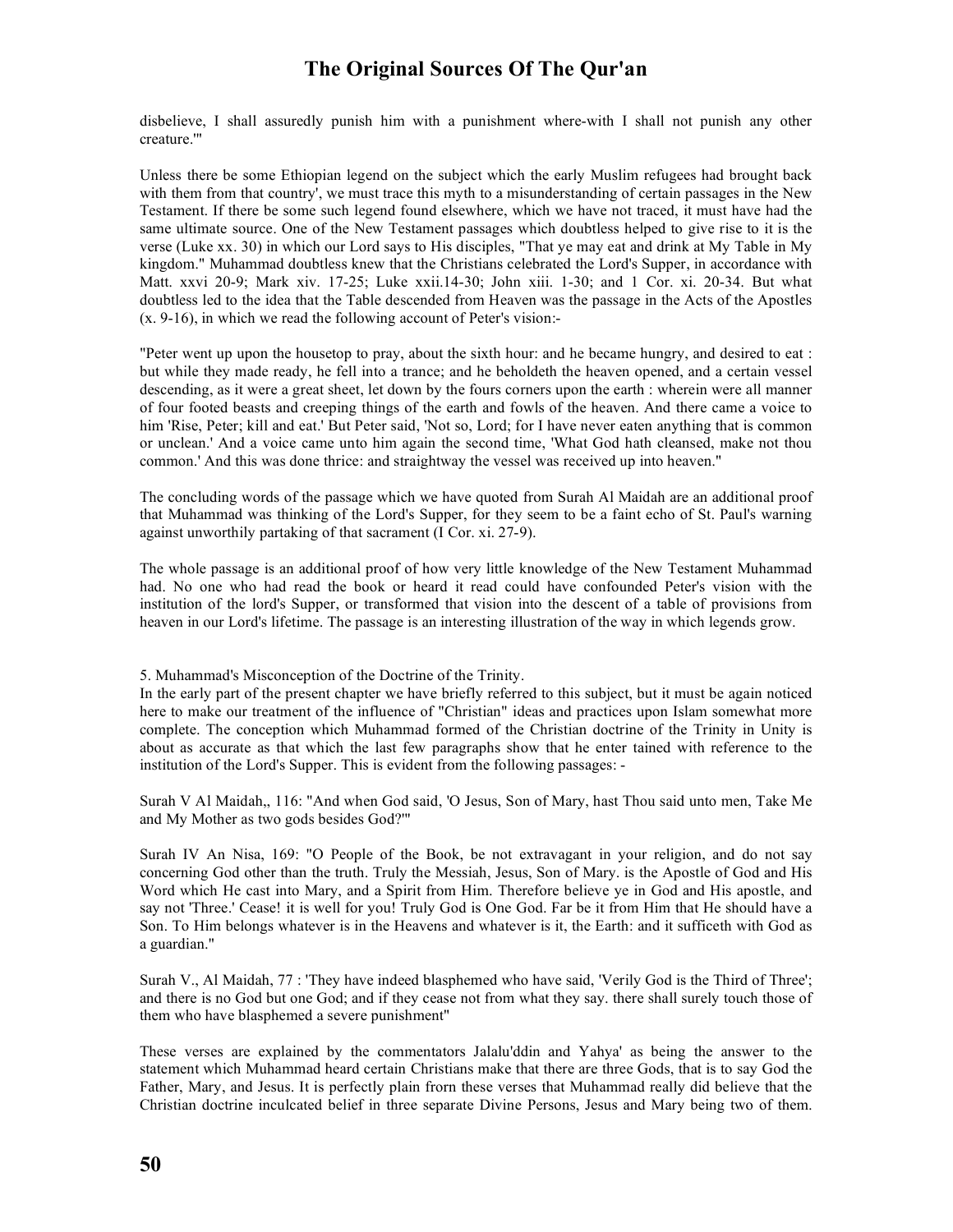But our third quotation implies that Muhammad - probably from what he had seen of "Christian" worship thought that the order was Jesus, Mary, God, or Mary, Jesus, God. No reasonable man will wonder at the indignation with which Muhammad in God's name abjures such blasphemy. We must all feel regret that the idolatrous worship offered to Mary led Muhammad to believe that people who called her "Queen of Heaven" and "Mother of God" really attributed to her Divine attributes. He rightly perceived that God was practically dethroned in her favour. Had he been taught that the doctrine of the Unity of God is the very foundation of the Christian faith (Deut. vi. 4. Mark xii. 29), he might have become a Christian reformer. He can never have heard the true explanation of the Doctrine of the Trinity in Unity, otherwise he would have learnt that Christian theologians spoke of the Father not as "the Third of Three" but as the 61 , the very "Font of Deity."

It should be noticed, however, that, though the undue exaltation of the Virgin Mary, which led Muhammad astray as to the true doctrine of the Bible, is contrary to the Christian faith, yet such false ideas and practices are distinctly encouraged by the teaching of many of the later apocryphal Gospels, particularly by those which formed the ultimate sources of Muhammad's knowledge of Christianity. We mention this to prevent the possibility of any Muhammadan reader supposing that he can find a way out of his difficulty by endeavonring to prove that such books as "The Nativity of Mary," "The Protevangelium of James the less," and the Arabic "Gospel of the Infancy" are more authentic monuments of the early Christian faith as taught by Christ than are the canonical books or the New Testament! Experience of the Muhammadan controversy renders the warning permissible.

#### 6. Denial of the Crucifixion of Christ.

It is well known that all Muhammadans have from the earliest times denied that Christ died on the Cross. In this they are supported by the Qur'an, which, in Surah IV., An Nisa, 156, represents the Jews as saying, "Verily we have slain the Messiah, Jesus, son of Mary, the Apostle of God." Muhammad then in reply to them says, "And they slew Him not, and they crucified Him not, but He was represented unto them [by another] . . And they slew Him not really, but on the contrary God exalted Him unto Himself."

Muhammad's denial of the death of Christ on the Cross cannot be traced even to such untrustworthy authority as his favourite apocryphal Gospels. It is needless to say that he contradicts both the Old Testament Prophets and the New Testament Apostles, though doubtless rnerely through ignorance. It seemed to him to be derogatory to the dignity of Christ to have been crucified and put to death by His enemies; and Muhammad was all the more convinced of this when he found his own enemies, the Jews, exulting at having slain Jesus. Hence he gladly adopted the assertion of certain heresiarchs, with whose views in other respects he had little in common. Several of these had, long before Muhammad's time, denied the actual suffering of Christ. Irenaeus tells us with reference to the teaching of the Gnostic heretic Basilides, who flourished about A.D. 120, that, in speaking of Jesus, he taught his deluded followers "That 62 He had not suffered; and that a certain Simon of Cyrene had been compelled to carry His cross for Him; and that this man was crucified through ignorance and error, having been changed in form by Him, so that it should be thought that he was Jesus Himself." This language coincides very closely with that of the Qur'an in this matter. Yet Muhammad would have repudiated the principle upon which this view, according to Irenaeus, was based: for Basilides held that Jesus was identical with or Mind, the first 63 emanation from the unknown God, and that He could not suffer because He had no real human body. This is absolutely opposed to the Qur'an, which asserts that Jesus, though a Prophet and Apostle, was a merely human person, possessed of a human body, born of a human mother, and destined to die at some time or other. We see therefore that Muhammad opposed the principle from which Basilides deduced a certain result, and yet accepted that result and recorded it in the Qur'an. This is such an utterly illogical proceeding that it cannot be attributed to anything but a very natural ignorance.

But this view regarding Christ's dying only in appearance and not in reality was not confined to Basilides. Photius (820-91 circa) in his Bitliotheca (Cod. 114) mentions the fact that in an apocryphal book called the "Travels 64 of the Apostles" it was asserted "that Christ had not been crucified, but another in His stead." Manes or Mani, the celebrated false prophet who at one time obtained so much influence in Persia, in a similar way held that "The 65 prince of darkness therefore was fastened to the cross, and the same person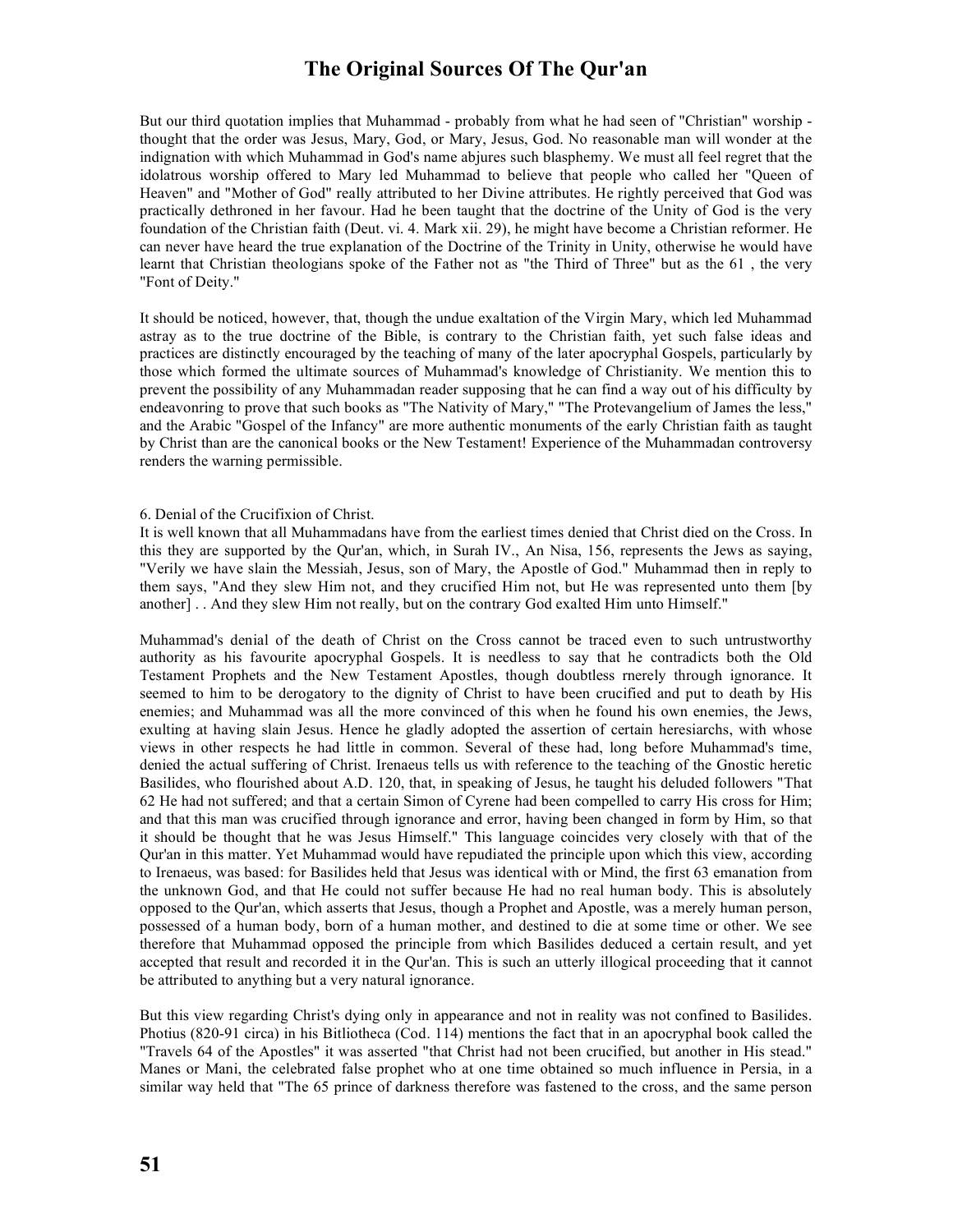bore the crown of thorns." It cannot be said that Muhammad denies Christ's death on good authority, or that in doing so he is in good company.

Yet in several places in the Qur'an mention is made of the fact that Jesus was to die, like the rest of mankind. For example, in Surah III. Al Imran, 48, it is written: -

"When God' said, 'O Jesus, verily it is I that cause Thee to expire and that exalt Thee unto Myself and purify Thee from those that have disbelieved.'"

So also in Surah XIX., Maryam, 34, Jesus in the cradle is represented as saying: -

"And peace upon Me the day I was born and the day I shall die and the day I shall be raised up alive."

Commentators are not perfectly agreed as to the exact meaning of these passages. Some hold that when the Jews wished to crucify Christ, they seized and imprisoned Him and His Apost1es on the evening preceding the Paschal feast, intending to slay Him the next morning. But in the night God sent Him the message, "Thou must through Me undergo death, but immediately afterwards Thou shalt be taken up to Me and freed from the power of the unbelievers." Accordingly Jesus expired and remained dead for three hours. Other mention a longer period. Finally, however, Gabriel appeared and carried Him off through the window and up to heaven, without this being perceived by anyone. An unbelieving Jewish spy was mistaken for Him and crucified in His stead.66 But the more common, in fact the all but universal opinion of Muslims at the present day, is that which is supported by the Traditions contained in such works as the Qisasu'1 Anbiya67 and the 'Ardisu't Tijan68. In these books we are told that, when the Jews were besieging the house in which Jesus and His Apostles were, Gabriel took Jesus away through the roof or a window and carried Him off alive to the fourth heaven. Shuyugh, "King of the Jews," or a friend of his called Faltianus, entering the house to slay Jesns, was mistaken for Him and put to death. But nevertheless Jesus must die, and will return to earth to do so, and that is what is implied by Sarahs III., 48; XIX., 34; and also by Surah IV., 157, if this latter passage ("And there shall not be one of the People of the Book who shall not believe in Him before His death") refers to Christ's death, as many think. For "when Dajjal"69 the Accursed comes forth 70 and misleads and makes infidels of people, and the Imam Mahdi with a number of Muslims shall be in Jerusalem, then Jesus shall come forth and wage war with Dajjl, and shall slay him, and shall invite His own followers to accept the Muhammadan religion. Jesus will be of the Muhammadan faith, and He will give quarter to every one who believes in Islam, but He will slay every one who does not believe in Islam. From the East even unto the West shall He subdue the whole world and make its people Musalmans, and He shall set forth the validity of the Muhammadan religion to such a degree that in the whole world there shall not remain a single Infidel, and the world shall be fully civilized and richly blessed. And He shall perfect justice, so that the wolf and the elk shall drink water together, and He shall be wroth with the evildoers. Then, having in this way for forty years improved the world, He too shall taste the bitterness of death and shall leave the world. Then the Musalmans shall bury Him near the chamber of Muhammad the Chosen One."

What is said about the return of Christ and the establishment of His kingdom over the whole earth is evidently in accordance with and borrowed from Holy Scripture, especially from such passages as Acts I. II; Rev. I.7; Isa. xi. 1-10. But alas! "the trail of the Serpent is over it all," for it is asserted that Christ shall spread Islam with the sword! The reference to the overthrow of Antichrist is evidently based upon 2 Thess. ii. 8-10, and similar passages. But we must inquire from what source Muhammad has derived the idea that, after His second Advent, Christ is to die, if this is really the meaning of the verses from the Qur'an which we have quoted, and if any reliance is to be plated upon the Traditions which Baihaqi and others record as handed down from Muhammad's lips to that effect for every Christian knows that snob a fancy is absolutely contrary to Scripture (e.g. Rev. i. 17,18).

Here again certain Apocryphal works come to our aid. In an Arabic book (probably of Coptic origin) called "The Decease of our holy Father the old man Joseph the Carpenter," we are told regarding Enoch and Elijah, who ascended into heaven without dying, that "These men must come to the world at the end of time, in the day of trouble and fear and difficulty and oppression, and must dies, (cap. xxxi.)71. In a somewhat similar Coptic work entitled "The History of the Falling Asleep of Mary" we read almost the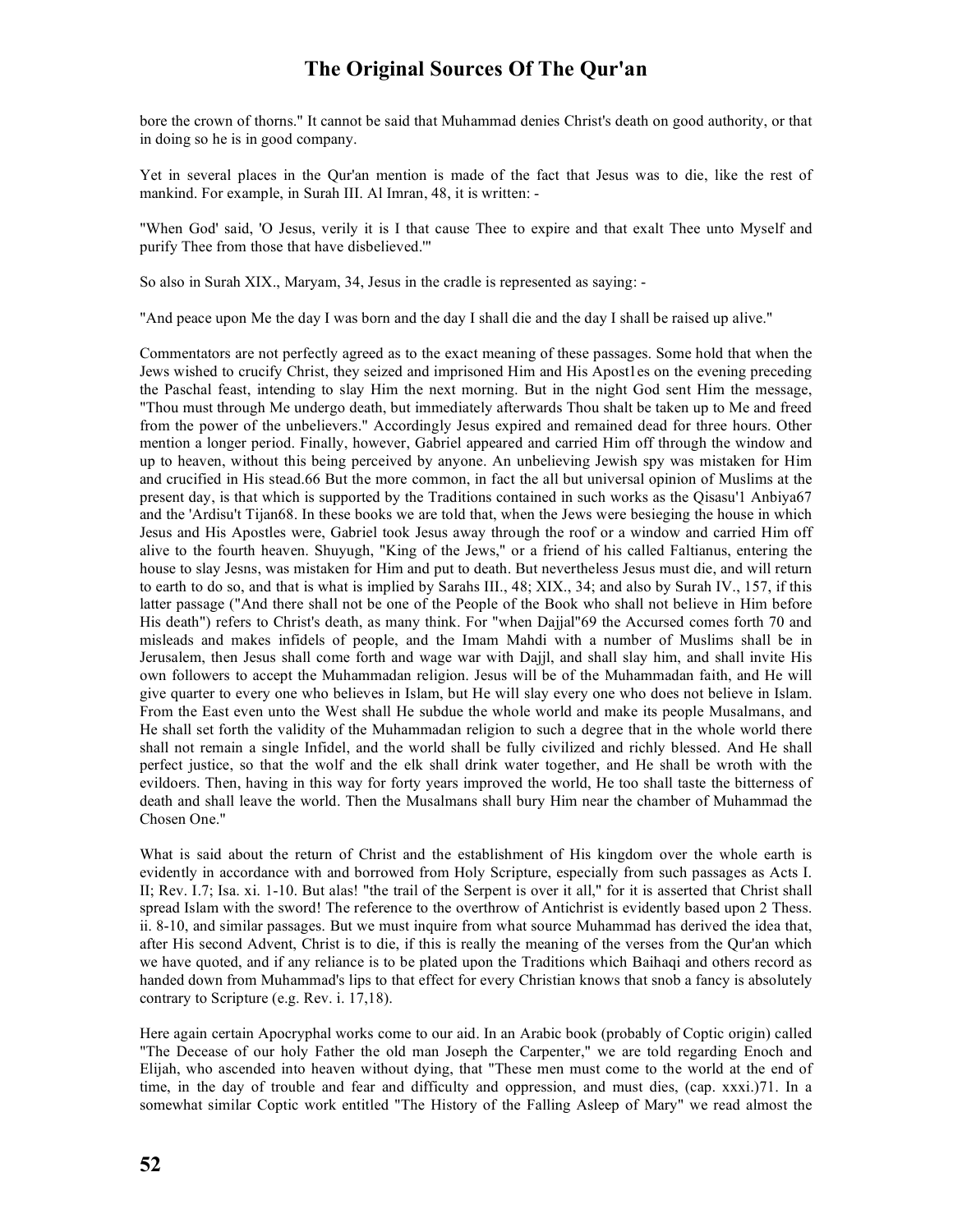same words, "But as for these others" (Enoch and Elijah) "it is necessary for them also finally to taste of death 72." Muhammad must have heard some such expression, for he says twice over in the Qur'an (Surah III., Al Imram, 182, and Surah XXIX., Al Ankabut, 57), "Every soul doth taste of death." Holding, as he apparently did, that Jesus ascended to heaven alive (Surah III.,48) it naturally followed, to his mind, that Christ also, like Enoch and Elijah, would necessarily die after his second Advent. Hence Christ's vacant tomb now lies ready for Him at Medina, between the graves of Muhammad and Abu Bakr!

Muhammadan Tradition also tells us that Christ shall take a wife after His return 73. This is due to a misunderstanding of such passages as Rev. xix. 7-9 where we read: "Let us rejoice and be exceeding glad, and let us give the glory unto Him: for the marriage of the Lamb is come, and His wife hath made herself ready. And it was given unto her that she should array herself in fine linen, bright and pure: for the fine linen is the righteous acts of the saints. And he saith unto me, Blessed are they which are bidden to the marriage supper of the Lamb." Of course the meaning of this allegorical passage is fully explained elsewhere (e.g. Rev. xxi. 2; Eph: V. 22-32) as referring to the perfect love and complete union in spiritual matters which will then exist between the Saviour and His purified and redeemed Church.

The statement that Christ is to live forty years 74 on the earth after His return must have originated in a misunderstanding of Acts i. 3, where we learn that He remained for forty days with His disciples after His Resurrection and before His Ascension.

7. Christ's supposed prediction of the coming of Muhammad.

There are a considerable number of passages in the Bible which Muhammadan controversialists endeavour to prove to be prophecies of Muhammad. But we have here to deal with only one small series of verses, since only in one place in the Qur'an do we find a clear assertion that Christ told His disciples to look for Muhammad's appearance; and it is to certain verses in St. John's Gospel that he evidently refers. In Surah LXI., As Saff, 6, Muhammad writes thus: -

"And when Jesus, Son of Mary, said, 'O Children of Israel, verily I am the Apostle of God unto you, confirming what was before Me of the Law, and proclaiming good tidings of an Apostle who shall come after Me: his name is Ahmad.'".

The reference here is to the coming of the Paraclete or "Comforter" spoken of in John xiv. 16,, 26; xv. 26; xvi. 7. We have already 75 pointed out that Muhammad was misled by some ignorant but zelous proselyte or other disciple, who confounded the word used in these verses with another Greek word , which might, without a very great stretch of the imagination, be interpreted by the Arabic word Ahmad, "the greatly praised," only, unfortunately for Muhammad, is not the word used, and by no possible effort can the term employed by our Lord be translated Ahmad. A little knowledge," even of Greek, may be "a dangerous thing;" and certainly the proverb was never better illustrated than in the Qur'an. Of course everyone who reads the passages in St. John's Gospel at all carefully will perceive that they contain no prophecy of any coming Prophet, and cannot possibly be made to suit any mere human being. Moreover, every Christian knows how the promise was fulfilled (Acts ii. 1-11). It is quite a mistake, on the other hand, to fane: that Muhammad claimed to be the Holy Spirit, whom the Muslims confound with Gabriel.

Before leaving this subject it may be as well to remind the reader that Muhammad was not the first to appeal to these verses as a prophecy of himself. It is well known that Mani 76 or Mane renowned in Persian fable as a wonderful painter, made the same claim to be the "person" referred to by Christ. Only Mani distinctly claimed to be the ' Paraclete," probably (like Muhammad) order to win over ill-informed Christians to his side. This is remarkable, for he rejected the historical Jesus and invented another for himself, who neither suffered nor died (Jesus impassibilis). A third point in which he resembled Muhammad was his claim to be the last and greatest of the prophets "the Ambassador of Light," which he identified with the Deity. He was less fortunate than Muhammad, however, since he was impaled by the command of Bahram I, of Persia, about 276 A. D. 77. Finally. he produced a book, called Artang 78 by Oriental writers, which he said had been sent down to him from heaven and contained the final revelation to men. His denial of Christ's sufferings originated in his acceptance of the Gnostic idea of the essential evil of all matter, and this made him deny that the true Jesus had a human body. In this respect he followed Basilides more logically than did Muhammad, as we have already seen.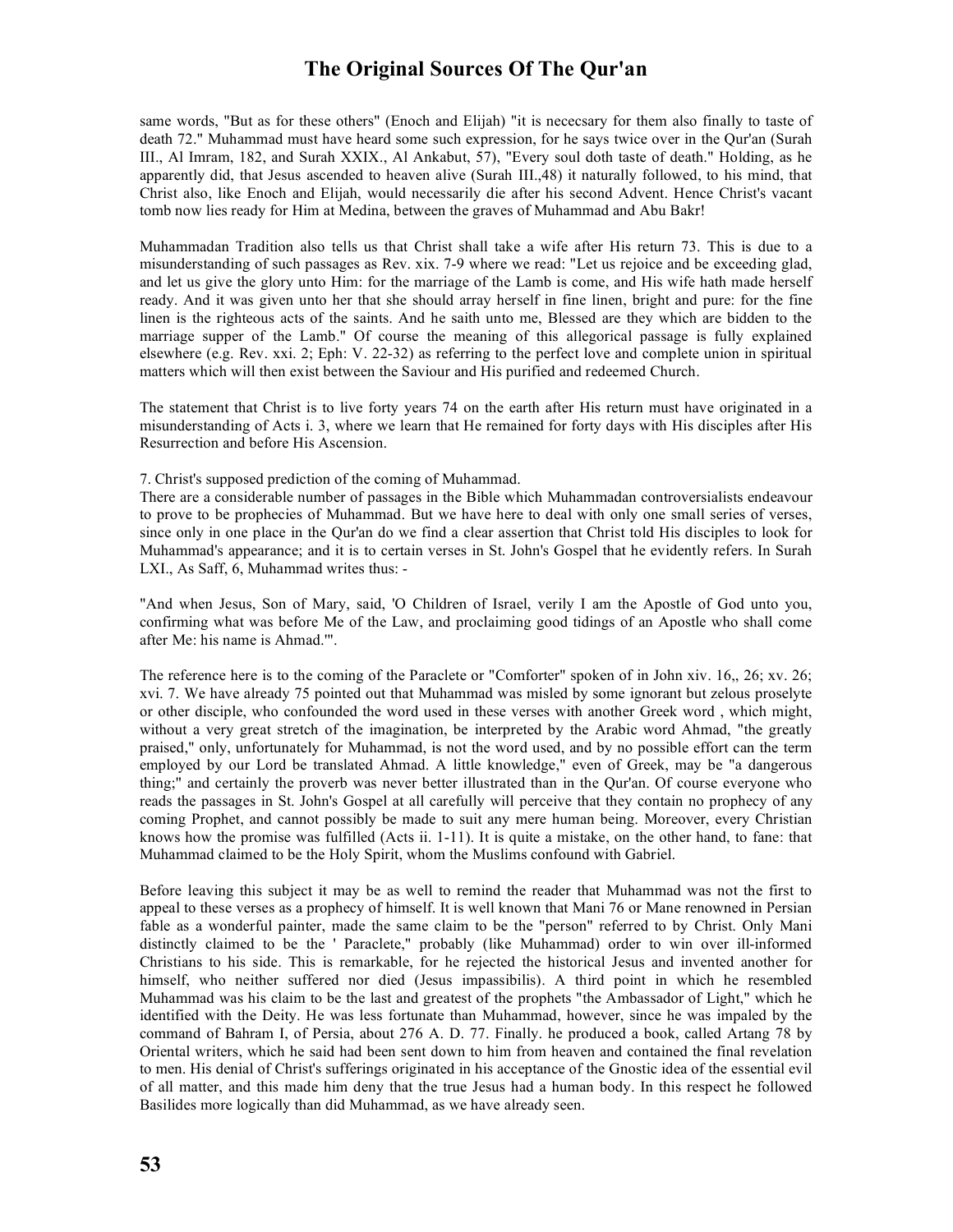8. Creation of Adam and his being worshipped by the Angels. In Surah III, Al Imran, 52, we read: -

"Verily the likeness of Jesus, according to God, is as the likeness of Adam;" and of the latter it is then added: "He created him out of earth; then He said to him, 'Be'; therefore he comes into being79."

With regard to the creation of Adam out of the

soil, Tradition tells us that when God Most High wished to create him, He sent one after another of the Archangels to take and bring Him a handful of earth. The Earth, knowing that many of Adam's descendants would be condemned to hell fire, adjured each of these messengers not to take away any portion of her substance. Hence they all except the last, 'Azrail, returned empty-handed. 'Azrail, however, took a handful of earth in spite of this adjuration, some say from the spot upon which the Ka'bah was afterwards built others from the whole surface of the earth. He brought it to God 80, saying, "O God, Thou knowest lo! I have brought it." Abu'l Fida, on the authority of Kamil ibn Athir, says, "The Prophet of God said, 'Verily God Most High created Adam from a handful which He took from the whole of the Earth, ..... and truly he was called Adam because he was created from the surface (adim) of the Earth.'"

This Tradition is interesting because it affords another instance of how much Islam is indebted to heretical ideas. The whole fable is borrowed from Marcion, as we learn from a quotation from one of the latter's writings which is given in Ezniq the Armenian's work entitled The Refutation of Heresies. In speaking of this heresiarch of the second century, Ezniq quotes 81 the following passage as containing some of his peculiar views, "And when the God of the law saw that this world was beautiful, He resolved to make Man out of it. And having descended unto the Earth, unto Matter , He saith, 'Give Me of thy clay and I shall give spirit from Myself.' . . . When Matter had given Him of her earth, He created him (Adam), and breathed spirit into him. . . And on this account he was named Adam, because he was made out of clay."

To understand this quotation we must remember that Marcion held the old Persian dualism to a great extent, believing that there are two First Causes, one perfectly good and the other perfectly evil. The Demiurgos or Creator of this lower world, who is here spoken of as the God of the Law because he gave the Law of Moses to the Jews, is just, but neither perfectly good nor perfectly evil, yet be is perpetually at war with the Evil Principle. He is therefore rather an archangel than a God, and in the Muhammadan legend appears as such. According to Marcion's view, the Demiurgos originally dwelt in the second heaven and was not at first aware of the existence of the Supreme Principle of Good, whom Marcion called the Unknown God. When he learnt His existence, the Demiurgos became hostile to Him, and began to try to prevent men from knowing God, lest they should transfer their worship to Him. Therefore the Supreme God sent Jesus Christ into the world to destroy the power of the God of the Law and that of the Evil Principle, and to lead men to a knowledge of the True God. Jesus was attacked by both these beings, but they could not hurt Him, as he had only the appearance of a body so that He might be visible to men, not a real body. Here again we find the Docetic principle which, though so contrary to Muhammad's general teaching, yet undeflies the denial of the crucifixion of Christ.

Much of what Marcion said about the Deniurgo agrees with the Muhammadan legend about 'Azazil, who became an inhabitant of the second heaven (and, according to some Traditions, of all the heavens) before he was cast out and received the names of Iblis and Shaitan (Satan). But both Marcion's and Muhammad's statement on this point are so evidently borrowed from Zoroastrian legends that we must reserve them for treatment in our next chapter.82

It is worthy of note that to the Demiurgos the titles of "Lord of the Worlds," "Creator of the Creatures," and "Prince of this World," were given by Marcion and his followers. The first two of these titles properly belong to God, and are used for Him by both Jews and Muslims. The third is borrowed from John xiv. 30, where it is given to Satan. Through an unfortunate mistake, Muhammadans understand this verse as a prophecy regarding Muhammad, and apply this title to their Prophet in consequence!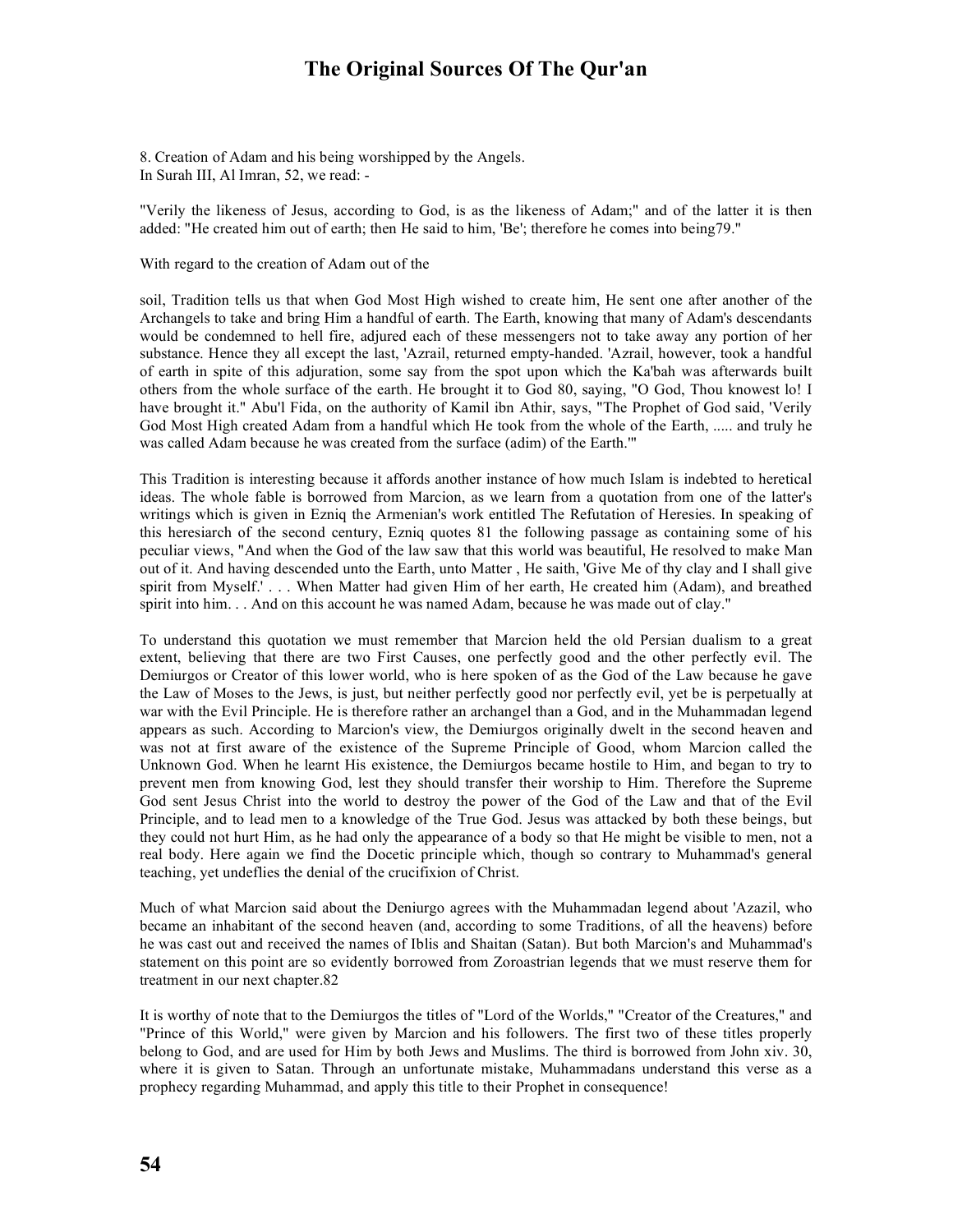In connexion with the creation of Adam, the Qur'an repeatedly asserts that God commanded the angels to worship him. Among other verses to this effect we may adduce the following : -

Surah II., Al Baqarah,32, "And when We said to the angels, 'Worship Adam,' then they worshipped him, except Iblis."

Surahs XVII., Al Asra', 63; XVIII., Al Kahf, 48; and XX., Ta Ha, 115, contain the same statement in almost the same words.

This idea can hardly be derived from the Talmud, in which, though we are told that the angels showed Adam undue respect, yet it is distinctly stated that they did wrong. It is doubtless borrowed from a misapprehension of Heb. i. 6: "And again, when He bringeth in the first begotten into the world, He saith, 'And let all the angels of God worship Him.'" Muhammad seems to have been greatly struck with this verse, and, since he (as usual) misunderstood it by fancying that 'the first-begotten83" meant not Christ but Adam, he repeatedly introduced its equivalent into the Qur'an. This may have been done as an argument against worship being offered to Christ, for in a verse already quoted (Surah III., 52) he tells us that in God's sight Jesus was just as Adam, doubtless in having no human father (as 'Abbasi and Jalalain explain it), but that lie was not to be accounted Divine on that account.

9. All men must go down into Hell

This strange idea is thus expressed in Surah XIX, Maryam, 69-73: -

Therefore, by thy Lord! We shall surely assemble them and the devils, then We shall surely make them present, kneeling, around Hell. There shall We take out from each sect whoso of them is most violent in rebellion against the Merciful One. Then indeed We are best aware concerning those who shall be first in it in burning: and there is none of you but goeth down into it. It has become concerning thy Lord a fixed decision."

This passage has caused much unhappiness to pious Muslims, even though they hope that the fire of hell will not injure them. Commentators have striven manfully to explain away the obvious meaning of the words by saying (though they are by no means agreed in this opinion) that what is meant is merely that all men, even true Muslims must come near to hell fire, and that they do this when they pass over the Bridge84 As Sirat on the Judgment Day. If this explanation be accepted the passage should be dealt with in Chapter v, when we are considering Zoroastrian influence on the origin of Islam. But it is more probable from the language of the verses we have quoted that here Muhammad expresses his belief in Purgatory. If so, he must have learnt this from the Christians of his day. Attempts have heen made to deduce this doctrine from Mark ix 49 and I Cor. iii. 13. It is possible, of course, that Muhammad had heard these verses read, and that he misunderstood them in this sense; but it is far more likely that he borrowed the error ready made. The "Testament of Abraham" tells us that each man's work is tried by fire, and that if the fire burns up any man's work, he is carried off to the place of torture by the angel who presides over fire. As, however, the meaning of this isolated passage in the Qur'an is somewhat uncertain, we need not inquire further into the origin of the doctrine of Purgatory.

#### 10. The "Balance."

Mention is made of the Balance (in which good deeds and bad are to be weighed at the Last Day) in several places in the Qur'an, the chief of which are: -

Surah VII., Al A'raf, 7,8: "And the weighing on that day shall be truth: therefore he whose scales are heavy - those are accordingly the prosperous; and he whose scales are light -those are accordingly those who shall have lost their own souls." Surah XXI., Al Anbiya, 48: "And We shall set the just scales for the Day of the Resurrection, therefore a soul shall not be wronged in anything; and if it were the weight of a grain of mustard. We should bring it; and it sufficeth with Us as accountants"

Surah XLII., Ash Shura', 16 "It is God who hath sent down the Book with truth, and the Balance."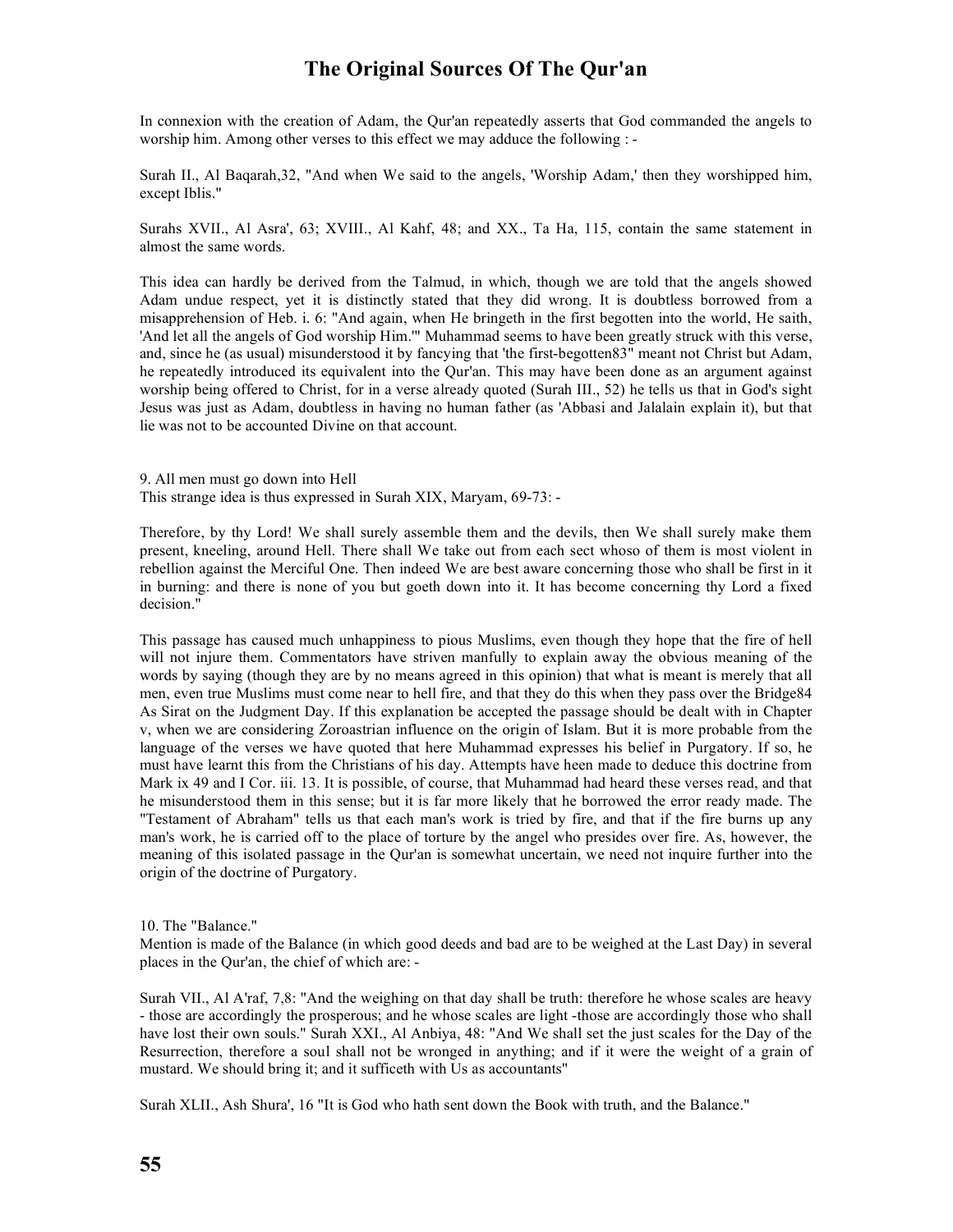Surah CI, Al Qari'ah, 5, 6 "Therefore as for him whose scales are heavy, be shall consequently be in a happy life; and as for him whose scales are light, his mother (i.e. abode) shall be lowest hell."

Commentators, on the authority of Tradition, explain these verses by informing us that on the Resurrection Day God will erect between Heaven and Earth a Balance having a tongue and two scales or pan. This will be reserved exclusively for the task of weighing men's good deeds and their bad ones, or the records in which these are set down. True believers wfll see that the scale into which their good deeds are cast will out weigh the other, which contains their evil deeds: while the scale containing the good deeds of unbelievers will be light, being outweighed by their evil ones. Not the very slightest good act of the believer will be left out of the account, nor will anything be added to his sins. Those whose good deeds preponderate will enter Paradise, but those whose good actions are outbalanced by their evil ones will be cast into Hell fire.

It has been pointed out that the idea of weighing men's actions occurs in the Talmud, e.g. in Rosh Hashshana'h, cap. 17. It may there be derived from Daniel v.27. But in this case the balance spoken or is a metaphorical one, and the "weighing" of Belshazzar does not take place on the Resurrection Day, or even after his death, but while he is still alive. We must look elsewhere for the origin of the Muhammadan conception, and we and it once more In an apocryphal book, the "Testament of Abraham85." This work seems to have been originally written in Egypt. It was known to Origen, and was probably composed either in the second century of our era, or not later than the third, by a Jewish convert to Christianity. It exists in two Greek recensions and also in an Arabic version. The resemblance between certain passages in this book and certain verses of the Qur'an and also later Muhammadan Tradition is too great to be merely fortuitous86. This is especially observable in what is told us in the "Testament of Abraham" in reference to the "Balance." It is there stated that when the Angel of Death came by God's command to take away Abraham's spirit, the patriarch made request that before dying he should be permitted to behold the marvels of heaven and earth. Permission being granted, he ascended to the sky under the leadership of the angel, and saw all things that were to be seen. When he reached the second heaven, he there perceived the Balance in which an angel weighs men's deeds, as the following passage explains: -

"In87 the midst of the two gates stood a throne, and on it sat a marvellous man... and before him stood a table like unto crystal, all of gold and fine linen. And on the table lay a book, its thickness was six cubits and its breadth ten cubits. And to the right and left of it (the table) there stood two88 angels, holding paper and ink and a pen. And in front of the table was seated a light-bearing angel, holding a Balance in his hand; and to the left sat a fiery angel, altogether merciless and stern, holding in his hand a trumpet, in which he kept an all consuming fire, the test of sinners. And the marvellous man who was seated on the throne was himself judging and proving the souls, but the two angels who were on the right and on the left were registering: the one on the right was registering the righteous acts, but the one on the left the sins. And the one in front of the table, the one who held tbe Balance, was weighing the souls; and the fiery angel who held the fire was testing the souls. And Abraham asked Michael, the general-in-chief, 'What are these things that we are heholding?' And the general-in-chief said, 'What thou seest, holy Abraham, is the judgment and retribution.'

The narrative goes on to state that Abraham saw that every soul whose good and bad deeds were equal was reckoned neither among the saved nor among the lost, but took his stand in a place between the two. This latter matter completely agrees with Muhammadan belief, which is said to rest upon Surah VII, Al A'raf, 44: "And between them both" (heaven and hell) "is a veil and upon the A'raf are men,'" and is also based upon Tradition.

It seerns impossible to doubt that Muhammad was indebted, directly or indirectl, for his teaching about the Balance to this apocryphal work, or to the same idea prevalent orally at the time and ultimately derived from Egypt. The probability is that he learnt it from Mary, his Coptic concubine. The conception of such a Balance for weighing men's deeds, good and bad, is a very ancient one in Egypt. We find it in the "Judgment Scene" of the Book of the Dead, so many copies of which have been found in ancient Egyptian tombs. Regarding this work Dr. Budge says, "It89 is quite certain that the Book of the Dead, in a connected fom, is as old as Egyptian civilization, and that its sources belong to prehistoric times to which it is impossible to assign a date. We first touch solid ground in the history of the Book of the Dead in the period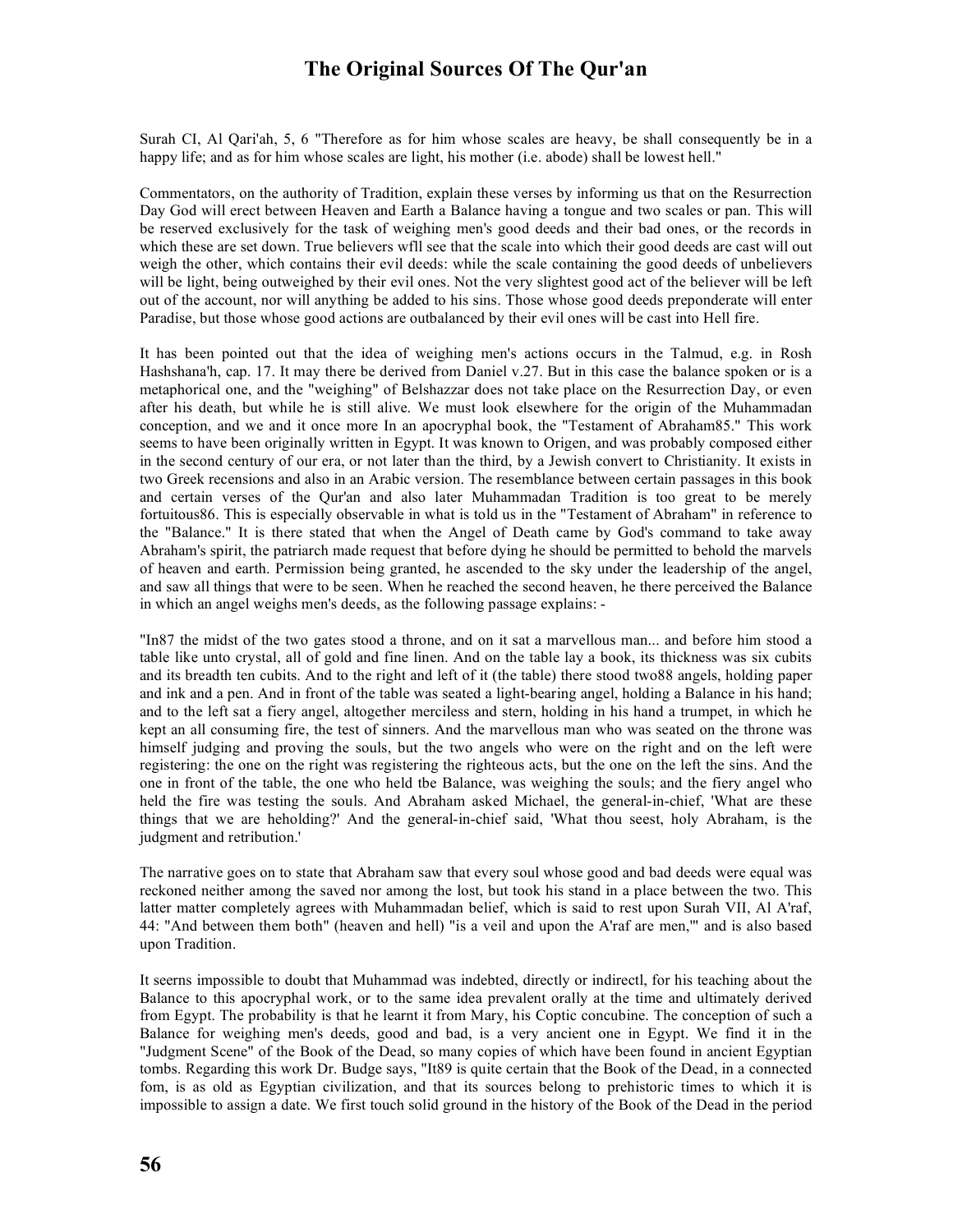of the early dynasties, and, if we accept one tradition which was current in Egypt as early as B.C. 2,500, we are right in believing that certain parts of it are, in their present form, as old as the time of the First Dynasty." Regarding its authorship he says, "From90 time immemorial the god Thoth, who was both the Divine Intelligence which at creation uttered the words that were carried into effect by Ptah and Khnemu, and the Scribe of the Gods, was associated with the production of theBook of the Dead." The object of burying a copy of this Book along with the mummy was that the dead man might receive instruction from it and learn how to avoid the various dangers he would encounter in the next world. We learn from it a great deal of the religious ideas of the Egyptians. The vignette which represents the Judgment of the soul, which probably (as in the "Testament of Abraham") took place soon after death, varies in different copies, though they all preserve the same general outline. A form which is often found 91 shows us two gods, Horus and Anubis, engaged in weighing a man's heart in one scale of the Balance against the image of Maat, the goddess of Truth and Right, which is placed in the other scale. Another god, Thoth - in Egyptian Tehuti is writing down the dead man's account on a scroll. Over the Balance is written "The Osiris lives justified. In its place the Balance is level in the midst of the Divine Judgnent-Hall. He says, 'As for his heart, let his heart enter into its place in Osiris so and so the Justified.' May Thoth, the great god in the city of Heseret, lord of the city Hermopolis, lord of the words of Thoth, say this." The bestowal of the name of Osiris on the dead man as well as his own name (for the insertion of which a place is left vacant) signifies that, being justified in the judgment, he has become identified with the god Osiris, the supreme deity or the ancient Egyptians, and is tberefore safe from the assaults of the evil powers.

In front of the figure of the divine scribe Thoth stands a terrible animal, something like a bitch. This was supposed to devour the wicked. Over its head is written, "Conqueror of enemies by swallowing them, lady of Hades, hound of Hades." Near this animal them stands an altar full of offerings, placed in front of the entrance to the inner shrine. Within the shrine, seated on a throne. is Osiris himself, the "Good Being," holding in one hand a sceptre and in the other a scourge. He sits as judge, prepared to deal with the dead man's spirit according to what Thoth may write in the roll regarding the result of weighing his heart in the Balance. In front of Osiris is an inscription containing some of his titles. It may be read thus: "Osiris, the Good Being, God, Lord of Life, the great God, lord of futurity, Chief of Paradise and Hell, in Hades, the great God, lord of the city of Abt, king of past eternity, God." Beneath his throne the words "Life and Health" are written several times.

It is evident from a comparison of this picture with what we have read in the "Testament of Abraham" and in the Qur'an that the "Balance" mentioned in the Qur'an and the Traditions of Muhammad is ultimately derived from the ancient Egyptian mythology, through the medium of Coptic Christian ideas92 which are mentioned in the Testament of Abraham," having been handed down orally during generation after generation in Egypt, the land of their birth.

11. Adam's joy and grief in Heaven.

In Surah XVlI., Al Asra', I, we read a brief account of Muhammad's mythical journey to heaven, which occupies a very extensive place in Muhammadan Tradition. The words of this verse may be rendered thus:-

Praise be to Him who caused His servant to journey by night from the Sacred Mosque93 to the Farther Mosque 94 whose enclosure We have blessed, that We might show him of Our signs.

Regarding this Mi;raj of Muhammad, as it is called, we shall have to treat at some length in the next chapter95. Here we refer to it in order to introduce a Tradition concerning one part of Muhammad's experience on that famous journey. In the Mishkat'l Masabih we are told of a scene which he saw on entering the lowest of the seven Heavens: -

"Then96 when He opened to us the lowest heaven, lo! a man seated: at his right hand were black figures and at his left hand were black figures. When he glanced towards his right he laughed, and when he glanced towards his left he wept....I said to Gabriel, 'Who is this.' He said, 'This is Adam, and these black figures on his right hand and on his left hand are the souls of his children; and those of them that are on the right are to be the people of Paradise, and the black figures which are on his left are to be the people of the Fire. Therefore when he looked towards his right he laughed, and when he looked towards his left side he wept.'"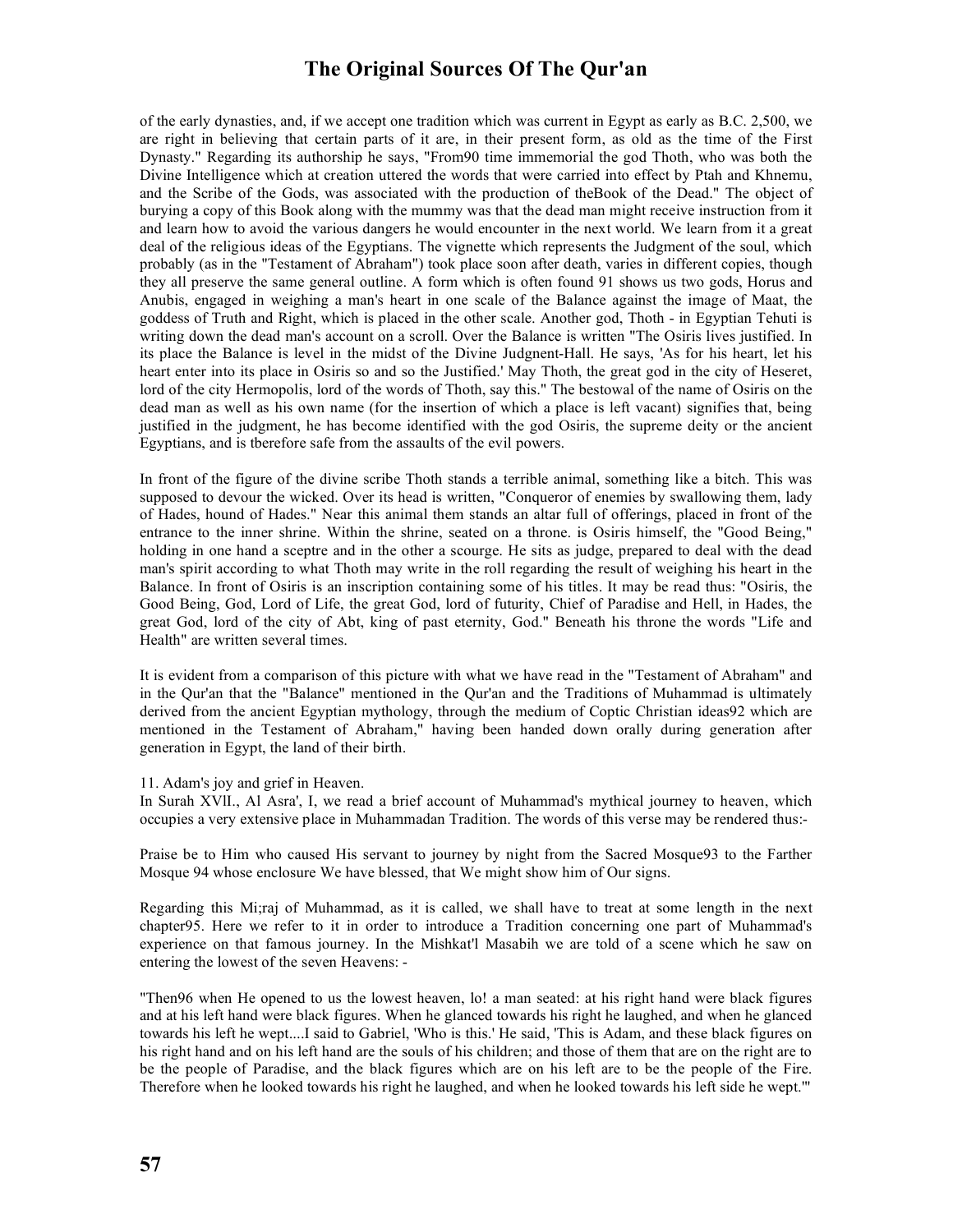This Tradition also may be traced back to the apocryphal "Testament of Abraham," as the following extract proves: -

Michael97 turned the chariot and carried Abraham towards the East, at the first gate of Heaven. And Abraham Saw two ways; the one way strait and narrow and the other broad and wide; and there he saw two gates, one gate broad, corresponding to the broad way, and one gate strait, corresponding to the strait way. And outside of the two gates there I saw a man seated upon a throne covered with gold: and the appearance of that person was terrible, like unto the Lord. And I saw many souls being driven by angels and being led through the broad gate; and I saw other souls, a few, and they were being borne by angels throngh the strait gate. And when the marvellous man who was seated on this golden throne saw few entering through the strait gate but many entering through the broad gate immediately that marvellons man seized the hair of his head and the sides of his beard and hurled himself from the throne to the ground, weeping and wailing. And when he saw many souls entering through the strait gate, then he would rise up from the ground and seat hiniseif upon his throne in great gladness, rejoicing and exulting. Abraham asked the general-in-chief" (the archangel Michael), "'My lord, the general-in-chief, who is this altogether marvellous man who is adorned with such splendour, and who at one time weeps and wails, but at another rejoices and exults?' The bodiless one said, 'This is Adam, the first created person, who is in such glory, and he beholds the world, since all were (born) from him: and when he sees many souls entering throngh the strait gate, then he rises and sits down upon his throne, rejoicing and exulting in gladness, because this strait gate is that of the just, which leadeth unto life, and those who enter through it go into Paradise: and on this account does Adam the firstcreated rejoice, because he perceives souls being saved. And when he sees many souls entering through the broad gate, then he rends the hair of his head and hurls himself to the ground, weeping and wailing bitterly. For the broad gate is that of sinners, which leads unto destruction and unto eternal punishment'"

12. Borrowing from the New Testament-.

Finally it may be asked, Has Muhammad borrowed nothing from the New Testament itself, since he has derived such a considerable amount of his teaching from apocryphal Christian sources?

In answer to this we are obliged to admit that he borrowed very little indeed from the New Testament. From it he rnay be said indirectly to have learnt that Jesus was born without a human father, that He had a Divine commission, wrought miracles, had a number of Apostles, and ascended to heaven. Muhammad denied the Deity, the atoning death (and consequently the Resurrection) of Christ, and taught a great deal that was contrary to the leading doctrines of the Gospel, being desirous of himself supplanting Christ and prevailing on men to admit his own claim to be the last and greatest of the Messengers of God. We have seen that in the Qur'an and the Traditions we find distorted references to certain passages of the New Testament, as for instance in what is said about the descent of the Table, and the supposed prophecy of Muhammad's coming. But there is only one passage in the Qur'an which may be said to contain a direct qoutation from the Gospels. This is found in Surah VII., Al A'raf, 38, where we read: -

"Verily they who have accused Our signs of falsehood . ., unto thern the gates of heaven shall not be opened, nor shall they enter Paradise until the camel entereth in at the eye of the needle'" This is almost a literal quotation from Luke xviii. 25: "It is easier for a camel to enter in through a needle's eye, than for a rich man to enter into the kingdom of God." Very similar words occur also in Matt. xix. 24, and Mark x. 25.

In the Traditions, moreover, there is one striking instance of a quotation from the Epistles, and it is a favourite with many thoughtful Muslims, who have not the slightest idea that it comes from the Bible. Abu Hurairah is reported 98 to have attributed to Muhammad the statement that God Most High had said I have prepared for My righteous servants what eye hath not seen nor heard of a human being." It will be readily recognized that these words are a quotation from I Cor. ii. 9. Whether Abu Hurairah, surnamed the liar, has spoken the truth in asserting that he heard this passage quoted by Muhammad may well be doubted. Yet the passage in Surah LXXV., 22, 23, "Faces in that day shall be brightened, gazing at their Lord," which refers to the Beatific Vision99 and is a reminiscence of I John iii. 2, and I Cor. xiii. 72, lends sorne support to his statement.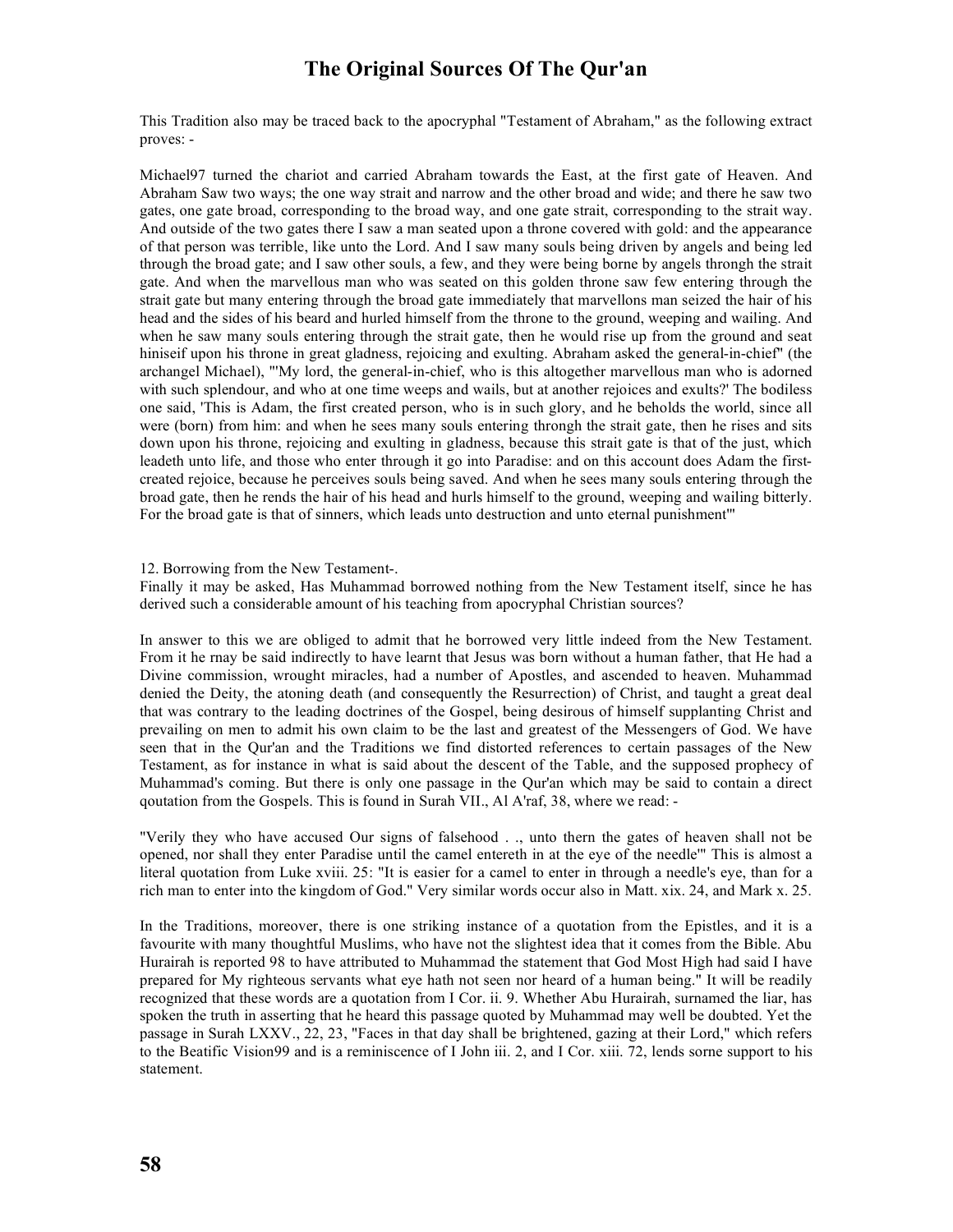From a careful examination of the whole subject dealt with in this chapter we therefore conclude that the influence of true and genuine Christian teaching upon the Qur'an and upon Islam in general has been very slight indeed, while on the other hand apocryphal traditions and in certain respects heretical doctrines have a claim to be considered as forming one of the original sourees of the Muhammadan faith100.

#### *FOOTNOTES*

1 Sir W. Muir, Life of Mahomet, 3rd ed., p. lxxxiv.

2 Ancient Christianity. vol. i. p. 266.

3

4 Cent. VII, pt. II, cap iii.I, ed. Reid.

5 Quoted in Dr. Koelle's Mohammed and Mohammedanism, p. 136.

6 Sir W. Muir,Life of Mahomet, 3rd ed., pp. 20, 21. He is here speaking of Muhammad's visit to Syria.

7 Life of Mahomet, pp. 143, 144.

8 Surah LXI., As Saff, 6: "And when Jesus, the Son of Mary said, 'O children of Israel, verily I am an Apostle of God unto you, confirming what was before Me of the Law, and bringing good news of an Apostle who will come after Me: his name is Ahmad." Ahmad is the same name as Muhammad. The latter must have heard of the prophecy in John xvi., 7, &c, and his informant must, purposely or ignorantly, have mistaken for , which latter word does not occur in the New Testament.

9 Surah III., 40, and IV., 169.

10 The district where the Cave was situated.

11 Believers and unbelievers.

12 So as not to touch them.

13 That is, of the cave.

14 i.e. the Judgement Day.

15 Muhammad.

16 Others say Jews, but this is less likely.

17 Vide Bar Hebraeus, Chron. Ecc., I. 142 sqq.; Assemani, Bibl Orient. I. 335, sqq.

18 Cat. Syr. MSS., p. 1090.

19 Vide Jalalain and Abbasi in loco.

20 De Gloria Martyrum, cap. 95.

21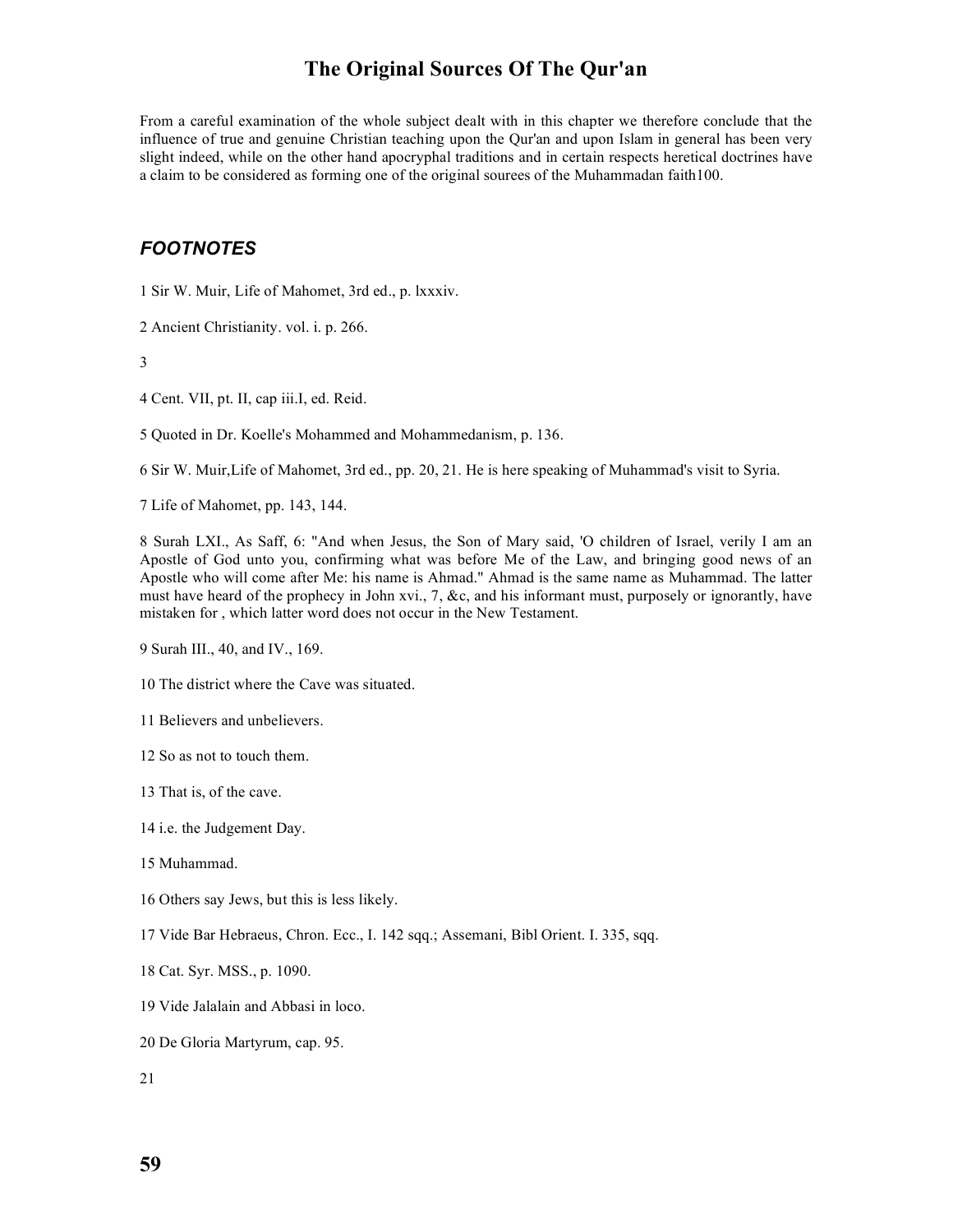22 In the Sahih of Muslim (Kitabu'l Adab) we are told that the Christians of Najran pointed this blunder out to Al Mughairah. He consulted Muhammad about it, but could get no satisfactory answer.

23 But Firdausi is following the Avesta here in telling us that Faridun (Avestic Thraetaona) married these women, Arnavaz and Shahrnaz (the Avestic Arenavachi and Savanhavachi); Yeshts, v. 34; ix. 14; xv. 24.

24 R. Abraham Geiger, Was hat Mohammed, p. 172.

25 A reference to the Law which prohibited any but the High Priest from entering the Holy of Holies.

26 i.e. Muhammad

27 i.e. the Qur'an (commentators).

28 i.e. Muhammad

29 The angel Gabriel, who is hence called the Holy Spirit by Muslims.

30 Or unchaste.

31 Jesus.

32 Note the definite article.

33 Commentators are doubtful whether this is Jesus or Gabriel.

34 That is "Rejoice." The birth of a boy is still said to be a "brightening of the eyes" in the East, and congratulations are expressed by the formula of the text.

35 The Child.

36 Or unchaste.

37 Jesus.

38 The Gospel.

39 Protevangelium Iacobi Minoris, capp. 3, 4, 5.

40 So in Muhammadan Tradition, as we have seen, Mary's mother is named Hanna.

41 Op. cit., capp. 7, 8, 9, 11.

42 Coptic Apocryphal Gospels, p. 15: Frag. ii. A: lines 10-12.

43 Op. cit., capp. 3, 4, p. 132.

44 Protevangelium Iacobi Minoris, capp. 15.

45 Op. cit., cap. 18.

46 The scene here described is not mentioned in the Qur'an itself nor do Muhammadan traditions clearly record it in reference to the birth of Christ. It is upon this description that Milton dwells in his Ode "On the morning of Christ's Nativity":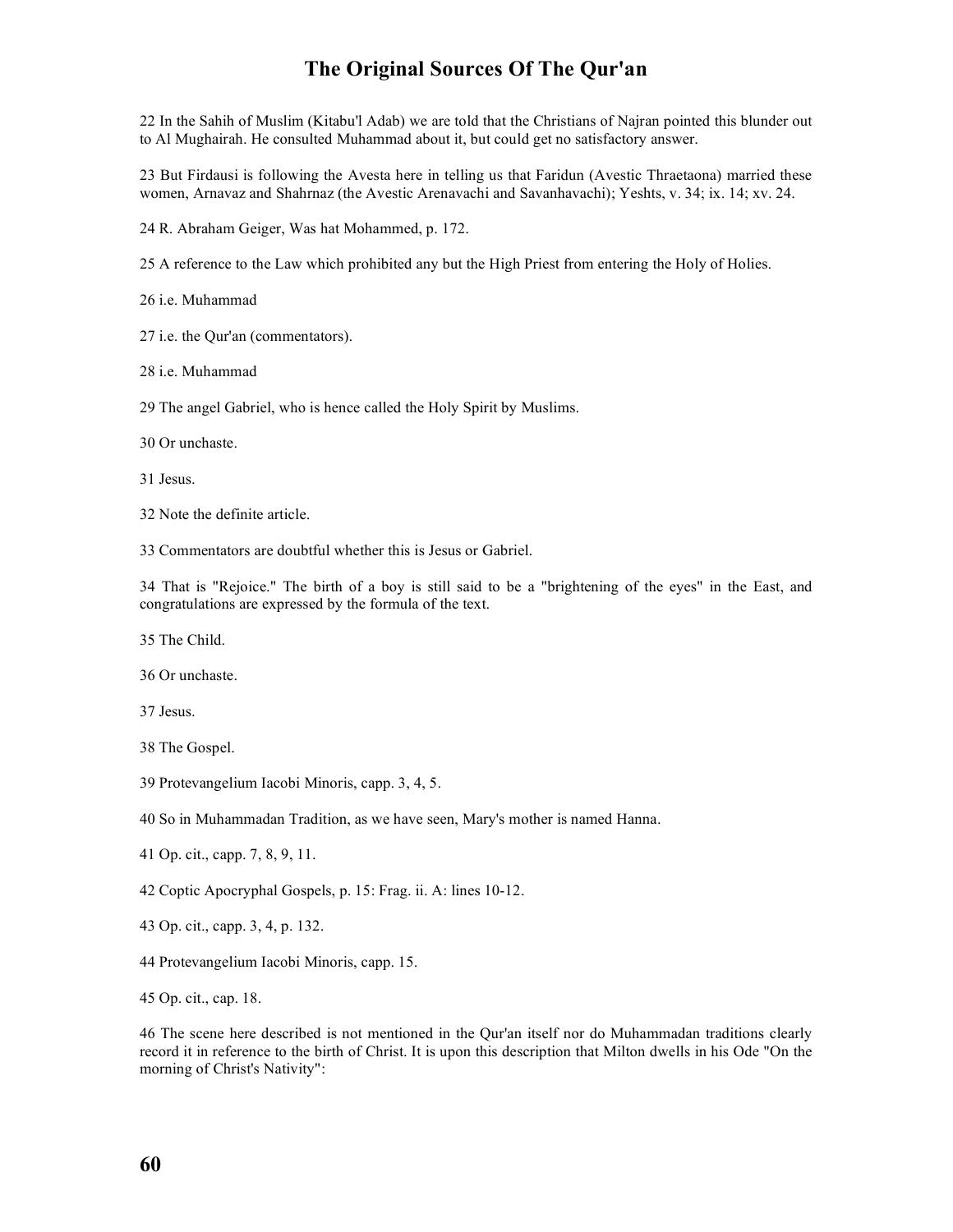No war, or battle's sound Was heard the world around: The idle spear and shield were high up hung, The hooked chariot stood Unstained with hostile blood, The trumpet spake not the armed throng

But peaceful was the night Wherein the Prince of Light His reign of peace upon the earth began:

While the birds of calm sit brooding on the charmed wave. The stars with deep amaze Stand fixed in steadfast gaze....."

But something of the same thing has left its trace upon later Muhammadan legend, only in reference to Muhammad's birth. Thus reported in the Raudatu'l Ahbab, Fatimah, daughter of Abdu'llah, is reported as having said: "I was with Aminah (Muhammad's mother) "when the symptoms of her approaching confinement set in: and, on looking up to heaven, I saw the stars to such an extent incline towards the earth that I though they must fall down." Or, according to another account, "The stars were so near the earth that I thought they would fall upon my head." (Quoted by Dr. Koelle, Mohammed and Mohammedanism p. 257)

47 Cf. Plautus, Amphitruo, Act L, Sc. i., vv. 115-20.

48 Hist. Nativitat. Mariae cap. 20.

49 Vide The Noble Eightfold Path, pp. 69, 70.

50 Op. cit., pp. 196 sqq.

51 "Sa mangalasalamulam gantva salasakhayam ganhitukama ahosi. Salasakha suseditavettagam viya onamitva deviya hatthapatham upaganchi. Sa hattham pasaretva sakham aggahesi...Salasakham gahetva titthamanaya eva c'assa gabbhavutthanam ahosi.

52 Verses 34, 35: -

Yad passanti pavane darika phalite dune, tesam phalanam hetumhi uparodanti darika. Rodante darike disva ubbidha vipula duma, Sayem ev' onamitvana upagacchanti darike,"

The story of Buddha's birth under a tree is also found in the Romantic History of Buddha, translated by Beal from the Chinese Sanskrit (p.43), and also in the Phu-yau-king (ibid., p.347).

The fancy that Mary was brought up in the Temple is; of course, along with the name of her mother Anna (Hannah), derived from the account of Samuel's dedication by his mother Hannah. But it is an evidence or great ignorance to imagine the same thing possible in the case of a girl, and still more so to say, as the apocryphal books do, that Mary was brought up in the Holy of Holies!

53 Book I. 34, ed. Cowell.

54 Beal, Rom. Legend, p. 44.

55 Beal's version of the Fo-sho-hing-tsan king (pp. 3, 4).

56 In the Zamyad Yesht of the Zoroastrians a somewhat similar account of speaking at birth is mentioned in connexion with The monster Snavidhka, who when still very young said: "I am still an infant, and am not yet grown up: if I ever do grow up I shall make the earth a wheel, I shall make the heavens a chariot : I shall bring down the Good Spirit from the bright Garo-nmanem" [the highest heaven, the abode of Ahuro Mazdao, corresponding to the Muhammadan 'Arsh]: "I shall cause the Evil Spirit to rush up from miserable hell. They will bear my chariot, both the Good Spirit and the Evil Spirit, unless the manly-hearted Keresaspa slay me' The mention of the "wheel" and the "chariot " in this passage distinctly indicates Buddhist influence in Persia, and reminds us of how Buddha was said to have "turned the wheel of the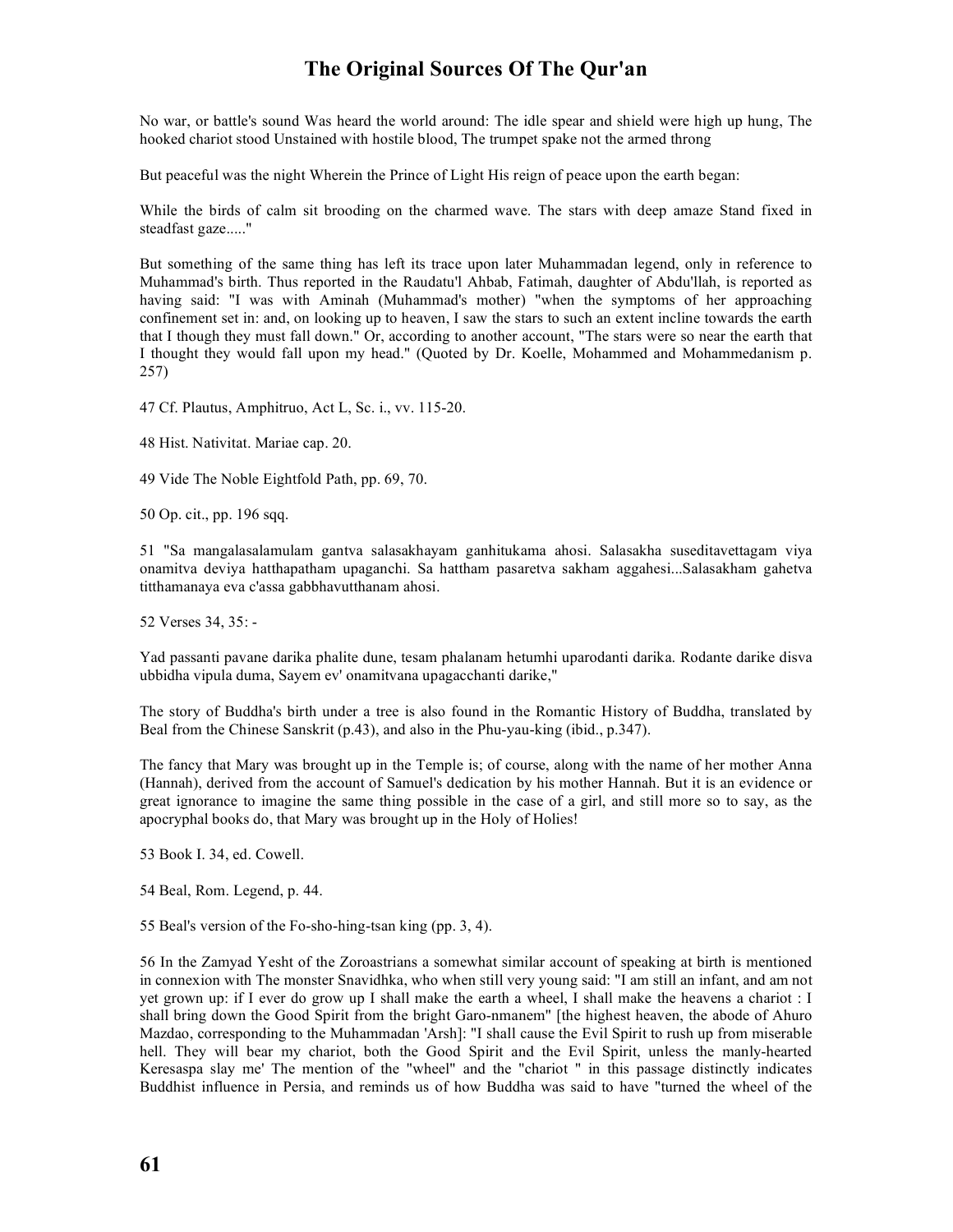Law," implying his claim to universal dominion. Hence the idea of the infant speaking at birth also is seen to be not an original Zoroastrian but a Buddhist legend.

57 Maidah means a table provided with food.

58 The word used here is is always applied to the Apostles of Christ exclusively. It is an Ethiopic word. Does this show any connexion between the fable and some legend current in Ethiopia, whither Muhammad's first converts fled for refuge?

59 To the Table.

60 These expressions show that there is a reference to the institution of the Lord's Supper.

61 Cf. Athanasius, Contra Arianos, iv. I

62 "Neque passum eum et Simonem quendam Cyrenaeum angariatum portasse crucem eius pro eo; et hunc secundum ignorantiam et errorem crucifixum, transfiguratum ab eo, uti putaretur ipse esse Iesus."

63 For our present purpose it is unnecessary to refer to the difference between Irenaeus' accennt aud that given by Hippolytus in his Philosophumena. Much as the two reports differ in certain respects, they agree sufficiently in showing the general fact of Basilides' Gnostic views in these matters.

64

65 Manes, Ep. Fund. ap. Evodium : "Princeps itaque tenebrarum cruci est affixus, idemque coronam spineam portavit." It is unnecessary here to appeal to the statement in the "Gospel of Barnabas" that Judas was crucified instead of Christ, as that work was written long after Muhammad's time. The various and somewhat contradictory Traditions of the Muslims regarding the question whether Christ died or not if so, how long He remained dead, and who was crucified in His place, will be found treated of in my Religion of the Crescent, Appendix A.

66 Weil, Biblische Legenden der Muselmanner, pp. 296 sqq.

67 Op. cit., pp. 274, 275.

68 Op. cit., pp. 549, 550.

69 This is the title of the Antichrist.

70 Qisasu'l Anbiya, p. 275; cf. Araisu't Tijan, p. 554.

71

72 Coptic Apocryphal Gospels, pp. 108, 109.

73 Araisu'l Majalis, p. 554.

74 Qisasu'l Anbiya, p. 275.

75 p. 142, note 1.

76 Manichaism had taken refuge in Arabia long before Muhammad's time (Beausobre, Histoire du Manicheisme, Pt. I. ch. iv).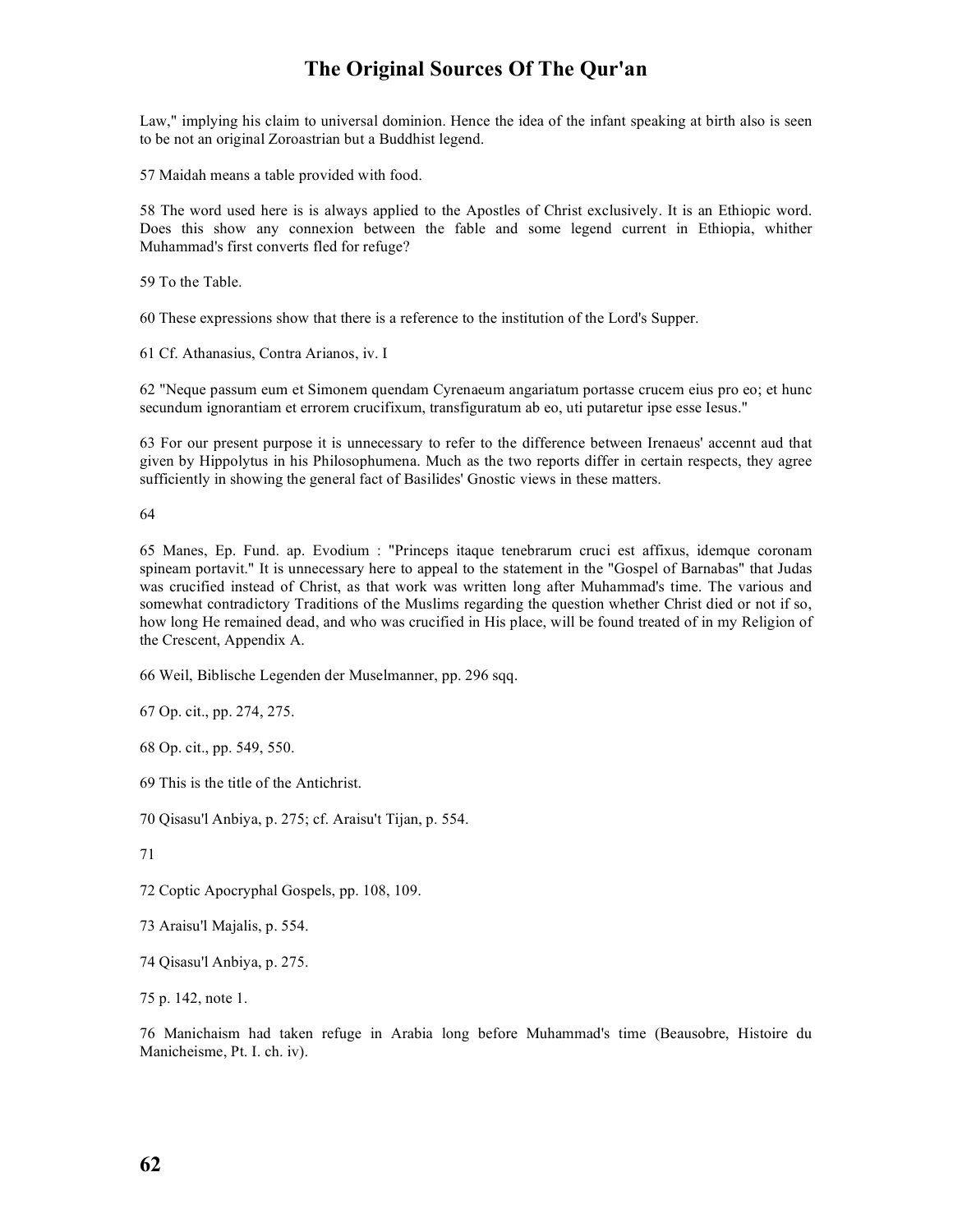77 Most of our information about Mani himself comes from Al Fihrist, though it is difficult to say on what authorities the author of that work relied. Mani was born probably in A.D. 216. Patristic writers give much information about his teaching.

78 Perhaps meaning "The Noble Tome" from Arta (Av. ersta) + anga limb, portion.

79 See note 2 to p. 55 above.

80 Qisasu'l Anbiya, p. 11.

81 Book IV.

82 pp. 242, sqq.

83 Probably Muhammad confounded the "first-begotten" of this passage with the term "first-created" repeatedly applied to Adam in the "Testament of Abraham": vide below, p. 208.

84 pp. 251, sqq.

85 Published in Texts and Studies, vol. ii, no. 2.

86 See examples in The Religion of the Crescent, Appendix C, pp. 242 sqq.

87 "Testament of Abraham", Recensions A, cap. xii, p. 91 : cf pp. 92, 93, 113, 114, capp. xiii, xiv, and Recension B, cap. vii.

88 Cf. Surah L., 16, 17, 20.

89 The Book of the Dead, vol. iii, p. xivii.

90 Op. cit., p. ixxv.

91 Vide Note, p. 8 above.

92 In Zoroastrian mythology also the Balance appears in a manner very similar to its use in Egyptian. Rashnu, one of the three judges of the dead (cf. the Greek story of the same duty assigned to Minos, Rhadamasthus and Aeacus, in Plato's Gorgias, cap. lxxix) holds a Balance. and in it men's good deeds and bad are weighed after their death. The other judges are Mihr and Sraosha, the Mihr and Sarosh or later Persian legends. In the Mtddle Ages in Europe Michael was supposed to bold the Balance.

93 The Ka'bah at Mecca.

94 The Temple at Jerusalem.

95 Pp. 218 sqq.

96 Op. cit., p. 521.

97 "Testament of Abraham", Recension A, cap xi.

98 Mishkatu'l Masabih, p. 487.

99 On the Muhammadan idea of this, vide The Religion of the Crescent, pp. 116, 118.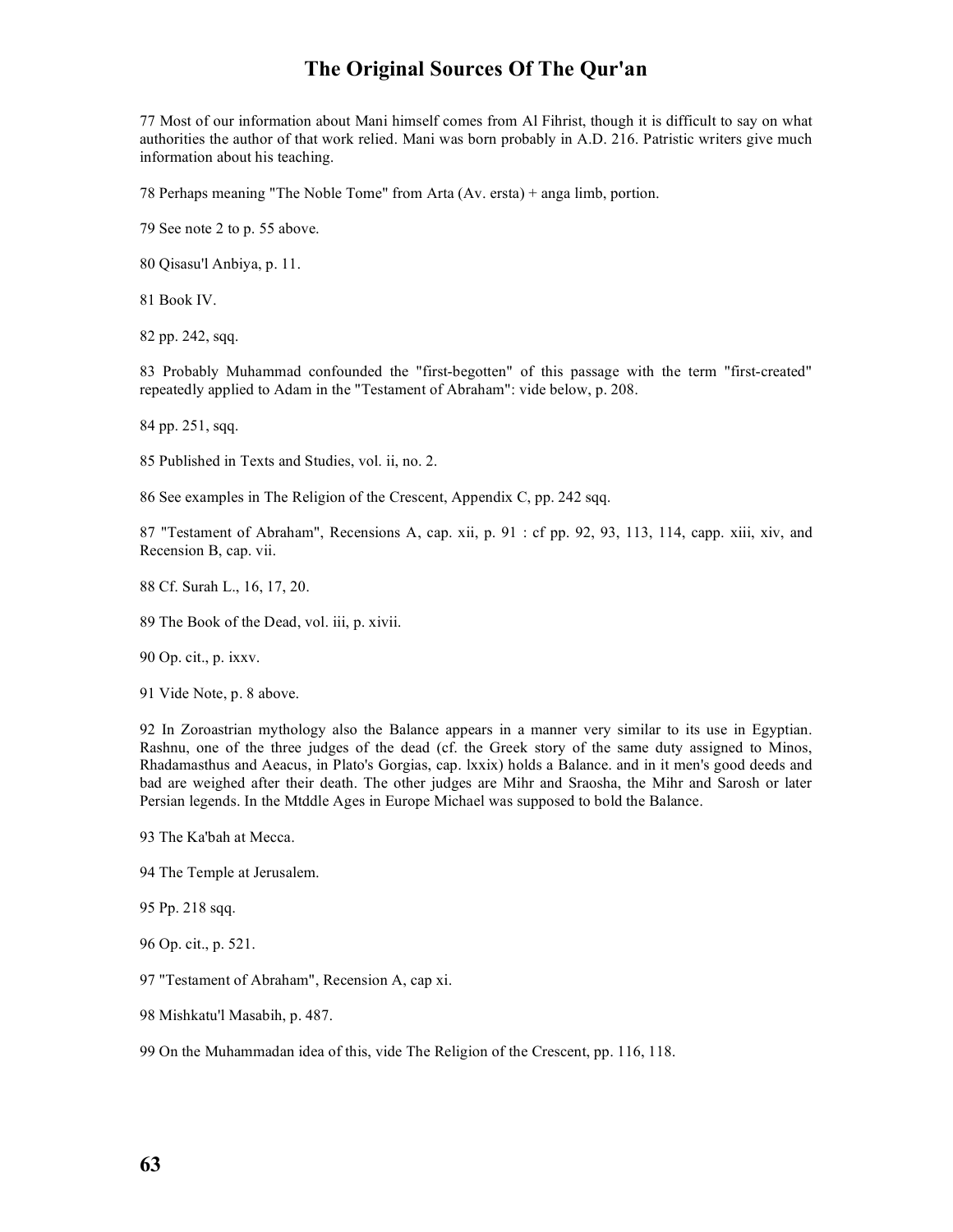100 In his Muhammadanische Studien (vol. II, pp. 382 sqq.) Professor Goldziher has an interesting account of the way in which in later times "Traditions" were borrowed from Christian sources. But this lies beyond our present inquiry.

# **5. ZOROASTRIAN ELEMENTS IN THE QUR'AN**

THE political influence which the Persians exercised over certain parts of the Arabian Peninsula and the neighbouring countries in and before Muhammad's time was very considerable; as we learn from Arabian and Greek writers alike. Abu'l Fida, for example, informs us that, early in the seventh century or the Christian era, Khusran (or, as the Arabs called him, Kisra') Anushiravan, the great Persian conqueror, invaded the kingdom of Hirah on the banks of the Euphrates, dethroned the king Hirah, and placed upon the throne in his stead a creature of his own, named Mundhir Mai's Sama. Not long afterwards Anushiravan sent an army into Yaman, under a general called Vahraz, to expel the Abyssinians who had taken possession of the country, and to restore the Yarnanite prince Aba's Saif to the throne of his ancestors1. But the Persian force remained in the country, and its general ultimately himself ascended the throne and handed it down to his descendants2. Abu'l Fida tells us 3 that the princes of the family of Mundhir who succeeded him in Hirah, and ruled also over the Arabian 'Iraq, were merely governors under the kings of Persia. He says with reference to Yaman that four Abyssinian rulers and eight Persian princes held sway there before it acknowledgec' Muamrnad's4 sovereignty. But even earlier than Muhammad's time there was mich intercourse between the North-West and West of Arabia and the Persian dominions. We are informed that Naufal and Muttalab (who were the brothers of Muhammad's great-grandfather), when they were the leading chiefs of the Quraish, which made a treaty with the Persians, by which the merchants of Mecca were permitted to trade with 'Iraq and Fars (the ancient Persia). In the year 606, or about that time, a party of merchants headed by Abu Sufyan reached the Persian capital and were received into the king's presence5.

When Muhammad laid claim to the prophetic office in 612 A. D., the Persians had overrun and held possession for a time of Syria, Palestine, and Asia Minor. At the time of the Htjrah in A.D. 226 the Emperor Heraclius had began to retrieve the fortunes of the Byzantine Empire, and not long after the Persians were obliged to sue for peace In consequence of this, Badzan, the Persian governor of Yaman, deprived of the hope of support from home, was obliged to submit to Muhammad and agree to pay tribute (A.D.628). Within a few years of the Prophet's death the armies of Islam had overrun Persia and converted the great mass of its people by the sword.

Whenever two nations, the one highly advanced in civilization and the other in a state of comparative ignorance, are brought into close intercourse with one another, the former always exercises a very considerable influence over the other. All history teaches us this lesson. Now in Muhammad's time the Arabs were in a very unenlightened condition; in fact their own writers sleak of pre-Islamic ages as 'The Times of Ignorance." The Persians, on the other hand, as we learn from the Avesta, from the cuneiform inscriptions of Darius and Xerxes, from the still existing ruins of Persepolis, and from the evidence of Greek writers, had from at least very early times been highly civilized. It was but natural therefore that intercourse with them should leave its impress upon the Arabs. From Arabian historians and from the statements of the Qur'an and its commentators it is evident that the romantic legends and the poetry of the Persians had in Muhammad's time obtained a very considerable degree of popularity among the Arabs. So widely were some of these tales known among the Quraish that Muhammad was accused by his enemies of having borrowed or imitated them in the Qur'an. Ibn Hisham, for instance, says that one day when Muhammad "had gathered an assembly, then he summoned them to God Most High and read the Qur'an there, and warned them what would befall the nations that remained destitute of faith. Then Nadr bin Al Harith, who had followed him into his assembly, rose up and told them about Rustam the strong and about Isfandiyar and the kings of Persia. Then He said, 'By God! Muhammad is not a better story-teller than I am, and his discourse is nothing but the Tales of the Ancients. He has composed them just as I have composed them.' On his account therefore did God send down the verse: 'And 6 they have said, Tales of the Ancients hath he written down, and they are recited to him morning and evening. Say thou, He who knoweth what is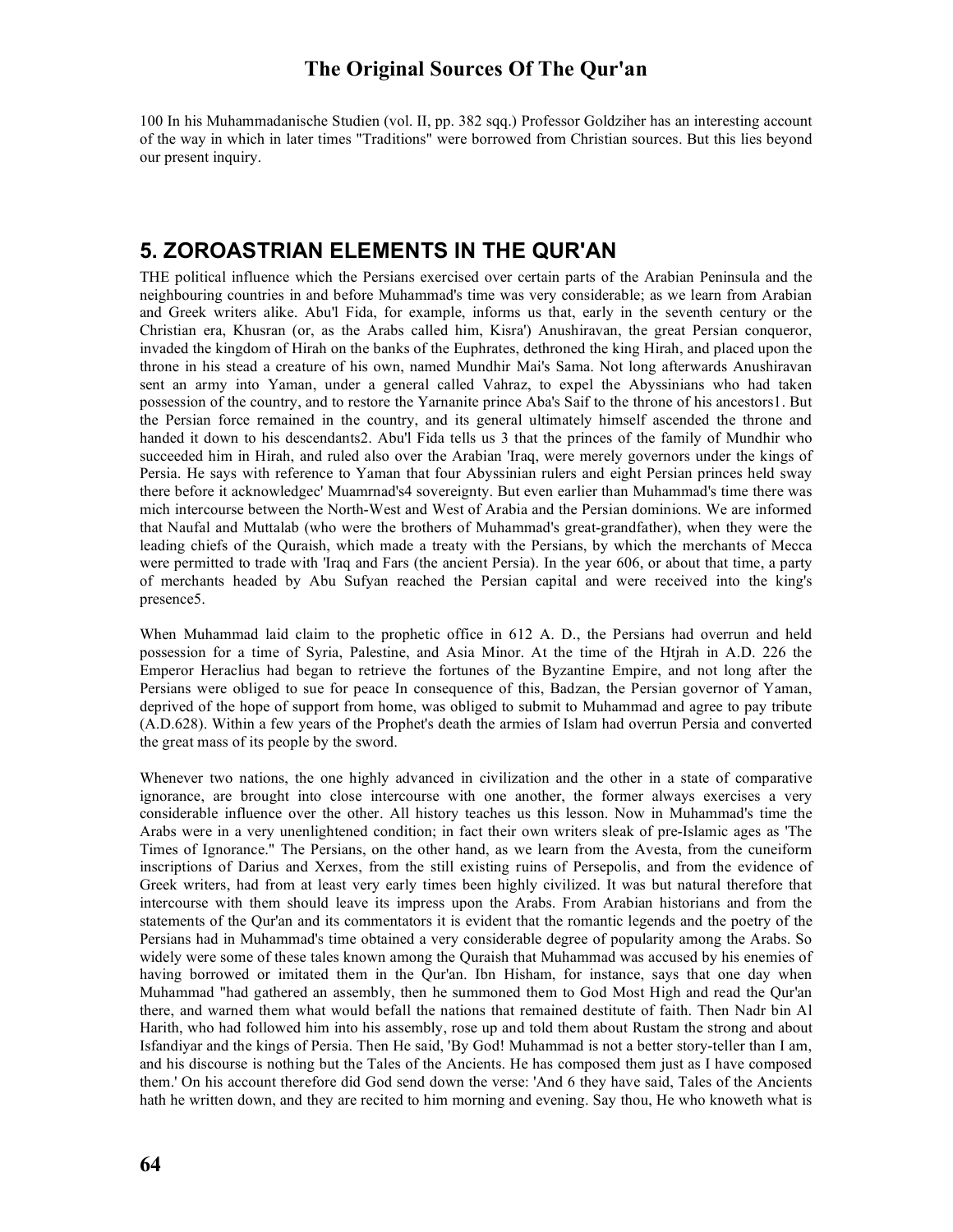secret in the heavens and the earth hath sent it down verily He is forgiving, merciful.' And on his account this also came down: 'When7 verses are recited to him, he hath said, Tales of the Ancients!' And this also descended for his benefit: 'Woe8 unto every sinfnl liar that heareth God's verses read to him; then he persisteth in being proud, as if he did not hear them! Therefore give him good news of a sore punishment9."

Muhammad's answer to the charge thus brought against him cannot have been altogether satisfactory to his audience, nor can we deem it sufficient to deter us from inquiring whether an examination of certain passages of the Qur'an does not bear out the assertion thus made by his early opponents.

The stories of "Rustarn and Isfandiyar and the Kings of Persia" which were referred to by Nadr are doubtless among those which, some generations later Firdausi, the most celebrated of the epic poets of Persia, learnt from the collection which he tells us a Persian villager had made, and which Firdausi has left us in poetic form in the Shahnameh. Doubtless all these tales are very ancient in some form, but we need not depend upon the Shahnameh for those which we should have to quote or refer to; and this is well, because the authority of a work, which, in its present poetical form, is later than Muhammad's time, might not be deemed sufficient. Fortunately in the Avesta and other books of the Parsis or Zoroastrians we have information which cannot be called in question on the ground of antiquity, and it is to these we shall appeal.

It may be safely concluded that, since the tales of the kings of Persia were of interest to the Arabs and they had heard of Rustam and Isfandiyar', they are unlikely to have been quite ignorant of the story of Jamshid. Nor is it probable that the Persian fables regarding the ascension to heaven of Arta Viraf and of Zoroaster before him, their descriptions of Paradise and the Bridge of Chinvat and tile tree Hvapah, the legend of Ahriman's coming up out of primaeval darkness, and many other such marvellous tales, had remained entirely unknown to the Arabs. If they were known, it was natural that Muhammad should have made some use of them, as he did of Christian and Jewish legends. We must therefore inquire whether such fancies have left any trace upon the Qur'an and the Traditions current among the Muslims. We shall see that not only is this the case, but that it' some instances these Persian tales are so indubitably of Aryan and not of Semitic origin that they are found in slightly modified forms in India also. In fact some of them were, so to speak, part of the religions and intellectual heritage of both nations; and when the Persians and the Hindus separated from one another, and, leaving their ancient common home - the Airyanem Vaejo10 near Herat, migrated to Persia and India respectively, were carried away in the minds of both peoples. Others of these ideas may very possibly have originated in Persia somewhat later, and have spread to India in process of time. We shall see that they had certainly reached Muhammad's ears, and they have not been without influence upon the Qur'an and the Traditions, which claim to have been handed down by his devoted followers, relating what they assert that they heard from his lips.

#### The Night Journey.

The first matter with which we shall here deal is the celebrated account of Muhammad's Night Journey. This is thus referred to in a verse which we have already11." quoted (Su rah XVII., Al Asra' - also called Surah Banu Israil' - 1) -

"Praise be to Him who caused His servant to journey by night from the Sacred Mosque to the Farther Mosque, whose enclosure We have blessed, that We might show him of Our signs. it is well known that commentators on the Qur'an are by no means agreed with regard to this verse, some thinking that Muhammad merely dreamt that he made the journey mentioned in it, others taking it in a literal sense and adding many details from Tradition, and others again explaining it in a mystical or figurative sense. Ibn lshaq for example, informs us, giving his traditional authority, that Muhammad's favourite wife 'Ayishah used to say, "The body of the Apostle of God did not disappear, but God took his spirit on the journey by night." Another Tradition reports that Muhammad himself said, "My12 eye was sleeping and my heart was awake." The celebrated mystical commentator Muhiyyu'd Din accepted the whole account only in a metaphorical sense13. As, however, we are not concerned seriously to discuss the question of the occurrence of this "Night Journey," we need not deal further with this view. It is certain that the great mass of Muhammadan commentators and Traditionalists believe that Muhammad actually went from Mecca to Jerusalem and also visited the heavens, and they give long accounts, of deep and abiding interest to Muslims, regarding what he did and what he saw. It is with this Tradition that we have to deal, and we shall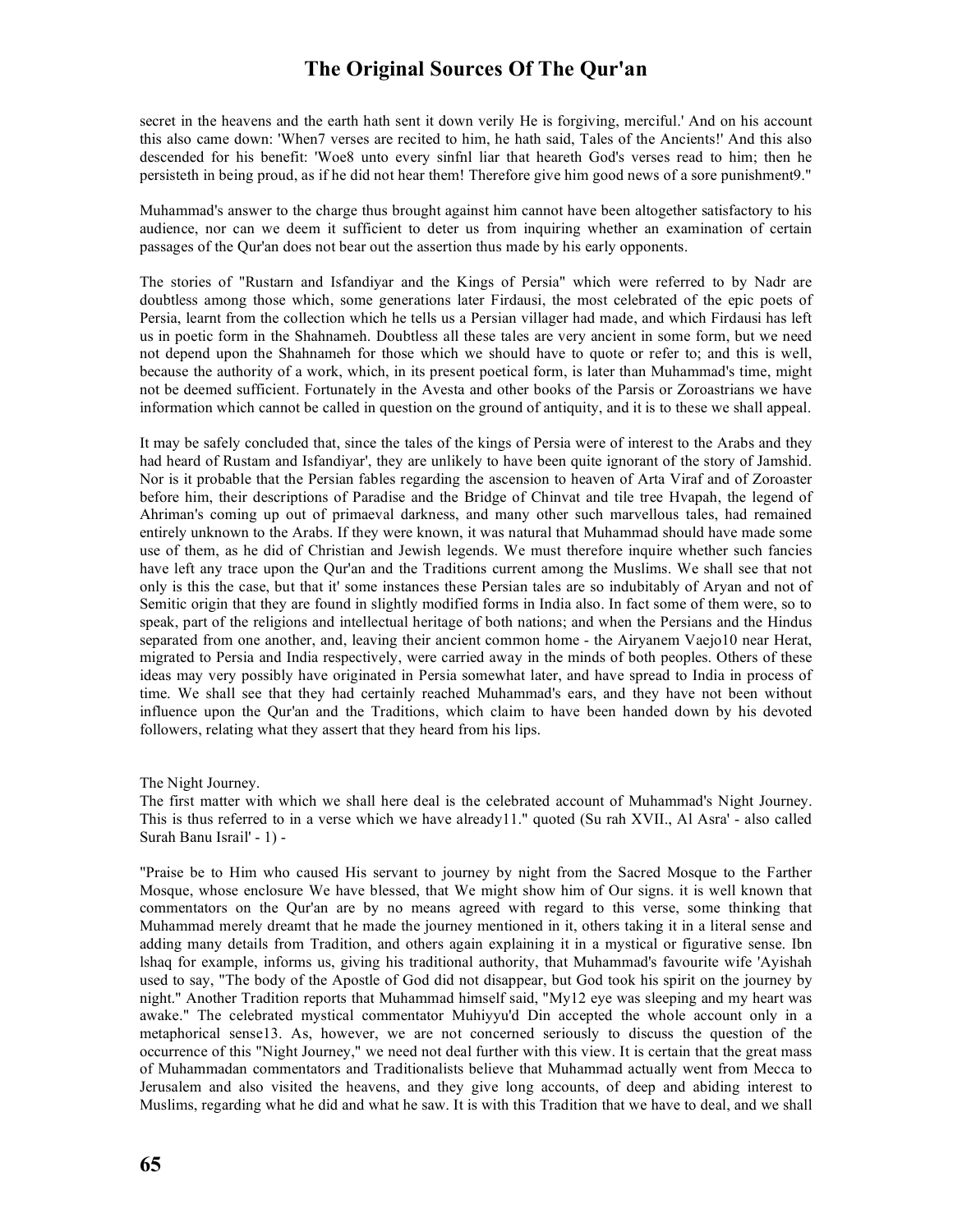see that it is easy to trace the origin of its main features to earlier legends, and especially to Zoroastrian sources. This is true, whether we believe with the vast mass of Muhammadans that Muhammad himself gave such an account of his Miraj as the ones we now proceed to translate, or infer that the whole legend is the production of somewhat later times14. We quote Ibn Ishaq's account first, because it is the earliest that has reached us. It is given by Ibn Hisham, his editor and continuator, in the following manner. Muhammad, we are informed, asserted that Gabriel came and awoke him twice to go on the "Night Journey," but he fell asleep again- Then he continues: -

"Accordingly he (Gabriel) came to me the third time: then he touched me with his foot, and I sat up. He seized me by my arm, and I stood up with him. He then sent forth to the door of the Mosque: and lo! a white animal, (in appearance) between a mule and an ass; on its flanks were two wings, with which it rules both its hind feet its fore-foot it sets down at the limit of its glance. He mounted me upon it, then he went forth with me, (in such a way that) he does not precede me and I do not precede him When I approached it (the animal) to mount it, it reared. Accordingly Gabriel placed his hand upon its mane: then he said, 'O Buraq, art thou not ashamed of what thou art doing I (I swear) by God, O Buraq, there never mounted thee before Muhammad a servant of God more honoured with God than he is.' Accordingly (Buraq) became so much ashamed that he poured forth sweat Then he stood still till I mounted him." "Al Hasan in his Tradition has said, 'The Apostle 0f God went, and Gabriel went with him, until he reached the Holy House (Jerusalem) with him. There he found Abraham and Moses and Jesus amid a band of the prophets. Accordingly the Apostle of God acted as their leader (Imam) in worship, and prayed with them, thereupon (Gabriel) brought two vessels, in one of which there was wine and in the other milk. Accordingly the Apostle of God took the vessel of milk and drank of it, and left the vessel of wine. Therefore Gabriel said to him, 'Thou hast been guided to Nature and thy people have been guided to Nature, O Muhammad, and wine is forbidden you.' Then the Apostle of God departed, and when it was morning he went to the Quraish and gave them this information. Then said very many people, 'By God! this matter is clear: by God! a caravan takes a month from Mecca to Syria, and a month in returning, and does that fellow Muhammad go in one night times15 and come back to Mecca ?'"

According to this narrative, Muhammad went only from Mecca to Jerusalem and back in one night. Later traditions amplify the journey considerably, all, however, professing to give the account which the reciter declared came from Muhammad himself. In the Mishkatu'l Masabih the following story is given, with the usual string of names of those through whom the tradition was handed down: -

"The Prophet16 of God related, - . . While I was asleep, . . lo! a comer came to me: then he opened what is between this and this . . ., and he took out my heart. Then I was brought a golden cup full of faith. My heart was washed, then it was replaced, then I came to myself.... Then I was brought an animal smaller than a mule and taller than a donkey, and white: it is called Buraq, and places its front feet at the far end of its range of sight. Then I was set upon it and Gabriel carried me off until I came to the lowest heaven. He demanded admittance. I was said, 'Who is that?' He said, 'Gabriel' It was said, 'And who is with thee?' He said 'Muhammad.' It was said, 'And was he sent for?' He said, 'Yes.' It was said, Welcome to him, and very good is his coming.' Then one opened. Accordingly, when I entered, lo! Adam was there. Gabriel said, 'This is thy father Adam, therefore salute him.' Accordingly I saluted him and he returned the salute. Then he said, 'Welcome to the good son and the good prophet.''. The story goes on with wearisome repetition of much the same account, telling us how Gabriel took Muhammad from heaven to heaven, being asked the same questions at each door: and answering them in precisely the same way. In the second heaven Muhammad was introduced to John the Baptist and Jesus, in the third to Joseph, in the fourth to Idris, in the fifth to Aaron, in the sixth to Moses. The latter wept, aud when asked why, replied that the cause of his tears was the knowledge that more of Muhammad's followers than of his own people would enter Paradise. In the seventh heaven Muhammad met Abraham, and the usual greeting took place. "Afterwards I was carried aloft to the Sidratu'l Muntahatimes17, and lo its fruits were like the pots of a potter, and lo its leaves were like the ears of an elephant. He said, 'This is the Lotus or the Boundary.' Then lo! four - rivers, two interior rivers and two exterior livers. I said, 'What are these two, O Gabriel? He said, 'The two interior ones are two rivers in Paradise, but the two exterior ones are the Nile and the Euphrates."

The passage goes on to mention many other particulars of the journey, among others the incident of Adam's weeping, which we have 18 already spoken of; but it is unnecessary to mention them all.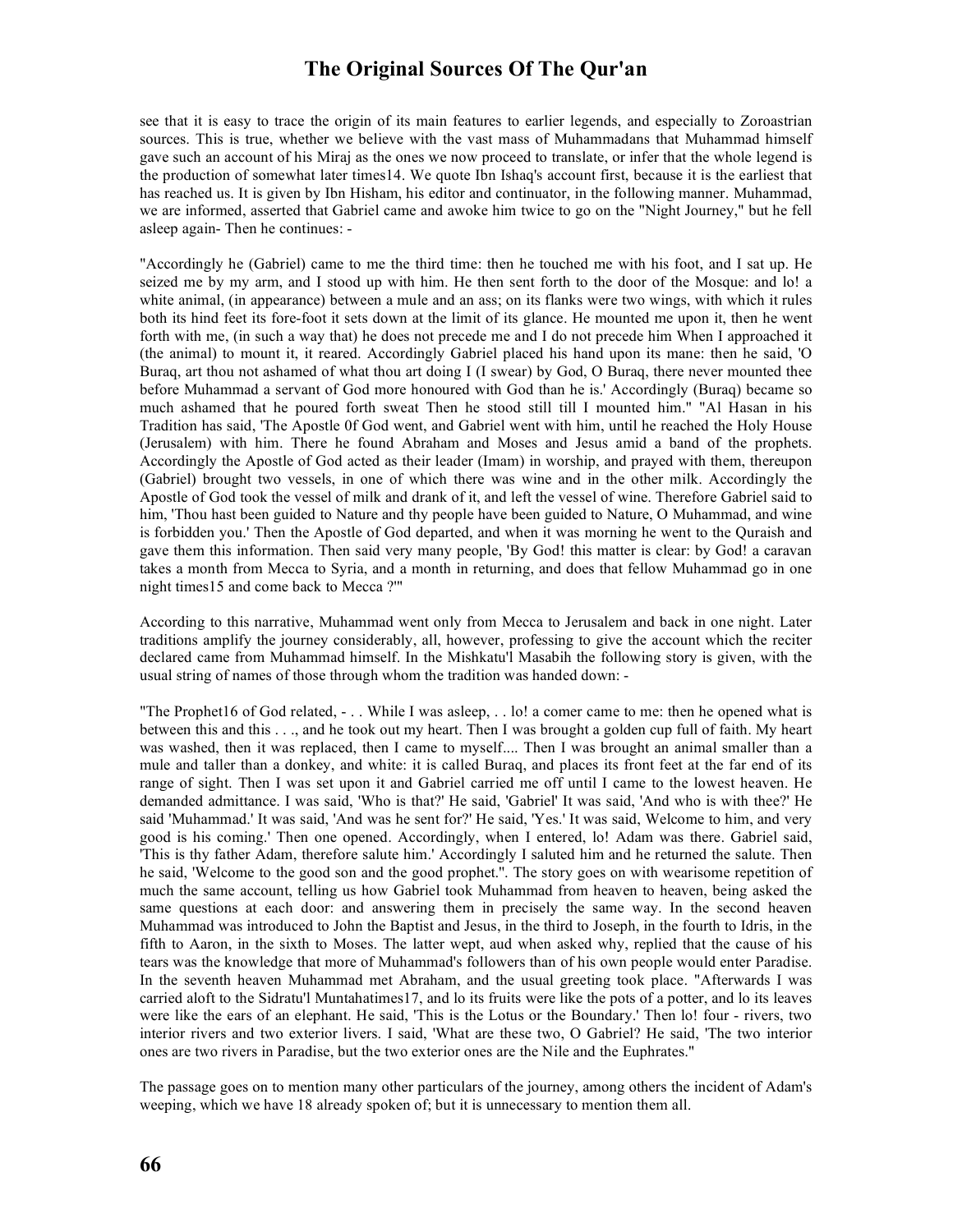In the popular works 19 from which the great mass of modern Muslims obtain their knowledge of their prophet's life, the account of the Mi'raj is far more full of marvels. When he had reached the Lotus of the Boundary, beyond which Gabriel dared not advance with him, the angel Israfil took charge of Muhammad and led him to his own realm, whence the prophet advanced to the very Throne of God, being bidden by God's own Voice not to remove his sandals, since their touch 20 would honour even the court of God. After a few more details, which to ordinary minds seem both puerile arid blasphemous, we are told that Muhammad entered behind the veil 21, and that God said to him, "Peace be upon thee, and the mercy of God, and His blessing, O Prophet." In these later narratives of the Miraj we find mythology unrestrained by any regard for reason or truth.

We must now inquire what was the source from which the idea of this night journey of Muhammad was derived. It is very possible that the legend as first of all related by Muhammad himself was based upon a dream, and it does not seem to have contained any account of an ascension, if we consider Surah LIII., 13- 18, to be of later date. But we have to deal with the narrative contained in the Traditions, and these enter into very precise details regarding the Miraj or ascent." We shall see that there is good reason to believe that the legend in this form was invented in order to show that, in this respect as well as in all others, Muhammad was more highly privileged than any other prophet. The story may have incorporated elements from many quarters, but it seems to have been in the main based upon the account of the ascension of Arta Viraf contained in a Pahlavi book called "The Book 22 of Arta Viraf," which was composed in the days of Ardashir Babagan, King of Persia, some 400 years before Muhammad's Hijrah, if we may believe Zoroastrian accounts.

In that work we are informed that, finding that the Zoroastrian faith had to a great extent lost its hold upon the minds of the people of the Persian Empire, the Magian priests determined to support by fresh proofs the restoration of the faith which the zeal of Ardashir had undertaken to carry out. Therefore they selected a young priest of saintly life, and prepared him by various ceremonial purifications for an ascent into the heavens, in order that he might see what was there and bring back word whether it agreed or not with the account contained in their religions books. It is related that, when this young Arta Viraf was in a trance, his spirit ascended into - the heavens under the guidance of an archangel named Sarosh, and passed from one storey to another, gradually ascending until he reached the presence of Ormazd 23 himself. When Arta Viraf had thus beheld everything in the heavens and seen the happy state of their inhabitants, Ormazd commanded him to return to the earth as His messenger and to tell the Zoroastrians what he had seen. All his visions are fully related in the book which bears his name. It is unnecessary to quote it at length, but a few quotations will serve to show how evidently it served as a model for the Muhammadan legend of the ascent of Muhammad.

In the Arta' Viraf Namak (cap. vii, 4§§ 1-4) we read: 'And I take the first step forward unto the Storey of the Stars, in Humat . . . And I see the souls of those holy ones, from whom light spreads out like a bright star. And there is a throne and a seat, very bright and lofty and exalted. Then I inquired of holy Sarosh and the angel Adhar, What place is this, and who are these persons?'"

In explanation of this passage it should be mentioned that the " Storey of the Stars "is the first or lowest " court" of the Zoroastrian Paradise Adhar is the angel who presides over fire. Sarosh is the angel of obedience, and is one of the "Eternal Holy Ones" (Amesha-spentas later Amshaspands) or archangels of the Zoroastrian faith. He guides Arta Viraf through the different heavens, just as Gabriel does Muhammad.

The narrative goes on to relate how Arta Viraf reached the Storey of the Moon, or the second, and then the Storey of the Sun, which is the third of tile celestial mans,ons. In the same way he was led on and on through every one of the heavens, until he was introduced into Ormazd's presence, and had the inteiwiew which is detailed in cap. xi in these words: -

"And finally up rose from his throne overlaid with gold the archangel Bahman: and he took my hand and brought me to Humat and Hukht and Hurast 24, amid Ormazd and the archangels and the other holy ones and the Essence of Zoroaster the pure-minded..... and the other faithful ones and chiefs of the faith, than whom I have never seen anything brighter and better. And Bahman [said]. 'This is Ormazd.' And I wished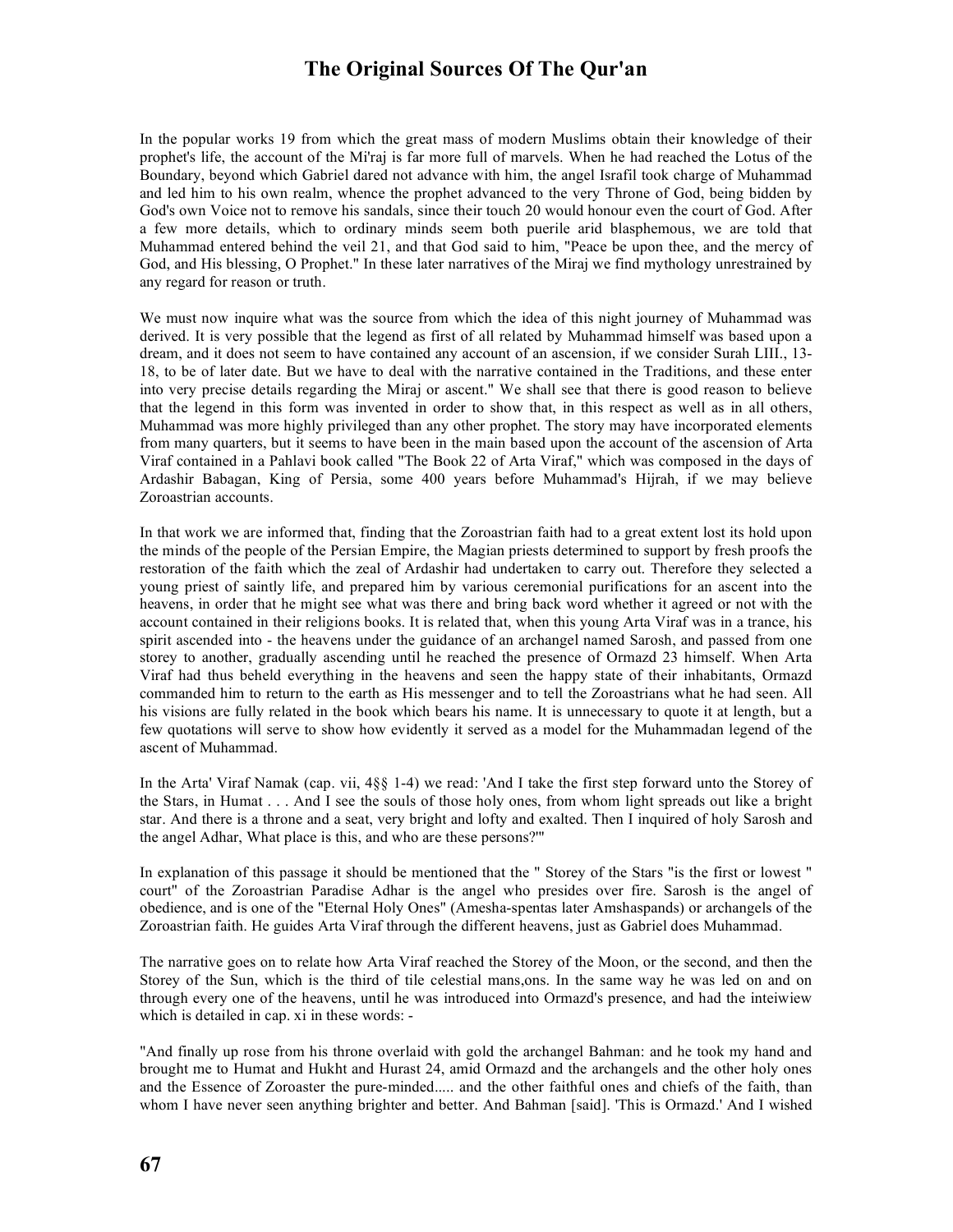to offer a salutation before Him. And he said to me, 'Salutation to thee, O Arta Viraf! Welcome! Thou hast come from that perishable world to this undefiled bright place.' And he commanded holy Sarosh and the angel Adhar 'Carry off Arta Viraf and show him the throne and the reward of the holy ones and also the punishment of the wicked'. And finally holy Sarosh and the angel Adhar took my hand, and I was carried forward by them from place to place and I have seen those archangels and I have seen the other angels."

We are then told at considerable length how Arta Viraf visited Paradise and hell, and what he saw in each. After his visit to hell the tale goes on: -

"At 25 last holy Sarosh and the angel Adhar took my hand and brought me forth from that dark, dreadful and terrible place, and they bore me I that place of brightness and the assembly of Ormazd and the archangels. Then I wished offer a salutation berate Ormazd. And He was kind. He said, 'O faithful servant, holy Arta Viraf, apostle of the worshippers of Ormazd, thou to the material world, speak with truth the creatures, according as thou hast seen and known, since I, who am Ormazd, am here. Whosoever speaks rightly and truly, I hear and know. Speak thou to the wise ones.' And when Ormazd spake thus, I remained astounded, for I saw a light and did not see a body, and I heard a voice, I knew that 'this is Ormazd.'

It is unnecessary to point out how great is the resemblance between all this and the Muhammadan legend of Muhammad's Miraj.

In the Zardusht-Namak, a work which was probably composed in the thirteenth century of the Christian era, there is related a legend that Zoroaster himself, centuries earlier than Arta Viraf, ascended up to heaven, and afterwards obtained permission to visit hell also. There we are told he saw Ahriman, who closely corresponds with the Iblis of the Qur'an.

Nor are such legends confined to the Persian portion of the Aryan world. In Sanskrit also we have similar tales, among which may be mentioned the Indralokagamanam, or 'Journey to the World of Indra' the god of the atmosphere. There we are told that the hero Arjuna made a journey through the heavens, where he saw Indra's heavenly palace, named Vaivanti, which stands in the garden called Nandanam. The Hindu books tell us that ever-flowing streams water the fresh, green plants that grow in that beautiful place, and in its midst there stands a tree called Pakshajati, bearing a fruit styled Amrita or Immortality, the of Greek poets, of which whoever eats never dies. Beautiful flowers of varied hues adorn that tree; and whoever rests under its shade is granted the fulfilment of whatever desire he may conceive in his heart.

The Zoroastrians have also an account of the existence of a marvellous tree, called if, Hvap in the Ayesta and Humaya in Pahlavi, the meaning in each ease being "possessed of good water," 'well watered." In the Vendidad it is described in these words.- " In 26 purity do the waters flow from the sea of Puitika into the sea of Vourukasha, to the tree Hvapa: there grow all plants and of all kinds." Hvapa and Pakshajati are identical with the Tuba' or tree of "goodness" of the Muhammadan paradise, which is too well known to need description here.

It must, however, be noted that very similar legends are found in certain Christian apocryphal works also, especially in the " Visio Pauli " and the "Testament of Abraham," to the latter of which we have already had to refer more than once. In the "Visio Pauli" we are told that Paul ascended to the heavens and beheld the four rivers of Paradise and Abraham also viewed the wonders of the heavens in his legendary "Testament," each returning to earth to relate what he had seen, just as Arta Viraf and Muhammad are said to have done. Of Abraham it is said: 'And 27 the archange Michael descended and took Abraham up upon a cherubic chariot, and he raised him aloft into the ether of the sky, and brought him and sixty angels upon the cloud and Abraham was travelling over the whole inhabited earth upon a conveyance."

This "cherubic chariot" assumes another for in the Muhammadan legend, for Muhammad rides upon an animal called Buraq, riding being more in accordance with Arabian ideas than driving. The. word Buraq is probably derived from the Hebrew baraq, "lightning," which in Arabic is barq, though a Pahlavi derivation is also possible.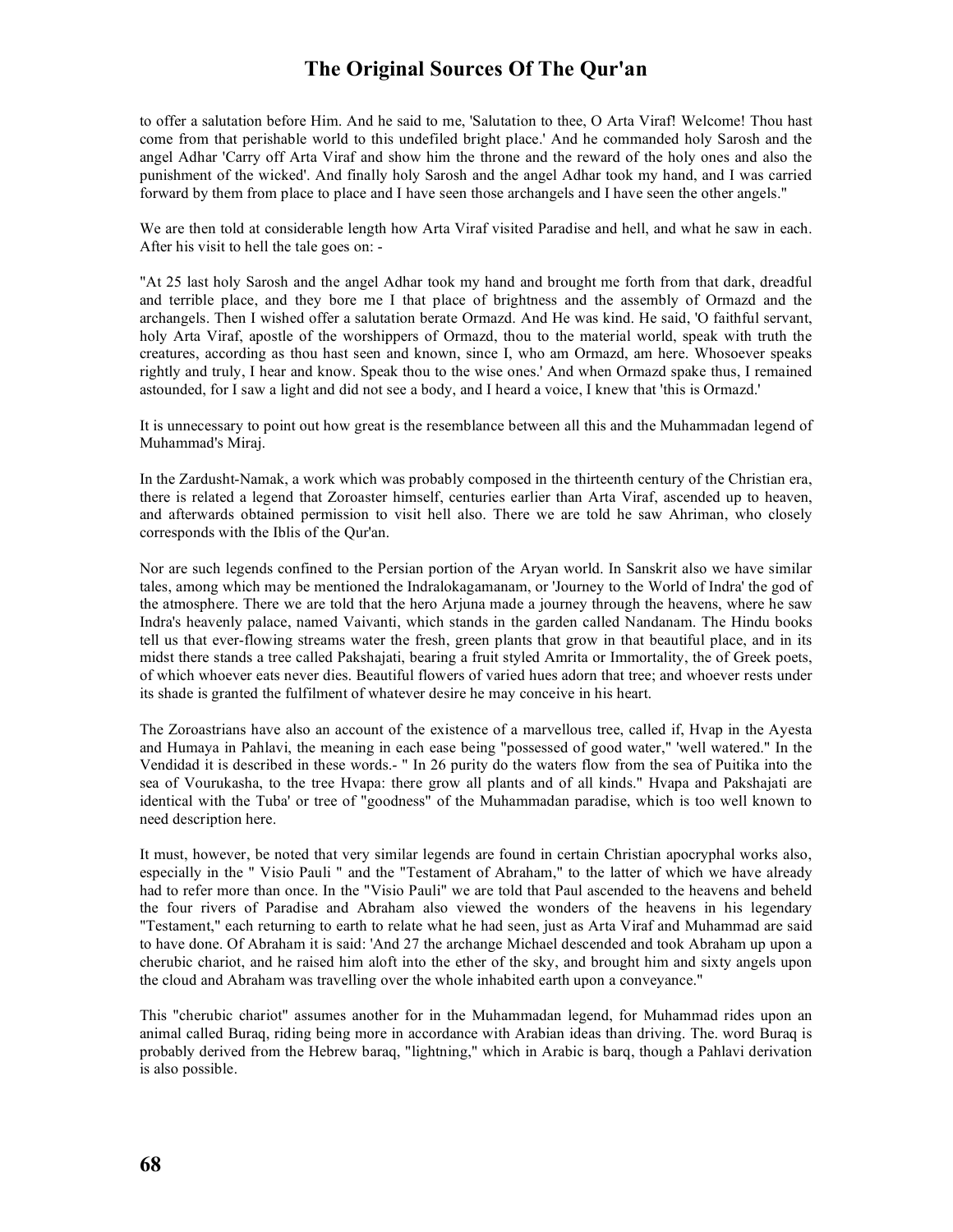Before passing on to consider other points, it should be noticed that the Book of Enoch contains a long account of the wonders of earth, hell and sky which Enoch saw in his 28 vision . This apocryphal work no doubt had its influence on the legends contained in the "Visio Pauli" and the "Testatment of Abraham" and thus upon the Muhammadan fable; but we can hardly suppose that the Arta Viraf was affected, except perhaps indirectly, by these works. However, that is a question which does not affect our present inquiry.

Now regarding the Tree of life in the Garden of Eden the Jews have many marvellous 29 legends, which may have been borrowed from the Accadian tales about the ' Sacred Tree of Eritu," mentioned in some of the earliest inscriptions found at Nippur by Dr. Hilprecht. Into these we need not now enter at any length,. merely observing how great a contrast there is between all such legends and the simple narrative of fact contained in Genesis. The Jewish legends have affected the Muhammadan account of the heavenly Paradise, because the Muslim belief is that the Garden of Eden was situated in heaven. They therefore transfer to the heavenly Paradise much that the Jews have related about the earthly. In this respect they may have been led into error by the Christian apocryphal books, for the description of the four rivers, &c., given in the Visio Pauli " (cap. xlv) evidently springs from the same strange fancy. It is hardly necessary to say that these apocryphal books were never accepted by any section of the Christian Church as of any weight or authority, though some of them had at one time a considerable degree of popularity with the ignorant multitude. Some of them have long been known, others have only recently been recovered after having been lost for centuries. Whether the Muhammadans derived their account of the tree Tuba' from the Zoroastrians or from Jewish fables, or whether both the latter (being of common origin) have not had some influence on the story, we need not inquire. The four rivers that Muhammad saw are those of the Visio Pauli," and these latter are identical with the rivers of Eden, owing to the error which we have noticed above. It may be asked whether the biblical account of the ascension of Enoch, Elijah, our Lord, and the "catching 30 up to the third heaven" of the person whom some have supposed to be St. Paul, have not been the original sources of all the fables which we have met with 31. It is somewhat difficult and quite unnecessary to suppose this with reference to the Persian and Indian tales to which we have referred, though it may be true of the others. But if it be so, we find that the Muslim legend of Muhammad's ascent, like so many other legends8 about Muhammad, has been invented, on the model of other accounts like that contained in the Arta Viraf Namak, with the object of making it appear that he was in certain respects similar, though superior, to Christ and the other prophets who preceded him.

2. The Muhammadan Paradise with Huris

With these we may couple the Ghilman, the Angel of Death; and the Dharratu'l Kainat.

As examples of the descriptions which the Qur'an gives, of Paradise, we may quote the following passages  $33 : -$ 

Surah LV., Ar Rahman, 46 sqq. "And for him who feareth the tribunal of his Lord there are two gardens, dowered with branches. In each of them two fountains flow. In each of them there are of every fruit two kinds. They recline upon couches of which the inner lining is of brocade; and the fruit of the two gardens hangs low. In them are [maidens] restraining their glances, whom neither man nor demon hath approached before them. They are as it were rubies and pearls. Is the recompense for kindness other than kindness?

And besides these two there are two [other] gardens, dark green. In each of them are two fountains, flowing abundantly. In each of them are fruits and palms and pomegranates. In each are [maidens] good, beauteous, Huris enclosed in pavilions, whom neither man nor demon hath approached before them.. [The Just] recline on green pillows and beautiful carpets."

Again, in Surah LVI., Al Warqi'ah, II sqq., we find a similar account of the delights reserved in Paradise for the "Companions of the Right Hand," - that is, the saved on the Resurrection Day :-

"These are those who are brought nigh, in gardens of delight . . . upon bejewelled couches, reclining upon them, facing one another. Upon them wait immortal youths" (the Ghilman), "with goblets and beakers and a cup from a spring [of wine]34. They do not suffer headache from it, nor do they become intoxicated. And with fruit of whatever kind they choose, and birds' flesh of whatever sort they desire. And there are large-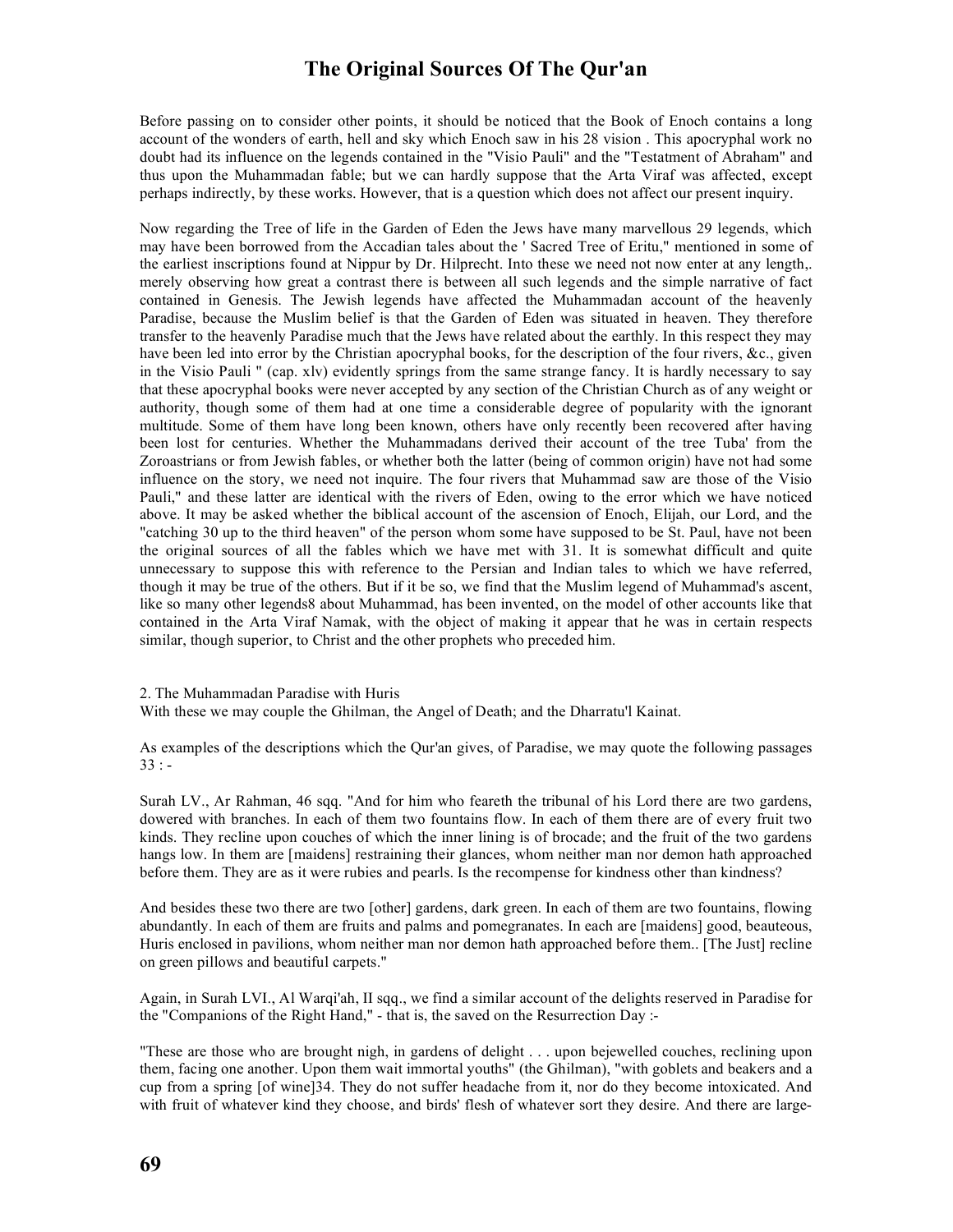eyed Huris like hidden pearls, a recompense for what they used to do. They do not hear in it any vain discourse, nor any charge of crime, only the word 'Peace, Peace.' And the Companions of the Right Hand what of the Companions of the Right Hand? In a thornless Lotus tree and a flower-bedecked Acacia and widespread shade and streaming water, and with abundant fruit not cut off and not forbidden, and in raised couches. Verily We have produced them" (these damsels) "by a [peculiar] creation. Therefore have We made them virgins, beloved, of an equal age [with their spouses] for the Companions of the Right Hand 35."

We shall see that much of this description is derived from Persian and Hindu ideas of Paradise, though most of the more unpleasant details and conceptions are doubtless the offspring of Muhammad's own sensual nature.

The idea of the Huris is derived from the ancient Persian legends about the Pairakas, called by the modern people of Iran Paris. These the Zoroastrians describe as female spirits living in the air and closely connected with the stars and light. So beautiful are they that they captivate men's hearts. The word Hur, by which these damsels of Paradise are spoken of in the Qur'an, is generally supposed to be of Arabic derivation, and to mean "black-eyed." This is quite possible. But it is perhaps more probably a Persian word, derived from the word which in Avestic is hvare, in Pahlavi hur, and in modern Persian khur, originally denoting "light," "brightness," "sunshine," and finally "the sun." When the Arabs borrowed the conception of these bright and "sunny" maidens from the Persians, they also perhaps borrowed the word which best described them. It was natural for the Arabs to find a meaning in their own language for the word, just as in a similar way asparagus has become "sparrow-grass," renegade "runagate," the girasole a "Jerusalem" artichoke, or in Greek the Arabic word wadi, having become Hellenized under the form , was supposed to come from doubtless on the lucus a non Incendo principle. Firdaus itself, one of the words in the Qur'an for Paradise," is a Persian word; and several words from that 36 language occur in the passages which we have translated above. It is not, however, of any real importance to ascertain the derivation of the word Hur. The beings whom the word is intended to express are of distinctly Aryan origin, as are the Ghilman. The Hindus believe in the existence of both, calling the Huris in Sanskrit Apsarasas, and the Ghilmaan Gandharvas. They were supposed to dwell principally in the sky, though often visiting the earth.

Muslim historians relate many tales which show how much the prospect of receiving a welcome from the Huris in Paradise cheered many an ardent young Muhammadan warrior to rush boldly to his death in battle. This belief is very similar to the ancient Aryan idea as to the reward of those who died on the field with all their wounds in front. For Manu says in his Dharmasastra :

"Earth-lords 37 contending in battles, mutually desirous of killing one another, not averting their faces, thereafter through their prowess go to heaven." So also in the Nalopakhyanam we find Indra saying to the hero Nala: "Just 38 guardians of the earth (i.e. kings), warriors who have abandoned (all hope of) life, who in due time by means of a weapon go to destruction without averting their faces-theirs is this imperishable world "- the heaven of Indra. Nor were such ideas confined to India, for our own northern ancestors used in heathen days to believe that the heavenly Valkyries, or "Selectors of the Slain," would visit 39 the field of battle and bear thence to the heaven of Odhin, to Valhalla, the "Hall of the Slain," the spirits of brave warriors who fell in the strife.

The ,"Jinns are a kind of evil and malicious spirits which have great power and are a source of terror in many parts of the Muslim world. We have already seen 40 that they are said to have been subject to Solomon, and they are not unfrequently mentioned in the Qur'an 41, where we are told that they were made of fire,42 as were the angels and the demons. The word itself seems to be Persian, for the singular Jinni is the Avestic Jaini43, a wicked (female) spirit.

In examining the question of the origin of the Muhammadan legend regarding the "Balance," we saw that it is stated in the Traditions that in his Mi'raj Muhammad saw Adam weeping in heaven when he looked at 44 the "Black Figures" (al aswidah) on his left hand, but rejoicing when his glance rested on those which stood at his right.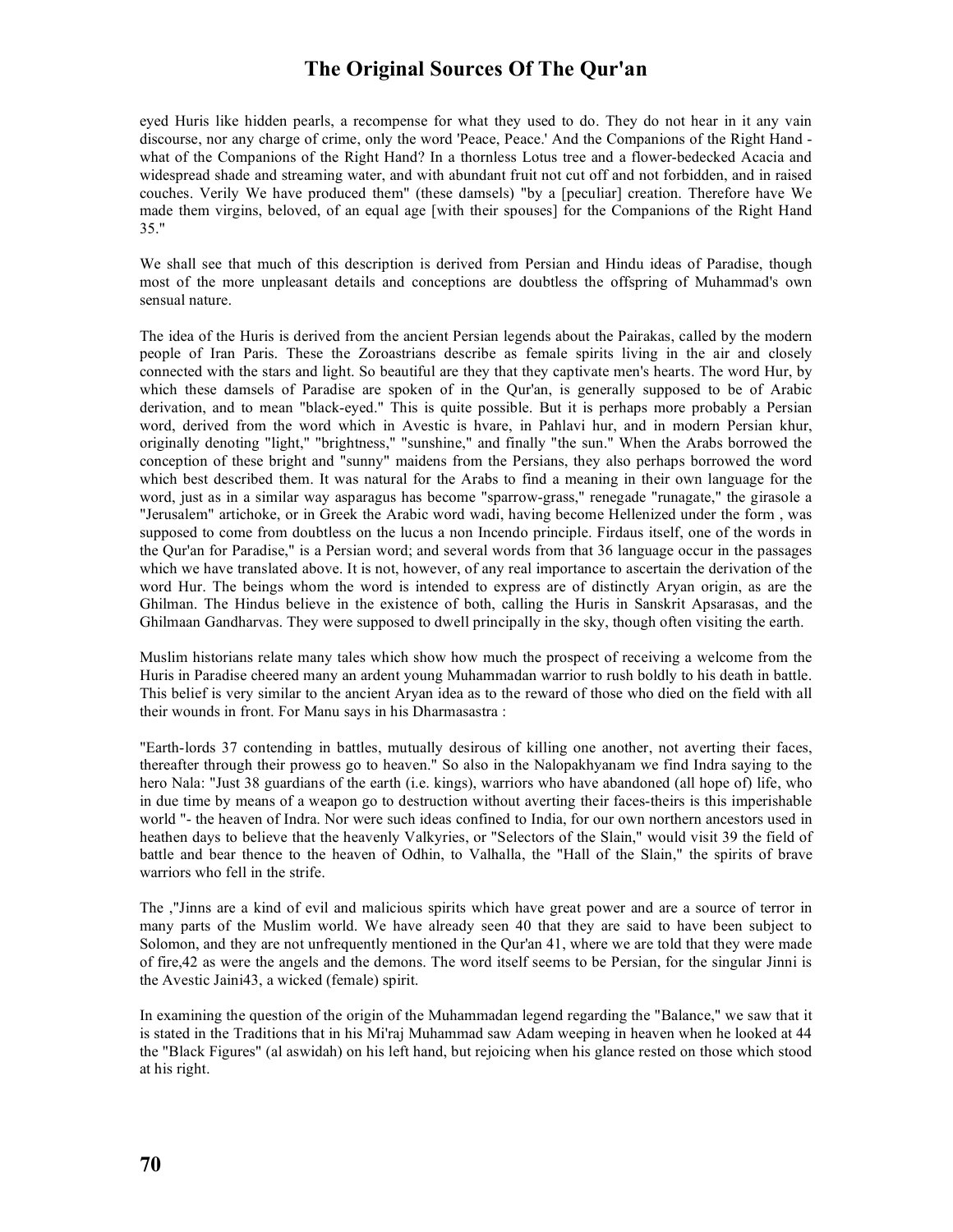These black figures were the spirits of his descendants as yet unborn. They are generally termed "The Existent Atoms" (adu dharratu'l kainat). They differ from the beings mentioned in the "Testament of Abraham" (from which the main features of that portion of the tale are borrowed) in the fact that, in the latter book, Abraham sees the spirits of his descendants who had died, while in the Muhammadan tradition he sees those of men not yet born, in the form of "Existent Atoms." The name by which these beings are known in Muhammadan religious works is undoubtedly a purely Arabic one. But the idea seems to have been derived from the Zoroastrians, among whom these beings were called fravashis45 in Avestic and feruhars in Pahlavi. Some have fancied that possibly the Persians adopted this idea from the ancient Egyptians, but this hardly seems probable. Whether it be so or not, the Muslims are indebted for their belief in the preexistence of men's spirits to the Zoroastrians.

The Muslims speak of the Angel of Death very much as the Jews do, though the latter say that his name is Sammael, while the former call him 'Azrail. But this latter name is not Arabic but Hebrew, once more showing the extent of the influence exercised by the Jews upon nascent Islam. As this angel's name is not mentioned in the Bible, it is evident that what the Jews and the Muslims say about him must be borrowed from some other source. This is probably Persian, for the Avesta tells us of an angel called Astovidhotus or Vidhatus, "the divider," whose duty it is to separate body and spirit. If a man fell into fire or water and was burnt to death or drowned, the Zoroastrians held that his death could not be due to the fire or to the waterfor these "elements" were supposed to be good and not injurious to man. It was the Angel of Death, Vidhatus 46.

#### 3. The Ascent of 'Azrazil from Hell.

'Azazil, according to the Muslim tradition, was the original name of Satan or Iblis. The name is Hebrew and occurs in the original text of Leviticus (xvi. 8, 10, 26). But the tale of his origin is not at all Jewish but almost if not quite Zoroastrian, as a comparison between the Muslim and the Zoroastrian legends proves.

In the Qifasu'1 Anbiya (p. 9), we read: "God Most High created 'Azazil. 'Azazil worshipped God Most High for a thousand years in Sijjin47. Then he came up to the earth. On each story 48 he worshipped God Most High for a thousand years until he came up upon the surface," the highest story, on which men dwell. God then gave him a pair of wings made of emerald, with which he mounted up to the first heaven. There he worshipped for a thousand years, and thus was enabled to reach the second heaven, and so on, worshipping for a thousand years at each stage of his ascent, and receiving from the angelic inhabitants of each heaven a special name. In the fifth heaven he was for the first time - according to this form of the legend - called 'Azazil. He thus ascended to the sixth and the seventh heaven, and then had performed so much adoration that he had not left in earth or heaven a single spot as large as the palm of a man's hand on which he had not prostrated himself in worship. Afterwards we are told that for the sin of refusing to worship Adam he was cast out of Paradise 49. The 'Araisu'l Majalis50 tells us that, being then called Iblis, he remained for three thousand years at the gate of Paradise in the hope of being able to inflict some injury on Adam and Eve, since his heart was full of envy and ill-will towards them.

Now let us see what account the Zoroastrians give of what is evidently the same matter in the Bundahishnih, a Pahlavi work the name of which means "Creation." It must be noted that in Pahlavi the Evil Spirit is called Ahriman, which is derived from Auro Mainyus ("the destroying mind"), the name by which he is known in the Avesta.

In the first and second chapters of the Bundahishnih we read : -

"Ahriman was and is in darkness and after- knowledge 51 and the desire of inflicting injury, and in the ....... . And that injuriousness and that darkness too are a place which they call the dark region. Ormazd in his omniscience knew that Ahriman existed, because he "-that is, Ahriman - "excites himself and intermingles himself with the desire of envy even unto the end. . . . They" (Ormazd and Ahriman) "were for three thousand years in spirit, that is, they were without change and motion. . . . The injurious spirit, on account of his after- knowledge, was not aware of the existence of Ormazd. At last he rises from that abyss, and he came to the bright place; and, since he saw that brightness of Ormazd, . . . because of his injurious desire and his envious disposition he became busied in destroying."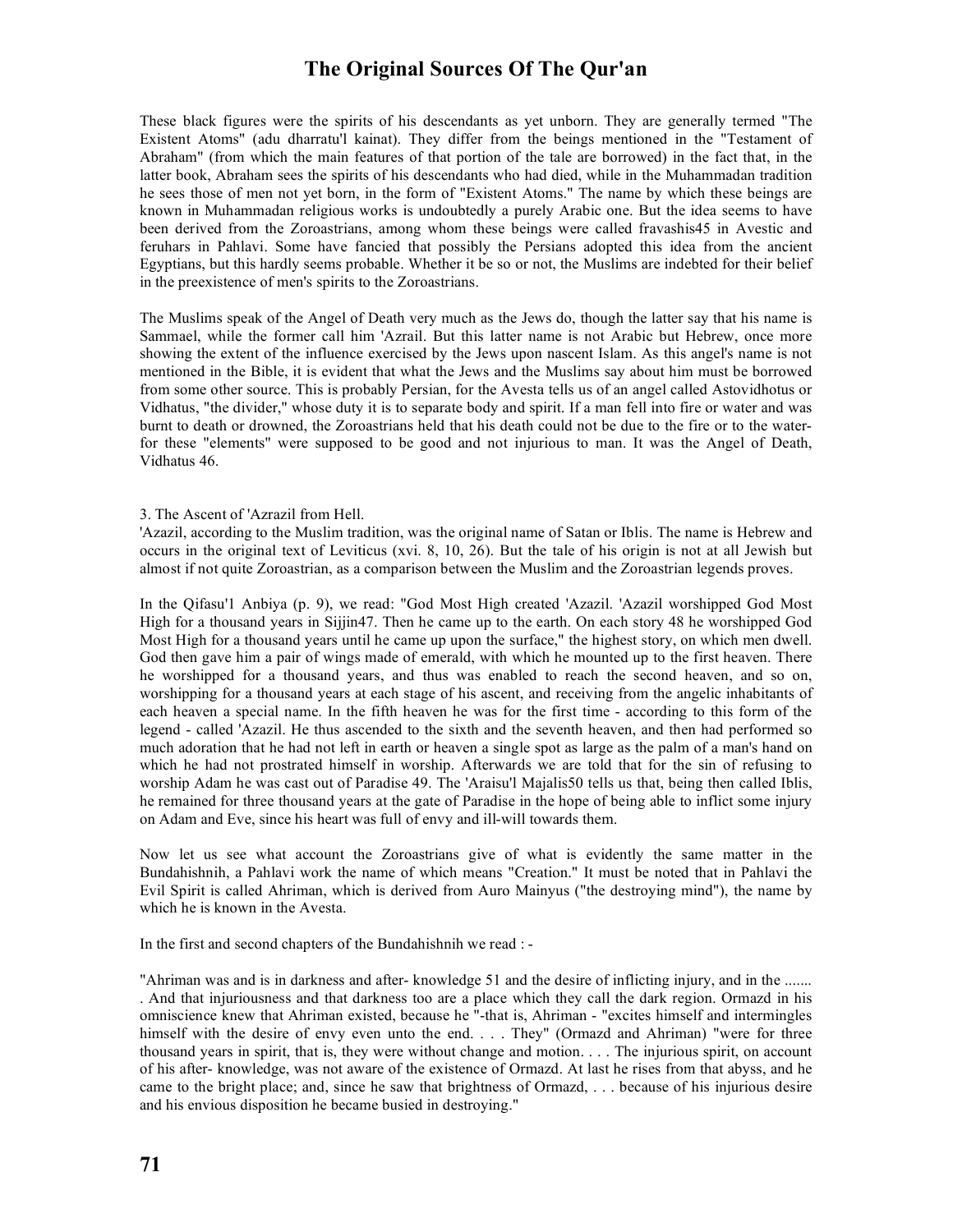We necessarily find a certain difference in form between the legend as it arose among the dualistic Zoroastrians and the aspect it assumed among the Monotheistic Muslims. Hence in the former the Evil Principle is not a creature of Ormazd, and does not at first know of His existence, whereas in the latter be is, of course, one of the creatures of God. In the Muhammadan legend he gradually ascends higher and higher by his piety, while in the Zoroastrian account piety can have nothing to do with the matter. But in both cases the Evil Spirit at first dwells in darkness and ignorance and comes up to the light, and in both cases he sets himself to work to destroy God's creatures through envy and ill-will. The twelve thousand years during which, according to Zoroastrian ideas, the contest between good and evil goes on is divided into four periods of three thousand years each. A reference to this is probably to be found in the three thousand years during which, as we have seen, 'Azazil (Iblis) lies in wait for Adam's destruction.

Before leaving this subject it may be of interest to point out that the Peacock has some connexion with the Evil Spirit both in the Muhammadan and in the Zoroastrian legend. In the Qisasu'l Anbiya we are told that when Iblis was seated in ambush before the gate of Paradise, watching for an opportunity to enter and tempt Adam and Eve to sin, the Peacock was sitting on the wall, on top of one of the battlements, and saw him most piously engaged in repeating the loftiest names of God Most High. Struck with admiration for so much piety, the Peacock inquired who this ardent devotee might be. Iblis replied, "I am one of the angels of God; may He be honoured and glorified!" When asked why he sat there, he replied, "I am looking at Paradise, and I wish to enter it." The Peacock was acting as watchman, so he replied, "I have no orders to admit any one to Paradise while Adam is in it." But Iblis bribed him to grant him admission by promising to teach him a prayer, the repetition of which would keep him from ever growing old, from rebelling against God, and from ever being driven forth from Paradise. On this the Peacock flew down from the battlement and told the Serpent what he had heard. This led to the fall of Eve and afterwards of Adam. When, therefore, God Most High cast Adam, Eve, the Tempter and the Serpent down from Paradise to the earth, lie hurled down the Peacock knowledge 52 with them.

It is noteworthy that the Zoroastrians also believed in a connexion between Ahriman and the Peacock. The Armenian writer Ezniq. whom we have already quoted in a different connexion, informs us of the Zoroastrians of his day that They knowledge 53 say that Ahriman said, 'It is not that I cannot make anything good, but I will not.' And, in order to prove what he said, he made the Peacock."

If the Peacock in the Zoroastrian legend is a creature of Ahriman, we are not surprised at its helping Iblis in the Muhammadan one, and being expelled from Paradise along with him.

4. Legend of the "Light of Muhammad."

Though not mentioned in the Qur'an, the story of the Light of Muhammad, which shone on his forehead and was his pre-existent essence, so to speak, occupies a very important place in the Traditions. Whole pages are filled with such traditions in such books as the Raudatu'l Ahbab. There we read that "When Adam was created, God placed that light upon his forehead, and said, 'O Adam, this light which I have placed upon thy forehead is the light of the noblest and best son [of thine], and it is the light of the chief of the prophets who shall be sent.'" Then the narrative goes on to say that the light passed on from Adam to Seth, and from Seth to the noblest of his descendants in each generation, until in due course it reached 'Abdu'llah ibn Al Muttalab. From him it passed to Aminah when she conceived Muhammad 54. It maybe that Muhammadans have intended in their account of this light of Muhammad to exalt their master so as to match what is said of Christ in John i. 4, 5 (cf. xii. 41), and that there is a confusion in their minds between the first of these passages and Gen. i. 3. At the same time it will be seen from the passages which we now proceed to quote that the details, though with marvellous exaggeration and invention, are, in their main outline, borrowed from Zoroastrian legend.

In the Pahlavi Minukhirad, which was composed in the days of the early Sasanian kings of Persia, we read that Ormazd created this world and all His creatures, and the archangels, and the Heavenly Reason, out of His own special light, with the praise of Zarva I Akarana or "Endless Time." But in a work far more ancient than this the fable of the light is found existent in Persia. In the Avesta it is mentioned in connexion with the great Yima Khshaeta or Yima "the Brilliant," who from its possession derived his name, afterwards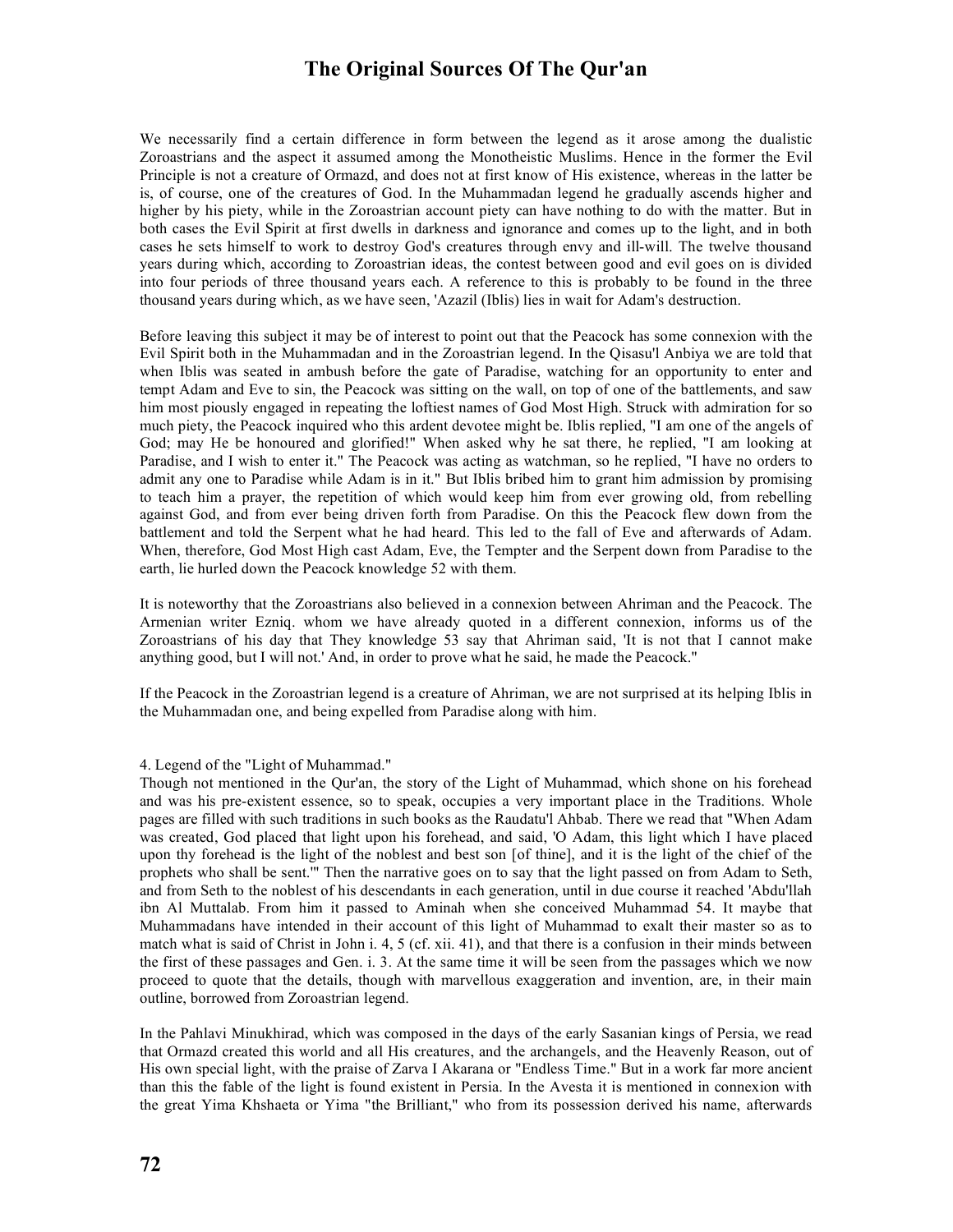corrupted into the modern Persian Jamshid. He is identical with the Sanskrit Yama, who in the Rig Veda is spoken of as the first of men, as in vain tempted to sin by his twin sister Yami, and as after death ruling the shades of the dead. Yima, in Persian tradition on the other hand, is the founder of Persian civilization. His father's name, is the same as the Vivanhvat of the Indian legend, who is the Sun, and is father of Yama. On Yima's brow shone the Kavaem Ilvareno or "Royal Brightness," an emanation from the Divine glory, until through sin he lost it. Of this the following description is given in the 56 Avesta: -

The mighty Royal Brightness for a long time adhered to Jamshid, master of the good herd, while he reigned on the seven-climed earth, over divs and men, magicians and Paris, evil spirits and soothsayers and wizards. . . . Then, when he conceived in mind that false and worthless word, the visible brightness departed from him in the form of a bird.... He who is Jamshid, master of the good herd, Jam, no longer seeing that brightness, became sorrowful; and he, having become troubled, engaged in working hostility upon earth. The first time that brightness departed, that brightness [departed] from Jamshid, that brightness departed from Jam, son of Vivanhvat, like 57 a fluttering bird. . . . Mithra took that brightness. When the second time that brightness departed from Jamshid, that brightness (departed) from Jam, son of Vivanhvat, it went away like a fluttering bird: Faridun, offspring of the Athwiyani tribe, the brave tribe, took that brightness, since he was the most victorious man among victorious men. When the third time that brightness departed from Jamshid, that brightness departed from Jam. son of Vivanhvat, like a fluttering bird: Keresa spa the manly took that brightness, since he was the mightiest among mighty men."

Here we see that, just as in the Muhammadan legend, the light passes on from generation to generation, to the most worthy man in each. It was natural for the offspring of the Sun to possess this light in the first place, and its transmission marked the handing down of the sovereignty. There seems no special suitability in the legend that it was handed down from Adam to Muhammad, unless to magnify the prophet in the same way in which the ancient legend glorified these various old Persian heroes.

Moreover, we notice that Jamshid ruled "over divs and men, magicians and Paris, evil spirits and soothsayers and wizards," just as the Jewish and Muhammadan legends spoken of in an earlier chapter 58 represent Solomon as doing. Doubtless the Jews borrowed this story from the Zoroastrians and passed it on to the Muslims, as we have said in Chapter III.

What the Muslim Tradition says of the dividing up of the "Light of Muhammad," when first created, into various parts, out of which other things were made, is very similar to the story concerning Zoroaster in the old Persian book entitled Dasatir I Asmani, whence it was very possibly derived, especially as the same idea is found also in older Zoroastrian writings, as in the Minukhirad quoted above.

#### 5. The Bridge of the Dead.

This is called in the Muhammadan Traditions As-S irat or "The Way." There are many details given about this marvellous bridge, which is said to be finer than a hair and sharper than a sword. It stretches right over the abyss of hell, and is the only way of passing from earth to heaven on the Judgment Day. All will be commanded to cross it. The pious Muslim will do so without difficulty, guided by the angels; but the unbeliever, unable to cross, will fall headlong into hell fire.

Though the word Siraat is used in the Qur'an in the metaphorical sense of a way, as in the phrase At Siratu'l Mustaqim ("the Right Way," Surah I., Al Fatihah, et passim), yet it is not properly an Arabic word at all. Its derivation shows the origin of the legend about the bridge of that name. The word comes from no Arabic or indeed Semitic root, but is the Persian Chinvat in Arabic letters, since the Arabic language, not having any character to represent the sound ch' (as in church), replaces it by the letter , the first letter in Sirat. Chinvat in Persian means a collector, one that sums up or assembles (cf. Sanskrit ) or takes account. Hence it is only by contraction that the Arabic Sirat gets its meaning, for the Avesta speaks, not of Chinvat 59 but of Chinvato-peretus, "The bridge of him that reckons up" good deeds and bad. This bridge extends from Mount Alburz to the Chakat Daitih, reaching over hell. Each man's spirit, as soon as certain funeral ceremonies have been performed, reaches the bridge and has to cross it in order to enter Paradise. When he has crossed the bridge, he is judged by Mithra, Rashnu, and Sraosha in accordance with the account of his deeds, good and bad 60 Only if his good deeds exceed his evil ones can tile gate of Paradise be opened to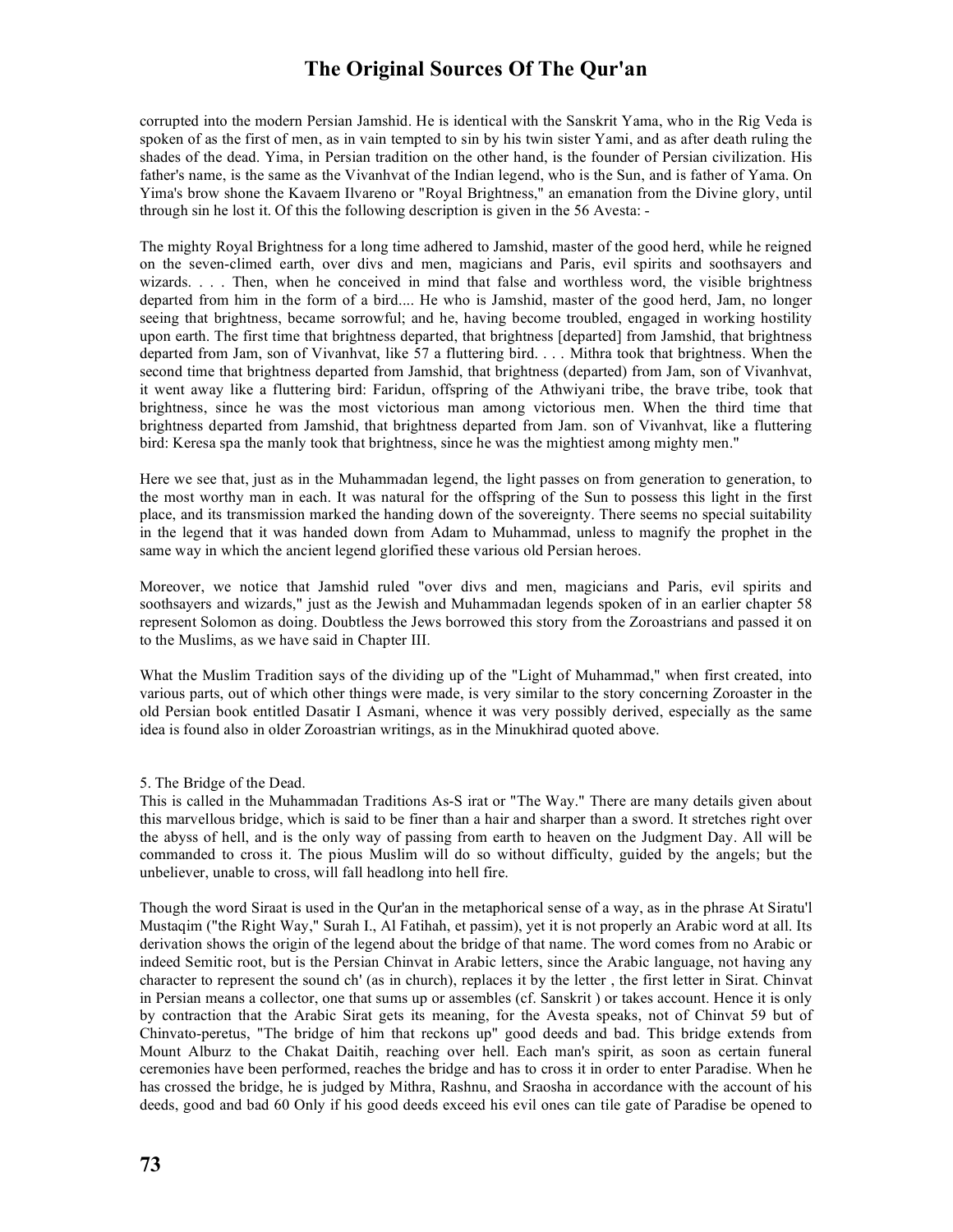admit him. If his deeds are preponderatingly evil, he is cast into hell: but if the good are equal to the bad, the spirit of the dead has to await 61 the last judgment (vulaiti), which will take place at the close or the final struggle between Ormazd and Ahriman.

To show the origin not only of the word Sirat of the Muhammadan doctrine on the subject, it is sufficient to translate the following short passage from the Pahlavi book called the Dinkart: -

"I flee 62 from much sin, and I keep pure my conduct by keeping pure the six powers of life - act and speech and thought and intellect and mind and understanding-by thy desire, O mighty Causer of good deeds. In justice do I perform it, that worship of thine, in good thought and speech and deed, in order that I may remain in the bright way, that I may not arrive at the severe punishment of hell, but may cross over Chinvat and may attain to that blessed abode which is full of perfume, wholly pleasant, always brilliant." In the Avesta also we find many references to the same belief, among others the passage in which it is said of good men and women: "Whom 63 too I shall lead through the prayer of such as you: with all blessings shall I guide them to the bridge of Chinvat."

A further proof of the Aryan origin of this belief is found in the fact that the ancient Scandinavian mythology contains mention of Bifrost, generally styled "the bridge of the gods," by which they cross over from their abode in Asgardh (in heaven) to the earth. It is the rainbow. This at once explains the natural basis upon which the legend of the bridge is founded, and shows how ancient it is, as the Scandinavians brought the idea with them to Europe. It must therefore have been common to them and the Persians in very ancient times. In Greece the rainbow becomes the messenger of the gods (Iris) in the Iliad, but the idea of a bridge connecting heaven and earth seems to have been lost.

#### 6. Other Persian Ideas Borrowed.

There are, no doubt, many other matters in which Persian ideas have influenced Islam, but what has been said is sufficient for our purpose. We must not conclude this part of our inquiry, however, without a reference to two other points of some little importance.

One of these is the Muslim belief that every prophet before his death gave notice of the coming of his successor. This idea finds no support in the Bible, where we find prophecies of the coming of the Messiah, but nothing to give rise to the Muhammadan theory. It is probably borrowed from a Zoroastrian work called the Dasatir i Asmani. This work claims to be of very great antiquity, and (owing doubtless to the difficulty of making any sense out of the original 64 text is believed by many of the modern Parsis to be "composed in the language of heaven"! An interlinear translation into the old Dari dialect of Persian, however, accompanies the text, which is said to have been discovered in Persia early in the last century, and was edited by Mulla Firuz of Bombay. It consists of fifteen tractates which are supposed to have been revealed to fifteen successive prophets, the first of whom is styled Mahabad and the last Sasan, from whom probably the Sasanian dynasty may be supposed to trace their descent. The Dari translation is said to date from the time of Khusrau Parviz (A.D. 590-5), so that the original must be of some antiquity 65. Near the conclusion of each tractate but the last there is what purports to be a prophecy of the coming of the next prophet in succession. The object of this is very evident. Many Parsis reject the book, but the idea seems to have pleased the Muslims so much that it has found an entrance into their ordinary belief.

Secondly, it is worthy of note that the secona verse of every one of these tractates runs thus: "In the name of God, the Giver, the Forgiver, the Merciful, the Just." It is evident that these words are closely related to those which form the introduction to every Surah of the Qur'an except the ninth: "In the Name of God, the Compassionate, the Merciful." Probably the Qur'an has borrowed from the Zoroastrian book and not conversely: for the Bundahishnih has the similar clause, "In the Name of Ormazd the Creator." 'Jewish Origin. Tradition says that one of the Hanifs, whom we shall deal with in our next chapter, Ummiyyah, a poet belonging to Taif, taught this formula to the Quraish 66, having learnt it from his intercourse with Jews and Christians during his journeys in Syria and elsewhere as a merchant. If Muhammad heard it in this way and adopted it, he doubtless altered it somewhat, as he always did whatever he borrowed. But it is more probably of Zoroastrian origin than of Jewish, and Ummiyyah might have learnt it from the Persians whom he met on his mercantile expeditions.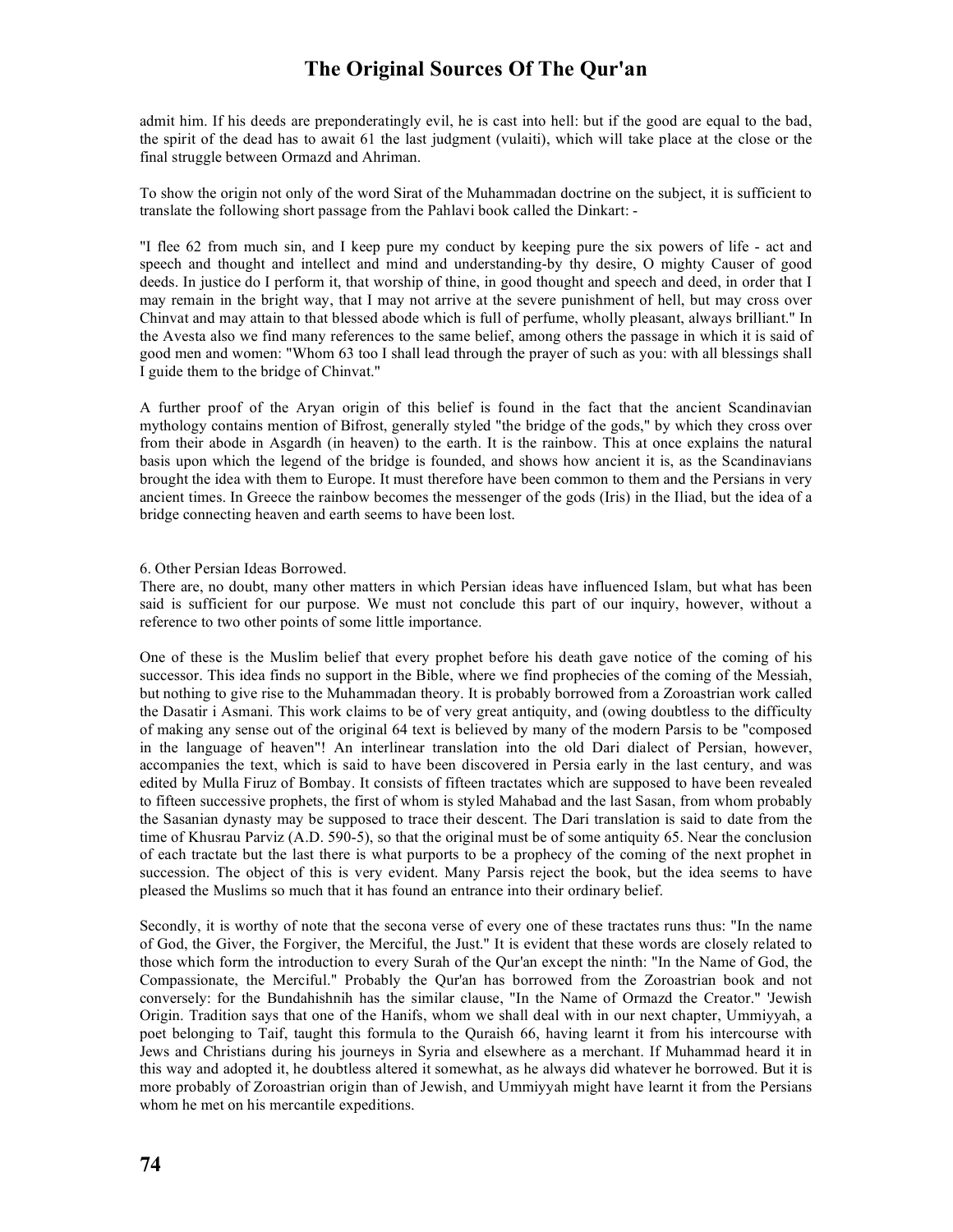--------------------------------------------------------------------------------

We have seen how extensive Persian influence was in Arabia in Muhammad's time, and there is therefore no a priori difficulty in accepting the conclusion which must be drawn from all the coincidences mentioned in the present chapter - that Zoroastrian ideas and legends are one of the sources from which Islam has derived very much of what is contained in certain parts of the Qur'an and the Traditions. Tradition itself proves the possibility of this, for the Raudatu'l Ahbab tells us that it was Muhammad's habit to speak 67 a few words in their own language to people that came to him from different nations, and that, since on one or two occasions he spoke Persian to such visitors, a few Persian words in this way found an entrance into the Arabic language. Of course there is a good deal of the legendary in this statement, but it is important in its way because it clearly testifies to the fact that Muhammad had at least some slight acquaintance with Persian, if with no other foreign tongue. Again, among other Persian converts, the Siratu'r Rasul of Ibn Ishaq and Ibn Hisham informs us that there was one called Salman, who must have been a man of some education and ability, since it was by his advice and in accordance with his military experience that Muhammad, when the Quraish and their allies were besieging Medina in February, A.D. 627, defended the city with the celebrated ditch 68, a method of fortification which the Arabs are said not to have previously used. By Salman's advice Muhammad is also said to have used a catapult at the time of his campaign against Taif (A. D. 630). Some say that Salman, though always known as "the Persian," was originally a Christian 69 carried away captive from Mesopotamia. This may or may not be true, though the appellation which he received does not support it. If it is untrue, he was very probably the person whom Muhammad's enemies are said to have accused the Prophet of using as his assistant in the composition of certain parts of the Qur'an; for in Surah XVI., An Nahl, 105, we read: "Truly we know that they say, 'Verily a human being teacheth him.' The tongue of him at whom they aim is Persian 70, and this [book] is Arabic, clear." If Salman was not a native of Persia, then the language of the verse suffices to prove that there was some Persian in Muhammad's company who was believed to "teach" him a certain portion of what he was then inserting in the Qur'an. We see then that Persian fables were well enough known 71 in Arabia to be recognized by some at least of the Arabs when incorporated into the supposed Divine Revelation. Nor was Muhammad able to give a satisfactory answer to the charge, for no one supposed that the foreigner was teaching him to improve his Arabic style. The charge affected the matter and not the language of the Qur'an. Moreover, as we have proved that Muhammad borrowed legends from the heathen Arabs and from the Jews, there is no reason why he should not be ready and willing to adopt others from Zoroastrian sources. In fact the instances which we have produced in this chapter prove conclusively that he did so, and that these Persian legends, many of which have been shown to be common to the Persians with other branches of the Aryan family of nations, form another of the original sources of Islam.

#### *FOOTNOTES*

1 Abu' Fida, cap. ii.

2 Siratu'r Rasul, pp. 24, 25.

3 Ut supra:

4

5 Sir W. Muir,Life of Mahomet, pp. xcvii and 31, 32.

6 Surah XXV., Al Furqan, 6, 7.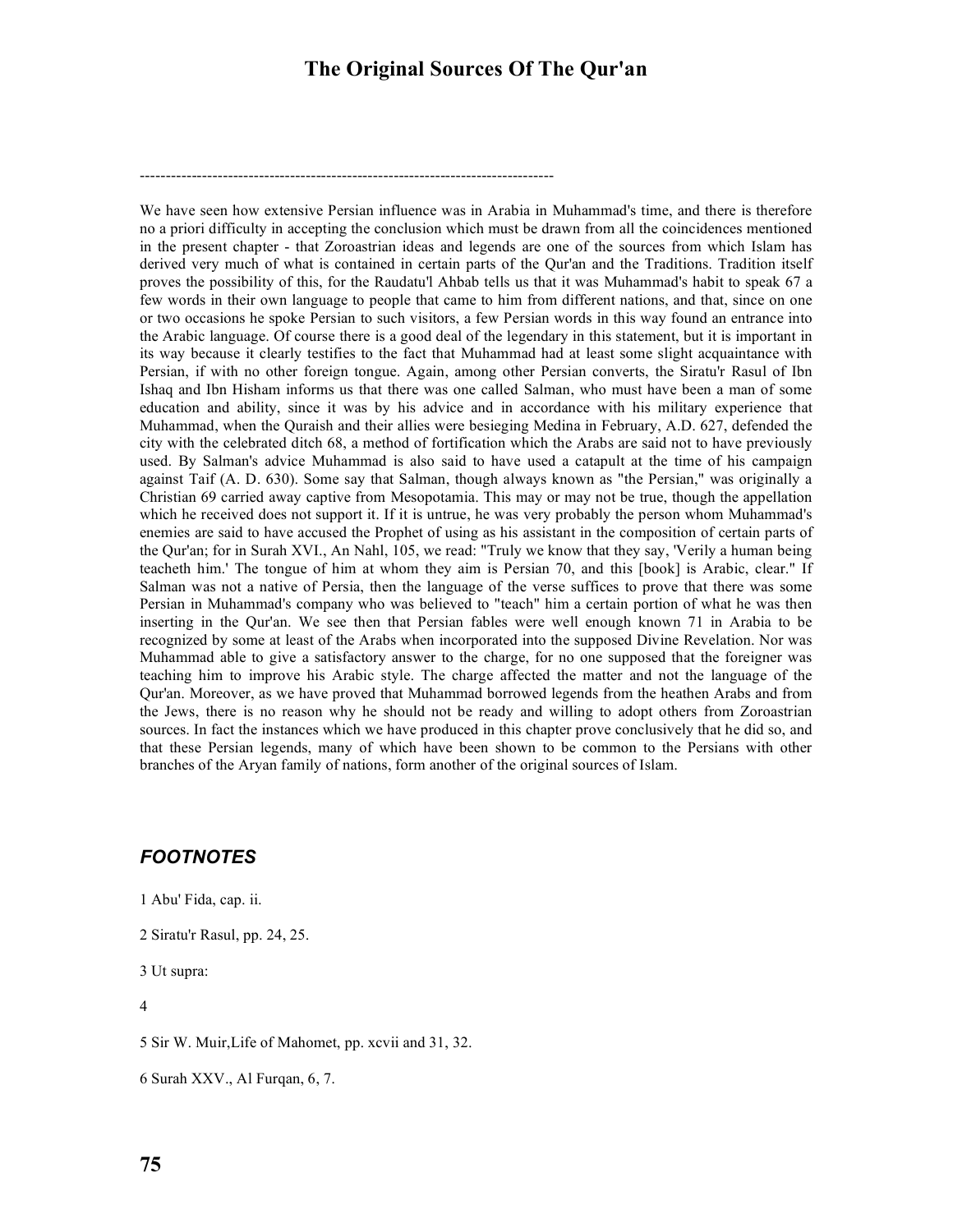7 Surah LXVIII., 15.

8 Surah XLV., 6, 7.

9

10 Vendidad, I., 1, 2, &c.

11 pp. 206, 207.

12 Siratu'r Rasul, p. 139.

13 For the benefit of the curious in such matters we subjoin his account, given in his comment on the verse above quoted: -

14 Against this latter hypothesis, however, must be considered the fact that in Surah LIII An Najm, 13-18, Muhammad clearly asserts that he saw the Sidratu'l Muntaha, which stands in the highest heaven. These verses must refer to this Miraj, and msy be thus rendered : -

''And indeed he (Muhammad) saw him (Gabriel) another time

At the Sidratu'l Muntaha,

Near it is the Paradide or the Hahbitaton,

When what covered the Lotus tree covered it:

The gaze (of Muhammad) glanced not aside nor wandered.

Indeed he saw Borne of the great signs of his Lord."

15 Siratu'r Rasul, pp. 138, 139.

16 Mishkat, pp. 518-20.

17 "The Lotus of the Boundary", so called because even Gabriel must not pass it.

18 pp. 206 sqq.

19 Such as the Qisasu'l Anbiya. the Araisu't Tijan, the Raudatu'l Ahbab, &c.

20 Qisasu'l Anbiya, pp. 337, 338.

21 Perhaps an invention to make him bear comparison with our Lord : cf. Heb. vi. 19, 20.

22 Arta Varif Namak.

23 Ormazd is the later form of Avestic Ahura Mazdao, the Good God of Zoroastrianism.

24 Three courts or Paradise, called in the Avesta Humata ("good thought "), Hukhta ("good word") and Hvarsta ("good deed"). They correspond to the Star Court (Storey of the Stars), Moon Court, and Sun Court respectively.

25 Cap. ci.

26 Vendidad, cap. v.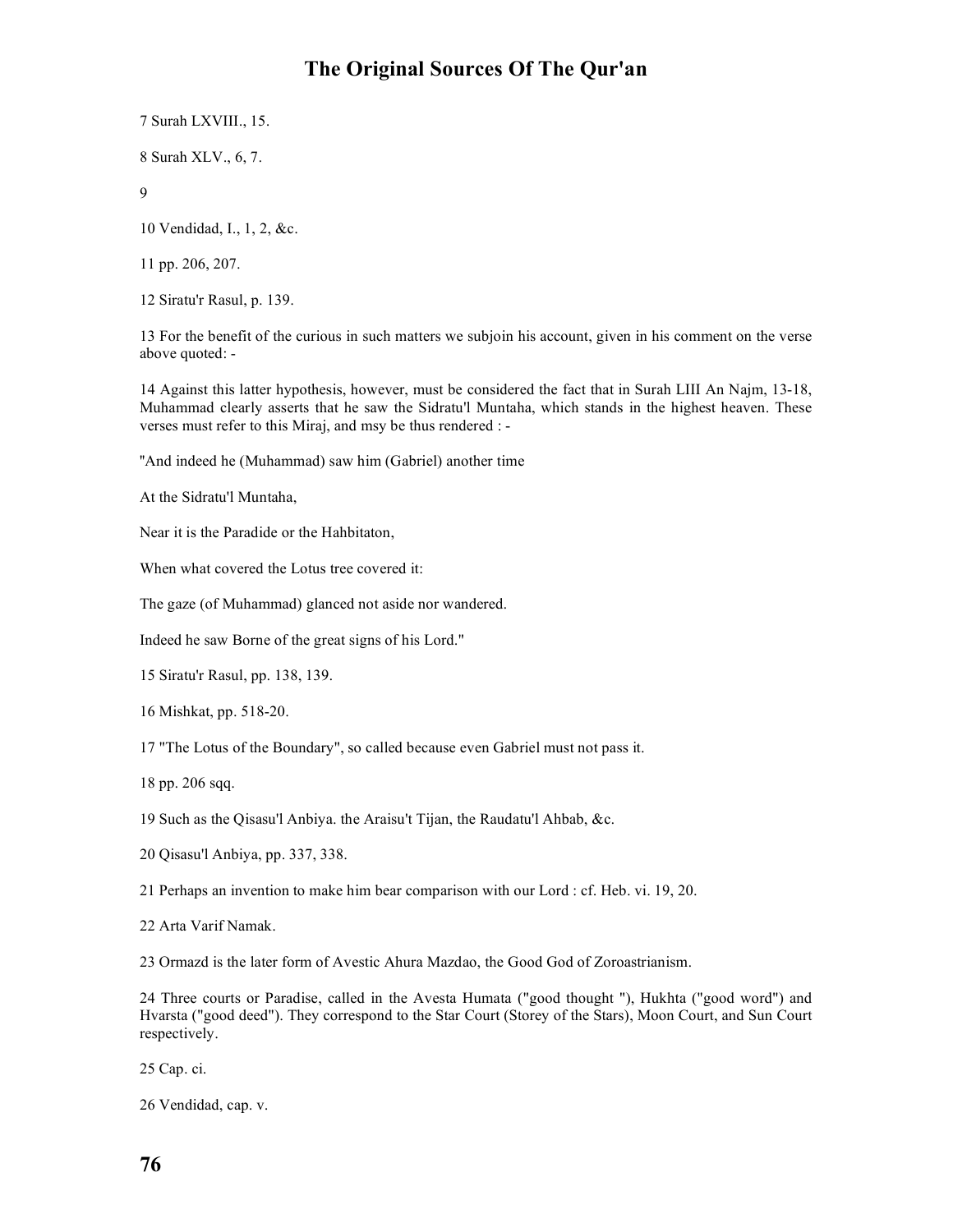27 "Testament of Abraham," Rec. A., cap. x.

28 Liber Henoch, capp. xiv, xv, sqq.

29 In the Targum of Jonathan, for example, we are told that the Tree cf Life was 500 uears journey in height ! The Muslims confound this with the Tree of the Knowledge of Good and Evil, which they take to have been the wheat plant. Of it we are told that it presented itself before Adam to tempt him to eat of it. Adam rose to his full height, "500 years journey" to avoid it, but the plant grew and kept on a level with his mouth (Qisas'l Anbiya, p. 17).

30 2 Cor. xii. 2-4.

31 A Muhammadan might add, "If we reject the account of Muhammad's ascension, how can we accept those of Enoch, Elijah, and Christ?" The answer is not far to seek. The historical evidence for Christ's ascension is unquestionable, and we accept the other accounts upon His authority. Moreover, to urge that there can be no genuine coins because there are known to be some spurious ones in circulation is not very logical. There would be no spurious ones if there had not been genuine coins, upon the model of which the latter have been made. Hence the very existence of so many legends of ascensions should lead us a priori to infer that these must be based upon some one or more true accounts of such occurrences. Moreover, as the true coin may be known from the false by it's ring, so a comparison between the biblical narratives (Gen. V.24; 2 Kings ii. 1l, 12 ;'Acts i. 9-11) and those others which we have been dealing with will suffice to show what an immense difference exists between them. For instance, St. Paul tells us of some one who (whether in the body or not he did not know) was "caught up to the third heaven, and heard unspeakable words, which it is not lawful for a man to utter." But the apocryphal "Visio Pauli" states that Paul was the person referred to, and puts in his mouth a long account of what he saw and heard there. The difference is much the same as that which existed between the testimony of a sober historian and the wonderful tales contained in the Arabian Nights.

32 Dr Koelle, Mohammed and Mohammedanism, pp. 246 sqq.

33 Similar passages may be found in Surahs II., IV., XIII., XXXVI., XXXVII., XLVII., LXXXIII., &c.

34 Wine is shown to be meant from the context. Rivers of wine are spoken of in Surah XLVII., 16.

35 Much more graphic pictures of Paradise and its pleasures are given in the Traditions. Vide the Sahih of Bukhari and the Mishkatu'l Masabih on the subject.

36 See Al Kindi's Apology : Sir W. Muir's translation, pp. 79, 80, and notes.

37 "Ahaveshumitho 'nyo 'nyam jighamsanto mahikshitsh Yudhyamanah paramsaktyasvargam yantyaparanmukhah." - Dharmasastra, bk. vii, sl. 89.

38 "Dharmajnah prithivipalas tyaktajivitayodhinah Sastrena nidhanam kale ye gacchantyaparanmukhah Ayam loko 'kshayas tesham." - Nalopakhyanam, ii. 17, 18.

39 Cf. the Armenian Aralezk'h (Ezniq Goghbatsi, 'Eghds Aghandots,' bk. i., pp.94, 95).

40 pp. 81 sqq.

41 Surahs VL, 100,128; XV.,27 ; XXVI.,212; XLI. ,24, 29,&c.

42 Surahs XV, 27 LV., 14.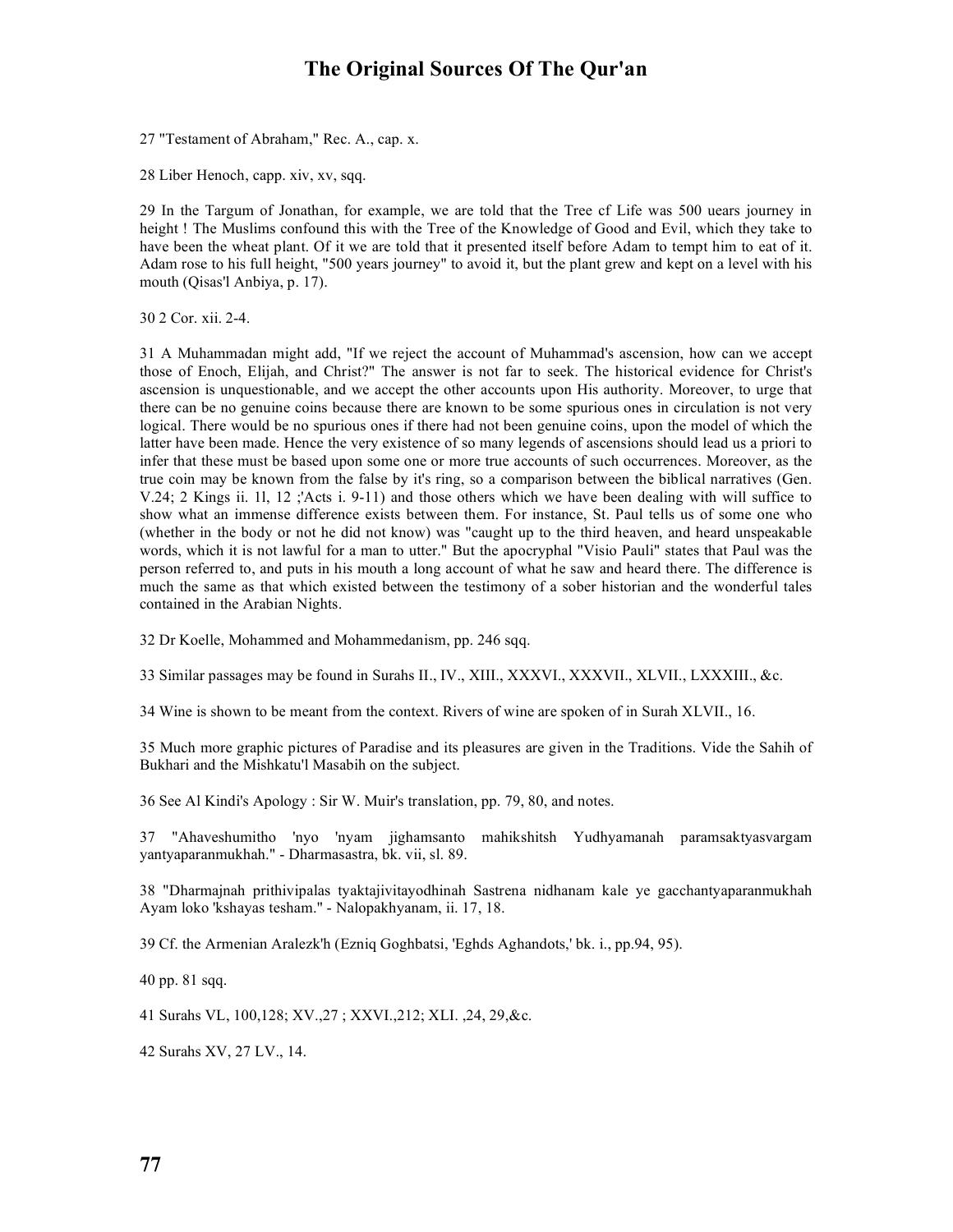43 Yesna, X., 4 : 2, 53. If the word were Arabic and from the root , it would be not jinni but janin (like qalil from ). Nor is it derived from jannat, Paradise, for then it would be janni. Moreover, the Jinns have no connexion with Paradise, and are not allowed to enter it.

44 pp. 207, 208.

45 The Fravashis are both spiritual prototypes and guardian angels, protecting Ormazd's creatures. Every such being, whether born or unborn, has fravashi, as have even Ormazd, the Amahaspands and the Izads. The "Grandson of the Waters." the genius who presides over fertility and fecundity, brings the fravashis to their bodies in Yesht VIII., 34.

46 Vendidad, cap. v, lines 25 to 35.

47 ' Or the "Dungeon." This is the nnme of the seventh or lowest story in hell, and of the book kept there, in which the demons write the evil deeds of apostates and infidels (Surah LXXXIII., 7-10).

48 As has been already said, the earth, like hell and heaven, consists of seven stories.

49 Qisasu'l Anbiya, p. 12: see above 195.

50 Araisu'l Majalis, p. 43.

51 That is, Ahriman does not know the future but only the past. His after-knowledge is the of the Greeks (Prometheus contrasted with Epimetheus), and Ormazd ultimately vanquishes him because the latter alone has foreknowledge.

52 Qisasu'l Anbiya, pp. 16, 17.

53 Refutation of Heresies, Book ii.

54 Another tradition mentions the following facts which are of interest as showing the importance of this light. Muhammad said, "God Most High divided that light" (before the creation of the world, for "The first thing that he created was my Light," Qisasu'l Anbiya p.2, vide also p. 282) "into four sections, and He created the Throne" (or Highest Heaven, Al 'Arsh) "out of one section, and from one section He created the Pen, and from one section He created Paradise, and from one section He created the Believers. He again divided these four sections into four other parts. Out of the first, the choicest and most honourable, He created me, who am the Apostle, and from the second part He created Reason and placed it in the Believers' head, and out of the third part He created modesty and placed it in Believers' eyes, and out of the fourth part He created Desire, and placed it in Believers' hearts." (Qisasu'l Anbiya, p.2.)

55 In Persian legend, Vivanhvat is the fifth in descent from Gaya Maretan, the first man (Yasna, IX., 4).

56 Yesht, XIX., 31-38.

57 Literally, "in the form of".

58 pp. 81, 84, and 90, note.

59 Later, however, the contraction is found in the Zoroastrian books.

60 See note p. 205 above.

61 In a place called Misvano Gatus (Vendidad, XIX., 36 ; Yesht, I., 1 Siroza, L, 30 ; II., 30). Vide above, pp.123, 124, 202.

62 Dinkart, pt. II., cap. LXXXI., 5 and 6.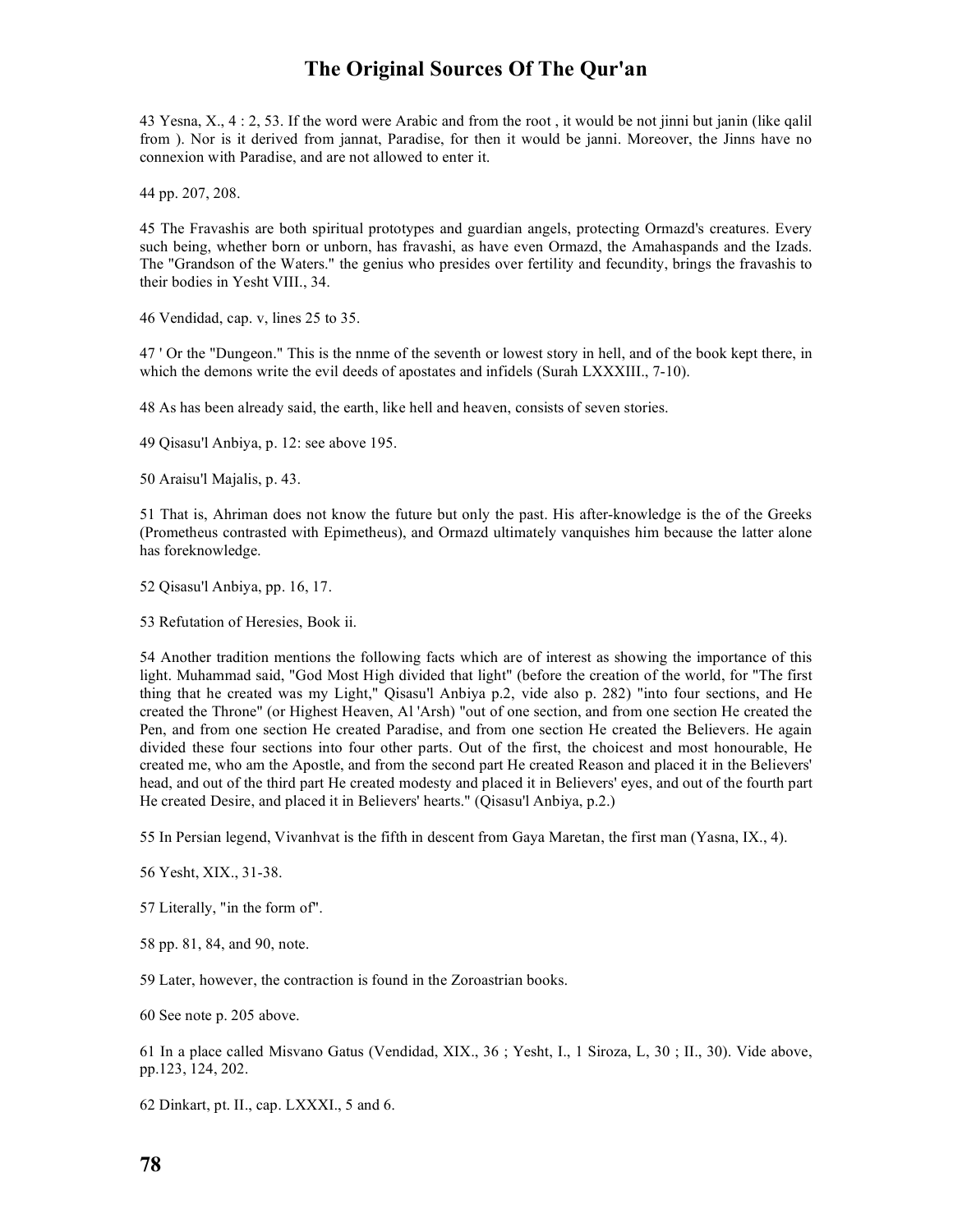63 Yasna, XLVI., 10.

64 The original text (as published in Bombay) is written in Arabic (Persian) characters. By retranslating the Dari in a few passsges into Pahlavi and then writing the latter in Arabic characters, I think I have proved that the difficulty in understanding the original text consists in the fact that the transcriber into the Arabic character did not know Pahlavi, and confounded with one another the very difficult combinations of letters in that confused current script.

65 It is mentioned by the authors of the Dabistan Mazahib and of the Burhan i Qati, so it must have been lost since their day. We have mentioned its recovery.

66 Kitabu'l Aghani, 16 (quoted by Rodweil, Koran, p. I).

67 In the Sunan of Ibn Majah a tradition is found on the authority of Abu Hurairah, who says that Muhammad said to him in Persian, Shikamat dard? His knowledge of the language foiled to supply the verb mikunad, which is required to complete the sense.

68 The Persian word Kandak (now Kandah) has been adopted into Arabic, and occurs in the Sirat in tile form Khandaq.

69 Other accounts say he was first a Zoroastrian, being a Persian by birth ; he then became a Christian and went to Syria, from which country he was brought to Arabia.

70 The word 'Ajami properly means Persian, though capable of being applied to other foreigners.

71 Vide pp. 215, 216, 217.

# **6. CONCLUSION**

MUHAMMAD was by no means the first of his nation who became convinced of the folly and worthlessness of the popular religion of the Arabs of the time, and desired to effect a reform. Some years before his appearance as a Prophet, as we learn from his earliest extant biographers, a number of men arose in Medina, Taif, and Mecca, and perhaps in other places 1, who rejected the idol-worship and polytheism of the people at large and endeavoured to find the true religion. Whether the first impulse came from the Jews, as is very probable, or from some other quarter, the men of whom we speak determined to restore the worship of God Most High (Allah Ta'ala') to its proper place by abolishing, not only the cult of the inferior deities who had almost entirely supplanted Him, but also many of the most immoral of the practices then prevalent, opposed as they were to the human conscience and to humanity itself. Whether through the survival of a tradition that Abraham, whom they claimed as their ancestor, had known and worshipped the One True God, or through the statement of the Jews to that effect, these reformers asserted that they were seeking for the Religion of Abraham." It may have been Jewish exclusiveness which prevented them from accepting the faith of these latter in the form which it had then assumed, and joining the synagogue. Or, on the other hand, national and family pride may have rendered them unwilling to accept the religion of foreign settlers in their country. It is also possible that some of these reformers may have been able to perceive that the Jewish religion of the time was by no means free from gross superstitions; and the fact that the Christians accused the Jews of having rejected and slain their Messiah, and pointed to their fallen condition as a proof of God's wrath against them, would also have some influence in preventing these more enlightened Arabs from accepting Talmudic Judaism. Whatever the cause may have been, the fact is that the reformers came forth in the first instance as inquirers and not as Jewish or Christian proselytes. The chief of them who are known to us by name are Abu Amir at Medina, Ummiyyah ibn Zalt at Taif, and at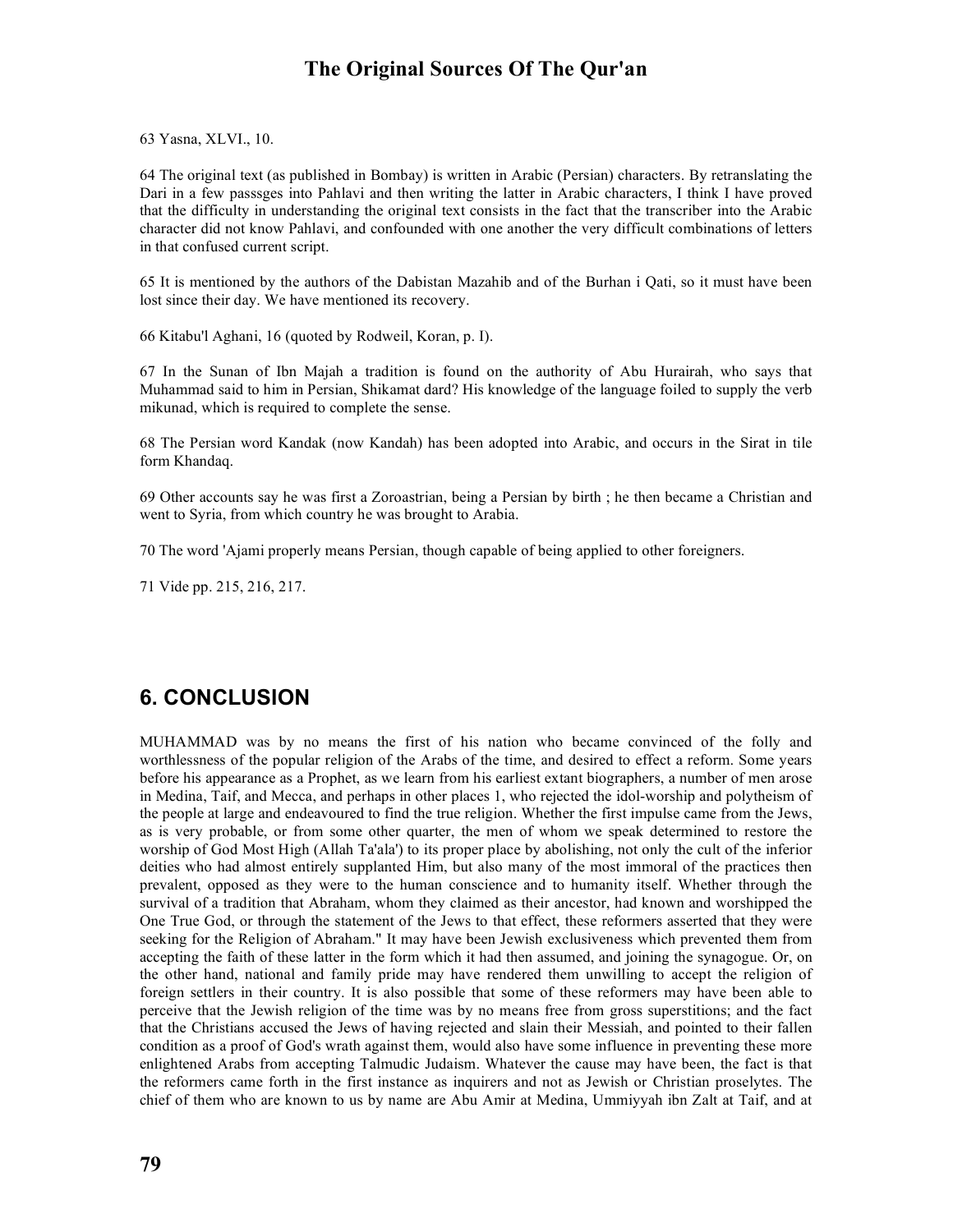Mecca Waraqah, Ubaidu'llah, 'Uthman and Zaid ibn Amr. Others 2 doubtless more or less sympathized with these men, thongh they commanded no very extensive following.

As these reformers have left us no written record of their beliefs, except one poem which we shall have to consider in due conrse, it may be of importance to state what authority we have for the statements which we shall make regarding them. Our chief and practically our only authority 3 is the earliest biographer of Muhammad whose work has come down to us, Ibn Hisham. The first writer known to us by name who composed an account of Muhammad's life was Zuhri, who died in the year 124 of the Hijra. His information was drawn from what was handed down orally by those who had personally known Muhammad, and especially by 'Urwah, one of Ayishah's kindred. In many respects, doubtless, errors and exaggerations may, during the course of years, have crept into such Traditions; yet if Zuhri's book were now extant it would be of very great value indeed. But unfortunately it has not been preserved, unless indeed (as is very probable) Ibn Ishaaq, one of Zuliri's disciples, who died A.H. 151, made use of it in the composition of his own work on Muhammad's life. Doubtless, however, Ibn Ishaaq added much information which he had collected from other traditional sources, true or false. But even Ibn Ishaaq's book has not come down to us in a complete and independent form, though much of it is preserved in the nurnerous quotations made from it by Ibn Hisham (died A. H. 213) in his Siratu'r Rasul or "Biography of the Apostle," the most ancient which we possess of a large number of works which bear the same title. This book is or great value in all matters connected with Muhammad and his times, for it is evidently far less legendary and fabulous than all other works on the subject.

What Ibn Ishaq and Ibn Hisham tell us about the Arabian reformers in particular is worthy of the more credit on this account, because they had no interest in praising them or in exaggerating the resemblance between their teaching and that of Muhammad. It does not seem to have occurred to these writers that any use could be made of their statements by adversaries, and hence they seem to have told the truth as far as they knew it. It is quite possible that the resemblance between their doctrines and those which Muhammad promulgated may have been greater than the information at our disposal enables us to show but it can hardly have been less, for the reason we have stated. We may therefore safely rely upon Ibn Hisham's account as containing at least a minimum of what they taught, and compare it with the Qur'an.

In order to enable our readers to judge for themselves, we here give a translation of ibn Hisham's narrative, which, it will be noticed, is for the most part founded upon the earlier account given by Ibn Ishaq.

"Ibn Ishaq says: And 4 the Quraish assembled one day, at a festival which they had, unto one of their idols which they used to magnify, and to which they used to offer sacrifice, and near which they were wont to remain, and around which they were wont to circle, And that was a festival which they kept one day in every year. Therefore four men secretly kept apart from them. Then said they one to another 'Be ye true to one another, and let one of you keep another's secret' They said, 'Very good.' They were Waraqah ibn Asad 5... and Ubaidu'1lah ibn Jahsh 5..., whose mother was Umaimah, daughter of 'Abdu'l Muttalab, and Uthman ibnu'l Huwairith . 5...., and Zaid ibn'Amr 5...... They accordingly said one to another; 'By God, ye know that your nation is based upon nothing: truly they have erred from the religion of their father Abraham. What is a stone 6... that we should circle round it? It hears not, no r sees, nor injures, nor benefits. O people, seek for yourselves [a faith] for verily, by God, ye are based upon nothing.' Accordingly they went into different lands that they might seek Hanifism, the Religion of Abraham. Waraqah ibn Naufal therefore became absorbed in Christianity, and he inquired after the Books among those who professed it, until he acquired some knowledge from the People of the Book. But Ubaidu'llah ibn Jahsh remained in the state of uncertainty in which he was until he became a Muslim. He then migrated with the Muslims to Abyssinia and with him his wife Umm Habibah, daughter of Abu Sufyan, being a Muslim. When therefore he arrived there, he became a Christian and abandoned Islam, so that he perished there a Christian. Ibn Ishaaq says: Accordingly Muhammad ibn Ja'far ibn Zubair has related to me, saying: 'Ubaidu'llah ibn Jahsh, when he became a Christian, used to dispute with the Companions of the Apostle of God who were there in Abyssinia, and he used to say, 'We see clearly and you are blinking,' that is, 'We are clear-sighted and you are seeking to see and do not yet see,' and that because a whelp blinks when it strives to open its eyes to see. The word he used means to have one's eyes open. Ibn Isbaq says: The Apostle of God succeeded him as husband of Umm Habibah, daughter of Abu Sufyan ibn Harb. Ibn Isbaq says: Muhammad ibn 'Ali ibn Husain has informed me that the Apostle of God sent 'Amr ibn Ummiyah ad Damri to the Negus for her: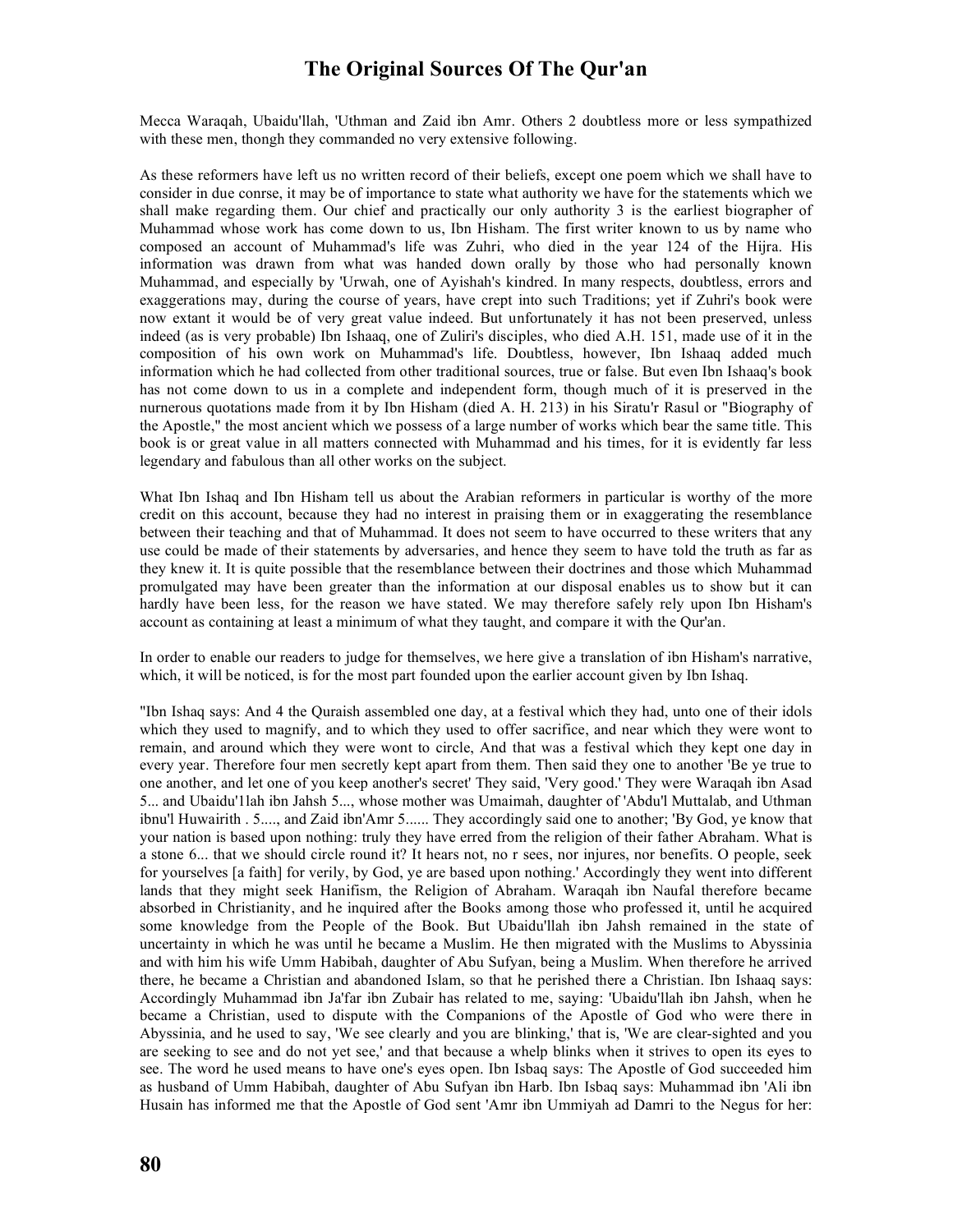therefore the Negus betrothed her to him. Accordingly he married him to her. And he fixed as her dowry from the Apostle of God four hundred dinars......Ibn Ishaq says: But 'Uthman ibn Huwairith went to Caesar, Emperor of Byzantium: then he became a Christian, and his abiding with him prospered... Ibn Ishaq says: But as for Zaid ibn 'Amr ibn Nufail, he remained, and did not enter into Judaism or into Christianity: and he abandoned the religion of his people; therefore he kept aloof from the idols and from carrion and from blood and from the sacrifices which were offered unto the idols, and he forbade the slaughter of infant girls, and he said, 'I serve the Lord of Abraham'; and he reproved his nation for the faults in which they persisted. Ibn Ishaq says: Hisham ibn 'Urwah has related to me on the authority of his father, on the authority of his mother Asma, daughter of Abu Bakr that she said, 'Truly I saw Zaid ibn 'Amr Nufail as a very old man leaning his back against the Ka'bah and saying, 'O tribe of the Quraish by Him in whose hand is the soul of Zaid ibn 'Amr, not one of you has attained unto the Religion of Abraham except myself.' Then lie would say, 'O God, if I knew which manner is most pleasing to Thee, I should worship Thee in it; but I know it not.' Then he used to worship at his ease 7. Ibn Ishaq says: And it is related that his son, Su'aid ibn Zaid ibn Amr ibn Nufail, and 'Umar bnu'l Khattab, who was his cousin, said to the Apostle of God, 'Pray for forgiveness on behalf of Zaid ibn 'Amr.' He said, Yes, for verily he shall be raised up by himself as a religious sect.' Zaid ibn 'Amr ibn Nufail spoke thus in reference to his abandoning the religion of his people and what happened to him from them in consequence:

"One Lord or a thousand Lords Shall I worship? Are things than partitioned out? I bave abandoned Allat and Uzza' altogether: Thus, doeth the hardy, the patient man. Therefore I worship neither Uzza nor her two danghters, Nor do I resort unto the two idols of the Banu Arnr. Nor do I worship Ghanarn, though he was a Lord to us At the time when my intellect wandered. I marvelled both during the nights are there marvellous things And during the days, which he that seeth clearly understandeth. For God hath often destroyed man, whose condition was immorality. And others hath he preserved by proving a nation: Therefore doth He rear up from them the little child. And among us a man stumbles one day he recovereth, As the branch that drinketh rain is refreshed. But I Serve as my Lord the Merciful One, That the forgiving Lord may forgive my sin Preserve ye therefore the fear of God, your Lord when ye preserve it not, it shall not perish. Thou shalt see the pure gardens are their abode: And for the unbelievers is Hell-fire blazing And in life is disgrace, and that they should die: That with which their breasts shall be oppressed shall they meet 8.'' Throughout this whole account we notice that Ibn Hisham is scrupulously careful to give us the very words which his predecessor Ibn Ishaq had used in his narrative. We have therefore something definite to go upon in considering the history and beliefs of these reformers, and especially of Zaid, whose touching story and whose noble verses show what an influence for good he might have exercised upon Muhammad. We shall see reason to believe that he did exercise 9 a certain amount or influence, and we may well wish it had had more effect upon Muhammad's life and character.

Ibn Hisharn, again on Ibn Ishaq's authority, informs us that Al Khattab, who was Zaid's uncle, reproved the latter for abandoning the religion of his people, and persecuted him to such an extent that he was unable to live in Mecca any longer. He seems to have travelled in other parts of the country, but at last took up his residence in a cave on Mount Hira 10. There he lived to a great age, and when he died he was buried at the foot of the mountain. His death is said to have occurred only five years before Muhammad first put forth in A.D. 612, his claim to the prophetic office. Now Ibn Ishaq tells us that it was the custom of the Quraish "in the Days of Ignorance" to leave the city and spend a month upon Mount Hira - the month of Ramadan, as he implies - every year in the practice of penance (tahnannuth) 11. It is clear that it was in consequence of this custom that Muhammad afterwards selected the whole of that particular month to be observed by his followers for ever as a time of abstinence. As it fell in summer in his time, this retreat may have been a welcome change to the wealthier members of the community, who were thus enabled to leave for a time the hot and close streets of an unhealthy' Eastern city for the pure air of the open country. We have no reason to suppose that asceticism played any considerable part in their life at that period. Muhammad, we are expressly told, used to observe this custom of spending the month of Ramadan every year at Mount Hira: and he was actually living in the very cave once inhabited by Zaid, when, as he believed, the first revelation came to him through the Angel Gabriel. It is an error to see in this any special "retirement from the world" on the part of Muhammad on that occasion, since we are told that his wife Khadijah was with him, and he was only following the custom 12 of his tribe.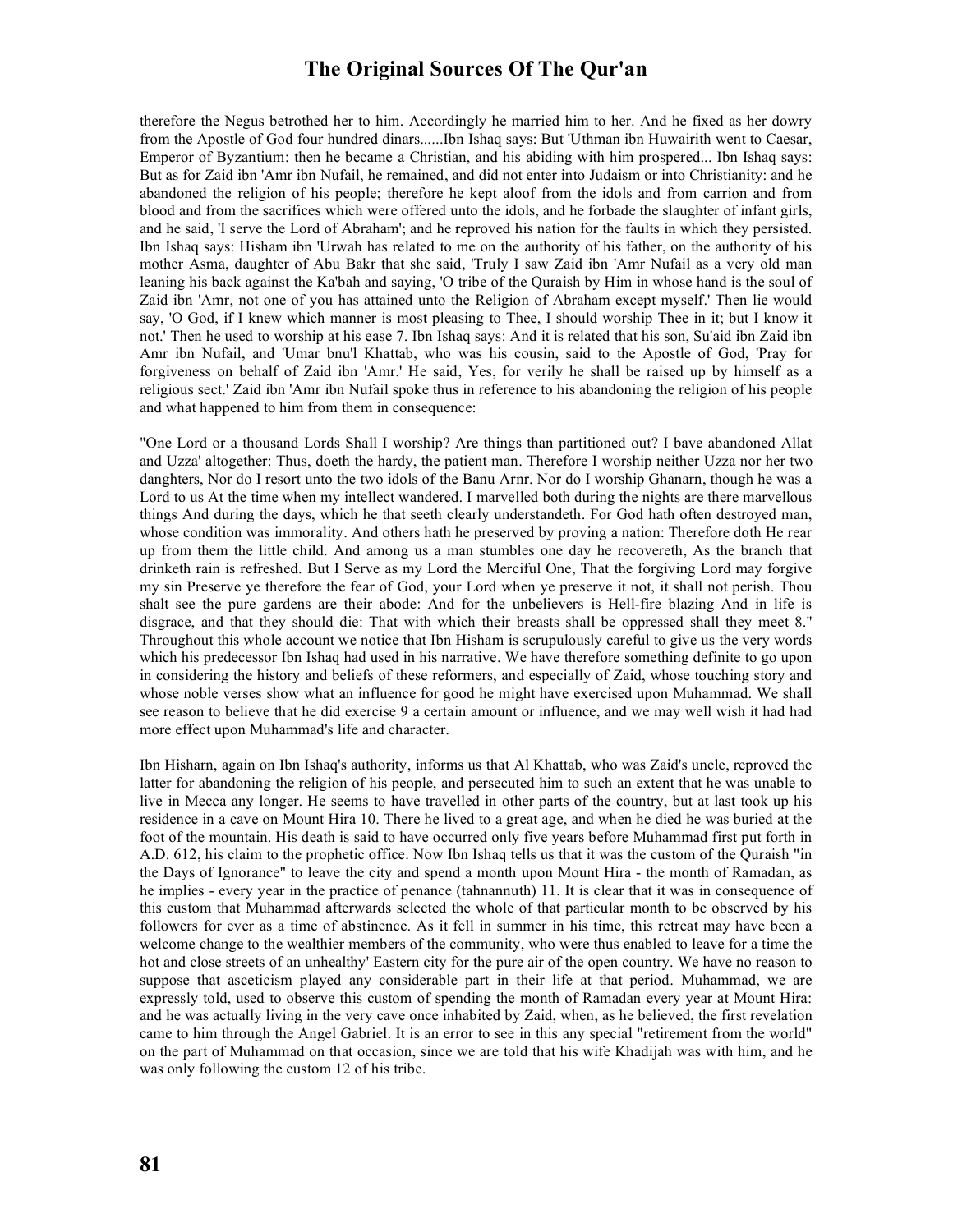It is evident that, during this yearly visit to Mount Hira, Muhammad had every opportunity of conversing with Zaid. Muhammad's reverence for the man is clearly shown by Tradition. We have already seen that he afterwards acknowledged that Zaid might be prayed for after his death: and this the more noteworthy because Baidawi, in his commentary upon Surah IX., At Taubah, 114, states that Muhammad was forbidden to pray for the salvation of his own mother Aminah, to whom he was tenderly attached, and who had died in his early youth. Moreover, Al Waqidi states that Muhammad "gave Zaid the salutation of Peace, an honour vouchsafed only to Muslims, that he invoked God's grace on him and affirmed, I have seen Him in Paradise: he is drawing a train after him.' Sprenger... says 'Muhammad openly acknowledged Zaid as his precursor, and every word known as Zaid's we find again in the Qur'an 13.' " For instance, in Surah III., Al Imran, 19, Muhammad is bidden to say to the common people, "Have ye become Muslims?" or "Have ye surrendered to God?" These words are said by Ibn Ishaq 14 to have been addressed to the people by Zaid in the first place. Everyone of the main principles which we have found mentioned as inculcated by Zaid is dwelt upon in the Qur'an also. Among these may be instanced: (1) the prohibition of killing infant daughters by burying them alive, according to the cruel custom of the Arabs of the time; (2) the acknowledgment of the Unity of God; (3) the rejection of idolatry and the worship of Al-Lat, AI-'Uzza' and the other deities of the people; (4) the promise of future happiness in Paradise or the "Garden", (5) the warning of the punishment reserved in hell for the wicked; (6) the denunciation of God's wrath upon the "Unbelievers"; and (7) the application of the titles Al Rahman (the Merciful), Al Rabb (the Lord), and Al Ghafur (the Forgiving) to God. Moreover, Zaid and all the other reformers (Hanifs) claimed to be searching for the "Religion of Abraham." Besides all this, the Qur'an repeatedly 15, though indirectly 16, speaks of Abraham as a Hanif, the chosen title of Zaid and his friends.

The root from which this word Hanif is derived means in Hebrew "to conceal, to pretend, to lie, to be a hypocrite,' and in Syriac its meanings are similar. In Arabic it seems to have first denoted limping," or 'walking unevenly," but came to signify impiety in abandoning the worship of the popular deities. In this sense it was doubtless at first applied to the reformers as a reproach. But since, as Ibn Hisham tells us 17, in the pronunciation of the Quraish the word denoting "penance', and purity" was confounded with the term denoting "Hanifism," it is probable that the Hanifs gladly adopted the name as expressing their abjuration of idolatry with all its abominations. It is none the less remarkable, however, that Muhammad should have ventured to apply the term to Abraham, and to invite men to become Hanifs by returning to the "Religion of Abraham," which he identified with Islam as proclaimed by himself. In fact, by this use of the word, Muhammad in the clearest possible manner declared his adhesion to the doctrines of the reformers. When in addition to this we find him adopting their teaching and incorporating it into the Qur'an, we cannot hesitate to recognize the dogmas of the Hanifs as forming one of the main Sources of Islam.

That the Hanifs should have exercised such an influence upon nascent Islam was very natural for family reasons also. All the four leading reformers at Mecca were related to Muhammad, being descended from a common ancestor Liwa'. Moreover, 'Ubaidu'llah was a son of a maternal aunt of Muhammad, and the latter married this reformer's widow, as we have already seen. Two others, Waraqah and Uthman, were cousins of his first wife Khadijah, as we learn from the genealogies given by Ibn Hisham 18.

One objection may possibly occur to the reader who has patiently followed us so far in our investigations into the origin of Islam. He may perhaps say, "All this is very similar to the play of Hamlet with the part of the Prince of Denmark left out. You have shown that the whole of Islam has been borrowed from previously existent systems, and have therefore left nothing which can properly be attributed to Muhammad himself. Is it not strange to find Muhammadanism without a Muhammad?" The answer to this objection is not far to seek. The creed of Islam, today as in the past, shows what a very important part Muhammad plays in the religions system of Muslims, for it consists, as Gibbon has well said of an eternal truth and a necessary fiction: 'There is no God but God : Muhammad is the Apostle of God." It is not too much to say that in the minds of his followers Muhammad holds as important a place as Jesus Christ does in those of Christians. The influence of his example for good or ill affects the whole Muhammadan world in even the smallest matters, and few men have played a more momentous part in the religious, moral, and political history of the human race than the founder of Islam.

It was naturally impossible that, occupying the position which he claimed for himself, Muhammad should not have left upon the religion which he founded the distinct impress of his own personality A builder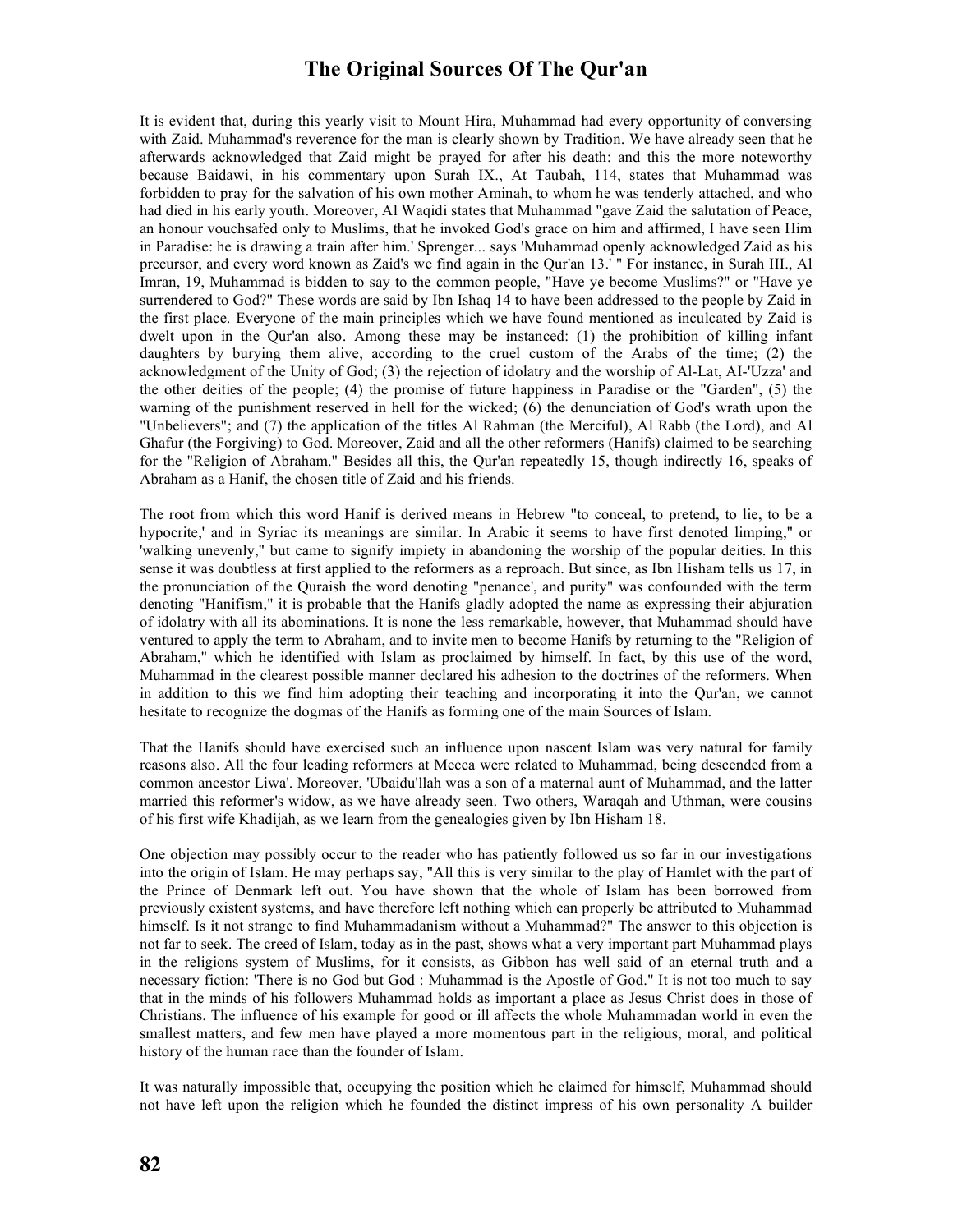collects his materials from many different quarters, yet their method and arrangement reveal his skill. The plan of the architect is manifested in the edifice which has been erected as its embodiment. Just in the same way, though we have seen that Muhammad borrowed ideas, legends, and religious rites from many different quarters, the religion of Islam has assumed a form of its own, which differs in certain respects from any other faith with which it may be compared. The beauty of the literary style or many parts of the Qur'an has been universally admired, and it evidences the eloquence of its author in no doubtful manner. Its want of arrangement and harmony of design may not be due to him, but the work as a whole mirrors forth the limitations of Muhammad's intellect, the very slight amount of real knowledge and learning that he possessed his unlimited credulity and want of all critical faculty, and the moral defects of his character. When studied in the chronological order of its composition, the Qur'an shows traces of a gradual change of policy which corresponds with the alteration in Muhammad's own position and prospects in temporal matters. Certain parts of it are, even by Muhammadan commentators, explained by reference to important events in his life, to which the "revelation" of these particular verses was directly due. To demonstrate this it will be sufficient to inquire firstly into Muhammad's attitude in reference to the use of the sword in the spread of Islam, and secondly into but one incident in his matrimonial relations.

It is well known that, before he left Mecca and took refuge in Medina in A.D. 622, Muhammad had no temporal power. His followers in Mecca itself amounted to only a few score 19, and therefore had on two occasions-in 615 and again in 616 - to seek safety in flight to Abyssinia. Accordingly, in those verses and Surahs which were composed before the Hijrah, no mention whatever is made of the duty of taking up arms for the spread of the faith, Or even in self-defence. But after the Hijrah, when many of the people of Medina had become his "Helpers," he in the first place gave permission to his "Companions" to fight for the protection of their own lives. Ibn Hisham 20 observes that this permission was for the first time given in these verses "It is permitted to those who fight because they are treated wrongfully .... those who have been expelled from their dwellings unjustly, merely because they say, 'Our Lord is God'" (Surah XXII., Al Hajj, 40,41). After a time, when victory had attended Muhammad's arms on several plundering expeditions directed against the caravans belonging to the Quraish, this permission was turned into a command. Accordingly we read in Surah II., Al Baqarah, 212, 214: "War is fated for you, although it is hateful to you. . . . They ask thee concerning the month in which war is prohibited. Say thou: \Var in it is a serious matter, and so is hindering from the way of God, and unbelief in Him and in the Sacred Mosque; and the expulsion of His people from it is more serious in God's sight, and rebellion is worse than slaughter.'' This means that the Muslims were bidden to fight, even during the time when war was forbidden by the unwritten law of the Arabs, and not permit their enemies to hinder them from having access to the Ka'bah. Thirdly, when, in the sixth year of the Hijrah, the Muslims had overcome the Banu Quraidhah and certain other Jewish tribes, the command to engage in the Holy War, or Jihad, became still sterner; for in Surah V., Al Maidah, 37, it is written "Verily the punishment of those who fight against God and His Apostle and strive to do evil in the land is that they be slain, or be crucified, or have their hands and their feet cut off on opposite sides, or be expelled from the land: that is a punishment for them in the world, and for them in the next life is reserved great torment." It may be observed that the Commentators explain that this decree refers to the treatment to be inflicted on idolaters, not on Jews and Christians. But the conduct which Muslims should observe' towards the "People of the Book,' was prescribed some years later, shortly before Muhammad's death, in the eleventh year of the Hijrah. Then the fourth stage is reached in Surah IX., At Taubah, 5 and 29 probably the latest in date of all the Surahs of the Qur'an - where it is commanded that, after the conclusion or the four Sacred Months of that year, the Muslims should recommence the war. The command in these verses runs thus "Accordingly when the Sacred Months are past, then slay the Polytheists wherever ye find them, and take them and besiege them and lay wait for them with every ambuscade. If therefore they repent and raise the prayers and bring the alms 21, then free them on their way: verily God is forgiving, merciful. Fight with those of them who have been brought the Book, who believe not in God nor in the Last Day, and who forbid not what God and His Apostle have forbidden, and who hold not the true religion, until they give the tribute 22 out of hand and be humbled." Thus the law of God as revealed in the Q ur'an was notified in proportion to the success of Muhammad's arms. To account for this it was laid down as a rule that certain verses were superseded and annulled by others revealed later, according to what is said in Surah II., Al Baqarah, 100: "As for what We abrogate of a verse or cause thee to forget it, We bring a better than it or one like it: knowest thou not that God is able to do everything?" From that time to this, however, Muhammadan jurists have not been able to decide which verses have been annulled and which others have taken their place, though some 225 are supposed to have been thus abrogated.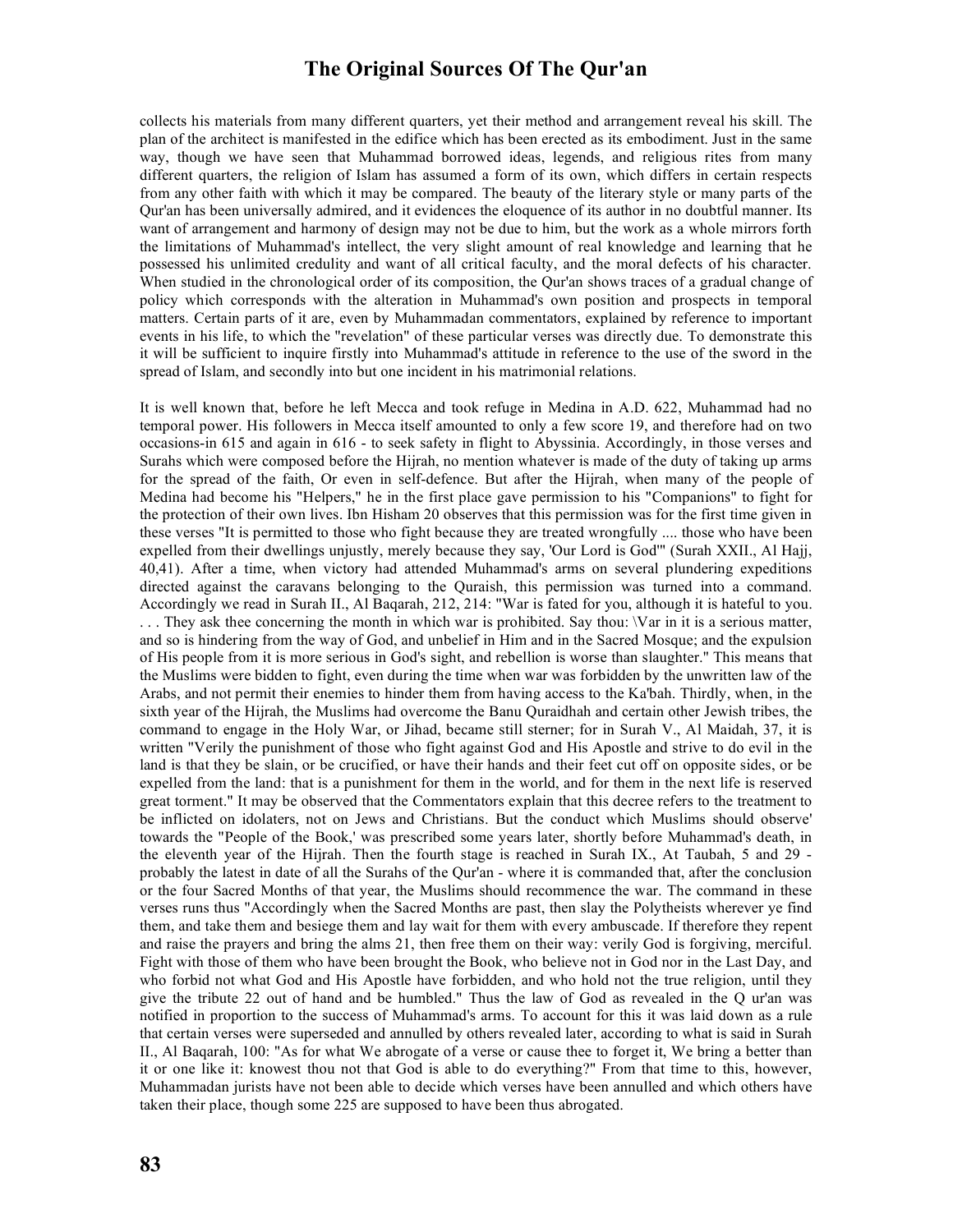We might in the same way trace the change in Muhammad's attitude towards Jews and Christians from the beginning of his career, when he hoped to win them over to his side, to the time when, finding himself disappointed in this expectation, he resolved to turn upon them with the sword. But we lean, the same lesson from all such investigations, and that is how completely Muhammad adapted his pretended revelations to what he believed to be the need of the moment.

The same thing is true with regard to what we read in Surah Al Ahzab regarding the circumstances attending his marriage with Zainab, whom his adopted son Zaid divorced for his sake. The subject is too unsavoury for us to deal with at any length, but a reference to what the Qur'an itself (Surah XXXIII., 37) says about the matter, coupled with the explanations afforded by the Commentators and the Traditions, will prove that Muhammad's own character and disposition have left their mark upon the moral law of Islam and upon the Qur'an itself. The licence given to him, and to him alone, in the Qur'an to marry 23 more than the legal number of four wives at a time allowed to each Muslim is an additional proof to the same effect, and it is explained by a very unpleasant Tradition which contains a saying of 'Ayishah in reference to his idiosyncrasies.

All this being considered, it is clear that, although Muhammad borrowed religious practices, beliefs, and legends from various different sources, yet he combined them in some measure into one more or less consistent whole, thus producing the religion of Islam. Some parts of this are good, and Islam contains certain great truths, borrowed from other Systems of religion, which in a measure account for its continued existence in the world. But it certainly does not contain a single new or lofty religious conception, and its general tone is all too faithful a reflexion of the carnal and sensual nature of its founder. To use an Oriental simile is not perhaps inappropriate in speaking of such a thoroughly local and Oriental religion as Muhammadanism. Islam therefore may aptly be compared with: "That bituminous lake where Sodom flamed," which, receiving into its bosom the waters of many streams that, thus united, assume the shape and form of its basin, turns them all into one great widespread Sea of Death, from whose shores flee pestilential exhalations destructive to all life within reach of their malign influence. Such is Islam. Originating from many different sources and receiving into it certain elements of truth, it has assumed its form from the character and disposition of Muhammad; and thus the good in it serves only to recommend and preserve the evil which renders it a false and delusive faith, a curse to men and not a blessing-one that has turned into deserts many of the fairest regions of the earth, that has, even in our own days, deluged many a land with innocent blood, and has smitten with a moral, intellectual, and spiritual blight every nation of men which lies under its iron yoke and groans beneath its pitiless sway.

#### *FOOTNOTES*

1 Besides the authorities mentioned further on, see an interesting story about Abu Dharr, related by Muslim in his Kitabu'l Fadail.

2 History mentions twelve of Muhammad's "Companions" who at first were Hanifs.

3 Sprenger, however, quotes others which he thinks worthy of credence.

4 Siratu'r Rasul, vol i, pp. 76, 77.

5 Here I omit the genealogies, which are given for many generations back.

6 Referring to the celebrated Hajaru'l Aswad.

7 Or, He used to prostrate himself on the palms of his hands.

8